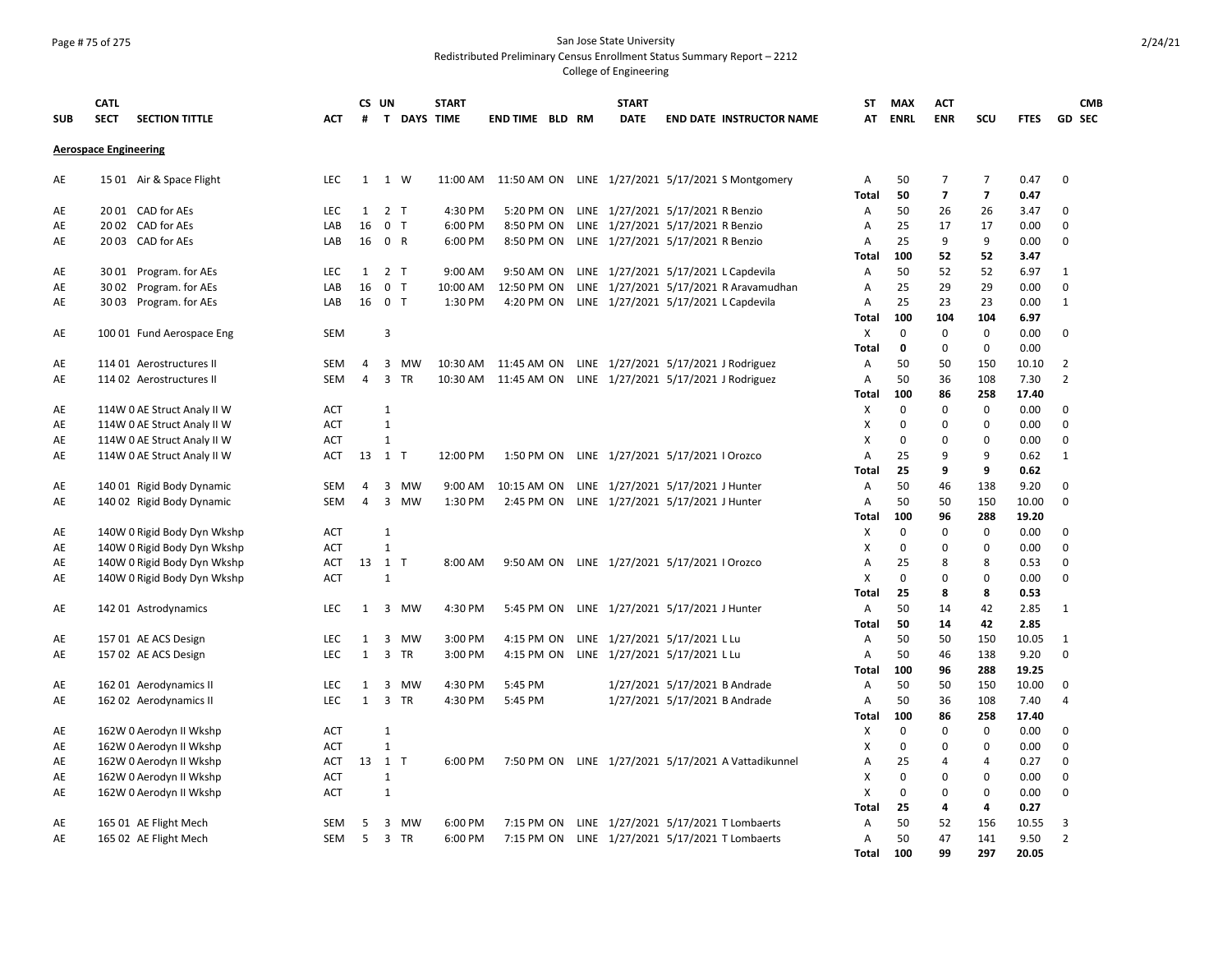# Page # 76 of 275 San Jose State University Redistributed Preliminary Census Enrollment Status Summary Report – 2212

|            | <b>CATL</b> |                                    |            | CS UN          |                                | <b>START</b>     |                        |  | <b>START</b> |                                              | <b>ST</b>    | <b>MAX</b>  | <b>ACT</b>     |                |             |                | <b>CMB</b> |
|------------|-------------|------------------------------------|------------|----------------|--------------------------------|------------------|------------------------|--|--------------|----------------------------------------------|--------------|-------------|----------------|----------------|-------------|----------------|------------|
| <b>SUB</b> | <b>SECT</b> | <b>SECTION TITTLE</b>              | ACT        | #              | T.                             | <b>DAYS TIME</b> | <b>END TIME BLD RM</b> |  | <b>DATE</b>  | <b>END DATE INSTRUCTOR NAME</b>              | AT           | <b>ENRL</b> | <b>ENR</b>     | SCU            | <b>FTES</b> | <b>GD SEC</b>  |            |
| AE         |             | 166 01 Rocketry                    | <b>SEM</b> | 5              | <b>MW</b><br>3                 | 9:00 AM          | 9:50 AM ON             |  |              | LINE 1/27/2021 5/17/2021 J Rodriguez         | A            | 30          | 4              | 8              | 0.80        | 0              |            |
| AE         |             | 166 02 Rocketry                    | LAB        | 13             | $\mathbf 0$<br>F               | 1:30 PM          | 3:30 PM ENG            |  |              | 164 1/27/2021 5/17/2021 J Rodriguez          | Α            | 30          | $\overline{a}$ | 4              | 0.00        | $\Omega$       |            |
|            |             |                                    |            |                |                                |                  |                        |  |              |                                              | <b>Total</b> | 60          | 8              | 12             | 0.80        |                |            |
| AE         |             | 16701 Propulsion                   | <b>SEM</b> | 4              | 3<br>MW                        | 1:30 PM          | 2:45 PM ON             |  |              | LINE 1/27/2021 5/17/2021 F Vergine           | A            | 50          | 46             | 138            | 9.40        | $\overline{4}$ |            |
|            |             |                                    |            |                |                                |                  |                        |  |              |                                              | <b>Total</b> | 50          | 46             | 138            | 9.40        |                |            |
| AE         |             | 169 01 Computational Fluid Dyn     | <b>LEC</b> | $\mathbf{1}$   | $\overline{3}$<br><b>MW</b>    | 6:00 PM          | 7:15 PM ON             |  |              | LINE 1/27/2021 5/17/2021 J Schulz            | A            | 50          | 46             | 138            | 9.20        | $\mathbf 0$    |            |
|            |             |                                    |            |                |                                |                  |                        |  |              |                                              | Total        | 50          | 46             | 138            | 9.20        |                |            |
| AE         |             | 171B 01 Aircraft Design II         | <b>LEC</b> |                | $2 \quad 3 \quad F$            |                  | 8:30 AM 11:15 AM       |  |              | 1/27/2021 5/17/2021 G Mendoza                | A            | 50          | 13             | 39             | 2.60        | 0              |            |
|            |             |                                    |            |                |                                |                  |                        |  |              |                                              | <b>Total</b> | 50          | 13             | 39             | 2.60        |                |            |
| AE         |             | 172B 01 Spacecraft Desn II         | LEC        | $\overline{2}$ | 3<br><b>TR</b>                 | 9:00 AM          | 10:15 AM               |  |              | 1/27/2021 5/17/2021 P Papadopoulos           | Α            | 50          | 26             | 78             | 5.20        | $\mathbf 0$    |            |
|            |             |                                    |            |                |                                |                  |                        |  |              |                                              | <b>Total</b> | 50          | 26             | 78             | 5.20        |                |            |
| AE         |             | 180 01 Individual Studies          | <b>SUP</b> | 36             | <b>TBA</b><br>1                |                  |                        |  |              | 1/27/2021 5/17/2021 N Mourtos                | A            | 25          | $\mathbf{1}$   | 1              | 0.07        | 0              |            |
| AE         |             | 180 02 Individual Studies          | <b>SUP</b> | 36             | 2 TBA                          |                  |                        |  |              | 1/27/2021 5/17/2021 N Mourtos                | A            | 25          | $\Omega$       | 0              | 0.00        | $\Omega$       |            |
| AE         |             | 180 03 Individual Studies          | <b>SUP</b> |                | 36 3 TBA                       |                  |                        |  |              | 1/27/2021 5/17/2021 N Mourtos                | A            | 25          | 2              | 6              | 0.40        | 0              |            |
|            |             |                                    |            |                |                                |                  |                        |  |              |                                              | <b>Total</b> | 75          | 3              | $\overline{7}$ | 0.47        |                |            |
| AE         |             | 243 01 Adv Astrodynamics           | <b>LEC</b> | 4              | 3<br><b>TR</b>                 | 4:30 PM          | 5:45 PM ON             |  |              | LINE 1/27/2021 5/17/2021 L Capdevila         | Α            | 50          | 9              | 27             | 2.15        | $\overline{7}$ |            |
|            |             |                                    |            |                |                                |                  |                        |  |              |                                              | <b>Total</b> | 50          | 9              | 27             | 2.15        |                |            |
| AE         |             | 245 01 Spcrft Dyn & Contr          | <b>LEC</b> | $\overline{a}$ | 3<br><b>TR</b>                 | 6:00 PM          | 7:15 PM ON             |  |              | LINE 1/27/2021 5/17/2021 L Lu                | A            | 50          | 26             | 78             | 6.25        | 21             |            |
|            |             |                                    |            |                |                                |                  |                        |  |              |                                              | <b>Total</b> | 50          | 26             | 78             | 6.25        |                |            |
| AE         |             | 251 01 Struc Vibr for AE Apps      | <b>SEM</b> | 5              | 3<br>MW                        | 7:30 PM          | 8:45 PM ON             |  |              | LINE 1/27/2021 5/17/2021 M Chierichetti      | $\mathsf{A}$ | 50          | 29             | 87             | 7.25        | 29             |            |
|            |             |                                    |            |                |                                |                  |                        |  |              |                                              | <b>Total</b> | 50          | 29             | 87             | 7.25        |                |            |
| AE         |             | 265 01 Boundary Layers             | <b>SEM</b> | 5              | 3<br><b>MW</b>                 | 4:30 PM          | 5:45 PM                |  |              | 1/27/2021 5/17/2021 F Vergine                | $\mathsf{A}$ | 50          | 25             | 75             | 6.20        | 24             |            |
|            |             |                                    |            |                |                                |                  |                        |  |              |                                              | <b>Total</b> | 50          | 25             | 75             | 6.20        |                |            |
| AE         |             | 267 01 Space Propulsion            | <b>SEM</b> | 5              | 3<br><b>TR</b>                 | 7:30 PM          | 8:45 PM ON             |  |              | LINE 1/27/2021 5/17/2021 P Papadopoulos      | $\mathsf{A}$ | 50          | 43             | 129            | 10.75       | 43             |            |
|            |             |                                    |            |                |                                |                  |                        |  |              |                                              | <b>Total</b> | 50          | 43             | 129            | 10.75       |                |            |
| AE         |             | 273 01 Aircraft Subsyst.           | <b>LEC</b> | $\mathbf{1}$   | MW<br>3                        | 6:00 PM          | 7:15 PM ON             |  |              | LINE 1/27/2021 5/17/2021 S Montgomery        | Α            | 50          | 17             | 51             | 4.25        | 17             |            |
|            |             |                                    |            |                |                                |                  |                        |  |              |                                              | <b>Total</b> | 50          | 17             | 51             | 4.25        |                |            |
| AE         |             | 295A 01 Project I                  | <b>SUP</b> | 25             | $\overline{3}$<br>TBA          |                  |                        |  |              | 1/27/2021 5/17/2021 N Mourtos                | A            | 25          | 14             | 42             | 3.50        | 14             |            |
|            |             |                                    |            |                |                                |                  |                        |  |              |                                              | Total        | 25          | 14             | 42             | 3.50        |                |            |
| AE         |             | 295B 01 Project II                 | <b>SUP</b> | 25             | $\overline{\mathbf{3}}$<br>TBA |                  |                        |  |              | 1/27/2021 5/17/2021 N Mourtos                | $\mathsf{A}$ | 25          | 10             | 30             | 2.50        | 10             |            |
|            |             |                                    |            |                |                                |                  |                        |  |              |                                              | <b>Total</b> | 25          | 10             | 30             | 2.50        |                |            |
| AE         |             | 297 01 Special Topics AE           | <b>LEC</b> | $\mathbf{1}$   | <b>TR</b><br>3                 | 12:00 PM         |                        |  |              | 1:15 PM ON LINE 1/27/2021 5/17/2021 G Kontos | A            | 50          | 9              | 9              | 2.15        | $\overline{7}$ |            |
|            |             |                                    |            |                |                                |                  |                        |  |              |                                              | Total        | 50          | 9              | 9              | 2.15        |                |            |
| AE         |             | 298 01 Spec Proj in Aerospace Engr | <b>SUP</b> | 25             | TBA<br>$\overline{1}$          |                  |                        |  |              | 1/27/2021 5/17/2021 N Mourtos                | A            | 25          | $\mathbf{1}$   | $\mathbf{1}$   | 0.08        | 1              |            |
| AE         |             | 298 02 Spec Proj in Aerospace Engr | <b>SUP</b> | 25             | <b>TBA</b><br>2                |                  |                        |  |              | 1/27/2021 5/17/2021 N Mourtos                | A            | 25          | $\Omega$       | $\mathbf 0$    | 0.00        | $\mathbf 0$    |            |
| AE         |             | 298 03 Spec Proj in Aerospace Engr | <b>SUP</b> |                | 25 3 TBA                       |                  |                        |  |              | 1/27/2021 5/17/2021 N Mourtos                | A            | 25          | $\Omega$       | 0              | 0.00        | 0              |            |
|            |             |                                    |            |                |                                |                  |                        |  |              |                                              | Total        | 75          | $\mathbf{1}$   | $\mathbf{1}$   | 0.08        |                |            |
|            |             |                                    |            |                |                                |                  |                        |  |              | <b>Aerospace Engineering Total</b>           |              | 1685        | 986            | 2556           | 181.22      |                |            |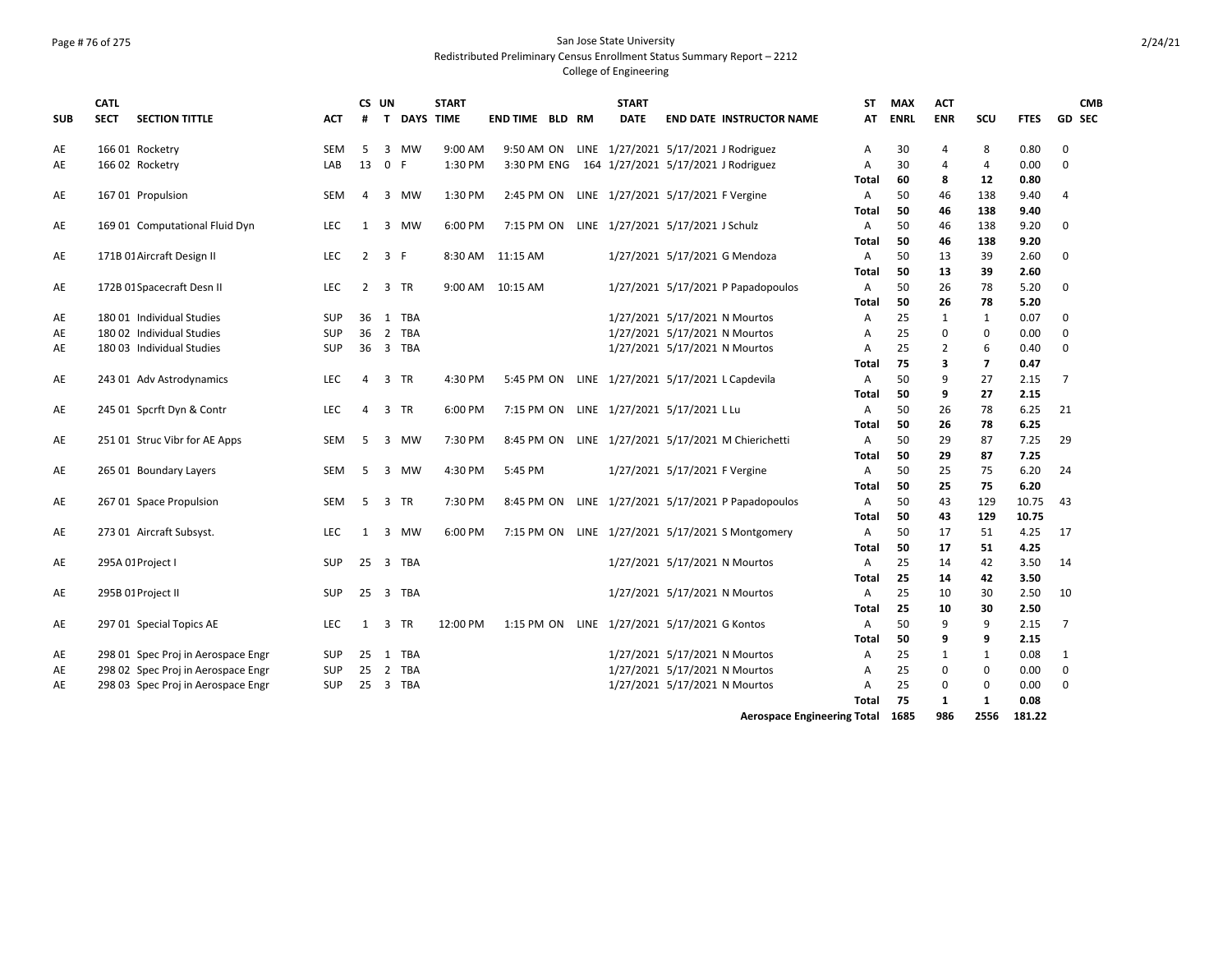#### Page # 77 of 275 San Jose State University Redistributed Preliminary Census Enrollment Status Summary Report – 2212

| <b>SUB</b>      | <b>CATL</b><br><b>SECT</b> | <b>SECTION TITTLE</b>                              | <b>ACT</b>        | #              | CS UN          | T DAYS TIME    | <b>START</b>       | <b>END TIME BLD RM</b>                                  |    | <b>START</b><br><b>DATE</b>                                                   | <b>END DATE INSTRUCTOR NAME</b>                    | <b>ST</b><br>AT     | <b>MAX</b><br><b>ENRL</b> | <b>ACT</b><br><b>ENR</b> | <b>SCU</b>                       | <b>FTES</b>    |             | <b>CMB</b><br><b>GD SEC</b> |
|-----------------|----------------------------|----------------------------------------------------|-------------------|----------------|----------------|----------------|--------------------|---------------------------------------------------------|----|-------------------------------------------------------------------------------|----------------------------------------------------|---------------------|---------------------------|--------------------------|----------------------------------|----------------|-------------|-----------------------------|
| <b>Aviation</b> |                            |                                                    |                   |                |                |                |                    |                                                         |    |                                                                               |                                                    |                     |                           |                          |                                  |                |             |                             |
| <b>AVIA</b>     | 101                        | Intro Avia Indus                                   | <b>LEC</b>        | 2              |                | 3 MW           | 9:00 AM            |                                                         |    |                                                                               | 10:15 AM ON LINE 1/27/2021 5/17/2021 V Wawrzynski  | A                   | 40                        | 24                       | 72                               | 4.80           | 0           |                             |
| AVIA            | 201                        | <b>Private Ground</b>                              | <b>SEM</b>        | 4              |                | 3 MW           | 7:30 AM            |                                                         |    | 8:45 AM ON LINE 1/27/2021 5/17/2021 E Hudson                                  |                                                    | Total<br>A          | 40<br>35                  | 24<br>31                 | 72<br>93                         | 4.80<br>6.20   | 0           |                             |
|                 |                            |                                                    |                   |                |                |                |                    |                                                         |    |                                                                               |                                                    | Total               | 35                        | 31                       | 93                               | 6.20           |             |                             |
| <b>AVIA</b>     | 301                        | Intro Private Flt                                  | <b>SUP</b>        | 23             |                | 2 TBA          |                    |                                                         | ON |                                                                               | LINE 1/27/2021 5/17/2021 C Hofstetter              | A                   | 30                        | 21                       | 42                               | 2.80           | 0           |                             |
|                 |                            |                                                    |                   |                |                |                |                    |                                                         |    |                                                                               |                                                    | Total               | 30                        | 21                       | 42                               | 2.80           |             |                             |
| <b>AVIA</b>     |                            | 3101 Aircrft Theor & Dsgn                          | <b>LEC</b>        | 2              | 3 <sub>1</sub> |                | 10:30 AM           | 12:15 PM ON                                             |    | LINE 1/27/2021 5/17/2021 D Romano                                             |                                                    | A                   | 40                        | 38                       | 76                               | 7.60           | 0           |                             |
| AVIA            |                            | 31 11 Aircrft Theor & Dsgn                         | LAB               | 16             | $\mathbf 0$    | T              | 12:30 PM           | 3:15 PM ON                                              |    | LINE 1/27/2021 5/17/2021 D Romano                                             |                                                    | Α                   | 20                        | 38                       | 38                               | 0.00           | 0           |                             |
| AVIA            |                            | 31 12 Aircrft Theor & Dsgn                         | LAB               |                | $\Omega$       |                |                    |                                                         |    |                                                                               |                                                    | Х                   | 0                         | 0                        | 0                                | 0.00           | 0           |                             |
|                 |                            |                                                    |                   |                |                |                |                    |                                                         |    |                                                                               |                                                    | Total               | 60                        | 76                       | 114                              | 7.60           | $\mathbf 0$ |                             |
| AVIA<br>AVIA    |                            | 43 01 Propulsion Theory<br>43 11 Propulsion Theory | <b>LEC</b><br>LAB | 2<br>16        | 0              | 3 M<br>M       | 4:15 PM<br>6:00 PM | 8:45 PM ON                                              |    | 6:00 PM ON LINE 1/27/2021 5/17/2021 D Neal<br>LINE 1/27/2021 5/17/2021 D Neal |                                                    | A                   | 70<br>22                  | 68<br>25                 | 136<br>25                        | 13.60<br>0.00  | $\mathbf 0$ |                             |
| AVIA            |                            | 43 12 Propulsion Theory                            | LAB               | 16             | $\mathbf{0}$   | T              | 6:00 PM            | 8:45 PM ON                                              |    | LINE 1/27/2021 5/17/2021 D Neal                                               |                                                    | A<br>$\overline{A}$ | 22                        | 25                       | 25                               | 0.00           | $\mathbf 0$ |                             |
| AVIA            |                            | 43 13 Propulsion Theory                            | LAB               | 16             | $\mathbf 0$    | W              | 6:00 PM            |                                                         |    | 8:45 PM ON LINE 1/27/2021 5/17/2021 D Neal                                    |                                                    | A                   | 30                        | 18                       | 18                               | 0.00           | $\mathbf 0$ |                             |
|                 |                            |                                                    |                   |                |                |                |                    |                                                         |    |                                                                               |                                                    | Total               | 144                       | 136                      | 204                              | 13.60          |             |                             |
| AVIA            |                            | 62 01 Instru Pilot Ground                          | <b>LEC</b>        | 2              |                | 3 MW           | 9:00 AM            |                                                         |    | 10:15 AM ON LINE 1/27/2021 5/17/2021 C Conrad                                 |                                                    | A                   | 30                        | 23                       | 69                               | 4.60           | 0           |                             |
|                 |                            |                                                    |                   |                |                |                |                    |                                                         |    |                                                                               |                                                    | Total               | 30                        | 23                       | 69                               | 4.60           |             |                             |
| AVIA            |                            | 63 01 Instrument Flight                            | <b>SUP</b>        | 23             |                | 2 TBA          |                    |                                                         | ON |                                                                               | LINE 1/27/2021 5/17/2021 C Hofstetter              | A                   | 30                        | 4                        | 8                                | 0.53           | 0           |                             |
|                 |                            |                                                    |                   |                |                |                |                    |                                                         |    |                                                                               |                                                    | Total               | 30                        | 4                        | 8                                | 0.53           |             |                             |
| AVIA            |                            | 68 01 Avionics/Airb Comm                           | <b>LEC</b>        | 2              |                | 3 <sub>T</sub> | 4:00 PM            | 5:45 PM ON                                              |    | LINE 1/27/2021 5/17/2021 D Neal                                               |                                                    | A                   | 24                        | 20                       | 40                               | 4.00           | 0           |                             |
| AVIA            |                            | 68 11 Avionics/Airb Comm                           | LAB               | 16             | $\mathbf{0}$   | $\mathsf{R}$   | 6:00 PM            |                                                         |    | 8:45 PM ON LINE 1/27/2021 5/17/2021 D Neal                                    |                                                    | A                   | 24                        | 20                       | 20                               | 0.00           | $\Omega$    |                             |
|                 |                            |                                                    |                   |                |                |                |                    |                                                         |    |                                                                               |                                                    | Total               | 48                        | 40                       | 60                               | 4.00           |             |                             |
| AVIA            |                            | 73 01 Air Traffic Control                          | <b>LEC</b>        | 2              |                | 3 MW           | 12:00 PM           |                                                         |    |                                                                               | 1:15 PM ON LINE 1/27/2021 5/17/2021 J Acuna-Zamora | A<br>Total          | 50<br>50                  | 50<br>50                 | 150<br>150                       | 10.00<br>10.00 | 0           |                             |
| AVIA            |                            | 78 01 Intro Aviation Mgmt                          | <b>LEC</b>        | 2              |                | 3 MW           |                    | 10:30 AM 11:45 AM ON LINE 1/27/2021 5/17/2021 S Samotis |    |                                                                               |                                                    | A                   | 40                        | 32                       | 96                               | 6.40           | 0           |                             |
|                 |                            |                                                    |                   |                |                |                |                    |                                                         |    |                                                                               |                                                    | <b>Total</b>        | 40                        | 32                       | 96                               | 6.40           |             |                             |
| AVIA            |                            | 91 01 Air Turbine Engnes                           | <b>LEC</b>        |                | $\overline{3}$ |                |                    |                                                         |    |                                                                               |                                                    | х                   | $\Omega$                  | $\Omega$                 | $\Omega$                         | 0.00           | $\Omega$    |                             |
|                 |                            |                                                    |                   |                |                |                |                    |                                                         |    |                                                                               |                                                    | Total               | 0                         | 0                        | 0                                | 0.00           |             |                             |
| AVIA            |                            | 110 01 Avia Meteorology                            | <b>LEC</b>        |                | 2 3 TR         |                | 4:30 PM            |                                                         |    |                                                                               | 5:45 PM ON LINE 1/27/2021 5/17/2021 R Van Wagenen  | A                   | 50                        | 38                       | 114                              | 7.60           | 0           |                             |
|                 |                            |                                                    |                   |                |                |                |                    |                                                         |    |                                                                               |                                                    | Total               | 50                        | 38                       | 114                              | 7.60           |             |                             |
| AVIA            |                            | 11201 Comm Pilot Ground                            | <b>LEC</b>        | 2              |                | 3 MW           | 10:30 AM           | 11:45 AM ON LINE 1/27/2021 5/17/2021 E Hudson           |    |                                                                               |                                                    | A                   | 40                        | 24                       | 72                               | 4.80           | 0           |                             |
|                 |                            |                                                    |                   |                |                |                |                    |                                                         |    |                                                                               |                                                    | <b>Total</b>        | 40                        | 24                       | 72                               | 4.80           |             |                             |
| AVIA            |                            | 113 01 Comm Prof Flight                            | <b>SUP</b>        |                |                | 23 2 TBA       |                    |                                                         | ON |                                                                               | LINE 1/27/2021 5/17/2021 C Hofstetter              | A                   | 30<br>30                  | 1<br>$\mathbf{1}$        | $\overline{2}$<br>$\overline{2}$ | 0.13<br>0.13   | 0           |                             |
| AVIA            |                            | 128 01 Avia Safe & Security                        | LEC               | 2              |                | 3 MW           | 9:00 AM            |                                                         |    | 10:15 AM ON LINE 1/27/2021 5/17/2021 E Hudson                                 |                                                    | Total<br>A          | 50                        | 55                       | 165                              | 11.00          | 0           |                             |
|                 |                            |                                                    |                   |                |                |                |                    |                                                         |    |                                                                               |                                                    | Total               | 50                        | 55                       | 165                              | 11.00          |             |                             |
| AVIA            |                            | 141 01 Hum Fact Avia Envirn                        | <b>LEC</b>        | 2              | 3              | MW             | 12:00 PM           | 1:15 PM ON                                              |    | LINE 1/27/2021 5/17/2021 D Wood                                               |                                                    | A                   | 40                        | 18                       | 54                               | 3.60           | 0           |                             |
|                 |                            |                                                    |                   |                |                |                |                    |                                                         |    |                                                                               |                                                    | Total               | 40                        | 18                       | 54                               | 3.60           |             |                             |
| AVIA            |                            | 150 01 Unman Aerial Syst                           | LEC               | 2              |                | 3 TR           | 9:00 AM            |                                                         |    | 10:15 AM ON LINE 1/27/2021 5/17/2021 C Neal                                   |                                                    | A                   | 30                        | 15                       | 45                               | 3.00           | 0           |                             |
|                 |                            |                                                    |                   |                |                |                |                    |                                                         |    |                                                                               |                                                    | Total               | 30                        | 15                       | 45                               | 3.00           |             |                             |
| AVIA            |                            | 173 01 Aviation Law                                | LEC               | 2              |                | 3 R            | 6:00 PM            |                                                         |    |                                                                               | 8:45 PM ON LINE 1/27/2021 5/17/2021 M Dworkin      | A                   | 50                        | 59                       | 177                              | 11.80          | 0           |                             |
|                 |                            |                                                    |                   |                |                |                |                    |                                                         |    |                                                                               |                                                    | Total               | 50                        | 59                       | 177                              | 11.80          |             |                             |
| AVIA            |                            | 176 01 Airline Ops & Mgmt                          | LEC               |                | 3              |                |                    |                                                         |    |                                                                               |                                                    | X                   | 0                         | 0                        | 0                                | 0.00           | 0           |                             |
| AVIA            |                            | 176 02 Airline Ops & Mgmt                          | <b>LEC</b>        | $\overline{2}$ |                | 3 MW           | 4:30 PM            |                                                         |    | 5:45 PM ON LINE 1/27/2021 5/17/2021 M Kiehl                                   |                                                    | Α                   | 50<br>50                  | 34<br>34                 | 102<br>102                       | 6.80<br>6.80   | $\mathbf 0$ |                             |
|                 |                            |                                                    |                   |                |                |                |                    |                                                         |    |                                                                               |                                                    | Total               |                           |                          |                                  |                |             |                             |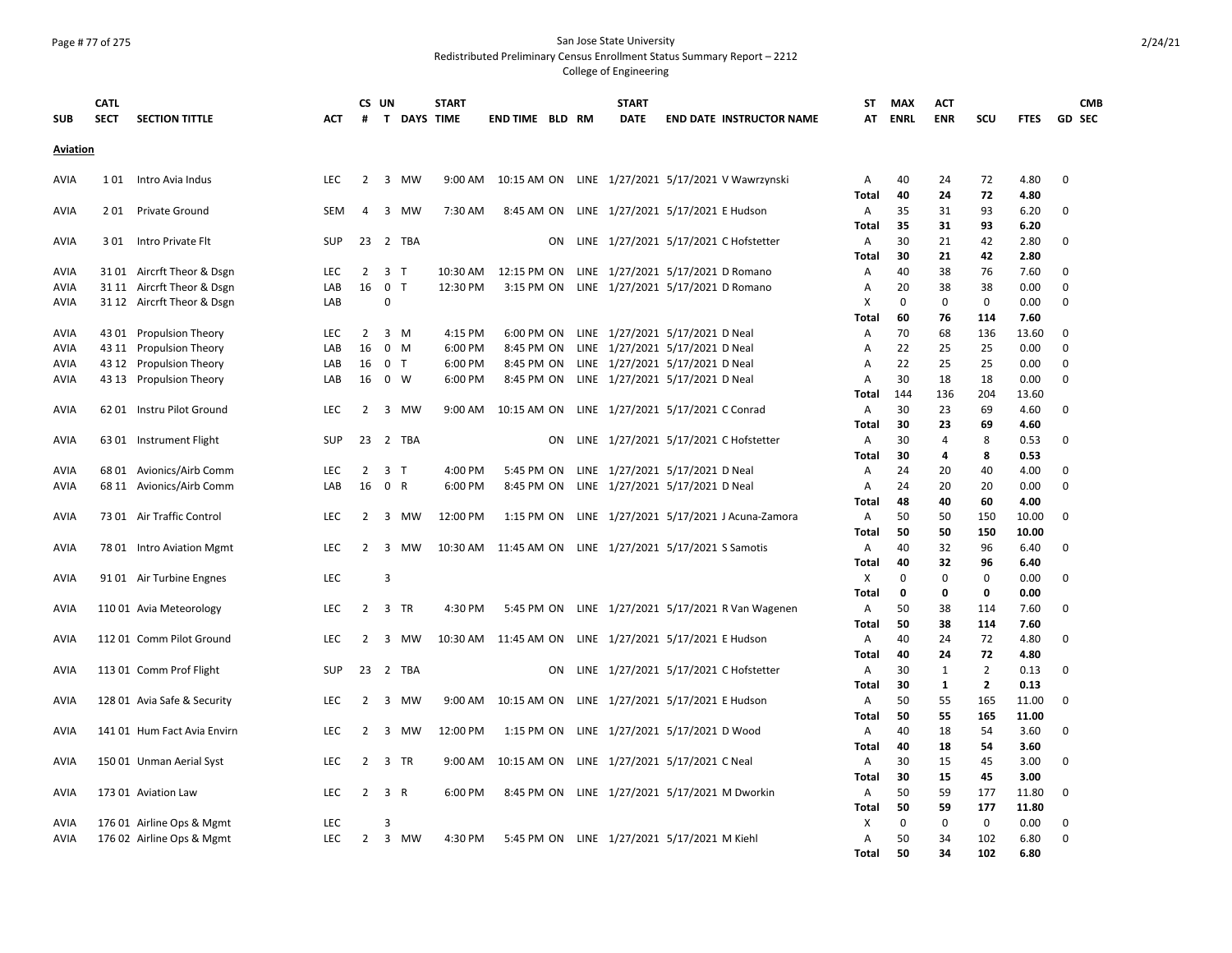### Page # 78 of 275 San Jose State University Redistributed Preliminary Census Enrollment Status Summary Report – 2212

|             | <b>CATL</b> |                                 |            |    | CS UN      |                  | <b>START</b> |                 |               |      | <b>START</b> |                                     | <b>ST</b>             | <b>MAX</b>  | <b>ACT</b> |                |             |   | <b>CMB</b>    |
|-------------|-------------|---------------------------------|------------|----|------------|------------------|--------------|-----------------|---------------|------|--------------|-------------------------------------|-----------------------|-------------|------------|----------------|-------------|---|---------------|
| <b>SUB</b>  | <b>SECT</b> | <b>SECTION TITTLE</b>           | <b>ACT</b> |    |            | <b>DAYS TIME</b> |              | <b>END TIME</b> | <b>BLD RM</b> |      | <b>DATE</b>  | <b>END DATE INSTRUCTOR NAME</b>     | AT                    | <b>ENRL</b> | <b>ENR</b> | scu            | <b>FTES</b> |   | <b>GD SEC</b> |
| AVIA        |             | 179 01 Adv Airport Plnng        | LEC        |    | 3          |                  |              |                 |               |      |              |                                     | X                     | 0           | 0          | 0              | 0.00        | 0 |               |
| <b>AVIA</b> |             | 179 02 Adv Airport Plnng        | LEC        |    | 3          | <b>MW</b>        | 6:00 PM      | 7:15 PM ON      |               |      |              | LINE 1/27/2021 5/17/2021 J Aldridge | Α                     | 30          | 18         | 54             | 3.60        | 0 |               |
|             |             |                                 |            |    |            |                  |              |                 |               |      |              |                                     | <b>Total</b>          | 30          | 18         | 54             | 3.60        |   |               |
| AVIA        |             | 180 01 Individual Studies       | <b>SUP</b> | 36 | 3          | <b>TBA</b>       |              |                 | ON            |      |              | LINE 1/27/2021 5/17/2021 F Barez    | A                     | 20          |            | 3              | 0.20        | 0 |               |
| AVIA        |             | 180 03 Individual Studies       | <b>SUP</b> | 36 |            | <b>TBA</b>       |              |                 | ON            |      |              | LINE 1/27/2021 5/17/2021 F Barez    | Α                     | 20          | 0          | 0              | 0.00        | 0 |               |
| <b>AVIA</b> |             | 180H 01 Individual Studies      | <b>SUP</b> | 36 |            | <b>TBA</b>       |              |                 | ON            |      |              | LINE 1/27/2021 5/17/2021 F Barez    | Α                     | 20          | 0          | 0              | 0.00        | 0 |               |
| <b>AVIA</b> |             | 180H O. Individual Studies      | SUP        | 36 |            | 2 TBA            |              |                 | ON            | LINE |              | 1/27/2021 5/17/2021 F Barez         | A                     | 20          | 2          | 4              | 0.27        | 0 |               |
|             |             |                                 |            |    |            |                  |              |                 |               |      |              |                                     | <b>Total</b>          | 80          | 3          | $\overline{7}$ | 0.47        |   |               |
| <b>AVIA</b> |             | 190 01 Senior Capstone          | <b>LEC</b> | 2  | 3          | <b>MW</b>        | 3:00 PM      | 4:15 PM ON      |               |      |              | LINE 1/27/2021 5/17/2021 W Wei      | A                     | 30          | 17         | 51             | 3.40        | 0 |               |
|             |             |                                 |            |    |            |                  |              |                 |               |      |              |                                     | Total                 | 30          | 17         | 51             | 3.40        |   |               |
| AVIA        |             | 193 01 Aerodynamics             | LEC        | 2  | 3          | <b>TR</b>        | 8:00 AM      | 8:50 AM ON      |               |      |              | LINE 1/27/2021 5/17/2021 P Kutler   | Α                     | 30          | 22         | 44             | 4.40        | 0 |               |
| <b>AVIA</b> |             | 193 11 Aerodynamics             | LAB        | 16 | $^{\circ}$ | R                | 10:30 AM     | 1:15 PM ON      |               |      |              | LINE 1/27/2021 5/17/2021 P Kutler   | A                     | 30          | 22         | 22             | 0.00        | 0 |               |
|             |             |                                 |            |    |            |                  |              |                 |               |      |              |                                     | <b>Total</b>          | 60          | 44         | 66             | 4.40        |   |               |
| <b>AVIA</b> |             | 194 01 Pilot Avion & GA Systems | <b>LEC</b> | 2  | 3          | <b>MW</b>        | 7:30 AM      | 8:45 AM ON      |               |      |              | LINE 1/27/2021 5/17/2021 S Miller   | Α                     | 40          | 28         | 84             | 5.60        | 0 |               |
|             |             |                                 |            |    |            |                  |              |                 |               |      |              |                                     | <b>Total</b>          | 40          | 28         | 84             | 5.60        |   |               |
| AVIA        |             | 195 01 Intern Avia Indust       | <b>SUP</b> | 36 | 3          | <b>TBA</b>       |              |                 | ON            |      |              | LINE 1/27/2021 5/17/2021 F Barez    | Α                     | 20          | 3          | 9              | 0.60        | 0 |               |
| <b>AVIA</b> |             | 195 02 Intern Avia Indust       | <b>SUP</b> | 36 | 2          | <b>TBA</b>       |              |                 | ON            | LINE |              | 1/27/2021 5/17/2021 F Barez         | A                     | 20          | 0          | 0              | 0.00        | 0 |               |
|             |             |                                 |            |    |            |                  |              |                 |               |      |              |                                     | <b>Total</b>          | 40          | 3          | 9              | 0.60        |   |               |
| <b>AVIA</b> |             | 199A 01 Special Topic Avia Mgmt | SEM        |    | 3          |                  |              |                 |               |      |              |                                     | X                     | 0           | 0          | 0              | 0.00        | 0 |               |
|             |             |                                 |            |    |            |                  |              |                 |               |      |              |                                     | <b>Total</b>          | 0           | 0          | 0              | 0.00        |   |               |
|             |             |                                 |            |    |            |                  |              |                 |               |      |              |                                     | <b>Aviation Total</b> | 1127        | 794        | 1910           | 127.33      |   |               |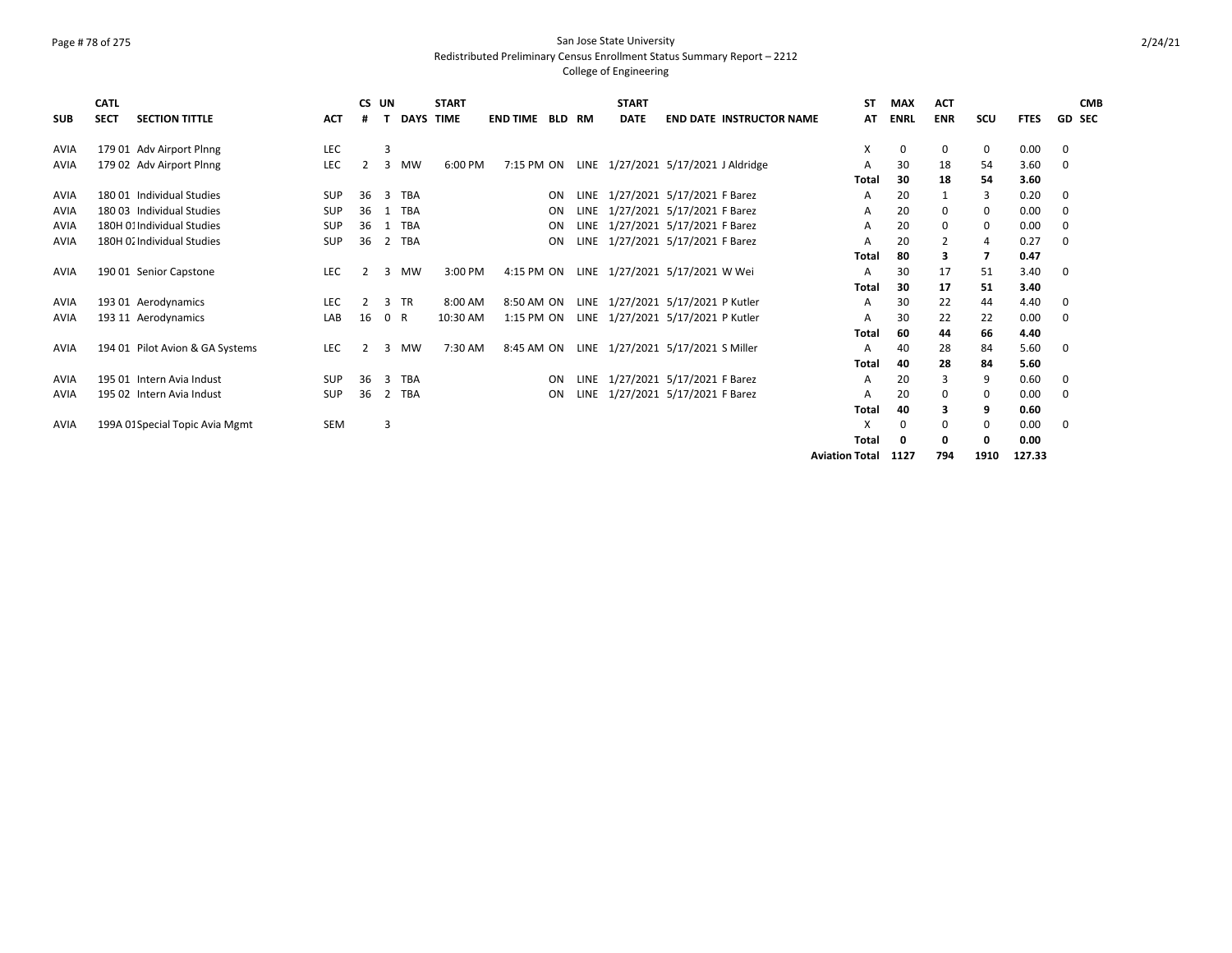#### Page # 79 of 275 San Jose State University Redistributed Preliminary Census Enrollment Status Summary Report – 2212

|             | <b>CATL</b>                           |            |                | CS UN          |             | <b>START</b> |                                                  | <b>START</b>                      |                               |                                                          | ST           | <b>MAX</b>  | <b>ACT</b>     |                |             | <b>CMB</b>     |        |
|-------------|---------------------------------------|------------|----------------|----------------|-------------|--------------|--------------------------------------------------|-----------------------------------|-------------------------------|----------------------------------------------------------|--------------|-------------|----------------|----------------|-------------|----------------|--------|
| <b>SUB</b>  | <b>SECTION TITTLE</b><br><b>SECT</b>  | АСТ        | #              |                | T DAYS TIME |              | END TIME BLD RM                                  | <b>DATE</b>                       |                               | <b>END DATE INSTRUCTOR NAME</b>                          | AT           | <b>ENRL</b> | <b>ENR</b>     | scu            | <b>FTES</b> | GD SEC         |        |
|             | <b>Biomedical Engineering</b>         |            |                |                |             |              |                                                  |                                   |                               |                                                          |              |             |                |                |             |                |        |
| <b>BME</b>  | 65 01 BME Appl Statics                | <b>LEC</b> | 1              |                | 2 TR        | 4:30 PM      | 5:20 PM ON LINE 1/27/2021 5/17/2021 A Bellofiore |                                   |                               |                                                          | A            | 80          | 74             | 148            | 10.27       | 12             |        |
|             |                                       |            |                |                |             |              |                                                  |                                   |                               |                                                          | <b>Total</b> | 80          | 74             | 148            | 10.27       |                |        |
| BME         | 115 01 Fndtns Biomed Engr             | <b>LEC</b> | 4              |                | 4 TR        | 3:00 PM      | 4:15 PM ON LINE 1/27/2021 5/17/2021 P Jurney     |                                   |                               |                                                          | A            | 45          | 31             | 93             | 8.80        | 8              |        |
| <b>BME</b>  | 115 02 Fndtns Biomed Engr             | LAB        | 16             | 0 F            |             | 1:30 PM      | 4:30 PM                                          |                                   | 1/27/2021 5/17/2021 H Nguyen  |                                                          | A            | 15          | $\overline{7}$ | $\overline{7}$ | 0.00        | 3              |        |
| <b>BME</b>  | 115 03 Fndtns Biomed Engr             | LAB        |                | 0              |             |              |                                                  |                                   |                               |                                                          | Х            | $\mathbf 0$ | $\mathbf 0$    | 0              | 0.00        | 0              |        |
| BME         | 115 04 Fndtns Biomed Engr             | LAB        | 16             | 0 F            |             | 9:00 AM      | 12:00 PM                                         |                                   | 1/27/2021 5/17/2021 M Keceli  |                                                          | Α            | 15          | 11             | 11             | 0.00        | 3              |        |
| BME         | 115 05 Fndtns Biomed Engr             | LAB        | 16             | 0 <sub>T</sub> |             | 9:00 AM      | 12:00 PM                                         |                                   |                               | 1/27/2021 5/17/2021 . Vijayananda Vignesha               | $\mathsf{A}$ | 15          | 13             | 13             | 0.00        | $\overline{2}$ |        |
|             |                                       |            |                |                |             |              |                                                  |                                   |                               |                                                          | Total        | 90          | 62             | 124            | 8.80        |                |        |
| <b>BME</b>  | 117 01 Biotransport Phen              | <b>LEC</b> | 2              |                | 3 TR        | 1:30 PM      |                                                  |                                   |                               | 2:45 PM ON LINE 1/27/2021 5/17/2021 A Bellofiore         | A            | 80          | 62             | 186            | 12.50       | $\overline{2}$ |        |
|             |                                       |            |                |                |             |              |                                                  |                                   |                               |                                                          | <b>Total</b> | 80          | 62             | 186            | 12.50       |                |        |
| BME         | 133 01 Prog Appl Biomed Eng           | LAB        | 16 1 F         |                |             | 6:00 PM      | 8:45 PM ON LINE 1/27/2021 5/17/2021 D Lopez      |                                   |                               |                                                          | A            | 50          | 36             | 36             | 2.45        | 3              |        |
|             |                                       |            |                |                |             |              |                                                  |                                   |                               |                                                          | <b>Total</b> | 50          | 36             | 36             | 2.45        |                |        |
| <b>BME</b>  | 165 01 Appl Eng Biomech               | <b>LEC</b> | 1              |                | 3 MW        | 3:00 PM      |                                                  |                                   |                               | 4:15 PM ON LINE 1/27/2021 5/17/2021 M Leineweber         | Α            | 80          | 69             | 207            | 14.30       | 10             |        |
|             |                                       |            |                |                |             |              |                                                  |                                   |                               |                                                          | Total        | 80          | 69             | 207            | 14.30       |                |        |
| <b>BME</b>  | 174 01 Biomed Regs                    | <b>LEC</b> | $\overline{2}$ |                | 3 MW        | 4:30 PM      |                                                  |                                   |                               | 5:45 PM ON LINE 1/27/2021 5/17/2021 P Coronado           | A            | 80          | 80             | 240            | 16.00       | 0              |        |
|             |                                       |            |                |                |             |              |                                                  |                                   |                               |                                                          | Total        | 80          | 80             | 240            | 16.00       |                |        |
| <b>BME</b>  | 177 01 Physiol for Engr               | <b>LEC</b> | 1              |                | 3 MW        | 3:00 PM      | 3:50 PM ON                                       | LINE 1/27/2021 5/17/2021 Y Wang   |                               |                                                          | A            | 74          | 67             | 134            | 14.05       | 13 C           | *      |
| <b>BIOL</b> | 177 01 Physiol for Engr               | <b>LEC</b> | $\mathbf{1}$   |                | 3 MW        | 3:00 PM      | 3:50 PM ON LINE 1/27/2021 5/17/2021 Y Wang       |                                   |                               |                                                          | A            | $\mathbf 0$ | $\mathbf 0$    | $\mathbf 0$    | 0.00        | 0 <sup>o</sup> | $\ast$ |
| <b>BME</b>  | 177 02 Physiol for Engr               | LAB        | 16             |                | 0 W         | 6:00 PM      | 8:45 PM                                          |                                   | 1/27/2021 5/17/2021 F Rahhal  |                                                          | A            | 19          | 12             | 12             | 0.00        | $1 \quad C$    | $\ast$ |
| <b>BIOL</b> | 177 02 Physiol for Engr               | LAB        | 16             | 0 W            |             | 6:00 PM      | 8:45 PM                                          |                                   | 1/27/2021 5/17/2021 F Rahhal  |                                                          | $\mathsf{A}$ | $\Omega$    | $\Omega$       | $\mathbf{0}$   | 0.00        | 0 <sub>c</sub> | $\ast$ |
| <b>BME</b>  | 177 03 Physiol for Engr               | LAB        | 16             | 0 R            |             | 1:30 PM      | 4:15 PM                                          |                                   | 1/27/2021 5/17/2021 S Pathare |                                                          | A            | 19          | 19             | 19             | 0.00        | 3 <sup>°</sup> | $\ast$ |
| <b>BIOL</b> | 177 03 Physiol for Engr               | LAB        | 16             | 0 R            |             | 1:30 PM      | 4:15 PM                                          |                                   | 1/27/2021 5/17/2021 S Pathare |                                                          | $\mathsf{A}$ | $\Omega$    | $\mathbf 0$    | $\mathbf{0}$   | 0.00        | 0 <sub>c</sub> |        |
|             |                                       |            |                |                |             |              |                                                  |                                   |                               |                                                          |              |             |                |                |             | $6-$           |        |
| BME         | 177 04 Physiol for Engr               | LAB        | 16             | 0 R            |             | 4:30 PM      | 7:15 PM                                          |                                   |                               | 1/27/2021 5/17/2021 N Gulkaya                            | A            | 19          | 17             | 17             | 0.00        |                |        |
| <b>BIOL</b> | 177 04 Physiol for Engr               | LAB        | 16             | 0 R            |             | 4:30 PM      | 7:15 PM                                          |                                   |                               | 1/27/2021 5/17/2021 N Gulkaya                            | $\mathsf{A}$ | 0           | $\mathbf{0}$   | $\mathbf{0}$   | 0.00        | 0 <sub>c</sub> |        |
| <b>BME</b>  | 177 05 Physiol for Engr               | LAB        | 16             | 0 <sub>T</sub> |             | 3:00 PM      | 5:45 PM                                          |                                   |                               | 1/27/2021 5/17/2021 P Rajkumar                           | $\mathsf{A}$ | 19          | 19             | 19             | 0.00        | 3 <sup>°</sup> |        |
| <b>BIOL</b> | 177 05 Physiol for Engr               | LAB        | 16             | 0 <sub>T</sub> |             | 3:00 PM      | 5:45 PM                                          |                                   |                               | 1/27/2021 5/17/2021 P Rajkumar                           | A            | $\mathbf 0$ | $\mathbf 0$    | $\mathbf{0}$   | 0.00        | 0 <sup>o</sup> |        |
|             |                                       |            |                |                |             |              |                                                  |                                   |                               |                                                          | Total        | 150         | 134            | 201            | 14.05       |                |        |
| BME         | 178 01 Biomedical Product Realization | <b>LEC</b> | 2              |                | 3 MW        | 1:30 PM      | 2:45 PM ON                                       | LINE 1/27/2021 5/17/2021 Y Wang   |                               |                                                          | Α            | 75          | 71             | 213            | 14.25       | 1              |        |
|             |                                       |            |                |                |             |              |                                                  |                                   |                               |                                                          | Total        | 75          | 71             | 213            | 14.25       |                |        |
| BME         | 180 01 Individual Studies             | <b>SUP</b> | 36             | 1              | TBA         |              | <b>ON</b>                                        |                                   |                               | LINE 1/27/2021 5/17/2021 G Selvaduray                    | A            | 30          | 9              | 9              | 0.68        | 5              |        |
| <b>BME</b>  | 180 02 Individual Studies             | <b>SUP</b> | 36             |                | 2 TBA       |              | ON                                               | LINE 1/27/2021 5/17/2021          |                               |                                                          | A            | 30          | $\mathbf 0$    | 0              | 0.00        | 0              |        |
|             |                                       |            |                |                |             |              |                                                  |                                   |                               |                                                          | Total        | 60          | 9              | 9              | 0.68        |                |        |
| <b>BME</b>  | 18201 Prosthetics                     | <b>SEM</b> | -5             | 3 R            |             | 6:00 PM      |                                                  |                                   |                               | 8:45 PM ON LINE 1/27/2021 5/17/2021 H Rodriguez Casanova | Α            | 80          | 90             | 270            | 19.25       | 25             |        |
|             |                                       |            |                |                |             |              |                                                  |                                   |                               |                                                          | Total        | 80          | 90             | 270            | 19.25       |                |        |
| BME         | 198B 01 Senior Project II             | <b>LEC</b> | 2              | 2 F            |             | 9:30 AM      | 10:20 AM ON                                      |                                   |                               | LINE 1/27/2021 5/17/2021 F Erogbogbo                     | A            | 65          | 65             | 65             | 8.67        | 0              |        |
| BME         | 198B 02 Senior Project II             | LAB        | 16             | 0 F            |             | 10:30 AM     | 1:30 PM ON                                       |                                   |                               | LINE 1/27/2021 5/17/2021 F Erogbogbo                     | Α            | 65          | 65             | 65             | 0.00        | 0              |        |
|             |                                       |            |                |                |             |              |                                                  |                                   |                               |                                                          | Total        | 130         | 130            | 130            | 8.67        |                |        |
| BME         | 210 01 Mathematics in BME             | <b>LEC</b> | 2              |                | 3 TW        | 6:00 PM      | 7:20 PM ON                                       |                                   |                               | LINE 1/27/2021 5/17/2021 E Bellegarda                    | A            | 70          | 33             | 99             | 8.20        | 32             |        |
|             |                                       |            |                |                |             |              |                                                  |                                   |                               |                                                          | <b>Total</b> | 70          | 33             | 99             | 8.20        |                |        |
| BME         | 272 01 Med Dev Desg & Prncp           | <b>SEM</b> | $\overline{4}$ |                | 3 M         | 6:00 PM      | 8:45 PM ON                                       | LINE 1/27/2021 5/17/2021 M Flora  |                               |                                                          | A            | 80          | 43             | 129            | 10.00       | 28             |        |
|             |                                       |            |                |                |             |              |                                                  |                                   |                               |                                                          | <b>Total</b> | 80          | 43             | 129            | 10.00       |                |        |
| BME         | 291 01 Thesis Proj Prep               | LAB        | 16             | 1 F            |             | 3:00 PM      | 6:00 PM ON                                       | LINE 1/27/2021 5/17/2021 A Aryaei |                               |                                                          | A            | 30          | 15             | 15             | 1.25        | 15             |        |
|             |                                       |            |                |                |             |              |                                                  |                                   |                               |                                                          | Total        | 30          | 15             | 15             | 1.25        |                |        |
| <b>BME</b>  | 298 01 MS Project                     | <b>LEC</b> | 2              | 2 F            |             | 6:00 PM      | 7:40 PM ON LINE 1/27/2021 5/17/2021 A Aryaei     |                                   |                               |                                                          | A            | 20          | 17             | 34             | 2.83        | 17             |        |
|             |                                       |            |                |                |             |              |                                                  |                                   |                               |                                                          |              |             |                |                |             |                |        |
|             |                                       |            |                |                |             |              |                                                  |                                   |                               |                                                          | <b>Total</b> | 20          | 17             | 34             | 2.83        |                |        |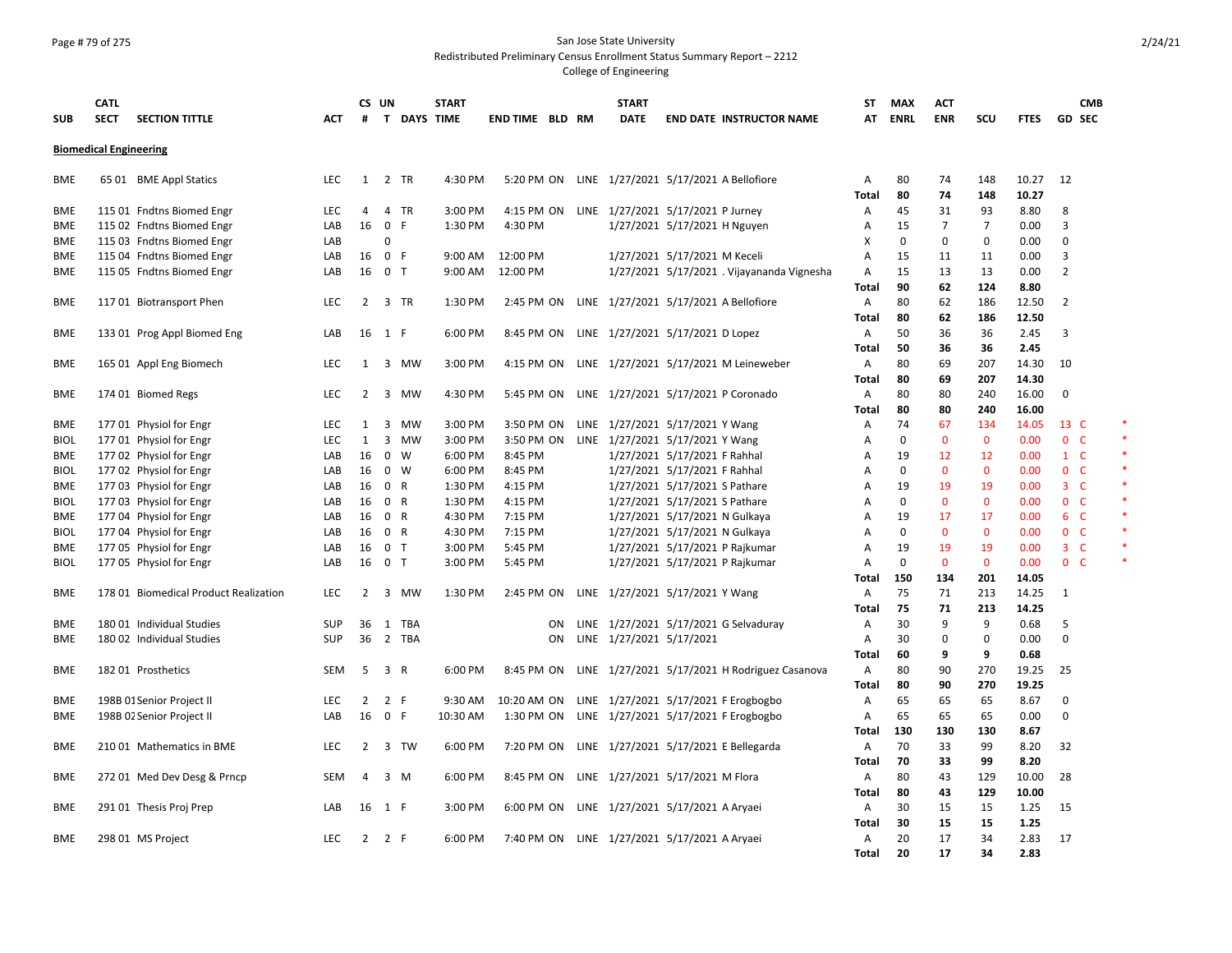#### Page # 80 of 275 San Jose State University Redistributed Preliminary Census Enrollment Status Summary Report – 2212

|            | <b>CATL</b> |                       |            | CS UN |                  | <b>START</b> |                 |  | <b>START</b> |                                              | ST.   | <b>MAX</b>  | <b>ACT</b> |          |             | <b>CMB</b>    |
|------------|-------------|-----------------------|------------|-------|------------------|--------------|-----------------|--|--------------|----------------------------------------------|-------|-------------|------------|----------|-------------|---------------|
| SUB        | <b>SECT</b> | <b>SECTION TITTLE</b> | <b>ACT</b> |       | <b>DAYS TIME</b> |              | END TIME BLD RM |  | <b>DATE</b>  | <b>END DATE INSTRUCTOR NAME</b>              | AT    | <b>ENRL</b> | <b>ENR</b> | scu      | <b>FTES</b> | <b>GD SEC</b> |
|            |             |                       |            |       |                  |              |                 |  |              |                                              |       |             |            |          |             |               |
| <b>BME</b> |             | 299 01 MS Thesis      | LEC        |       | 2 3 F            | 6:00 PM      |                 |  |              | 8:45 PM ON LINE 1/27/2021 5/17/2021 A Aryaei |       | 20          |            | 12       | 1.00 4      |               |
| <b>BME</b> |             | 299 02 MS Thesis      | LEC        |       |                  |              |                 |  |              |                                              |       |             |            | $\Omega$ | 0.00 0      |               |
|            |             |                       |            |       |                  |              |                 |  |              |                                              | Total | - 20        |            | 12       | 1.00        |               |
|            |             |                       |            |       |                  |              |                 |  |              | <b>Biomedical Engineering Total 1175</b>     |       |             | 929        | 2053     | 144.50      |               |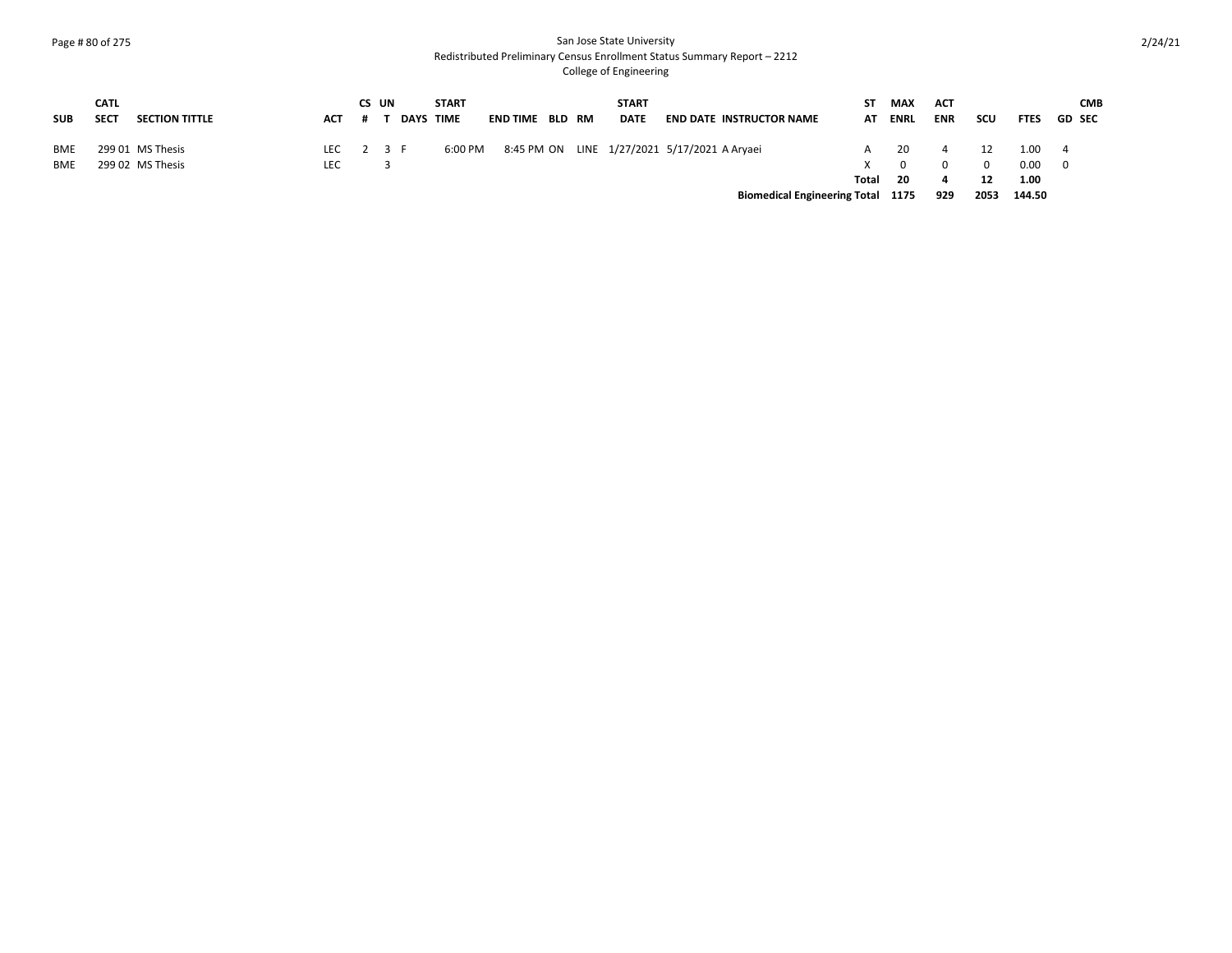### Page # 81 of 275 San Jose State University Redistributed Preliminary Census Enrollment Status Summary Report – 2212

|            | <b>CATL</b>                 |                            |            |                | CS UN                         |                           | <b>START</b>        |                          |    | <b>START</b>                                 |                     |                                                   | ST             | <b>MAX</b>  | <b>ACT</b>                       |                      |              |                                  | <b>CMB</b>    |
|------------|-----------------------------|----------------------------|------------|----------------|-------------------------------|---------------------------|---------------------|--------------------------|----|----------------------------------------------|---------------------|---------------------------------------------------|----------------|-------------|----------------------------------|----------------------|--------------|----------------------------------|---------------|
| <b>SUB</b> | <b>SECT</b>                 | <b>SECTION TITTLE</b>      | <b>ACT</b> | #              |                               |                           | <b>T DAYS TIME</b>  | <b>END TIME BLD RM</b>   |    | <b>DATE</b>                                  |                     | <b>END DATE INSTRUCTOR NAME</b>                   | AT             | <b>ENRL</b> | <b>ENR</b>                       | SCU                  | <b>FTES</b>  |                                  | <b>GD SEC</b> |
|            | <b>Chemical Engineering</b> |                            |            |                |                               |                           |                     |                          |    |                                              |                     |                                                   |                |             |                                  |                      |              |                                  |               |
| <b>CHE</b> |                             | 110A 01 Math Method ChemE  | <b>LEC</b> | 2              | 2 M                           |                           | 3:00 PM             | 3:50 PM ON               |    |                                              |                     | LINE 1/27/2021 5/17/2021 L Rosenfeld              | A              | 50          | 13                               | 13                   | 1.73         | 0                                |               |
| CHE        |                             | 110A 02 Math Method ChemE  | LAB        | 16             | $\mathbf 0$                   | W                         | 3:00 PM             | 5:45 PM ON               |    |                                              |                     | LINE 1/27/2021 5/17/2021 L Rosenfeld              | Α              | 50          | 13                               | 13                   | 0.00         | $\mathbf 0$                      |               |
|            |                             |                            |            |                |                               |                           |                     |                          |    |                                              |                     |                                                   | Total          | 100         | 26                               | 26                   | 1.73         |                                  |               |
| <b>CHE</b> |                             | 115 01 Indus Chem Calc     | <b>LEC</b> | $\overline{2}$ | $\overline{3}$                | MW                        | 1:30 PM             | 2:45 PM ON               |    | LINE 1/27/2021 5/17/2021 C Komives           |                     |                                                   | $\overline{A}$ | 50          | 20                               | 60                   | 4.00         | $\Omega$                         |               |
|            |                             |                            |            |                |                               |                           |                     |                          |    |                                              |                     |                                                   | Total          | 50          | 20                               | 60                   | 4.00         |                                  |               |
| CHE        |                             | 151 01 Proc Engr Thermo    | <b>SEM</b> | 4              | 4                             | <b>MW</b>                 | 12:00 PM            | 1:15 PM ON               |    | LINE 1/27/2021 5/17/2021 C Komives           |                     |                                                   | Α              | 50          | 37                               | 111                  | 10.07        | 3                                |               |
| <b>CHE</b> |                             | 151 02 Proc Engr Thermo    | LAB        | 16             | $\mathbf 0$                   |                           |                     |                          |    |                                              | 1/27/2021 5/17/2021 |                                                   | X              | $\mathbf 0$ | $\mathbf 0$                      | 0                    | 0.00         | $\mathbf 0$                      |               |
| CHE        |                             | 151 04 Proc Engr Thermo    | LAB        |                | 16 0 T                        |                           | 1:30 PM             | 4:15 PM ON               |    | LINE 1/27/2021 5/17/2021 C Komives           |                     |                                                   | A              | 50          | 37                               | 37                   | 0.00         | 3                                |               |
|            |                             |                            |            |                |                               |                           |                     |                          |    |                                              |                     |                                                   | Total          | 100         | 74                               | 148                  | 10.07        |                                  |               |
| CHE        |                             | 160A 01 Unit Oper I        | <b>SEM</b> | 4              | 4<br>$\mathbf 0$              | <b>MW</b><br>$\mathsf{R}$ | 10:30 AM            | 11:45 AM ON              |    |                                              |                     | LINE 1/27/2021 5/17/2021 L Rosenfeld              | Α              | 50<br>25    | 40<br>19                         | 120                  | 11.00        | 5<br>5                           |               |
| <b>CHE</b> |                             | 160A 02 Unit Oper I        | LAB        | 16             | 16 0 R                        |                           | 10:30 AM<br>1:30 PM | 1:15 PM ON<br>4:15 PM ON |    | LINE 1/27/2021 5/17/2021 G Klar              |                     |                                                   | A<br>A         | 25          | 21                               | 19                   | 0.00<br>0.00 | $\mathbf 0$                      |               |
| <b>CHE</b> |                             | 160A 0: Unit Oper I        | LAB        |                |                               |                           |                     |                          |    | LINE 1/27/2021 5/17/2021 G Klar              |                     |                                                   | Total          | 100         | 80                               | 21<br>160            | 11.00        |                                  |               |
| <b>CHE</b> |                             | 163L 01 UG Chem Eng Lab II | <b>LEC</b> | $\overline{2}$ | 2                             | M                         | 1:30 PM             |                          |    | 2:20 PM ON LINE 1/27/2021 5/17/2021 M Mcneil |                     |                                                   | A              | 60          | 46                               | 46                   | 6.13         | $\Omega$                         |               |
| CHE        |                             | 163L 02 UG Chem Eng Lab II | LAB        | 16             | $\mathbf 0$                   | M                         | 3:00 PM             | 5:45 PM                  |    | 1/27/2021 5/17/2021 M Mcneil                 |                     |                                                   | A              | 12          | 10                               | 10                   | 0.00         | $\Omega$                         |               |
| CHE        |                             | 163L 03 UG Chem Eng Lab II | LAB        | 16             | 0 <sub>T</sub>                |                           | 1:30 PM             | 4:15 PM                  |    | 1/27/2021 5/17/2021 M Mcneil                 |                     |                                                   | A              | 12          | 12                               | 12                   | 0.00         | $\Omega$                         |               |
| <b>CHE</b> |                             | 163L 04 UG Chem Eng Lab II | LAB        | 16             | 0 R                           |                           | 1:30 PM             | 4:15 PM                  |    | 1/27/2021 5/17/2021 M Abriam                 |                     |                                                   | A              | 12          | 12                               | 12                   | 0.00         | $\mathbf 0$                      |               |
| <b>CHE</b> |                             | 163L 05 UG Chem Eng Lab II | LAB        | 16             | 0 F                           |                           | 9:00 AM             | 11:45 AM                 |    | 1/27/2021 5/17/2021 F Huang                  |                     |                                                   | A              | 12          | 12                               | 12                   | 0.00         | $\Omega$                         |               |
|            |                             |                            |            |                |                               |                           |                     |                          |    |                                              |                     |                                                   | <b>Total</b>   | 108         | 92                               | 92                   | 6.13         |                                  |               |
| CHE        |                             | 165B 01 Plant Design II    | <b>LEC</b> | 2              | 2 W                           |                           | 9:00 AM             | 9:50 AM ON               |    | LINE 1/27/2021 5/17/2021 D Wagner            |                     |                                                   | A              | 50          | 46                               | 46                   | 6.13         | $\Omega$                         |               |
| <b>CHE</b> |                             | 165B 02 Plant Design II    | LAB        | 16             | $\mathbf 0$<br>F              |                           | 12:00 PM            | 2:45 PM ON               |    | LINE 1/27/2021 5/17/2021 D Wagner            |                     |                                                   | A              | 25          | 26                               | 26                   | 0.00         | $\Omega$                         |               |
| <b>CHE</b> |                             | 165B 03 Plant Design II    | LAB        | 16             | 0 F                           |                           | 12:00 PM            | 2:45 PM ON               |    | LINE 1/27/2021 5/17/2021 X Sinha             |                     |                                                   | A              | 25          | 20                               | 20                   | 0.00         | $\mathbf 0$                      |               |
|            |                             |                            |            |                |                               |                           |                     |                          |    |                                              |                     |                                                   | Total          | 100         | 92                               | 92                   | 6.13         |                                  |               |
| <b>CHE</b> |                             | 172 01 Biofuels Proc Engr  | LEC        | 2              | $\overline{3}$                | $\mathsf{R}$              | 6:00 PM             | 8:45 PM ON               |    | LINE 1/27/2021 5/17/2021 F Rongere           |                     |                                                   | $\overline{A}$ | 30          | 20                               | 60                   | 4.30         | 6                                |               |
|            |                             |                            |            |                |                               |                           |                     |                          |    |                                              |                     |                                                   | Total          | 30          | 20                               | 60                   | 4.30         |                                  |               |
| CHE        |                             | 180 01 Individual Studies  | <b>SUP</b> | 36             | 1                             | TBA                       |                     |                          | ON |                                              |                     | LINE 1/27/2021 5/17/2021 L Rosenfeld              | A              | 20          | $\Omega$                         | $\mathbf 0$          | 0.00         | $\mathbf 0$                      |               |
| CHE        |                             | 180 02 Individual Studies  | <b>SUP</b> | 36             | 2 TBA                         |                           |                     |                          | ON |                                              |                     | LINE 1/27/2021 5/17/2021 L Rosenfeld              | A              | 20          | $\mathbf 0$                      | $\mathbf 0$          | 0.00         | $\mathbf 0$                      |               |
|            |                             |                            |            |                |                               |                           |                     |                          |    |                                              |                     |                                                   | Total          | 40          | 0                                | 0                    | 0.00         |                                  |               |
| <b>CHE</b> |                             | 180R 01 UG Res & Projects  | <b>SUP</b> | 36             | 1 TBA                         |                           |                     |                          | ON |                                              |                     | LINE 1/27/2021 5/17/2021 L Rosenfeld              | Α              | 20          | 1                                | $\mathbf{1}$         | 0.07         | $\Omega$                         |               |
| <b>CHE</b> |                             | 180R 02 UG Res & Projects  | <b>SUP</b> | 36             | 1 TBA                         |                           |                     |                          | ON | LINE 1/27/2021 5/17/2021 D Wagner            |                     |                                                   | A              | 20          | $\overline{2}$                   | $\overline{2}$       | 0.13         | 0                                |               |
|            |                             |                            |            |                |                               |                           |                     |                          |    |                                              |                     |                                                   | Total          | 40          | 3                                | 3                    | 0.20         |                                  |               |
| CHE        |                             | 185 01 Chem Pro Dyn & Cont | SEM        | 4              | 2 <sub>T</sub>                |                           | 4:30 PM             | 5:20 PM ON               |    | LINE 1/27/2021 5/17/2021 X Sinha             |                     |                                                   | Α              | 50          | 48                               | 48                   | 6.40         | $\mathbf 0$                      |               |
| <b>CHE</b> |                             | 185 02 Chem Pro Dyn & Cont | LAB        | 16             | $\mathbf 0$                   | W                         | 2:30 PM             | 5:20 PM ON               |    |                                              |                     | LINE 1/27/2021 5/17/2021 A Ramasubramanian        | A              | 25          | 24                               | 24                   | 0.00         | $\mathbf 0$                      |               |
| <b>CHE</b> |                             | 185 03 Chem Pro Dyn & Cont | LAB        | 16             | $\mathsf{o}$                  | W                         | 6:00 PM             | 8:50 PM ON               |    |                                              |                     | LINE 1/27/2021 5/17/2021 A Ramasubramanian        | Α              | 25          | 24                               | 24                   | 0.00         | $\mathbf 0$                      |               |
|            |                             |                            |            |                |                               |                           |                     |                          |    |                                              |                     |                                                   | Total          | 100         | 96                               | 96                   | 6.40         |                                  |               |
| <b>CHE</b> |                             | 194 01 Bio Chem Engr Lab   | <b>SEM</b> | 4              | 3                             | $\mathsf{R}$              | 4:30 PM             |                          |    | 6:20 PM ON LINE 1/27/2021 5/17/2021 K Kao    |                     |                                                   | Α              | 16          | 14                               | 28                   | 3.05         | 5                                |               |
| CHE        |                             | 194 02 Bio Chem Engr Lab   | LAB        | 16             | $\mathbf{0}$                  | $\mathsf{R}$              | 6:30 PM             | 9:15 PM                  |    | 1/27/2021 5/17/2021 K Kao                    |                     |                                                   | Α              | 16          | 14                               | 14                   | 0.00         | 5                                |               |
|            |                             |                            |            |                |                               |                           |                     |                          |    |                                              |                     |                                                   | <b>Total</b>   | 32          | 28                               | 42                   | 3.05         |                                  |               |
| <b>CHE</b> |                             | 200 01 Research Methods    | LEC        | 2              | $\overline{3}$<br>$\mathbf 0$ | F                         | 3:00 PM             | 4:50 PM                  |    |                                              |                     | 1/27/2021 5/17/2021 Y Schneider                   | Α              | 40          | $\overline{7}$<br>$\overline{7}$ | 14<br>$\overline{7}$ | 1.75         | $\overline{7}$<br>$\overline{7}$ |               |
| CHE        |                             | 200 02 Research Methods    | LAB        | 16             |                               | -F                        | 5:00 PM             | 8:00 PM                  |    |                                              |                     | 1/27/2021 5/17/2021 Y Schneider                   | Α              | 40          |                                  |                      | 0.00         |                                  |               |
|            |                             | 207 01 Mass Transfer       | <b>SEM</b> | 5              | $\overline{3}$                | $\top$                    | 6:00 PM             |                          |    | LINE 1/27/2021 5/17/2021 L Aarons            |                     |                                                   | <b>Total</b>   | 80<br>40    | 14<br>3                          | 21<br>9              | 1.75<br>0.75 | 3                                |               |
| CHE        |                             |                            |            |                |                               |                           |                     | 8:45 PM ON               |    |                                              |                     |                                                   | Α<br>Total     | 40          | 3                                | 9                    | 0.75         |                                  |               |
| <b>CHE</b> |                             | 211 01 Adv Ch Engr Thermo  | SEM        | 5              | 3 M                           |                           | $6:00$ PM           |                          |    |                                              |                     | 8:45 PM ON LINE 1/27/2021 5/17/2021 Y Pedram Razi | Α              | 40          | 30                               | 90                   | 7.50         | 30                               |               |
|            |                             |                            |            |                |                               |                           |                     |                          |    |                                              |                     |                                                   | Total          | 40          | 30                               | 90                   | 7.50         |                                  |               |
|            |                             |                            |            |                |                               |                           |                     |                          |    |                                              |                     |                                                   |                |             |                                  |                      |              |                                  |               |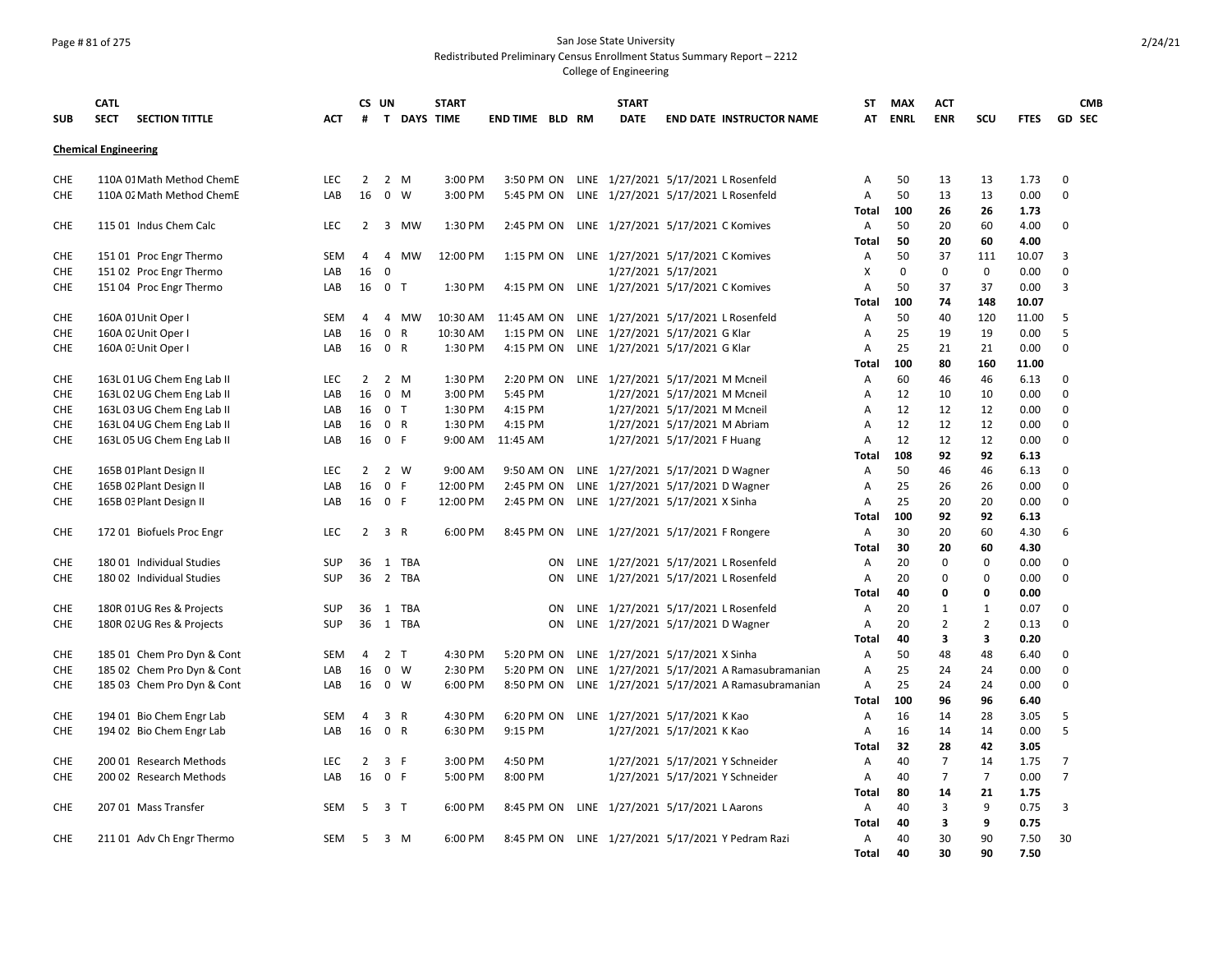### Page # 82 of 275 San Jose State University Redistributed Preliminary Census Enrollment Status Summary Report – 2212

### College of Engineering

|            | <b>CATL</b> |                            |            |    | CS UN                   |                  | <b>START</b> |                        |    | <b>START</b> |                                                  | <b>ST</b>      | <b>MAX</b>   | <b>ACT</b>     |             |             | <b>CMB</b>     |  |
|------------|-------------|----------------------------|------------|----|-------------------------|------------------|--------------|------------------------|----|--------------|--------------------------------------------------|----------------|--------------|----------------|-------------|-------------|----------------|--|
| <b>SUB</b> | <b>SECT</b> | <b>SECTION TITTLE</b>      | <b>ACT</b> | #  | T.                      | <b>DAYS TIME</b> |              | <b>END TIME BLD RM</b> |    | <b>DATE</b>  | <b>END DATE INSTRUCTOR NAME</b>                  | <b>AT</b>      | <b>ENRL</b>  | <b>ENR</b>     | SCU         | <b>FTES</b> | GD SEC         |  |
| CHE        |             | 218 01 Adv Ch E Kinetics   | <b>SEM</b> | 5  | 3 W                     |                  | 6:00 PM      | 8:45 PM ON             |    |              | LINE 1/27/2021 5/17/2021 D Wagner                | A              | 40           | 20             | 60          | 5.00        | 20             |  |
|            |             |                            |            |    |                         |                  |              |                        |    |              |                                                  | <b>Total</b>   | 40           | 20             | 60          | 5.00        |                |  |
| CHE        |             | 280 01 Graduate Research   | SUP        | 25 | 3 F                     |                  | 3:00 PM      | 5:45 PM ON             |    |              | LINE 1/27/2021 5/17/2021 K Kao                   | A              | 10           | $\mathbf{1}$   | 3           | 0.25        | $\mathbf{1}$   |  |
|            |             |                            |            |    |                         |                  |              |                        |    |              |                                                  | <b>Total</b>   | 10           | $\mathbf{1}$   | 3           | 0.25        |                |  |
| <b>CHE</b> |             | 280101 Graduate Research I | <b>SUP</b> | 25 | 1 F                     |                  | 3:00 PM      | 5:45 PM ON             |    |              | LINE 1/27/2021 5/17/2021 K Kao                   | $\overline{A}$ | 10           | 0              | 0           | 0.00        | 0              |  |
| <b>CHE</b> |             | 280102 Graduate Research I | SUP        | 25 | 2 F                     |                  | 3:00 PM      | 5:45 PM                |    |              | 1/27/2021 5/17/2021 K Kao                        | A              | 10           | $\overline{7}$ | 14          | 1.17        | $\overline{7}$ |  |
| CHE        |             | 280103 Graduate Research I | SUP        | 25 | 3 F                     |                  | 3:00 PM      | 5:45 PM                |    |              | 1/27/2021 5/17/2021 K Kao                        | $\overline{A}$ | 10           | $\mathbf 0$    | 0           | 0.00        | 0              |  |
| CHE        |             | 280104 Graduate Research I | <b>SUP</b> | 25 |                         | 2 TBA            |              |                        | ON |              | LINE 1/27/2021 5/17/2021 K Kao                   | $\overline{A}$ | 10           | $\overline{4}$ | 8           | 0.67        | $\overline{4}$ |  |
|            |             |                            |            |    |                         |                  |              |                        |    |              |                                                  | <b>Total</b>   | 40           | 11             | 22          | 1.83        |                |  |
| CHE        |             | 293 01 Appl Bioinformatics | <b>SEM</b> | 4  | 3 <sub>T</sub>          |                  | 6:00 PM      | 8:45 PM ON             |    |              | LINE 1/27/2021 5/17/2021 B Lustig                | A              | 20           | 23             | 69          | 5.75        | 23 C           |  |
| CHEM       |             | 293 01 Appl Bioinformatics | SEM        | 4  | 3 <sub>7</sub>          |                  | 6:00 PM      | 8:45 PM ON             |    |              | LINE 1/27/2021 5/17/2021 B Lustig                | $\overline{A}$ | $\mathbf{0}$ | $\mathbf 0$    | $\mathbf 0$ | 0.00        | 0 <sup>o</sup> |  |
|            |             |                            |            |    |                         |                  |              |                        |    |              |                                                  | <b>Total</b>   | 20           | 23             | 69          | 5.75        |                |  |
| <b>CHE</b> |             | 298 01 MS Res Project      | <b>SUP</b> | 25 | 1 F                     |                  | 3:00 PM      | 5:45 PM ON             |    |              | LINE 1/27/2021 5/17/2021 X Sinha                 | A              | 10           | $\mathbf{1}$   | 1           | 0.08        | $\mathbf{1}$   |  |
| <b>CHE</b> |             | 298 02 MS Res Project      | SUP        | 25 | 2 F                     |                  | 3:00 PM      | 5:45 PM ON             |    |              | LINE 1/27/2021 5/17/2021 X Sinha                 | A              | 10           | 5              | 10          | 0.83        | 5              |  |
| <b>CHE</b> |             | 298 03 MS Res Project      | <b>SUP</b> | 25 |                         | 1 TBA            |              |                        | ON |              | LINE 1/27/2021 5/17/2021 X Sinha                 | A              | 10           | 3              | 3           | 0.25        | 3              |  |
| CHE        |             | 298 04 MS Res Project      | SUP        |    |                         | 25 2 TBA         |              |                        | ON |              | LINE 1/27/2021 5/17/2021 X Sinha                 | A              | 10           | $\overline{2}$ | 4           | 0.33        | $\overline{2}$ |  |
|            |             |                            |            |    |                         |                  |              |                        |    |              |                                                  | Total          | 40           | 11             | 18          | 1.50        |                |  |
| CHE        |             | 298101 MS Res/Pro Intern   | <b>SUP</b> | 25 | 1 F                     |                  | 3:00 PM      | 5:45 PM ON             |    |              | LINE 1/27/2021 5/17/2021 X Sinha                 | A              | 10           | $\mathbf 0$    | 0           | 0.00        | 0              |  |
| CHE        |             | 298102 MS Res/Pro Intern   | SUP        | 25 | 2 F                     |                  | 3:00 PM      | 5:45 PM ON             |    |              | LINE 1/27/2021 5/17/2021 X Sinha                 | A              | 10           | 0              | 0           | 0.00        | 0              |  |
| CHE        |             | 298103 MS Res/Pro Intern   | SUP        | 25 |                         | 1 TBA            |              |                        | ON |              | LINE 1/27/2021 5/17/2021 X Sinha                 | Α              | 10           | 0              | 0           | 0.00        | 0              |  |
| <b>CHE</b> |             | 298104 MS Res/Pro Intern   | <b>SUP</b> | 25 |                         | 2 TBA            |              |                        | ON |              | LINE 1/27/2021 5/17/2021 X Sinha                 | $\overline{A}$ | 10           | $\Omega$       | 0           | 0.00        | 0              |  |
|            |             |                            |            |    |                         |                  |              |                        |    |              |                                                  | <b>Total</b>   | 40           | 0              | 0           | 0.00        |                |  |
| <b>CHE</b> |             | 299 01 Master's Thesis     | <b>SUP</b> | 25 | 1 F                     |                  | 3:00 PM      | 5:45 PM ON             |    |              | LINE 1/27/2021 5/17/2021 X Sinha                 | A              | 10           | 0              | 0           | 0.00        | $\mathbf 0$    |  |
| <b>CHE</b> |             | 299 02 Master's Thesis     | <b>SUP</b> | 25 | $\overline{3}$          | -F               | 3:00 PM      | 5:45 PM ON             |    |              | LINE 1/27/2021 5/17/2021 X Sinha                 | A              | 10           | 1              | 3           | 0.25        | $\mathbf{1}$   |  |
| CHE        |             | 299 03 Master's Thesis     | SUP        |    |                         | 25 1 TBA         |              |                        | ON |              | LINE 1/27/2021 5/17/2021 X Sinha                 | A              | 10           | $\mathbf 0$    | 0           | 0.00        | 0              |  |
| CHE        |             | 299 04 Master's Thesis     | <b>SUP</b> | 25 |                         | 3 TBA            |              |                        | ON |              | LINE 1/27/2021 5/17/2021 X Sinha                 | $\overline{A}$ | 10           | 0              | 0           | 0.00        | 0              |  |
|            |             |                            |            |    |                         |                  |              |                        |    |              |                                                  | <b>Total</b>   | 40           | 1              | 3           | 0.25        |                |  |
| CHE        |             | 299101 MS Thesis Intern.   | <b>SUP</b> | 25 | 1 F                     |                  | 3:00 PM      | 5:45 PM ON             |    |              | LINE 1/27/2021 5/17/2021 X Sinha                 | A              | 10           | 0              | 0           | 0.00        | 0              |  |
| CHE        |             | 2991 02 MS Thesis Intern.  | SUP        | 25 | 3 F                     |                  | 3:00 PM      | 5:45 PM ON             |    |              | LINE 1/27/2021 5/17/2021 X Sinha                 | A              | 10           | 0              | 0           | 0.00        | 0              |  |
| CHE        |             | 299103 MS Thesis Intern.   | <b>SUP</b> | 25 | 1                       | <b>TBA</b>       |              |                        | ON |              | LINE 1/27/2021 5/17/2021 X Sinha                 | A              | 10           | 0              | 0           | 0.00        | 0              |  |
| CHE        |             | 299104 MS Thesis Intern.   | <b>SUP</b> | 25 | $\overline{\mathbf{3}}$ | TBA              |              |                        | ON |              | LINE 1/27/2021 5/17/2021 X Sinha                 | A              | 10           | 0              | 0           | 0.00        | 0              |  |
|            |             |                            |            |    |                         |                  |              |                        |    |              |                                                  | Total          | 40           | 0              | 0           | 0.00        |                |  |
|            |             |                            |            |    |                         |                  |              |                        |    |              | $\sim$ $\sim$ $\sim$ $\sim$ $\sim$ $\sim$ $\sim$ |                |              |                |             |             |                |  |

**Chemical Engineering Total 1230 645 1074 77.60**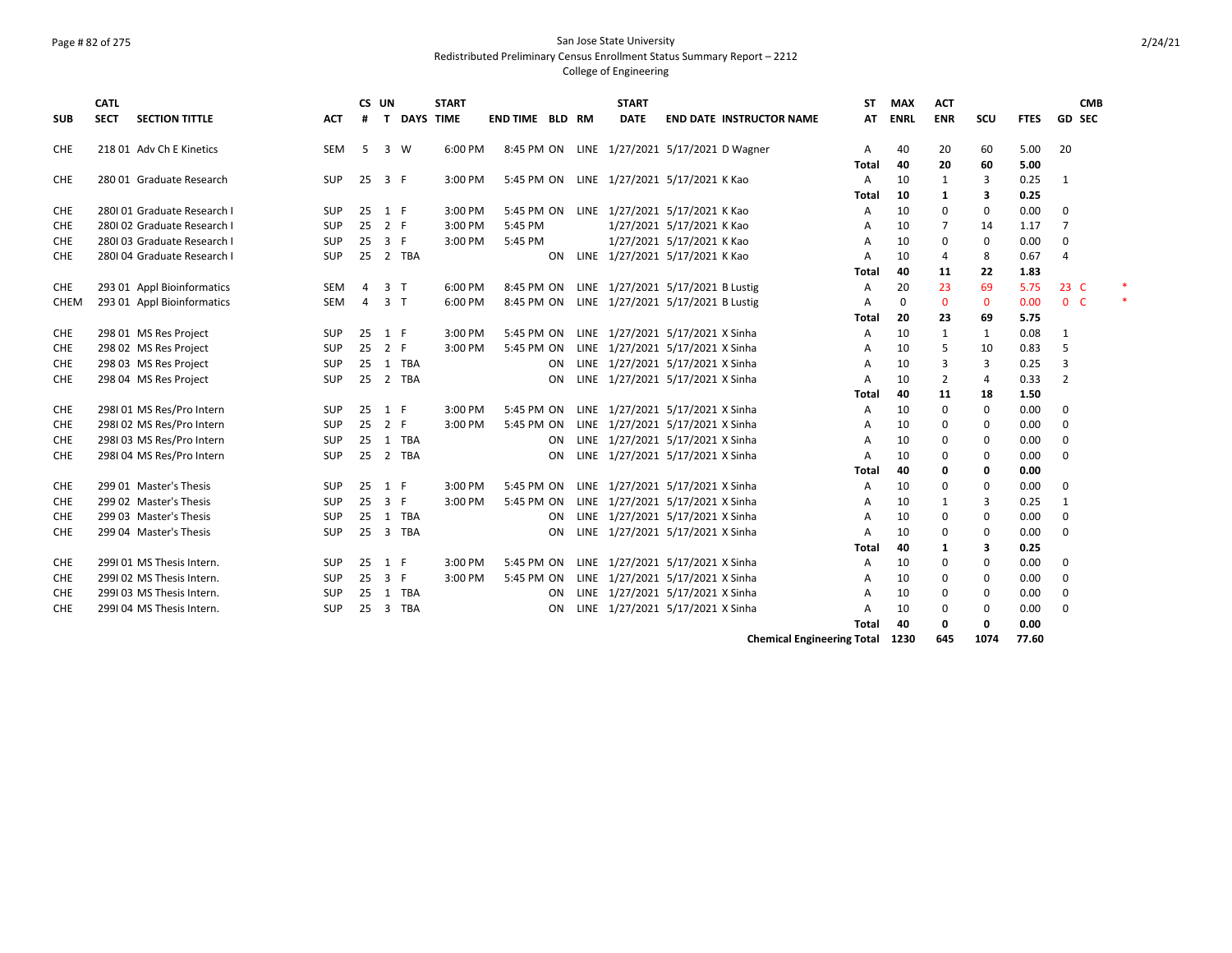### Page # 83 of 275 San Jose State University Redistributed Preliminary Census Enrollment Status Summary Report – 2212

|            | <b>CATL</b> |                                              |            |                | CS UN                         |            | <b>START</b>       |                 |           | <b>START</b> |                                                                   | ST                | <b>MAX</b>  | <b>ACT</b>  |           |               |                | <b>CMB</b>    |
|------------|-------------|----------------------------------------------|------------|----------------|-------------------------------|------------|--------------------|-----------------|-----------|--------------|-------------------------------------------------------------------|-------------------|-------------|-------------|-----------|---------------|----------------|---------------|
| <b>SUB</b> | <b>SECT</b> | <b>SECTION TITTLE</b>                        | <b>ACT</b> | #              |                               |            | <b>T DAYS TIME</b> | END TIME BLD RM |           | <b>DATE</b>  | <b>END DATE INSTRUCTOR NAME</b>                                   | AT                | <b>ENRL</b> | <b>ENR</b>  | SCU       | <b>FTES</b>   |                | <b>GD SEC</b> |
|            |             | <b>Civil &amp; Environmental Engineering</b> |            |                |                               |            |                    |                 |           |              |                                                                   |                   |             |             |           |               |                |               |
|            |             |                                              |            |                |                               |            |                    |                 |           |              |                                                                   |                   |             |             |           |               |                |               |
| СE         | 8 0 1       | <b>Plane Surveying</b>                       | SEM        | 2              | 3 TBA                         |            |                    |                 | ON        |              | LINE 1/27/2021 5/17/2021 G Awoke                                  | A                 | 64          | 70          | 140       | 14.00         | 0              |               |
| CE         | 802         | <b>Plane Surveying</b>                       | LAB        | 16             | $\mathsf 0$                   | <b>TBA</b> |                    |                 | ON        |              | LINE 1/27/2021 5/17/2021 E Jackson                                | A                 | 14          | 18          | 18        | 0.00          | 0              |               |
| <b>CE</b>  | 803         | <b>Plane Surveying</b>                       | LAB        | 16             | $\mathbf 0$                   | <b>TBA</b> |                    |                 | ON        |              | LINE 1/27/2021 5/17/2021 E Jackson                                | A                 | 14          | 17          | 17        | 0.00          | 0              |               |
| <b>CE</b>  | 804         | <b>Plane Surveying</b>                       | LAB        | 16             | $\mathbf 0$                   | <b>TBA</b> |                    |                 | <b>ON</b> |              | LINE 1/27/2021 5/17/2021 S Koosha                                 | A                 | 14          | 17          | 17        | 0.00          | $\mathbf 0$    |               |
| CE         | 805         | <b>Plane Surveying</b>                       | LAB        | 16             | 0 TBA                         |            |                    |                 | ON        |              | LINE 1/27/2021 5/17/2021 S Koosha                                 | A                 | 14          | 18          | 18        | 0.00          | $\mathbf 0$    |               |
|            |             |                                              |            |                |                               |            |                    |                 |           |              |                                                                   | Total             | 120         | 140         | 210       | 14.00         |                |               |
| <b>CE</b>  |             | 2001 Graphics/CAD/Prog                       | SEM        | 2              | $\overline{3}$                | <b>TBA</b> |                    |                 | ON        |              | LINE 1/27/2021 5/17/2021 A Wong                                   | A                 | 64          | 47          | 94        | 9.40          | 0              |               |
| CE         | 20 02       | Graphics/CAD/Prog                            | LAB        | 16             | $\mathsf 0$                   | <b>TBA</b> |                    |                 | ON        |              | LINE 1/27/2021 5/17/2021 A Wong                                   | A                 | 14          | 16          | 16        | 0.00          | $\mathbf 0$    |               |
| CE         | 2003        | Graphics/CAD/Prog                            | LAB        | 16             | $\mathbf 0$                   | TBA        |                    |                 | <b>ON</b> |              | LINE 1/27/2021 5/17/2021 A Wong                                   | A                 | 14          | 15          | 15        | 0.00          | 0              |               |
| CE         | 2004        | Graphics/CAD/Prog                            | LAB        | 16             | $\mathbf 0$                   | <b>TBA</b> |                    |                 | ON        |              | LINE 1/27/2021 5/17/2021 A Wong                                   | $\overline{A}$    | 14          | 16          | 16        | 0.00          | 0              |               |
| CE         |             | 20 05 Graphics/CAD/Prog                      | LAB        |                | 0                             |            |                    |                 |           |              |                                                                   | X                 | 0           | 0           | 0         | 0.00          | $\mathbf 0$    |               |
|            |             |                                              |            |                |                               |            |                    |                 |           |              |                                                                   | Total             | 106         | 94          | 141       | 9.40          |                |               |
| CE         |             | 95 01 Theory App Statics                     | LEC        | $\overline{2}$ | 3 TR                          |            |                    |                 |           |              | 9:00 AM  10:15 AM  ON  LINE  1/27/2021  5/17/2021  A Ghafooripour | A                 | 45          | 25          | 75        | 5.05          | $\mathbf{1}$   |               |
| CE         |             | 95 02 Theory App Statics                     | LEC        |                | 3                             |            |                    |                 |           |              |                                                                   | X                 | 0           | $\mathbf 0$ | 0         | 0.00          | $\mathbf 0$    |               |
| СE         |             | 95 03 Theory App Statics                     | LEC        | $2^{\circ}$    | $\overline{\mathbf{3}}$<br>TR |            | 10:30 AM           | 11:45 AM ON     |           |              | LINE 1/27/2021 5/17/2021 R Lukkoor                                | $\overline{A}$    | 45          | 34          | 102       | 6.80          | 0              |               |
| CE         |             | 95 04 Theory App Statics                     | <b>LEC</b> | $\overline{2}$ | $\overline{\mathbf{3}}$       | MW         | 9:00 AM            | 10:15 AM ON     |           |              | LINE 1/27/2021 5/17/2021 A Boylan-Ashraf                          | $\overline{A}$    | 45          | 34          | 102       | 6.80          | 0              |               |
|            |             |                                              |            |                |                               |            |                    |                 |           |              |                                                                   | <b>Total</b>      | 135         | 93          | 279       | 18.65         |                |               |
| CE         |             | 99 01 Intro Statics                          | LEC        | $\overline{2}$ | $\overline{2}$                | MW         | 8:00 AM            | 8:50 AM ON      |           |              | LINE 1/27/2021 5/17/2021 M Maaz                                   | Α                 | 45          | 25          | 50        | 3.33          | 0              |               |
|            |             |                                              |            |                |                               |            |                    |                 |           |              |                                                                   | <b>Total</b>      | 45          | 25          | 50        | 3.33          |                |               |
| CE         |             | 11201 Mech of Matls                          | LEC        | 2              | $\overline{3}$                | <b>MW</b>  | 10:30 AM           | 11:45 AM ON     |           |              | LINE 1/27/2021 5/17/2021 H Habib                                  | Α                 | 45          | 44          | 132       | 8.80          | $\mathbf 0$    |               |
| CE         |             | 112 02 Mech of Matls                         | LEC        | $\overline{2}$ | $\overline{3}$                | TR         | 12:00 PM           | 1:15 PM ON      |           |              | LINE 1/27/2021 5/17/2021 A Ghafooripour                           | $\overline{A}$    | 45          | 42          | 126       | 8.40          | 0              |               |
| CE         |             | 112 03 Mech of Matls                         | <b>LEC</b> | 2              | $\overline{3}$                | MW         | 9:00 AM            | 10:15 AM ON     |           |              |                                                                   | $\overline{A}$    | 45          | 40          | 120       | 8.00          | 0              |               |
|            |             |                                              |            | $\overline{2}$ | $\overline{\mathbf{3}}$<br>TR |            |                    |                 |           |              | LINE 1/27/2021 5/17/2021 H Habib                                  | A                 | 45          | 35          | 105       |               | 3              |               |
| CE         |             | 112 04 Mech of Matls                         | LEC        |                |                               |            | 4:30 PM            |                 |           |              | 5:45 PM ON LINE 1/27/2021 5/17/2021 M Soliman                     |                   |             |             |           | 7.15          |                |               |
| CE         |             | 11205 Mech of Matls                          | <b>LEC</b> |                | 3                             |            |                    |                 |           |              |                                                                   | x                 | $\mathbf 0$ | $\mathbf 0$ | 0         | 0.00          | 0              |               |
| CE         |             | 120 01 Construc Matl Lab                     | LAB        | 16             | 1 M                           |            | 6:00 PM            | 8:45 PM         |           |              | 1/27/2021 5/17/2021 M Maaz                                        | <b>Total</b><br>A | 180<br>14   | 161<br>14   | 483<br>14 | 32.35<br>0.93 | 0              |               |
| CE         |             | 120 02 Construc Matl Lab                     | LAB        | 16             | 1 T                           |            | 6:00 PM            | 8:45 PM         |           |              | 1/27/2021 5/17/2021 M Maaz                                        | A                 | 14          | 14          | 14        | 0.93          | 0              |               |
|            |             |                                              |            |                |                               |            |                    |                 |           |              |                                                                   | $\overline{A}$    | 14          | 14          |           |               | 0              |               |
| CE         |             | 120 03 Construc Matl Lab                     | LAB        |                | 16 1 W                        |            | 6:00 PM            | 8:45 PM         |           |              | 1/27/2021 5/17/2021 M Maaz                                        |                   |             |             | 14        | 0.93          |                |               |
| CE         |             | 120 04 Construc Matl Lab                     | LAB        |                | 16 1 R                        |            | 6:00 PM            | 8:45 PM         |           |              | 1/27/2021 5/17/2021 M Maaz                                        | A                 | 14          | 14          | 14        | 0.93          | $\mathbf 0$    |               |
| CE         |             | 120 05 Construc Matl Lab                     | LAB        |                | 1                             |            |                    |                 |           |              |                                                                   | X                 | $\mathbf 0$ | 0           | 0         | 0.00          | 0              |               |
|            |             |                                              |            |                |                               |            |                    |                 |           |              |                                                                   | Total             | 56          | 56          | 56        | 3.73          |                |               |
| CE         |             | 12101 Transp Engrg                           | <b>LEC</b> | 2              | $\overline{\mathbf{3}}$       | MW         | 10:30 AM           | 11:20 AM ON     |           |              | LINE 1/27/2021 5/17/2021 J Botha                                  | Α                 | 32          | 32          | 64        | 6.40          | 0              |               |
| CE         |             | 12102 Transp Engrg                           | LAB        | 16             | 0<br>M                        |            | 1:30 PM            | 4:15 PM ON      |           |              | LINE 1/27/2021 5/17/2021 J Botha                                  | A                 | 14          | 16          | 16        | 0.00          | 0              |               |
| CE         |             | 12103 Transp Engrg                           | LAB        | 16             | $\mathbf 0$<br>- W            |            | 1:30 PM            | 4:15 PM ON      |           |              | LINE 1/27/2021 5/17/2021 J Botha                                  | $\overline{A}$    | 14          | 16          | 16        | 0.00          | 0              |               |
| CE         |             | 121 04 Transp Engrg                          | LEC        | $\overline{2}$ | 3 TR                          |            | 8:00 AM            | 8:50 AM ON      |           |              | LINE 1/27/2021 5/17/2021 S Koosha                                 | $\overline{A}$    | 32          | 29          | 58        | 5.80          | $\mathbf 0$    |               |
| СE         |             | 12105 Transp Engrg                           | LAB        | 16             | $\mathbf 0$<br>$\top$         |            | 1:30 PM            | 4:15 PM ON      |           |              | LINE 1/27/2021 5/17/2021 S Koosha                                 | A                 | 14          | 15          | 15        | 0.00          | 0              |               |
| CE         |             | 121 06 Transp Engrg                          | LAB        | 16             | 0 R                           |            | 1:30 PM            | 4:15 PM ON      |           |              | LINE 1/27/2021 5/17/2021 S Koosha                                 | A                 | 14          | 14          | 14        | 0.00          | $\Omega$       |               |
|            |             |                                              |            |                |                               |            |                    |                 |           |              |                                                                   | <b>Total</b>      | 120         | 122         | 183       | 12.20         |                |               |
| CE         |             | 123 01 Highway & Stree Des                   | SEM        | 4              | 3 M                           |            | 1:30 PM            |                 |           |              | 4:15 PM ON LINE 1/27/2021 5/17/2021 S Koosha                      | A                 | 32          | 32          | 96        | 6.45          | 1              |               |
|            |             |                                              |            |                |                               |            |                    |                 |           |              |                                                                   | Total             | 32          | 32          | 96        | 6.45          |                |               |
| CE         |             | 130 01 CE Econ Analysis                      | <b>LEC</b> | 2              | $\overline{2}$<br>M           |            | 6:00 PM            | 7:50 PM ON      |           |              | LINE 1/27/2021 5/17/2021 J Tang                                   | Α                 | 40          | 41          | 82        | 5.47          | 0              |               |
| СE         |             | 130 02 CE Econ Analysis                      | LEC        | 2              | $\overline{2}$<br>M           |            | 8:00 PM            | 9:50 PM ON      |           |              | LINE 1/27/2021 5/17/2021 J Tang                                   | A                 | 40          | 41          | 82        | 5.50          | 1              |               |
|            |             |                                              |            |                |                               |            |                    |                 |           |              |                                                                   | Total             | 80          | 82          | 164       | 10.97         |                |               |
| CE         |             | 131 01 Intr to Const Engr                    | LEC        | 2              | $\overline{\mathbf{3}}$       | MW         | 6:00 PM            | 7:15 PM ON      |           |              | LINE 1/27/2021 5/17/2021 J Pyeon                                  | Α                 | 35          | 34          | 102       | 6.80          | 0              |               |
| <b>CE</b>  |             | 13102 Intr to Const Engr                     | <b>LEC</b> | $\overline{2}$ | $\overline{3}$                | MW         | 7:30 PM            | 8:45 PM ON      |           |              | LINE 1/27/2021 5/17/2021 J Pyeon                                  | A                 | 35          | 29          | 87        | 5.90          | $\overline{2}$ |               |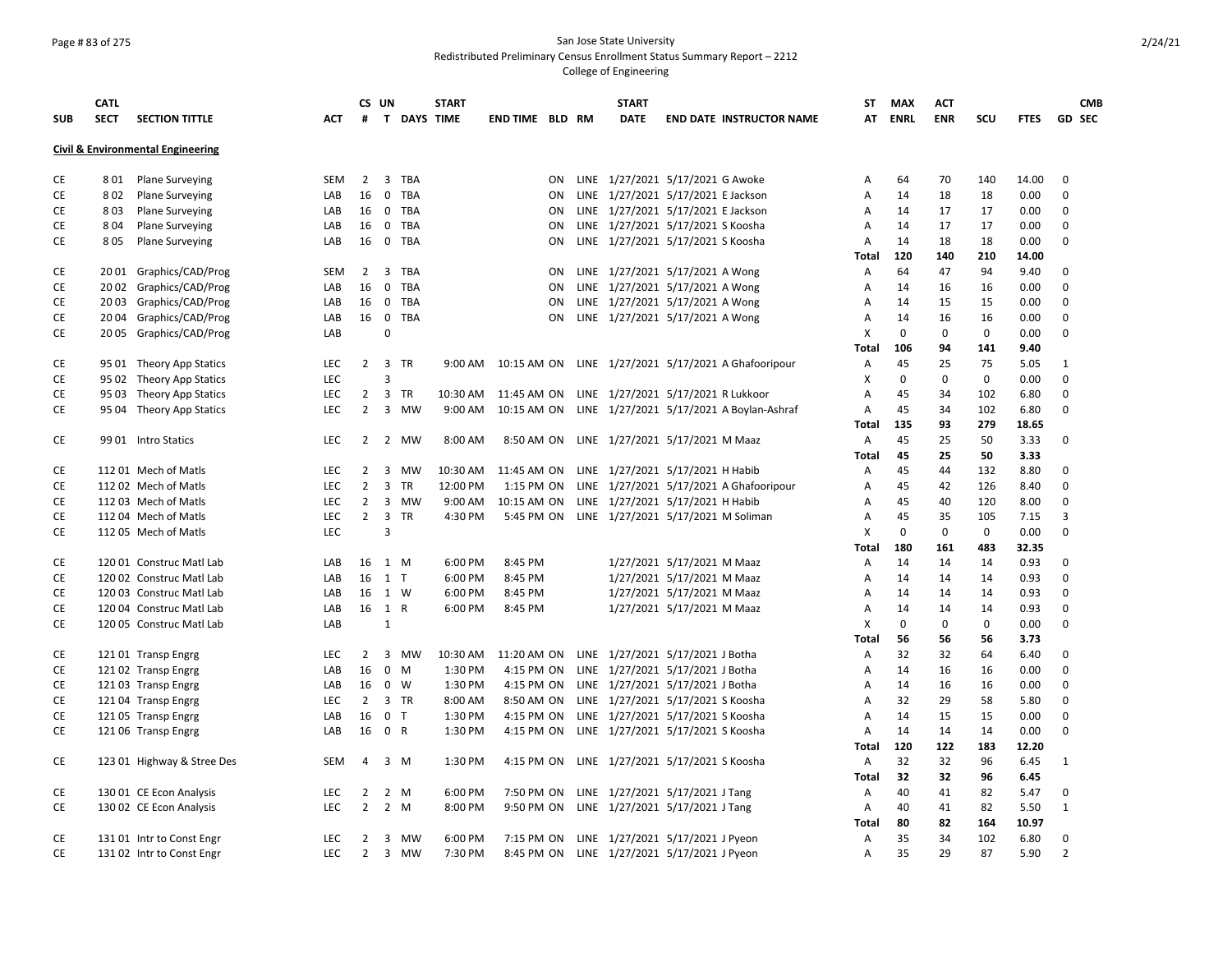### Page # 84 of 275 San Jose State University Redistributed Preliminary Census Enrollment Status Summary Report – 2212

|            | <b>CATL</b> |                            |            | CS UN          |                         |              | <b>START</b> |                        |           | <b>START</b> |                                                                          | ST           | <b>MAX</b>  | <b>ACT</b> |           |               | <b>CMB</b>     |
|------------|-------------|----------------------------|------------|----------------|-------------------------|--------------|--------------|------------------------|-----------|--------------|--------------------------------------------------------------------------|--------------|-------------|------------|-----------|---------------|----------------|
| <b>SUB</b> | <b>SECT</b> | <b>SECTION TITTLE</b>      | <b>ACT</b> | #              |                         | T DAYS TIME  |              | <b>END TIME BLD RM</b> |           | <b>DATE</b>  | <b>END DATE INSTRUCTOR NAME</b>                                          | AT           | <b>ENRL</b> | <b>ENR</b> | SCU       | <b>FTES</b>   | <b>GD SEC</b>  |
|            |             |                            |            |                |                         |              |              |                        |           |              |                                                                          |              |             |            |           |               |                |
| CE         |             | 132 01 Constr Meth & Equip | <b>SEM</b> | 4              | 3 <sub>1</sub>          |              | 1:30 PM      | 4:15 PM ON             |           |              | LINE 1/27/2021 5/17/2021 J Pyeon                                         | Total<br>A   | 70<br>30    | 63<br>26   | 189<br>78 | 12.70<br>5.95 | 15             |
|            |             |                            |            |                |                         |              |              |                        |           |              |                                                                          | <b>Total</b> | 30          | 26         | 78        | 5.95          |                |
| CE         |             | 134 01 Proj Mgt Const      | SEM        | 4              | 3 F                     |              | 1:30 PM      | 4:15 PM ON             |           |              | LINE 1/27/2021 5/17/2021 J Pyeon                                         | Α            | 30          | 30         | 90        | 6.25          | 5              |
|            |             |                            |            |                |                         |              |              |                        |           |              |                                                                          | Total        | 30          | 30         | 90        | 6.25          |                |
| CE         |             | 140 01 Geotech Engr        | SEM        | $\overline{2}$ | 3 TR                    |              | 9:00 AM      | 9:50 AM ON             |           |              | LINE 1/27/2021 5/17/2021 S Huang                                         | Α            | 32          | 33         | 66        | 6.70          | $\overline{2}$ |
| CE         |             | 140 02 Geotech Engr        | LAB        | 16             | 0 <sub>T</sub>          |              | 1:30 PM      | 4:15 PM ON             |           |              | LINE 1/27/2021 5/17/2021 R Lukkoor                                       | Α            | 14          | 17         | 17        | 0.00          | $\mathbf{1}$   |
| CE         |             | 140 03 Geotech Engr        | LAB        | 16             | 0 R                     |              | 1:30 PM      | 4:15 PM ON             |           |              | LINE 1/27/2021 5/17/2021 R Lukkoor                                       | A            | 14          | 16         | 16        | 0.00          | $\mathbf{1}$   |
| CE         |             | 140 04 Geotech Engr        | SEM        | $\overline{2}$ |                         | 3 MW         | 8:00 AM      | 8:50 AM ON             |           |              | LINE 1/27/2021 5/17/2021 M Thummaluru                                    | Α            | 32          | 32         | 64        | 6.40          | 0              |
| CE         |             |                            |            | 16             | $0 \quad M$             |              | 1:30 PM      | 4:15 PM ON             |           |              |                                                                          | A            | 14          | 16         | 16        | 0.00          | 0              |
| CE         |             | 140 05 Geotech Engr        | LAB<br>LAB | 16             | 0 W                     |              | 1:30 PM      | 4:15 PM ON             |           |              | LINE 1/27/2021 5/17/2021 R Lukkoor<br>LINE 1/27/2021 5/17/2021 R Lukkoor | A            | 14          | 16         | 16        | 0.00          | 0              |
|            |             | 140 06 Geotech Engr        |            |                |                         |              |              |                        |           |              |                                                                          | <b>Total</b> | 120         | 130        | 195       | 13.10         |                |
| CE         |             | 144 01 Groundwater         | LEC        |                | $2 \quad 3 \quad T$     |              | 6:00 PM      | 8:45 PM ON             |           |              | LINE 1/27/2021 5/17/2021 W Wang                                          | Α            | 30          | 16         | 48        | 3.90          | 14             |
|            |             |                            |            |                |                         |              |              |                        |           |              |                                                                          | <b>Total</b> | 30          | 16         | 48        | 3.90          |                |
|            |             |                            |            |                |                         |              |              |                        |           |              |                                                                          |              |             |            |           |               |                |
| CE         |             | 145 01 Foundation Engr     | LEC        | $\overline{2}$ | 3 W                     |              | 6:00 PM      | 8:45 PM ON             |           |              | LINE 1/27/2021 5/17/2021 M Thummaluru                                    | Α            | 32<br>32    | 26         | 78<br>78  | 5.45          | 5              |
|            |             |                            |            |                |                         |              |              |                        |           |              |                                                                          | <b>Total</b> | 32          | 26<br>32   |           | 5.45<br>6.40  |                |
| CE         |             | 150 01 Hydro and Hydrau    | SEM        | $\overline{2}$ | $\mathbf 0$             | 3 MW         | 12:00 PM     | 12:50 PM ON            |           |              | LINE 1/27/2021 5/17/2021 O Yip                                           | A            |             |            | 64        |               | 0<br>0         |
| CE         |             | 150 02 Hydro and Hydrau    | LAB        | 16             |                         | M            | 1:30 PM      | 4:15 PM ON             |           |              | LINE 1/27/2021 5/17/2021 O Yip                                           | Α            | 14          | 16         | 16        | 0.00          |                |
| CE         |             | 150 03 Hydro and Hydrau    | LAB        | 16             | $0 \quad W$             |              | 1:30 PM      | 4:15 PM ON             |           |              | LINE 1/27/2021 5/17/2021 O Yip                                           | A            | 14          | 16         | 16        | 0.00          | 0              |
| CE         |             | 150 04 Hydro and Hydrau    | <b>SEM</b> | $\overline{2}$ | 3 TR                    |              | 12:00 PM     | 12:50 PM ON            |           |              | LINE 1/27/2021 5/17/2021 W Wang                                          | A            | 32          | 30         | 60        | 6.10          | $\overline{2}$ |
| CE         |             | 150 05 Hydro and Hydrau    | LAB        | 16             | 0 <sub>T</sub>          |              | 1:30 PM      | 4:15 PM ON             |           |              | LINE 1/27/2021 5/17/2021 W Wang                                          | A            | 14          | 15         | 15        | 0.00          | $\mathbf 1$    |
| CE         |             | 150 06 Hydro and Hydrau    | LAB        | 16             | 0 R                     |              | 1:30 PM      | 4:15 PM ON             |           |              | LINE 1/27/2021 5/17/2021 W Wang                                          | A            | 14          | 15         | 15        | 0.00          | $\mathbf{1}$   |
|            |             |                            |            |                |                         |              |              |                        |           |              |                                                                          | <b>Total</b> | 120         | 124        | 186       | 12.50         |                |
| CE         |             | 154 01 Hydraulic Design    | SEM        | 4              | $\overline{\mathbf{3}}$ | $\mathsf{R}$ | 6:00 PM      | 8:45 PM ON             |           |              | LINE 1/27/2021 5/17/2021 B Kassab                                        | А            | 32          | 31         | 93        | 6.45          | 5              |
|            |             |                            |            |                |                         |              |              |                        |           |              |                                                                          | Total        | 32          | 31         | 93        | 6.45          |                |
| CE         |             | 160 01 Struc Anlys         | SEM        | 2              | $\overline{3}$          | <b>TR</b>    | 10:30 AM     | 11:20 AM ON            |           |              | LINE 1/27/2021 5/17/2021 S Vukazich                                      | A            | 32          | 27         | 54        | 5.40          | 0              |
| CE         |             | 160 02 Struc Anlys         | LAB        | 16             | $\mathbf 0$             | $\top$       | 1:30 PM      | 4:15 PM ON             |           |              | LINE 1/27/2021 5/17/2021 S Vukazich                                      | A            | 14          | 14         | 14        | 0.00          | 0              |
| CE         |             | 160 03 Struc Anlys         | LAB        | 16             | $\mathsf 0$             | $\mathsf{R}$ | 1:30 PM      | 4:15 PM ON             |           |              | LINE 1/27/2021 5/17/2021 S Vukazich                                      | A            | 14          | 13         | 13        | 0.00          | 0              |
| <b>CE</b>  |             | 160 04 Struc Anlys         | <b>SEM</b> | $\overline{2}$ |                         | 3 MW         | 4:30 PM      | 5:20 PM ON             |           |              | LINE 1/27/2021 5/17/2021 H Park                                          | A            | 32          | 27         | 54        | 5.40          | 0              |
| CE         |             | 160 05 Struc Anlys         | LAB        | 16             | $\mathsf{o}$            | M            | 1:30 PM      | 4:15 PM ON             |           |              | LINE 1/27/2021 5/17/2021 H Park                                          | A            | 16          | 15         | 15        | 0.00          | 0              |
| <b>CE</b>  |             | 160 06 Struc Anlys         | LAB        | 16             | 0 W                     |              | 1:30 PM      |                        |           |              | 4:15 PM ON LINE 1/27/2021 5/17/2021 A Ghafooripour                       | A            | 14          | 12         | 12        | 0.00          | 0              |
|            |             |                            |            |                |                         |              |              |                        |           |              |                                                                          | <b>Total</b> | 122         | 108        | 162       | 10.80         |                |
| CE         |             | 162 01 Concrete Design     | LEC        | 2              | 3 TR                    |              |              | 10:30 AM 11:20 AM ON   |           |              | LINE 1/27/2021 5/17/2021 A Al-Manaseer                                   | Α            | 32          | 27         | 54        | 5.45          | $\mathbf{1}$   |
| CE         |             | 162 02 Concrete Design     | LAB        | 16             | $\mathbf 0$             | <b>TBA</b>   |              |                        | ON        |              | LINE 1/27/2021 5/17/2021 A Al-Manaseer                                   | A            | 14          | 14         | 14        | 0.00          | $\mathbf{1}$   |
| CE         |             | 162 03 Concrete Design     | LAB        | 16             | $\mathbf 0$             | <b>TBA</b>   |              |                        | ON        |              | LINE 1/27/2021 5/17/2021 M Soliman                                       | A            | 14          | 13         | 13        | 0.00          | 0              |
| CE         |             | 162 04 Concrete Design     | <b>LEC</b> | $\overline{2}$ | $\overline{3}$          | <b>MW</b>    | 10:30 AM     | 11:20 AM ON            |           |              | LINE 1/27/2021 5/17/2021 M Soliman                                       | Α            | 32          | 28         | 56        | 5.65          | $\mathbf 1$    |
| CE         |             | 162 05 Concrete Design     | LAB        | 16             | $\mathsf 0$             | <b>TBA</b>   |              |                        | ON        |              | LINE 1/27/2021 5/17/2021 M Soliman                                       | Α            | 14          | 13         | 13        | 0.00          | 0              |
| CE         |             | 162 06 Concrete Design     | LAB        | 16             | $\mathsf{o}$            | TBA          |              |                        | <b>ON</b> |              | LINE 1/27/2021 5/17/2021 M Soliman                                       | Α            | 14          | 15         | 15        | 0.00          | $\mathbf{1}$   |
|            |             |                            |            |                |                         |              |              |                        |           |              |                                                                          | <b>Total</b> | 120         | 110        | 165       | 11.10         |                |
| CE         |             | 163 01 Design Steel Struc  | SEM        | 4              | 3                       | <b>TBA</b>   |              |                        | ON        |              | LINE 1/27/2021 5/17/2021 K McMullin                                      | Α            | 32          | 33         | 99        | 6.85          | 5              |
|            |             |                            |            |                |                         |              |              |                        |           |              |                                                                          | <b>Total</b> | 32          | 33         | 99        | 6.85          |                |
| CE         |             | 170 01 Prin Environ Engr   | LEC        | 2              | $\overline{3}$          | <b>TBA</b>   |              |                        | ON        |              | LINE 1/27/2021 5/17/2021 U Ndon                                          | Α            | 32          | 28         | 56        | 5.65          | $\mathbf{1}$   |
| CE         |             | 170 02 Prin Environ Engr   | LAB        | 16             | $\mathsf 0$             | <b>TBA</b>   |              |                        | <b>ON</b> |              | LINE 1/27/2021 5/17/2021 U Ndon                                          | A            | 14          | 14         | 14        | 0.00          | $\mathbf{1}$   |
| CE         |             | 170 03 Prin Environ Engr   | LAB        | 16             | $\mathbf 0$             | <b>TBA</b>   |              |                        | <b>ON</b> |              | LINE 1/27/2021 5/17/2021 U Ndon                                          | A            | 14          | 14         | 14        | 0.00          | 0              |
| CE         |             | 170 04 Prin Environ Engr   | <b>LEC</b> | 2              | $\overline{3}$          | TBA          |              |                        | ON        |              | LINE 1/27/2021 5/17/2021 U Ndon                                          | Α            | 32          | 29         | 58        | 5.85          | $\mathbf{1}$   |
| CE         |             | 170 05 Prin Environ Engr   | LAB        | 16             | $\mathbf 0$             | TBA          |              |                        | <b>ON</b> |              | LINE 1/27/2021 5/17/2021 U Ndon                                          | Α            | 14          | 14         | 14        | 0.00          | $\mathbf 1$    |
| <b>CE</b>  |             | 170 06 Prin Environ Engr   | LAB        | 16             | $\mathbf 0$             | TBA          |              |                        | ON        |              | LINE 1/27/2021 5/17/2021 U Ndon                                          | A            | 14          | 15         | 15        | 0.00          | $\Omega$       |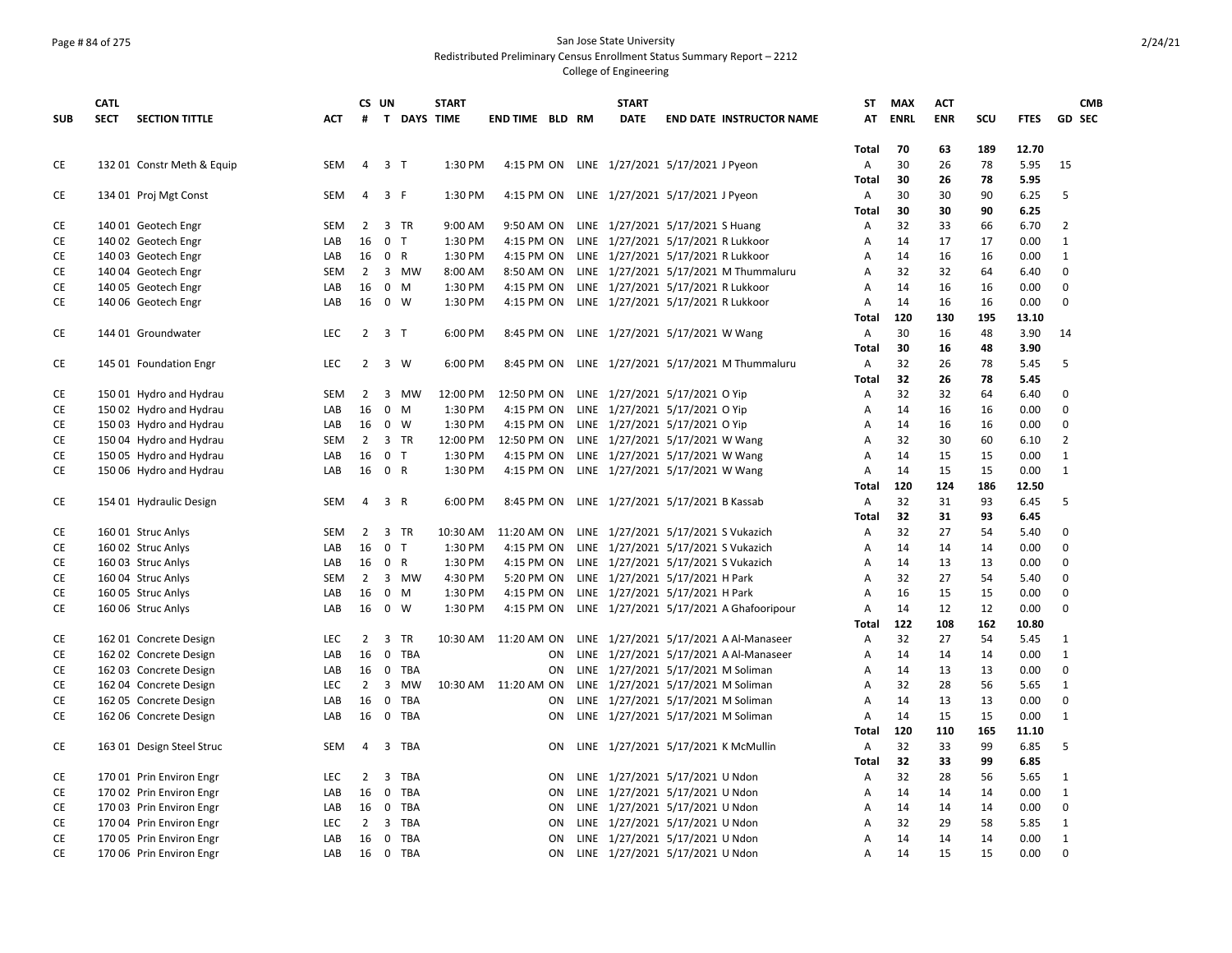### Page # 85 of 275 San Jose State University Redistributed Preliminary Census Enrollment Status Summary Report – 2212

|            | <b>CATL</b> |                              |            | CS UN          |                              |           | <b>START</b> |                        |    | <b>START</b>                                  |                     |                                                    | <b>ST</b>      | <b>MAX</b>     | <b>ACT</b>     |              |             |                | <b>CMB</b> |
|------------|-------------|------------------------------|------------|----------------|------------------------------|-----------|--------------|------------------------|----|-----------------------------------------------|---------------------|----------------------------------------------------|----------------|----------------|----------------|--------------|-------------|----------------|------------|
| <b>SUB</b> | <b>SECT</b> | <b>SECTION TITTLE</b>        | <b>ACT</b> | #              |                              |           | T DAYS TIME  | <b>END TIME BLD RM</b> |    | <b>DATE</b>                                   |                     | <b>END DATE INSTRUCTOR NAME</b>                    | AT             | <b>ENRL</b>    | <b>ENR</b>     | SCU          | <b>FTES</b> | <b>GD SEC</b>  |            |
|            |             |                              |            |                |                              |           |              |                        |    |                                               |                     |                                                    |                |                |                |              |             |                |            |
|            |             |                              |            |                |                              |           |              |                        |    |                                               |                     |                                                    | Total          | 120            | 114            | 171          | 11.50       |                |            |
| CE         |             | 172 01 Solid Waste Mgt Engr  | <b>SEM</b> | 5              | 3 R                          |           | 1:30 PM      | 4:15 PM ON             |    |                                               |                     | LINE 1/27/2021 5/17/2021 U Mandlekar               | A              | 30             | 6              | 18           | 1.50        | 6              |            |
|            |             |                              |            |                |                              |           |              |                        |    |                                               |                     |                                                    | <b>Total</b>   | 30             | 6              | 18           | 1.50        |                |            |
| CE         |             | 174 01 Wtr Dist WW Coll      | SEM        | 5              | $\overline{\mathbf{3}}$<br>M |           | 6:00 PM      | 8:45 PM ON             |    | LINE 1/27/2021 5/17/2021 B Kassab             |                     |                                                    | A              | 32             | 26             | 78           | 5.35        | 3              |            |
|            |             |                              |            |                |                              |           |              |                        |    |                                               |                     |                                                    | <b>Total</b>   | 32             | 26             | 78           | 5.35        |                |            |
| CE         |             | 18101 Civ Eng Systems        | SEM        | 5              | $\overline{3}$               | <b>MW</b> | 9:00 AM      | 10:15 AM ON            |    |                                               |                     | LINE 1/27/2021 5/17/2021 I Jeyachandran            | Α              | 18             | 18             | 54           | 3.60        | $\mathbf 0$    |            |
| CE         |             | 18102 Civ Eng Systems        | SEM        | 5              | $\overline{3}$<br>M          |           | 6:00 PM      | 8:45 PM ON             |    |                                               |                     | LINE 1/27/2021 5/17/2021 V De Loza Hernandez       | A              | 15             | 14             | 42           | 2.80        | $\Omega$       |            |
| CE         |             | 18103 Civ Eng Systems        | SEM        | 5              | 3<br>W                       |           | 6:00 PM      | 8:45 PM ON             |    |                                               |                     | LINE 1/27/2021 5/17/2021 V De Loza Hernandez       | A              | 15             | 14             | 42           | 2.80        | $\Omega$       |            |
| CE         |             | 181 04 Civ Eng Systems       | SEM        | 5              | 3 TBA                        |           |              |                        | ON |                                               |                     | LINE 1/27/2021 5/17/2021 V De Loza Hernandez       | Α              | 18             | 9              | 27           | 1.80        | $\mathbf 0$    |            |
|            |             |                              |            |                |                              |           |              |                        |    |                                               |                     |                                                    | Total          | 66             | 55             | 165          | 11.00       |                |            |
| CE         |             | 185 01 CE Practical Training | <b>SUP</b> |                | 36 1 TBA                     |           |              |                        | ON |                                               |                     | LINE 1/27/2021 5/17/2021 K McMullin                | $\overline{A}$ | 10             | $\mathbf{1}$   | 1            | 0.07        | $\Omega$       |            |
|            |             |                              |            |                |                              |           |              |                        |    |                                               |                     |                                                    | <b>Total</b>   | 10             | $\mathbf{1}$   | $\mathbf{1}$ | 0.07        |                |            |
| CE         |             | 190 01 Numer Solu CE Prob    | <b>LEC</b> |                | 2 2 TBA                      |           |              |                        | ON | LINE 1/27/2021 5/17/2021 A Wong               |                     |                                                    | Α              | 40             | 39             | 78           | 5.20        | $\Omega$       |            |
| <b>CE</b>  |             | 190 02 Numer Solu CE Prob    | <b>LEC</b> | $\overline{2}$ | 2 TBA                        |           |              |                        | ON | LINE 1/27/2021 5/17/2021 A Wong               |                     |                                                    | A              | 40             | 36             | 72           | 4.80        | $\Omega$       |            |
|            |             |                              |            |                |                              |           |              |                        |    |                                               |                     |                                                    | Total          | 80             | 75             | 150          | 10.00       |                |            |
| CE         |             | 192 01 Prob Models for CE    | <b>SEM</b> | $\overline{2}$ | 2<br>$\mathsf{R}$            |           | 6:00 PM      | 7:50 PM ON             |    | LINE 1/27/2021 5/17/2021 S Huang              |                     |                                                    | $\overline{A}$ | 40             | 29             | 58           | 3.87        | 0              |            |
| <b>CE</b>  |             | 192 02 Prob Models for CE    | <b>SEM</b> |                | 2 2 TBA                      |           |              |                        | ON | LINE 1/27/2021 5/17/2021 A Wong               |                     |                                                    | $\overline{A}$ | 40             | 40             | 80           | 5.33        | $\Omega$       |            |
|            |             |                              |            |                |                              |           |              |                        |    |                                               |                     |                                                    | <b>Total</b>   | 80             | 69             | 138          | 9.20        |                |            |
| CE         |             | 220 01 Pavement Design       | SEM        | -5             | 3 TBA                        |           |              |                        | ON | LINE 1/27/2021 5/17/2021 S Koosha             |                     |                                                    | A              | 35             | 20             | 60           | 5.00        | 20             |            |
|            |             |                              |            |                |                              |           |              |                        |    |                                               |                     |                                                    | <b>Total</b>   | 35             | 20             | 60           | 5.00        |                |            |
| CE         |             | 222 01 Transp Engr Plan      | SEM        | -5             | 3 W                          |           | 6:00 PM      |                        |    |                                               |                     | 8:45 PM ON LINE 1/27/2021 5/17/2021 J Bhattacharya | A              | 35             | 26             | 78           | 6.50        | 26             |            |
|            |             |                              |            |                |                              |           |              |                        |    |                                               |                     |                                                    | <b>Total</b>   | 35             | 26             | 78           | 6.50        |                |            |
| CE         |             | 236 01 Constr Op Analysis    | <b>SEM</b> | - 5            | 3 TBA                        |           |              |                        | ON |                                               |                     | LINE 1/27/2021 5/17/2021 H Tooryani                | A              | 35             | 38             | 114          | 9.50        | 38             |            |
|            |             |                              |            |                |                              |           |              |                        |    |                                               |                     |                                                    | Total          | 35             | 38             | 114          | 9.50        |                |            |
| <b>CE</b>  |             | 238 01 Adv Constr Prit Mgmt  | SEM        | -5             | 3 TBA                        |           |              |                        | ON |                                               |                     | LINE 1/27/2021 5/17/2021 H Tooryani                | A              | 35             | 34             | 102          | 8.50        | 34             |            |
|            |             |                              |            |                |                              |           |              |                        |    |                                               |                     |                                                    | <b>Total</b>   | 35             | 34             | 102          | 8.50        |                |            |
| CE         |             | 247 01 Earth Ret & Stab      | <b>LEC</b> |                | $2 \quad 3 \quad M$          |           | 6:00 PM      |                        |    | 8:45 PM ON LINE 1/27/2021 5/17/2021 S Huang   |                     |                                                    | A              | 35             | 6              | 18           | 1.50        | 6              |            |
|            |             |                              |            |                |                              |           |              |                        |    |                                               |                     |                                                    | <b>Total</b>   | 35             | 6              | 18           | 1.50        |                |            |
| CE         |             | 254 01 WRS Mgmt              | SEM        |                | 5 3 TBA                      |           |              |                        | ON | LINE 1/27/2021 5/17/2021 W Wang               |                     |                                                    | $\overline{A}$ | 35             | 29             | 87           | 7.25        | 29             |            |
|            |             |                              |            |                |                              |           |              |                        |    |                                               |                     |                                                    | Total          | 35             | 29             | 87           | 7.25        |                |            |
| CE         |             | 260 01 Matrix Anal Struct    | SEM        |                | 5 3 R                        |           | 6:00 PM      |                        |    | 8:45 PM ON LINE 1/27/2021 5/17/2021 A Singhal |                     |                                                    | A              | 35             | 19             | 57           | 4.75        | 19             |            |
|            |             |                              |            |                |                              |           |              |                        |    |                                               |                     |                                                    | <b>Total</b>   | 35             | 19             | 57           | 4.75        |                |            |
| CE         |             | 267 01 Adv Steel Design      | SEM        |                | 5 3 TBA                      |           |              |                        | ON |                                               |                     | LINE 1/27/2021 5/17/2021 M Soliman                 | A              | 35             | 17             | 51           | 4.25        | 17             |            |
|            |             |                              |            |                |                              |           |              |                        |    |                                               |                     |                                                    | Total          | 35             | 17             | 51           | 4.25        |                |            |
| CE         |             | 274 01 WWater Plant Des      | <b>SEM</b> | -5             | 3 R                          |           | 6:00 PM      | 8:45 PM ON             |    | LINE 1/27/2021 5/17/2021 R Mukhar             |                     |                                                    | $\overline{A}$ | 35             | 17             | 51           | 4.20        | 16             |            |
|            |             |                              |            |                |                              |           |              |                        |    |                                               |                     |                                                    | <b>Total</b>   | 35             | 17             | 51           | 4.20        |                |            |
| CE         |             | 285 01 CE Practical Training | <b>SUP</b> |                | 36 1 TBA                     |           |              |                        | ON |                                               |                     | LINE 1/27/2021 5/17/2021 K McMullin                | A              | 10             | $\mathbf 0$    | 0            | 0.00        | 0              |            |
|            |             |                              |            |                |                              |           |              |                        |    |                                               |                     |                                                    | <b>Total</b>   | 10             | 0              | 0            | 0.00        |                |            |
| CE         |             | 298 01 Special Problems      | <b>SUP</b> |                | 25 1 TBA                     |           |              |                        |    |                                               | 1/27/2021 5/17/2021 |                                                    | Α              | $\overline{7}$ | $\Omega$       | $\mathbf 0$  | 0.00        | $\Omega$       |            |
| CE         |             | 298 02 Special Problems      | <b>SUP</b> | $25 \quad 3$   |                              | TBA       |              |                        |    |                                               |                     | 1/27/2021 5/17/2021 A Al-Manaseer                  | A              | $\overline{3}$ | $\mathbf{1}$   | 3            | 0.25        | $\mathbf{1}$   |            |
| CE         |             | 298 03 Special Problems      | <b>SUP</b> |                | 25 3 TBA                     |           |              |                        |    |                                               |                     | 1/27/2021 5/17/2021 K McMullin                     | A              | 10             | $\overline{7}$ | 21           | 1.75        | $\overline{7}$ |            |
| CE         |             | 298 04 Special Problems      | <b>SUP</b> | 25             | 3 TBA                        |           |              |                        |    | ON LINE 1/27/2021 5/17/2021 J Pyeon           |                     |                                                    | Α              | 10             | $\overline{4}$ | 12           | 1.00        | $\overline{4}$ |            |
| CE         |             | 298 05 Special Problems      | <b>SUP</b> |                | 25 3 TBA                     |           |              |                        |    |                                               | 1/27/2021 5/17/2021 |                                                    | A              | 10             | $\mathbf 0$    | 0            | 0.00        | $\mathbf 0$    |            |
|            |             |                              |            |                |                              |           |              |                        |    |                                               |                     |                                                    | Total          | 40             | 12             | 36           | 3.00        |                |            |
| CE         |             | 299 01 Masters Thesis        | <b>SUP</b> | 25             | $\overline{\mathbf{3}}$      | TBA       |              |                        |    |                                               | 1/27/2021 5/17/2021 |                                                    | Α              | $\overline{7}$ | $\Omega$       | 0            | 0.00        | $\mathbf 0$    |            |
| CE         |             | 299 02 Masters Thesis        | <b>SUP</b> |                | 25 3 TBA                     |           |              |                        |    | ON LINE 1/27/2021 5/17/2021                   |                     |                                                    | Α              | $\overline{3}$ | 0              | $\Omega$     | 0.00        | 0              |            |
|            |             |                              |            |                |                              |           |              |                        |    |                                               |                     |                                                    | <b>Total</b>   | 10             | $\Omega$       | 0            | 0.00        |                |            |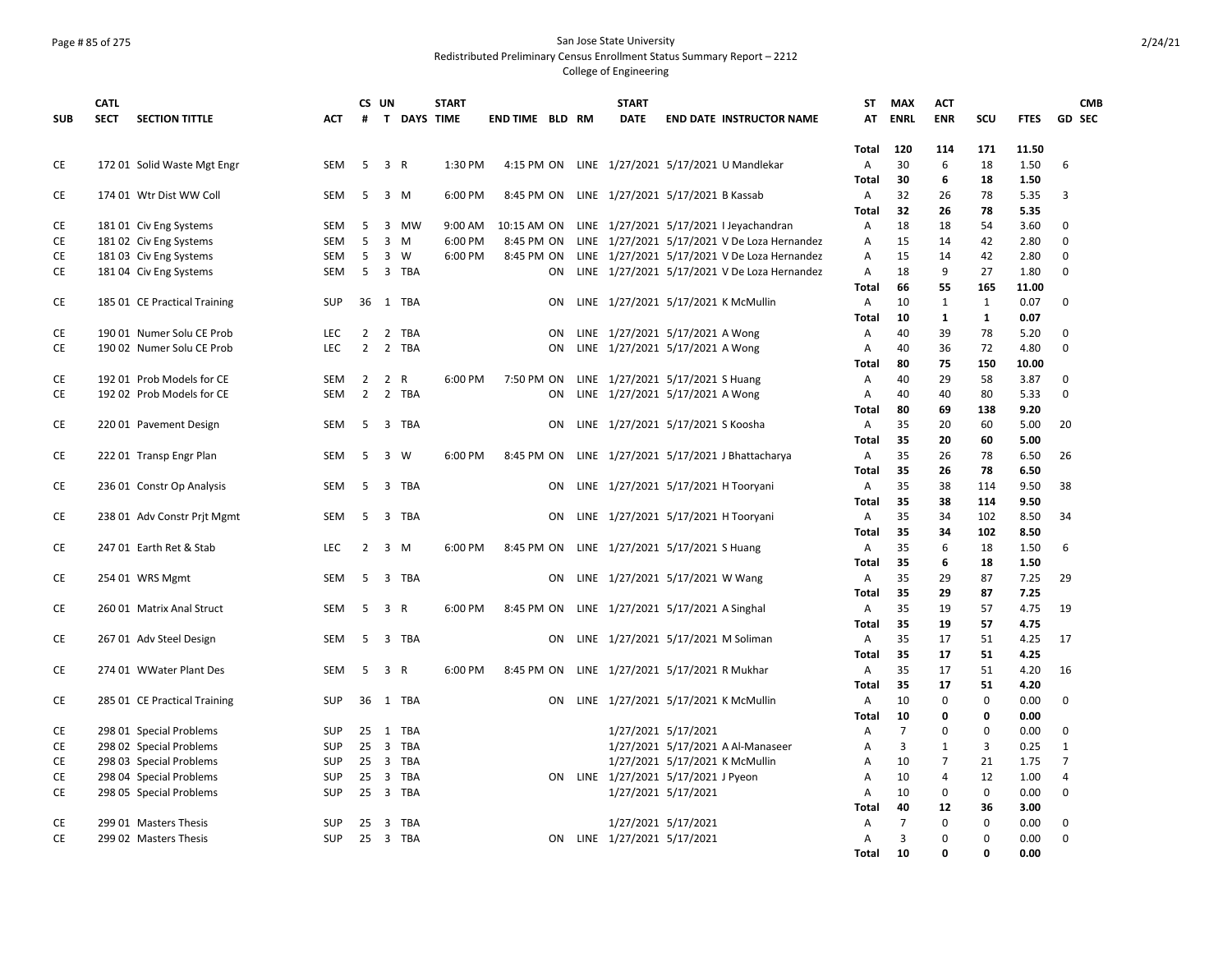#### Page # 86 of 275 San Jose State University Redistributed Preliminary Census Enrollment Status Summary Report – 2212

College of Engineering

|            | <b>CATL</b> |                       |            | UN | <b>START</b>     |                 |               | <b>START</b> |                                 |    | <b>MAX</b>  | AC <sub>7</sub> |     |             | <b>CMB</b>    |
|------------|-------------|-----------------------|------------|----|------------------|-----------------|---------------|--------------|---------------------------------|----|-------------|-----------------|-----|-------------|---------------|
| <b>SUB</b> | <b>SECT</b> | <b>SECTION TITTLE</b> | <b>ACT</b> |    | <b>DAYS TIME</b> | <b>END TIME</b> | <b>BLD RM</b> | <b>DATE</b>  | <b>END DATE INSTRUCTOR NAME</b> | AT | <b>ENRL</b> | <b>ENR</b>      | scu | <b>FTES</b> | <b>GD SEC</b> |

**Civil & Environmental Engineering Total 2405 2066 4420 309.20**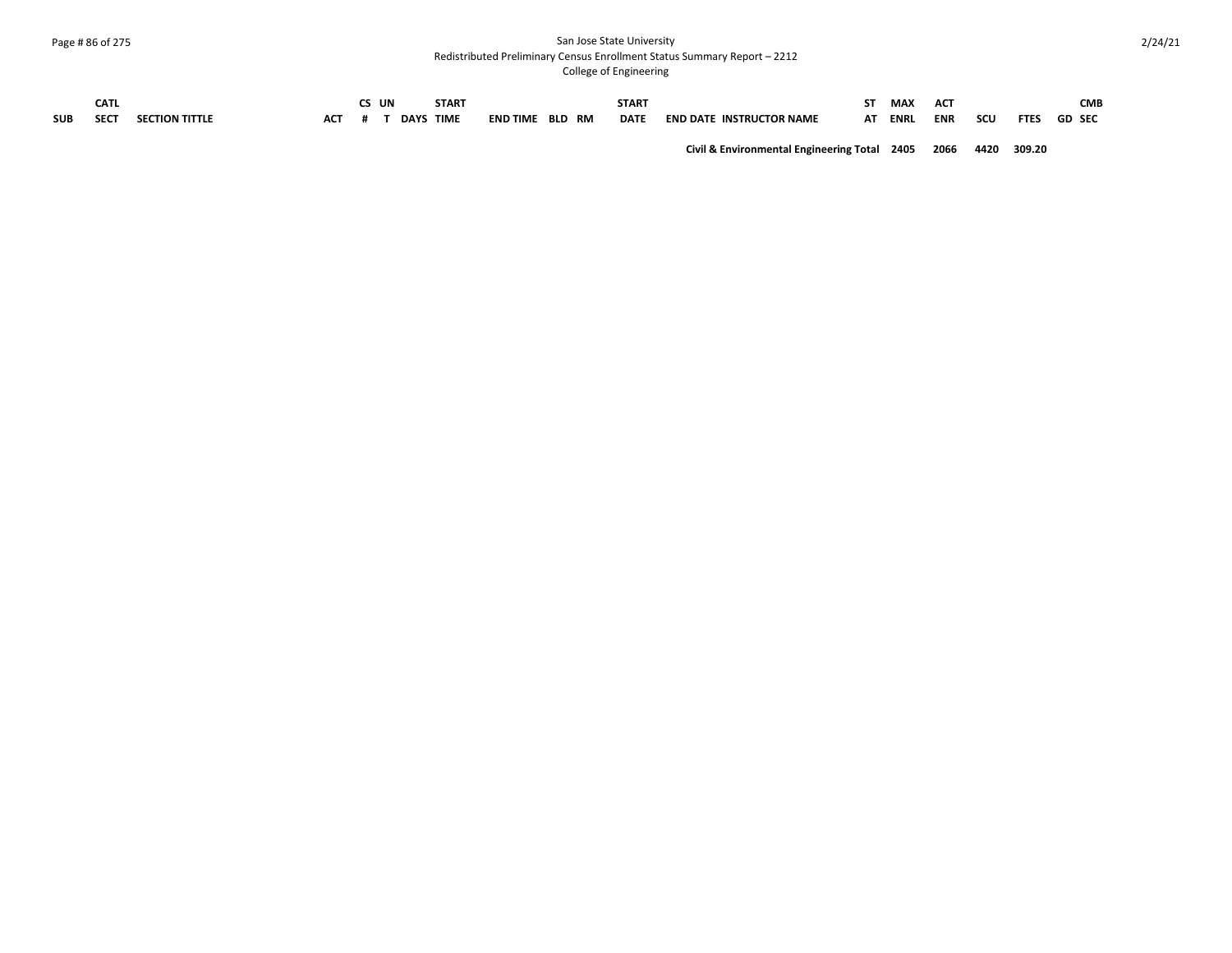### Page # 87 of 275 San Jose State University Redistributed Preliminary Census Enrollment Status Summary Report – 2212

|             | <b>CATL</b>                 |                                      |            |              | CS UN                   |                    | <b>START</b> |                 |  | <b>START</b>                                  |                                       | <b>ST</b> | <b>MAX</b>  | <b>ACT</b> |     |             | <b>CMB</b>     |
|-------------|-----------------------------|--------------------------------------|------------|--------------|-------------------------|--------------------|--------------|-----------------|--|-----------------------------------------------|---------------------------------------|-----------|-------------|------------|-----|-------------|----------------|
| <b>SUB</b>  | <b>SECT</b>                 | <b>SECTION TITTLE</b>                | <b>ACT</b> | #            |                         | <b>T DAYS TIME</b> |              | END TIME BLD RM |  | <b>DATE</b>                                   | <b>END DATE INSTRUCTOR NAME</b>       | AT        | <b>ENRL</b> | <b>ENR</b> | scu | <b>FTES</b> | <b>GD SEC</b>  |
|             |                             |                                      |            |              |                         |                    |              |                 |  |                                               |                                       |           |             |            |     |             |                |
|             | <b>Computer Engineering</b> |                                      |            |              |                         |                    |              |                 |  |                                               |                                       |           |             |            |     |             |                |
| <b>CMPE</b> |                             | 3001 Programming Concept & Meth      | LEC        | 1            |                         | 3 TR               | 8:00 AM      | 8:50 AM ON      |  |                                               | LINE 1/27/2021 5/17/2021 F Mortezaie  | Α         | 60          | 35         | 70  | 7.00        | 0              |
| CMPE        |                             | 30 02 Programming Concept & Meth     | LAB        | 16           | $\mathbf 0$             | $\mathsf{R}$       | 5:45 PM      | 8:35 PM ON      |  | LINE 1/27/2021 5/17/2021 C Abboud             |                                       | A         | 30          | 18         | 18  | 0.00        | 0              |
| <b>CMPE</b> | 3003                        | Programming Concept & Meth           | LAB        | 16           | 0 <sub>T</sub>          |                    | 5:45 PM      | 8:35 PM ON      |  | LINE 1/27/2021 5/17/2021 C Abboud             |                                       | Α         | 30          | 17         | 17  | 0.00        | 0              |
| <b>CMPE</b> | 3004                        | Programming Concept & Meth           | LEC        | 1            |                         | 3 TR               | 8:00 AM      | 8:50 AM ON      |  | LINE 1/27/2021 5/17/2021 I Cokgor             |                                       | A         | 50          | 31         | 62  | 6.20        | 0              |
| <b>CMPE</b> |                             | 30 05 Programming Concept & Meth     | LAB        | 16           | 0 <sub>T</sub>          |                    | 4:30 PM      | 7:20 PM ON      |  | LINE 1/27/2021 5/17/2021 I Cokgor             |                                       | A         | 30          | 31         | 31  | 0.00        | $\Omega$       |
|             |                             |                                      |            |              |                         |                    |              |                 |  |                                               |                                       | Total     | 200         | 132        | 198 | 13.20       |                |
| <b>CMPE</b> |                             | 50 01 Object Orient Concept Meth     | <b>LEC</b> | 1            |                         | 3 TR               | 4:30 PM      | 5:20 PM ON      |  | LINE 1/27/2021 5/17/2021 C Tarng              |                                       | A         | 60          | 33         | 66  | 6.60        | $\Omega$       |
| <b>CMPE</b> |                             | 50 02 Object Orient Concept Meth     | LAB        | 16           | 0                       | T                  | 1:30 PM      | 4:20 PM ON      |  | LINE 1/27/2021 5/17/2021 R Maddula            |                                       | A         | 30          | 15         | 15  | 0.00        | 0              |
| <b>CMPE</b> |                             | 50 03 Object Orient Concept Meth     | LAB        | 16           | 0 R                     |                    | 1:30 PM      | 4:20 PM ON      |  | LINE 1/27/2021 5/17/2021 R Maddula            |                                       | A         | 30          | 18         | 18  | 0.00        | 0              |
|             |                             |                                      |            |              |                         |                    |              |                 |  |                                               |                                       | Total     | 120         | 66         | 99  | 6.60        |                |
| CMPE        |                             | 102 01 Assembly Language Programming | SEM        | 4            | 3                       | TR                 | 9:00 AM      | 10:15 AM ON     |  |                                               | LINE 1/27/2021 5/17/2021 F Mortezaie  | A         | 50          | 49         | 147 | 9.80        | 0              |
| <b>CMPE</b> |                             | 102 02 Assembly Language Programming | <b>SEM</b> | 4            | 3                       | MW                 | 10:30 AM     | 11:45 AM ON     |  | LINE 1/27/2021 5/17/2021 I Cokgor             |                                       | A         | 50          | 50         | 150 | 10.00       | 0              |
| CMPE        |                             | 102 03 Assembly Language Programming | SEM        | 4            | 3                       | M                  | 6:00 PM      | 8:45 PM ON      |  | LINE 1/27/2021 5/17/2021 K Nguyen             |                                       | Α         | 50          | 49         | 147 | 9.80        | 0              |
|             |                             |                                      |            |              |                         |                    |              |                 |  |                                               |                                       | Total     | 150         | 148        | 444 | 29.60       |                |
| <b>CMPE</b> |                             | 110 01 Electronics Comp              | LEC        | 1            | $\overline{\mathbf{3}}$ | MW                 | 12:00 PM     | 12:50 PM ON     |  | LINE 1/27/2021 5/17/2021 A Bindal             |                                       | Α         | 50          | 50         | 100 | 10.00       | 0              |
| <b>CMPE</b> |                             | 11002 Electronics Comp               | LAB        | 16           | 0                       | $\mathsf{T}$       | 1:30 PM      | 4:20 PM ON      |  | LINE 1/27/2021 5/17/2021 A Bindal             |                                       | Α         | 25          | 24         | 24  | 0.00        | 0              |
| <b>CMPE</b> |                             | 110 03 Electronics Comp              | LAB        | 16           | $\mathbf 0$             | T                  | 4:40 PM      | 7:20 PM ON      |  | LINE 1/27/2021 5/17/2021 A Bindal             |                                       | A         | 25          | 26         | 26  | 0.00        | 0              |
| CMPE        |                             | 110 04 Electronics Comp              | LAB        |              | 0                       |                    |              |                 |  |                                               |                                       | X         | 0           | 0          | 0   | 0.00        | 0              |
| <b>CMPE</b> |                             | 110 05 Electronics Comp              | LEC        |              | 3                       |                    |              |                 |  |                                               |                                       | X         | 0           | 0          | 0   | 0.00        | 0              |
| <b>CMPE</b> |                             | 110 06 Electronics Comp              | LAB        |              | 0                       |                    |              |                 |  |                                               |                                       | X         | 0           | 0          | 0   | 0.00        | 0              |
|             |                             |                                      |            |              |                         |                    |              |                 |  |                                               |                                       | Total     | 100         | 100        | 150 | 10.00       |                |
| <b>CMPE</b> |                             | 120 01 Computer Org & Arch           | SEM        | 4            | 3                       | MW                 | 1:30 PM      | 2:45 PM ON      |  |                                               | LINE 1/27/2021 5/17/2021 J Ghofraniha | Α         | 50          | 51         | 153 | 10.20       | 0              |
| <b>CMPE</b> |                             | 120 02 Computer Org & Arch           | SEM        | 4            | 3                       | <b>TR</b>          | 3:00 PM      | 4:15 PM ON      |  | LINE 1/27/2021 5/17/2021 H Li                 |                                       | Α         | 50          | 43         | 129 | 8.60        | 0              |
|             |                             |                                      |            |              |                         |                    |              |                 |  |                                               |                                       | Total     | 100         | 94         | 282 | 18.80       |                |
| <b>CMPE</b> |                             | 124 01 Digital Design I              | <b>SEM</b> | $\mathbf{1}$ | 3                       | MW                 | 8:00 AM      | 8:50 AM ON      |  | LINE 1/27/2021 5/17/2021 H Ozemek             |                                       | Α         | 40          | 8          | 16  | 1.60        | 0              |
| CMPE        |                             | 124 02 Digital Design I              | LAB        | 16           | 0                       | M                  | 1:30 PM      | 4:20 PM ON      |  | LINE 1/27/2021 5/17/2021 H Ozemek             |                                       | A         | 20          | 4          | 4   | 0.00        | 0              |
| <b>CMPE</b> |                             | 124 03 Digital Design I              | LAB        | 16           | 0                       | W                  | 1:30 PM      | 4:20 PM ON      |  | LINE 1/27/2021 5/17/2021 H Ozemek             |                                       | A         | 20          | 4          | 4   | 0.00        | 0              |
| CMPE        |                             | 124 04 Digital Design I              | SEM        | 1            |                         | 3 MW               | 1:30 PM      | 2:20 PM ON      |  | LINE 1/27/2021 5/17/2021 A Bindal             |                                       | A         | 40          | 34         | 68  | 6.80        | 0              |
| <b>CMPE</b> |                             | 124 05 Digital Design I              | LAB        | 16           | 0                       | M                  | 2:30 PM      | 5:20 PM ON      |  | LINE 1/27/2021 5/17/2021 A Bindal             |                                       | A         | 20          | 19         | 19  | 0.00        | 0              |
| <b>CMPE</b> |                             | 124 06 Digital Design I              | LAB        | 16           | 0                       | W                  | 2:30 PM      | 5:20 PM ON      |  | LINE 1/27/2021 5/17/2021 A Bindal             |                                       | A         | 20          | 15         | 15  | 0.00        | 0              |
|             |                             |                                      |            |              |                         |                    |              |                 |  |                                               |                                       | Total     | 160         | 84         | 126 | 8.40        |                |
| <b>CMPE</b> |                             | 125 01 Digital Design 2              | SEM        | 4            | 3                       | MW                 | 10:30 AM     | 11:20 AM ON     |  |                                               | LINE 1/27/2021 5/17/2021 J Ghofraniha | Α         | 75          | 59         | 118 | 11.80       | 0              |
| <b>CMPE</b> |                             | 125 02 Digital Design 2              | LAB        | 16           | 0                       | M                  | 2:30 PM      | 5:20 PM ON      |  |                                               | LINE 1/27/2021 5/17/2021 J Ghofraniha | A         | 35          | 28         | 28  | 0.00        | 0              |
| <b>CMPE</b> |                             | 125 03 Digital Design 2              | LAB        | 16           | $\mathbf 0$             | M                  | 6:00 PM      | 8:50 PM ON      |  |                                               | LINE 1/27/2021 5/17/2021 J Ghofraniha | Α         | 35          | 31         | 31  | 0.00        | 0              |
| <b>CMPE</b> |                             | 125 04 Digital Design 2              | LAB        |              | $\pmb{0}$               |                    |              |                 |  |                                               |                                       | X         | $\mathbf 0$ | 0          | 0   | 0.00        | 0              |
|             |                             |                                      |            |              |                         |                    |              |                 |  |                                               |                                       | Total     | 145         | 118        | 177 | 11.80       |                |
| <b>CMPE</b> |                             | 126 01 Alg & Data Str Des            | LEC        | 1            | 3                       | TR                 | 10:30 AM     | 11:20 AM ON     |  | LINE 1/27/2021 5/17/2021 G Saldamli           |                                       | Α         | 50          | 35         | 70  | 7.00        | $\Omega$       |
| <b>CMPE</b> |                             | 126 02 Alg & Data Str Des            | LAB        | 16           | $\mathbf 0$             | $\mathsf{T}$       | 2:30 PM      | 5:20 PM ON      |  | LINE 1/27/2021 5/17/2021 G Saldamli           |                                       | Α         | 25          | 10         | 10  | 0.00        | 0              |
| <b>CMPE</b> |                             | 126 03 Alg & Data Str Des            | LAB        | 16           | 0 R                     |                    | 2:30 PM      | 5:20 PM ON      |  | LINE 1/27/2021 5/17/2021 G Saldamli           |                                       | A         | 25          | 25         | 25  | 0.00        | 0              |
| <b>CMPE</b> |                             | 126 04 Alg & Data Str Des            | LEC        | 1            |                         | 3 MW               | 1:30 PM      | 2:20 PM ON      |  | LINE 1/27/2021 5/17/2021 F Lin                |                                       | А         | 40          | 26         | 52  | 5.20        | 0              |
| <b>CMPE</b> |                             | 126 05 Alg & Data Str Des            | LAB        | 16           | $\mathbf 0$             | M                  | 10:00 AM     | 12:50 PM ON     |  | LINE 1/27/2021 5/17/2021 H Malwiya            |                                       | A         | 25          | 26         | 26  | 0.00        | 0              |
| <b>CMPE</b> |                             | 126 06 Alg & Data Str Des            | LAB        |              | 0                       |                    |              |                 |  |                                               |                                       | x         | 0           | 0          | 0   | 0.00        | 0              |
|             |                             |                                      |            |              |                         |                    |              |                 |  |                                               |                                       | Total     | 165         | 122        | 183 | 12.20       |                |
| <b>CMPE</b> |                             | 127 01 Microproc Design 1            | <b>SEM</b> | 4            |                         | 3 MW               | 9:00 AM      | 9:50 AM ON      |  | LINE 1/27/2021 5/17/2021 H Ozemek             |                                       | Α         | 48          | 38         | 76  | 7.70        | 2              |
| <b>CMPE</b> |                             | 127 02 Microproc Design 1            | LAB        | 16           | 0 <sub>T</sub>          |                    | 9:00 AM      |                 |  | 11:40 AM ON LINE 1/27/2021 5/17/2021 H Ozemek |                                       | Α         | 24          | 13         | 13  | 0.00        | $\overline{2}$ |
|             |                             |                                      |            |              |                         |                    |              |                 |  |                                               |                                       |           |             |            |     |             |                |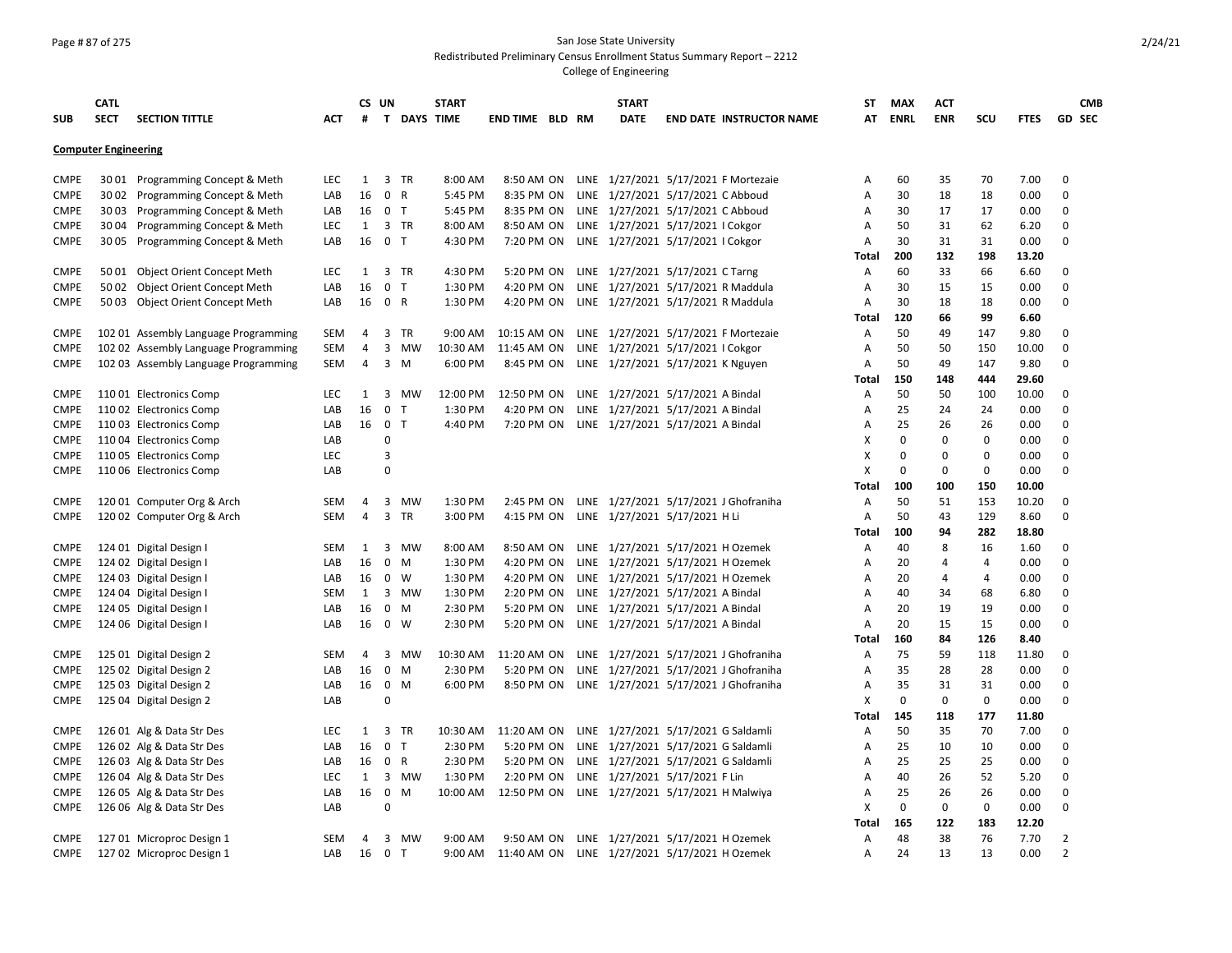## Page # 88 of 275 San Jose State University Redistributed Preliminary Census Enrollment Status Summary Report – 2212

|             | <b>CATL</b> |                            |            |    | CS UN          |                  | <b>START</b> |                        |  | <b>START</b>                                 |                                 | ST           | <b>MAX</b>  | <b>ACT</b>  |             |             | <b>CMB</b> |
|-------------|-------------|----------------------------|------------|----|----------------|------------------|--------------|------------------------|--|----------------------------------------------|---------------------------------|--------------|-------------|-------------|-------------|-------------|------------|
| <b>SUB</b>  | <b>SECT</b> | <b>SECTION TITTLE</b>      | ACT        | #  | T              | <b>DAYS TIME</b> |              | <b>END TIME BLD RM</b> |  | <b>DATE</b>                                  | <b>END DATE INSTRUCTOR NAME</b> | AT           | <b>ENRL</b> | <b>ENR</b>  | scu         | <b>FTES</b> | GD SEC     |
| <b>CMPE</b> |             | 127 03 Microproc Design 1  | LAB        | 16 | $\mathbf 0$    | $\mathsf{T}$     | 1:30 PM      | 4:20 PM ON             |  | LINE 1/27/2021 5/17/2021 H Ozemek            |                                 | A            | 24          | 25          | 25          | 0.00        | 0          |
| <b>CMPE</b> |             | 127 04 Microproc Design 1  | SEM        | 4  | 3              | MW               | 8:00 AM      | 8:50 AM ON             |  | LINE 1/27/2021 5/17/2021 I Cokgor            |                                 | Α            | 48          | 29          | 58          | 6.40        | 12         |
| <b>CMPE</b> |             | 127 05 Microproc Design 1  | LAB        | 16 | $\mathbf 0$    | $\mathsf{T}$     | 9:00 AM      | 11:50 AM ON            |  | LINE 1/27/2021 5/17/2021 I Cokgor            |                                 | A            | 24          | 29          | 29          | 0.00        | 12         |
|             |             |                            |            |    |                |                  |              |                        |  |                                              |                                 | <b>Total</b> | 168         | 134         | 201         | 14.10       |            |
| <b>CMPE</b> |             | 130 01 Adv Alg Des         | LEC        | 2  | 3 TR           |                  | 10:30 AM     |                        |  | 11:45 AM ON LINE 1/27/2021 5/17/2021 C Tarng |                                 | Α            | 50          | 37          | 111         | 7.40        | 0          |
| <b>CMPE</b> |             | 130 02 Adv Alg Des         | <b>LEC</b> |    | 3              |                  |              |                        |  |                                              |                                 | x            | 0           | $\Omega$    | 0           | 0.00        | $\Omega$   |
|             |             |                            |            |    |                |                  |              |                        |  |                                              |                                 | <b>Total</b> | 50          | 37          | 111         | 7.40        |            |
| CMPE        |             | 13101 Software Engr I      | SEM        | 4  | 3              | MW               | 3:00 PM      | 4:15 PM ON             |  | LINE 1/27/2021 5/17/2021 C Rojas             |                                 | Α            | 60          | 27          | 81          | 5.40        | 0          |
| <b>CMPE</b> |             | 131 02 Software Engr I     | <b>SEM</b> | 4  | 3 TR           |                  | 1:30 PM      | 2:45 PM ON             |  | LINE 1/27/2021 5/17/2021 H Li                |                                 | Α            | 50          | 46          | 138         | 9.20        | $\Omega$   |
| <b>CMPE</b> |             | 13103 Software Engr I      | SEM        | 4  | 3              | R                | 6:00 PM      | 8:45 PM ON             |  | LINE 1/27/2021 5/17/2021 F Butt              |                                 | Α            | 50          | 36          | 108         | 7.20        | 0          |
| CMPE        |             | 131 04 Software Engr I     | SEM        | 4  | 3 <sub>T</sub> |                  | 6:00 PM      | 8:45 PM ON             |  | LINE 1/27/2021 5/17/2021 K Nguyen            |                                 | Α            | 50          | 37          | 111         | 7.40        | 0          |
|             |             |                            |            |    |                |                  |              |                        |  |                                              |                                 | Total        | 210         | 146         | 438         | 29.20       |            |
| <b>CMPE</b> |             | 132 01 Inf Security        | SEM        | 4  | 3 TR           |                  | 9:00 AM      | 10:15 AM ON            |  | LINE 1/27/2021 5/17/2021 Y Park              |                                 | A            | 50          | 33          | 99          | 6.60        | $\Omega$   |
|             |             |                            |            |    |                |                  |              |                        |  |                                              |                                 | Total        | 50          | 33          | 99          | 6.60        |            |
| <b>CMPE</b> |             | 133 01 Soft Eng II         | <b>LEC</b> | 1  | $\overline{3}$ | W                | 6:00 PM      | 8:45 PM ON             |  | LINE 1/27/2021 5/17/2021 B Eswar             |                                 | Α            | 50          | 51          | 153         | 10.20       | 0          |
| <b>CMPE</b> |             | 133 02 Soft Eng II         | <b>LEC</b> | 1  | $\overline{3}$ | T                | 6:00 PM      | 8:45 PM ON             |  | LINE 1/27/2021 5/17/2021 M Fayad             |                                 | A            | 50          | 33          | 99          | 6.60        | $\Omega$   |
| CMPE        |             | 133 03 Soft Eng II         | LEC        |    | 3              |                  |              |                        |  |                                              |                                 | X            | 0           | $\mathbf 0$ | $\mathbf 0$ | 0.00        | 0          |
| CMPE        |             | 133 04 Soft Eng II         | <b>LEC</b> | 1  | 3 TR           |                  | 1:30 PM      | 2:45 PM ON             |  | LINE 1/27/2021 5/17/2021 M Fayad             |                                 | A            | 30          | 6           | 18          | 1.20        | $\Omega$   |
|             |             |                            |            |    |                |                  |              |                        |  |                                              |                                 | Total        | 130         | 90          | 270         | 18.00       |            |
| <b>CMPE</b> |             | 135 01 Obj Orient Anl Des  | SEM        | 4  | 3              | TR               | 1:30 PM      | 2:45 PM ON             |  | LINE 1/27/2021 5/17/2021 R Mak               |                                 | Α            | 50          | 8           | 24          | 1.60        | 0          |
|             |             |                            |            |    |                |                  |              |                        |  |                                              |                                 | Total        | 50          | 8           | 24          | 1.60        |            |
| <b>CMPE</b> |             | 137 01 Mobile Softwr Engr  | SEM        | -5 | 3              | W                | 3:00 PM      | 5:45 PM ON             |  | LINE 1/27/2021 5/17/2021 B Eswar             |                                 | $\mathsf{A}$ | 50          | 21          | 63          | 4.20        | 0          |
|             |             |                            |            |    |                |                  |              |                        |  |                                              |                                 | <b>Total</b> | 50          | 21          | 63          | 4.20        |            |
| <b>CMPE</b> |             | 138 01 Database Systems I  | <b>SEM</b> | 4  | 3              | TR               | 4:30 PM      | 5:45 PM ON             |  | LINE 1/27/2021 5/17/2021 K Li                |                                 | Α            | 50          | 35          | 105         | 7.05        | 1          |
|             |             |                            |            |    |                |                  |              |                        |  |                                              |                                 | Total        | 50          | 35          | 105         | 7.05        |            |
| <b>CMPE</b> |             | 139 01 FundamDataMining    | <b>LEC</b> |    | 3              |                  |              |                        |  |                                              |                                 | Х            | 0           | $\Omega$    | 0           | 0.00        | 0          |
| SE          |             | 139 01 FundamDataMining    | <b>LEC</b> |    | 3              |                  |              |                        |  |                                              |                                 | X            | 0           | 0           | 0           | 0.00        | 0          |
|             |             |                            |            |    |                |                  |              |                        |  |                                              |                                 | Total        | 0           | 0           | 0           | 0.00        |            |
| <b>CMPE</b> |             | 140 01 Comp Arch & Design  | SEM        | 4  | 3              | MW               | 3:00 PM      | 3:50 PM ON             |  | LINE 1/27/2021 5/17/2021 H Wang              |                                 | A            | 78          | 54          | 108         | 10.80       | $\Omega$   |
| CMPE        |             | 140 02 Comp Arch & Design  | LAB        |    | 0              |                  |              |                        |  |                                              |                                 | X            | 0           | 0           | 0           | 0.00        | $\Omega$   |
| <b>CMPE</b> |             | 140 03 Comp Arch & Design  | LAB        | 16 | $\mathbf 0$    | $\mathsf{T}$     | 11:30 AM     | 2:20 PM ON             |  | LINE 1/27/2021 5/17/2021 H Wang              |                                 | A            | 28          | 28          | 28          | 0.00        | 0          |
| <b>CMPE</b> |             | 140 04 Comp Arch & Design  | LAB        | 16 | 0              | $\top$           | 8:30 AM      | 11:20 AM ON            |  | LINE 1/27/2021 5/17/2021 H Wang              |                                 | Α            | 28          | 26          | 26          | 0.00        | O          |
|             |             |                            |            |    |                |                  |              |                        |  |                                              |                                 | Total        | 134         | 108         | 162         | 10.80       |            |
| <b>CMPE</b> |             | 142 01 Operating Systems   | <b>SEM</b> | 4  | 3              | -F               | 12:00 PM     | 2:45 PM ON             |  | LINE 1/27/2021 5/17/2021 R Mak               |                                 | A            | 50          | 22          | 66          | 4.40        | 0          |
| <b>CMPE</b> |             | 142 02 Operating Systems   | SEM        | 4  | $\overline{3}$ | <b>TR</b>        | 1:30 PM      | 2:45 PM ON             |  | LINE 1/27/2021 5/17/2021 S Shim              |                                 | A            | 50          | 17          | 51          | 3.40        | 0          |
|             |             |                            |            |    |                |                  |              |                        |  |                                              |                                 | Total        | 100         | 39          | 117         | 7.80        |            |
| <b>CMPE</b> |             | 146 01 RT Embedded CoDes   | SEM        | 4  | $\overline{3}$ | -F               | 8:00 AM      | 9:40 AM ON             |  | LINE 1/27/2021 5/17/2021 P Kang              |                                 | A            | 30          | 33          | 66          | 6.60        | 0          |
| <b>CMPE</b> |             | 146 02 RT Embedded CoDes   | LAB        | 16 | 0              | M                | 6:00 PM      | 8:45 PM ON             |  | LINE 1/27/2021 5/17/2021 P Kang              |                                 | A            | 30          | 33          | 33          | 0.00        | 0          |
| <b>CMPE</b> |             | 146 03 RT Embedded CoDes   | SEM        | 4  | 3              | MW               | 1:30 PM      | 2:20 PM ON             |  | LINE 1/27/2021 5/17/2021 W Wu                |                                 | Α            | 48          | 22          | 44          | 4.40        | 0          |
| <b>CMPE</b> |             | 146 04 RT Embedded CoDes   | LAB        | 16 | 0              | M                | 3:00 PM      | 5:50 PM ON             |  | LINE 1/27/2021 5/17/2021 W Wu                |                                 | Α            | 24          | 14          | 14          | 0.00        | 0          |
| <b>CMPE</b> |             | 146 05 RT Embedded CoDes   | LAB        | 16 | 0              | W                | 3:00 PM      | 5:50 PM ON             |  | LINE 1/27/2021 5/17/2021 W Wu                |                                 | A            | 24          | 8           | 8           | 0.00        | 0          |
|             |             |                            |            |    |                |                  |              |                        |  |                                              |                                 | Total        | 156         | 110         | 165         | 11.00       |            |
| <b>CMPE</b> |             | 148 01 Computer Networks I | SEM        | 4  | 3              | TR               | 10:30 AM     | 11:45 AM ON            |  | LINE 1/27/2021 5/17/2021 A Bond              |                                 | A            | 90          | 93          | 279         | 18.60       | 0          |
| <b>CMPE</b> |             | 148 02 Computer Networks I | SEM        |    | 3              |                  |              |                        |  |                                              |                                 | X            | 0           | 0           | 0           | 0.00        | 0          |
| <b>CMPE</b> |             | 148 03 Computer Networks I | SEM        | 4  | $\overline{3}$ | MW               | 4:30 PM      | 5:45 PM ON             |  | LINE 1/27/2021 5/17/2021 F Lin               |                                 | А            | 75          | 73          | 219         | 14.60       | 0          |
|             |             |                            |            |    |                |                  |              |                        |  |                                              |                                 | Total        | 165         | 166         | 498         | 33.20       |            |
| <b>CMPE</b> |             | 15201 Compiler Design      | <b>LEC</b> | 1  | 3              | <b>TR</b>        | 3:00 PM      | 4:15 PM ON             |  | LINE 1/27/2021 5/17/2021 R Mak               |                                 | A            | 60          | 58          | 174         | 11.60       | 0          |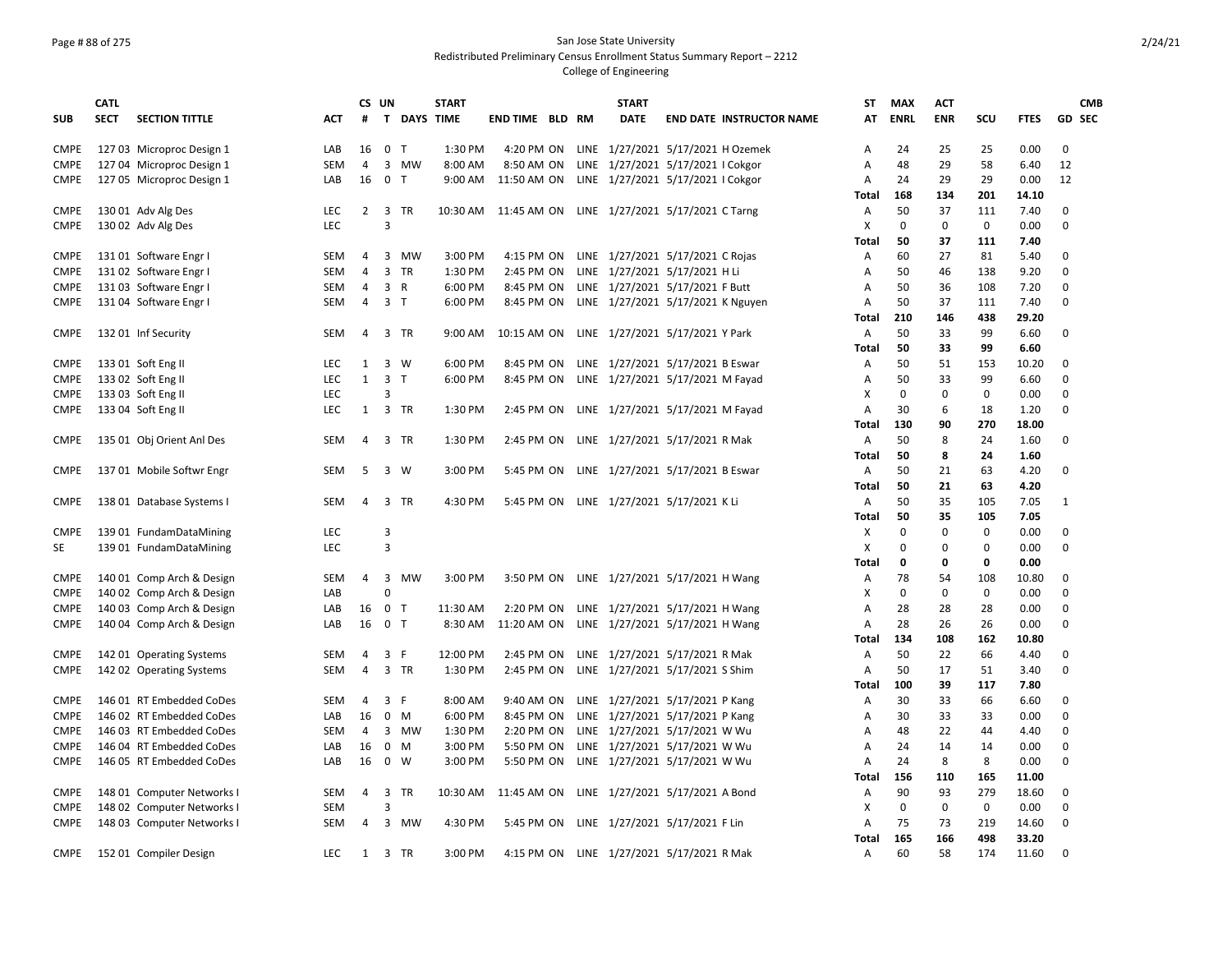### Page # 89 of 275 San Jose State University Redistributed Preliminary Census Enrollment Status Summary Report – 2212

|             | <b>CATL</b> |                             |            | CS UN          |                         |                    | <b>START</b> |                        |    |      | <b>START</b>                                |                              |                                                | <b>ST</b>    | <b>MAX</b>  | <b>ACT</b>     |              |              |                | <b>CMB</b> |  |
|-------------|-------------|-----------------------------|------------|----------------|-------------------------|--------------------|--------------|------------------------|----|------|---------------------------------------------|------------------------------|------------------------------------------------|--------------|-------------|----------------|--------------|--------------|----------------|------------|--|
| <b>SUB</b>  | <b>SECT</b> | <b>SECTION TITTLE</b>       | ACT        | #              |                         | <b>T DAYS TIME</b> |              | <b>END TIME BLD RM</b> |    |      | <b>DATE</b>                                 |                              | <b>END DATE INSTRUCTOR NAME</b>                | AT           | <b>ENRL</b> | <b>ENR</b>     | scu          | <b>FTES</b>  | <b>GD SEC</b>  |            |  |
| <b>CMPE</b> |             | 152 02 Compiler Design      | LEC        |                | 3                       |                    |              |                        |    |      |                                             |                              |                                                | X            | 0           | 0              | 0            | 0.00         | 0              |            |  |
|             |             |                             |            |                |                         |                    |              |                        |    |      |                                             |                              |                                                | Total        | 60          | 58             | 174          | 11.60        |                |            |  |
| <b>CMPE</b> |             | 165 01 SW Eng Process Mng   | <b>SEM</b> | 5              | $\overline{3}$          | M                  | 6:00 PM      | 8:45 PM ON             |    |      | LINE 1/27/2021 5/17/2021 B Eswar            |                              |                                                | Α            | 50          | 58             | 174          | 11.60        | 0              |            |  |
| <b>CMPE</b> |             | 165 02 SW Eng Process Mng   | <b>SEM</b> | 5              | 3 T                     |                    | 6:00 PM      | 8:45 PM ON             |    |      | LINE 1/27/2021 5/17/2021 R Tsou             |                              |                                                | A            | 50          | 50             | 150          | 10.00        | 0              |            |  |
|             |             |                             |            |                |                         |                    |              |                        |    |      |                                             |                              |                                                | Total        | 100         | 108            | 324          | 21.60        |                |            |  |
| <b>CMPE</b> |             | 172 01 Enterprise Software  | <b>LEC</b> | $\overline{2}$ | 3 M                     |                    | 6:00 PM      | 8:45 PM ON             |    |      |                                             |                              | LINE 1/27/2021 5/17/2021 S Silberman           | A            | 50          | 51             | 153          | 10.20        | 0              |            |  |
| <b>CMPE</b> |             | 172 02 Enterprise Software  | LEC.       | $\overline{2}$ | 3 R                     |                    | 6:00 PM      | 8:45 PM ON             |    |      | LINE 1/27/2021 5/17/2021 P Nguyen           |                              |                                                | A            | 50          | 49             | 147          | 9.80         | 0              |            |  |
|             |             |                             |            |                |                         |                    |              |                        |    |      |                                             |                              |                                                | Total        | 100         | 100            | 300          | 20.00        |                |            |  |
| <b>CMPE</b> |             | 180 01 Individual Studies   | <b>SUP</b> | 36             |                         | 1 TBA              |              |                        | ON |      | LINE 1/27/2021 5/17/2021 B Eswar            |                              |                                                | Α            | 15          | 6              | 6            | 0.40         | 0 <sup>o</sup> |            |  |
| SE          |             | 180 01 Individual Studies   | <b>SUP</b> | 36             | 1                       | <b>TBA</b>         |              |                        | ON | LINE | 1/27/2021 5/17/2021 B Eswar                 |                              |                                                | A            | 0           | $\mathbf 0$    | $\mathbf 0$  | 0.00         | 0 <sup>o</sup> |            |  |
| <b>CMPE</b> |             | 180 02 Individual Studies   | <b>SUP</b> | 36             | $\overline{3}$          | <b>TBA</b>         |              |                        | ON |      | LINE 1/27/2021 5/17/2021 R Fatoohi          |                              |                                                | A            | 15          | $\mathbf{0}$   | $\Omega$     | 0.00         | 0 <sup>o</sup> |            |  |
| <b>SE</b>   |             | 180 02 Individual Studies   | <b>SUP</b> | 36             | $\overline{3}$          | TBA                |              |                        | ON |      | LINE 1/27/2021 5/17/2021 R Fatoohi          |                              |                                                | A            | $\Omega$    | $\mathbf 0$    | $\mathbf{0}$ | 0.00         | 0 <sup>o</sup> |            |  |
|             |             |                             |            |                |                         |                    |              |                        |    |      |                                             |                              |                                                | Total        | 30          | 6              | 6            | 0.40         |                |            |  |
| <b>CMPE</b> |             | 180A 01 Data Struc/Alg C++  | <b>LEC</b> | 1              | 3 T                     |                    | 6:00 PM      | 8:45 PM                |    |      | 1/27/2021 5/17/2021 J Gomez                 |                              |                                                | $\mathsf{A}$ | 60          | 79             | 237          | 19.75        | 79             |            |  |
|             |             |                             |            |                |                         |                    |              |                        |    |      |                                             |                              |                                                | Total        | 60          | 79             | 237          | 19.75        |                |            |  |
| CMPE        |             | 180B 01 Database Systems    | <b>LEC</b> | 1              |                         | 3 TR               | 4:30 PM      | 5:45 PM ON             |    |      | LINE 1/27/2021 5/17/2021 K Li               |                              |                                                | Α            | 50          | 37             | 111          | 9.25         | 37             |            |  |
|             |             |                             |            |                |                         |                    |              |                        |    |      |                                             |                              |                                                | Total        | 50          | 37             | 111          | 9.25         |                |            |  |
| <b>CMPE</b> |             | 180C 01 Operating Systems   | <b>LEC</b> | 1              | 3 F                     |                    | 1:00 PM      | 3:45 PM ON             |    |      | LINE 1/27/2021 5/17/2021 H Li               |                              |                                                | $\mathsf{A}$ | 70          | 70             | 210          | 17.50        | 70             |            |  |
|             |             |                             |            |                |                         |                    |              |                        |    |      |                                             |                              |                                                | Total        | 70          | 70             | 210          | 17.50        |                |            |  |
| CMPE        |             | 180D 0: Digital Design      | <b>LEC</b> |                | 3                       |                    |              |                        |    |      |                                             |                              |                                                | X            | 0           | 0              | 0            | 0.00         | 0              |            |  |
|             |             |                             |            |                |                         |                    |              |                        |    |      |                                             |                              |                                                | Total        | 0           | 0              | 0            | 0.00         |                |            |  |
| CMPE        |             | 181 01 IoT Platforms        | <b>LEC</b> | 2              | 3                       | мw                 | 12:00 PM     | 1:15 PM ON             |    |      | LINE 1/27/2021 5/17/2021 K Liu              |                              |                                                | A            | 50          | 52             | 156          | 10.40        | 0              |            |  |
|             |             |                             |            |                |                         |                    |              |                        |    |      |                                             |                              |                                                | Total        | 50          | 52             | 156          | 10.40        |                |            |  |
| <b>CMPE</b> |             | 183 01 Crypto & Blockchain  | <b>LEC</b> | $\overline{2}$ | 3 R                     |                    | 6:00 PM      | 8:45 PM ON             |    |      | LINE 1/27/2021 5/17/2021 G Saldamli         |                              |                                                | Α            | 40          | 29             | 87           | 5.85         | 1              |            |  |
|             |             |                             |            |                |                         |                    |              |                        |    |      |                                             |                              |                                                | Total        | 40          | 29             | 87           | 5.85         |                |            |  |
| CMPE        |             | 185 01 Auto Mobile Robots   | <b>SEM</b> |                | 3                       |                    |              |                        |    |      |                                             |                              |                                                | X            | 0           | 0              | $\mathbf 0$  | 0.00         | 0              |            |  |
|             |             |                             |            |                |                         |                    |              |                        |    |      |                                             |                              |                                                | Total        | 0           | 0              | 0            | 0.00         |                |            |  |
| CMPE        |             | 187 01 Soft Quality Engr    | <b>SEM</b> | 4              | 3 R                     |                    | 6:00 PM      | 8:45 PM ON             |    |      | LINE 1/27/2021 5/17/2021 Z Gao              |                              |                                                | Α            | 90          | 89             | 267          | 17.80        | 0              |            |  |
| <b>CMPE</b> |             | 187 02 Soft Quality Engr    | <b>SEM</b> | $\overline{4}$ | 3 W                     |                    | 3:00 PM      |                        |    |      | 5:45 PM ON LINE 1/27/2021 5/17/2021 Z Gao   |                              |                                                | Α            | 30          | 18             | 54           | 3.60         | 0              |            |  |
|             |             |                             |            |                |                         |                    |              |                        |    |      |                                             |                              |                                                | Total        | 120         | 107            | 321          | 21.40        |                |            |  |
| <b>CMPE</b> |             | 188 01 Machine Learn/BD     | <b>LEC</b> | $\overline{2}$ | 3 R                     |                    | 6:00 PM      |                        |    |      |                                             |                              | 8:45 PM ON LINE 1/27/2021 5/17/2021 V Pendyala | A            | 40<br>40    | 28             | 84           | 5.60         | 0              |            |  |
| <b>CMPE</b> |             |                             | LAB        | 16             | 2 W                     |                    | 6:00 PM      |                        |    |      |                                             |                              |                                                | Total<br>A   | 70          | 28<br>62       | 84<br>124    | 5.60<br>8.27 | 0              |            |  |
|             |             | 195A 01Sr Design Project    |            |                |                         |                    |              |                        |    |      | 8:45 PM ON LINE 1/27/2021 5/17/2021 W Wu    |                              |                                                | Total        | 70          | 62             | 124          | 8.27         |                |            |  |
| <b>CMPE</b> |             | 195B 01Sr Design Project II | LAB        | 16             | 3 W                     |                    | 6:00 PM      |                        |    |      | 8:45 PM ON LINE 1/27/2021 5/17/2021 W Wu    |                              |                                                | A            | 70          | 87             | 261          | 17.40        | 0              |            |  |
|             |             |                             |            |                |                         |                    |              |                        |    |      |                                             |                              |                                                | <b>Total</b> | 70          | 87             | 261          | 17.40        |                |            |  |
| <b>CMPE</b> |             | 195E 01 Sr Design Project   | LAB        | 16             | 1 W                     |                    | 6:00 PM      |                        |    |      | 8:45 PM ON LINE 1/27/2021 5/17/2021 W Wu    |                              |                                                | A            | 90          | 58             | 58           | 3.87         | 0              |            |  |
|             |             |                             |            |                |                         |                    |              |                        |    |      |                                             |                              |                                                | Total        | 90          | 58             | 58           | 3.87         |                |            |  |
| <b>CMPE</b> |             | 195F 01 Snr Design Proj II  | LAB        | 16             | 3 W                     |                    | 6:00 PM      |                        |    |      | 8:45 PM ON LINE 1/27/2021 5/17/2021 W Wu    |                              |                                                | A            | 75          | 56             | 168          | 11.20        | 0              |            |  |
|             |             |                             |            |                |                         |                    |              |                        |    |      |                                             |                              |                                                | <b>Total</b> | 75          | 56             | 168          | 11.20        |                |            |  |
| <b>CMPE</b> |             | 200 01 Comp Architecture    | <b>LEC</b> | 1              | $\overline{\mathbf{3}}$ | M                  | 6:30 PM      |                        |    |      | 9:15 PM ON LINE 1/27/2021 5/17/2021 B Yu    |                              |                                                | Α            | 50          | 41             | 123          | 10.25        | 41             |            |  |
| <b>CMPE</b> |             | 200 02 Comp Architecture    | <b>LEC</b> |                | 3                       |                    |              |                        |    |      |                                             |                              |                                                | Χ            | $\Omega$    | 0              | 0            | 0.00         | 0              |            |  |
|             |             |                             |            |                |                         |                    |              |                        |    |      |                                             |                              |                                                | Total        | 50          | 41             | 123          | 10.25        |                |            |  |
| <b>CMPE</b> |             | 202 01 SW Systems Engr      | LEC.       | 1              | 3 <sub>5</sub>          |                    | 12:00 PM     | 2:45 PM                |    |      |                                             | 1/27/2021 5/17/2021 P Nguyen |                                                | Α            | 60          | 20             | 60           | 5.00         | 20             |            |  |
| <b>CMPE</b> |             | 202 02 SW Systems Engr      | <b>LEC</b> | 1              | 3 <sub>5</sub>          |                    | 12:00 PM     | 2:45 PM ON             |    |      | LINE 1/27/2021 5/17/2021 G Vinodh           |                              |                                                | A            | 60          | 58             | 174          | 14.50        | 58             |            |  |
| <b>CMPE</b> |             | 202 03 SW Systems Engr      | <b>LEC</b> | $\mathbf{1}$   | 3 R                     |                    | 6:00 PM      |                        |    |      | 8:45 PM ON LINE 1/27/2021 5/17/2021 M Fayad |                              |                                                | Α            | 30          | $\overline{3}$ | 9            | 0.75         | 3              |            |  |
|             |             |                             |            |                |                         |                    |              |                        |    |      |                                             |                              |                                                | Total        | 150         | 81             | 243          | 20.25        |                |            |  |
|             |             |                             |            |                |                         |                    |              |                        |    |      |                                             |                              |                                                |              |             |                |              |              |                |            |  |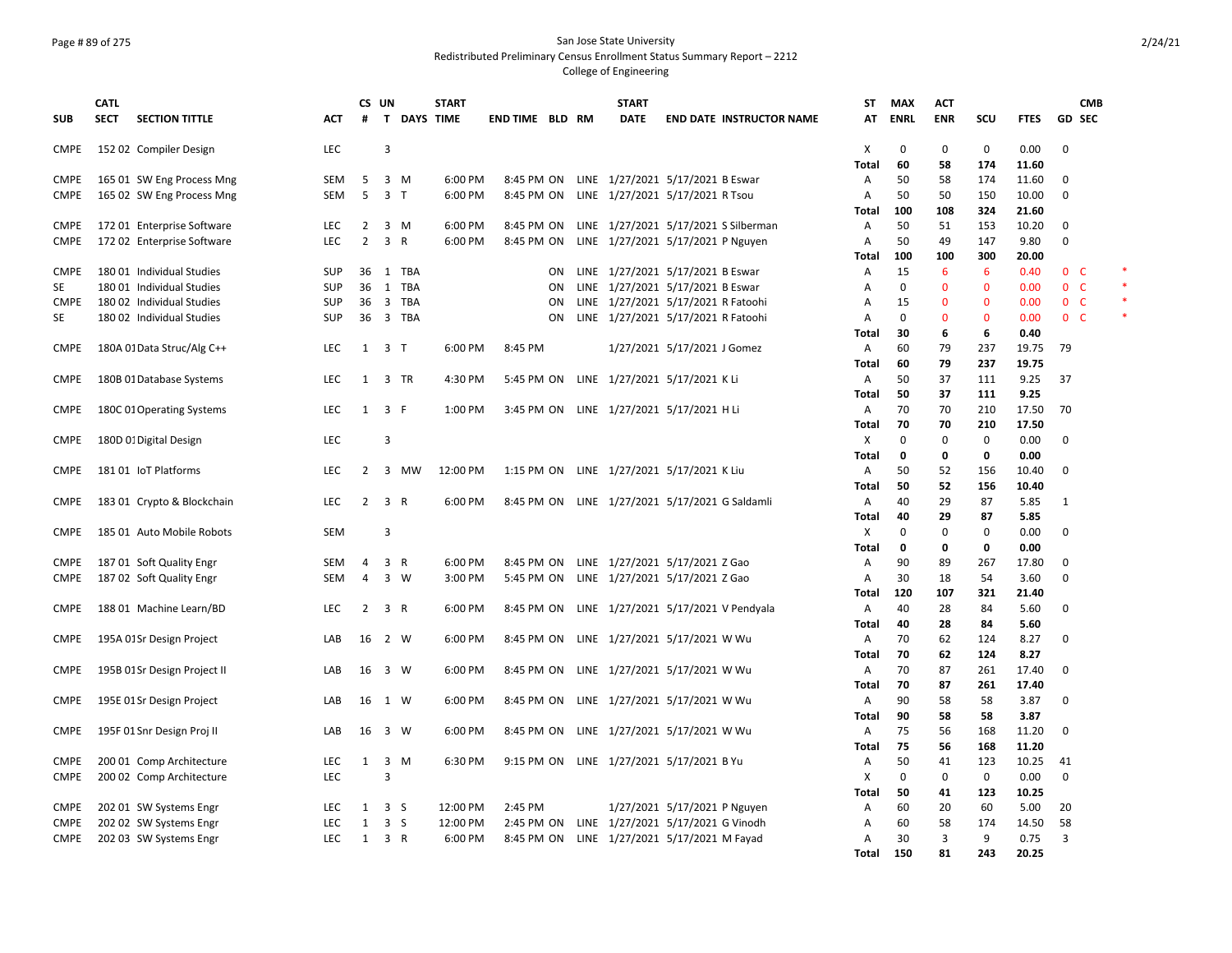### Page # 90 of 275 San Jose State University Redistributed Preliminary Census Enrollment Status Summary Report – 2212

|             | <b>CATL</b> |                              |            | CS UN          |                |                    | <b>START</b> |                                                             |  | <b>START</b>                                 |                                |                                              | <b>ST</b>    | <b>MAX</b>   | <b>ACT</b>  |              |             |                          | <b>CMB</b> |
|-------------|-------------|------------------------------|------------|----------------|----------------|--------------------|--------------|-------------------------------------------------------------|--|----------------------------------------------|--------------------------------|----------------------------------------------|--------------|--------------|-------------|--------------|-------------|--------------------------|------------|
| <b>SUB</b>  | <b>SECT</b> | <b>SECTION TITTLE</b>        | <b>ACT</b> | #              |                | <b>T DAYS TIME</b> |              | <b>END TIME BLD RM</b>                                      |  | <b>DATE</b>                                  |                                | <b>END DATE INSTRUCTOR NAME</b>              | AT           | <b>ENRL</b>  | <b>ENR</b>  | scu          | <b>FTES</b> | <b>GD SEC</b>            |            |
| <b>CMPE</b> |             | 203 01 SW Engr Management    | <b>LEC</b> |                | 3              |                    |              |                                                             |  |                                              |                                |                                              | Х            | 0            | 0           | 0            | 0.00        | 0                        |            |
|             |             |                              |            |                |                |                    |              |                                                             |  |                                              |                                |                                              | <b>Total</b> | 0            | 0           | 0            | 0.00        |                          |            |
| <b>CMPE</b> |             | 206 01 Comp Netwk Design     | <b>LEC</b> | 1              |                | 3 TR               | 3:00 PM      |                                                             |  | 4:15 PM ON LINE 1/27/2021 5/17/2021 Y Edalat |                                |                                              | A            | 50           | 24          | 72           | 6.00        | 24                       |            |
|             |             |                              |            |                |                |                    |              |                                                             |  |                                              |                                |                                              | Total        | 50           | 24          | 72           | 6.00        |                          |            |
| <b>CMPE</b> |             | 207 01 Net Prog & Appl       | <b>LEC</b> | 4              | 3 W            |                    | 6:00 PM      |                                                             |  | 8:45 PM ON LINE 1/27/2021 5/17/2021 J Gomez  |                                |                                              | A            | 50           | 9           | 27           | 2.25        | 9                        |            |
|             |             |                              |            |                |                |                    |              |                                                             |  |                                              |                                |                                              | Total        | 50           | q           | 27           | 2.25        |                          |            |
| <b>CMPE</b> |             | 208 01 Net Arch & Proto      | <b>LEC</b> |                | 3              |                    |              |                                                             |  |                                              |                                |                                              | Х            | 0            | $\Omega$    | $\Omega$     | 0.00        | 0                        |            |
| <b>CMPE</b> |             | 208 02 Net Arch & Proto      | <b>LEC</b> |                | 3              |                    |              |                                                             |  |                                              |                                |                                              | X            | $\Omega$     | $\Omega$    | 0            | 0.00        | 0                        |            |
|             |             |                              |            |                |                |                    |              |                                                             |  |                                              |                                |                                              | Total        | 0            | 0           | 0            | 0.00        |                          |            |
| <b>CMPE</b> |             | 209 01 Network Security      | <b>LEC</b> | 1              | 3 T            |                    | 3:00 PM      | 5:45 PM ON                                                  |  | LINE 1/27/2021 5/17/2021 Y Park              |                                |                                              | A            | 50           | 19          | 57           | 4.75        | 19 C                     | *          |
| EE.         |             | 209 01 Network Security      | <b>LEC</b> | $\mathbf{1}$   | 3 <sub>1</sub> |                    | 3:00 PM      | 5:45 PM ON                                                  |  | LINE 1/27/2021 5/17/2021 Y Park              |                                |                                              | A            | 0            | $\Omega$    | $\mathbf{0}$ | 0.00        | $\mathbf{0}$<br><b>C</b> |            |
| <b>CMPE</b> |             | 209 02 Network Security      | LEC        |                | 3              |                    |              |                                                             |  |                                              |                                |                                              | X            | $\Omega$     | $\Omega$    | 0            | 0.00        | 0                        |            |
| EE          |             | 209 02 Network Security      | <b>LEC</b> |                | 3              |                    |              |                                                             |  |                                              |                                |                                              | X            | 0            | $\Omega$    | 0            | 0.00        | 0                        |            |
|             |             |                              |            |                |                |                    |              |                                                             |  |                                              |                                |                                              | Total        | 50           | 19          | 57           | 4.75        |                          |            |
| CMPE        |             | 210 01 SDN and NFV           | LEC        |                | 3              |                    |              |                                                             |  |                                              |                                |                                              | Х            | $\mathbf 0$  | $\Omega$    | 0            | 0.00        | 0                        |            |
|             |             |                              |            |                |                |                    |              |                                                             |  |                                              |                                |                                              | Total        | 0            | 0           | 0            | 0.00        |                          |            |
| <b>CMPE</b> |             | 220 01 System Software       | LEC        | 1              | 3 W            |                    | 3:00 PM      | 5:45 PM ON                                                  |  | LINE 1/27/2021 5/17/2021 W Yu                |                                |                                              | Α            | 50           | 24          | 72           | 6.00        | 24                       |            |
| CMPE        |             | 220 02 System Software       | LEC        | 1              | 3 <sub>1</sub> |                    | 6:00 PM      | 8:45 PM ON                                                  |  |                                              |                                | LINE 1/27/2021 5/17/2021 R Nicholson         | A            | 50           | 18          | 54           | 4.50        | 18                       |            |
|             |             |                              |            |                |                |                    |              |                                                             |  |                                              |                                |                                              | Total        | 100          | 42          | 126          | 10.50       |                          |            |
| <b>CMPE</b> |             | 226 01 Database Design       | <b>LEC</b> | 1              | 3              | MW                 | 1:30 PM      | 2:45 PM ON                                                  |  | LINE 1/27/2021 5/17/2021 K Li                |                                |                                              | A            | 40           | 10          | 30           | 2.50        | 10                       |            |
|             |             |                              |            |                |                |                    |              |                                                             |  |                                              |                                |                                              | Total        | 40           | 10          | 30           | 2.50        |                          |            |
| <b>CMPE</b> |             | 240 01 Adv Comp Design       | LEC        | 1              | 3              | $\top$             | 3:00 PM      | 5:45 PM ON                                                  |  |                                              |                                | LINE 1/27/2021 5/17/2021 N Karimianbahnemiri | A            | 40           | 11          | 33           | 2.75        | 11                       |            |
| <b>CMPE</b> |             | 240 02 Adv Comp Design       | LEC        | $\mathbf{1}$   |                | 3 MW               | 1:30 PM      | 2:45 PM ON                                                  |  | LINE 1/27/2021 5/17/2021 H Li                |                                |                                              | A            | 40           | 28          | 84           | 7.00        | 28                       |            |
|             |             |                              |            |                |                |                    |              |                                                             |  |                                              |                                |                                              | Total        | 80           | 39          | 117          | 9.75        |                          |            |
| <b>CMPE</b> |             | 242 01 Embedded HW Design    | LEC        | 1              |                | 3 MW               | 3:00 PM      | 4:15 PM ON                                                  |  | LINE 1/27/2021 5/17/2021 H Li                |                                |                                              | A            | 45           | 27          | 81           | 6.75        | 27 C                     |            |
| EE          |             | 242 01 Embedded HW Design    | LEC        | $\mathbf{1}$   | 3              | <b>MW</b>          | 3:00 PM      | 4:15 PM ON                                                  |  | LINE 1/27/2021 5/17/2021 H Li                |                                |                                              | A            | $\mathbf 0$  | $\mathbf 0$ | 0            | 0.00        | 0 <sub>c</sub>           | $\ast$     |
|             |             |                              |            |                |                |                    |              |                                                             |  |                                              |                                |                                              | Total        | 45           | 27          | 81           | 6.75        |                          |            |
| <b>CMPE</b> |             | 243 01 Embedded Syst Apps    | <b>LEC</b> | 1              | 3 <sub>T</sub> |                    | 6:00 PM      | 8:45 PM                                                     |  |                                              | 1/27/2021 5/17/2021 P Kang     |                                              | A            | 45           | 23          | 69           | 5.75        | 23                       |            |
|             |             |                              |            |                |                |                    |              |                                                             |  |                                              |                                |                                              | <b>Total</b> | 45           | 23          | 69           | 5.75        |                          |            |
| <b>CMPE</b> |             | 249 01 IA Systems            | SEM        | 5              | 3 M            |                    | 6:00 PM      | 8:45 PM ON                                                  |  | LINE 1/27/2021 5/17/2021 W Wu                |                                |                                              | A            | 50           | 9           | 27           | 2.25        | 9                        |            |
|             |             |                              |            |                |                |                    |              |                                                             |  |                                              |                                |                                              | <b>Total</b> | 50           | 9           | 27           | 2.25        |                          |            |
| <b>CMPE</b> |             | 255 01 Data Mining           | LEC        | 2              |                | 3 TR               | 9:00 AM      | 10:15 AM                                                    |  |                                              | 1/27/2021 5/17/2021 J Jetcheva |                                              | Α            | 50           | 54          | 162          | 13.50       | 54                       |            |
| <b>CMPE</b> |             | 255 02 Data Mining           | <b>LEC</b> | 2              |                | 3 TR               | 3:00 PM      |                                                             |  | 4:15 PM ON LINE 1/27/2021 5/17/2021 G Guzun  |                                |                                              | A            | 50           | 44          | 132          | 11.00       | 44                       |            |
| <b>CMPE</b> |             | 255 03 Data Mining           | LEC        | $\overline{2}$ | 3 <sub>T</sub> |                    | 6:00 PM      | 8:45 PM                                                     |  |                                              | 1/27/2021 5/17/2021 S Aung     |                                              | Α            | 40           | 41          | 123          | 10.25       | 41                       |            |
| <b>CMPE</b> |             | 255 04 Data Mining           | LEC        | $\overline{2}$ |                | 3 TR               |              | 10:30 AM  11:45 AM ON  LINE  1/27/2021  5/17/2021  G  Guzun |  |                                              |                                |                                              | A            | 40           | 40          | 120          | 10.00       | 40                       |            |
|             |             |                              |            |                |                |                    |              |                                                             |  |                                              |                                |                                              | Total        | 180          | 179         | 537          | 44.75       |                          |            |
| <b>CMPE</b> |             | 256 01 Web & Big Data Mining | <b>LEC</b> | $\mathbf{1}$   | 3              | <b>TR</b>          |              | 10:30 AM 11:45 AM ON LINE 1/27/2021 5/17/2021 M Eirinaki    |  |                                              |                                |                                              | A            | 40           | 39          | 117          | 9.75        | 39                       |            |
| <b>CMPE</b> |             | 256 02 Web & Big Data Mining | <b>LEC</b> |                | 3              |                    |              |                                                             |  |                                              |                                |                                              | X            | $\mathbf 0$  | 0           | 0            | 0.00        | 0                        |            |
|             |             |                              |            |                |                |                    |              |                                                             |  |                                              |                                |                                              | Total        | 40           | 39          | 117          | 9.75        |                          |            |
| <b>CMPE</b> |             | 257 01 Machine Learning      | <b>LEC</b> |                | 3              |                    |              |                                                             |  |                                              |                                |                                              | X            | $\Omega$     | 0           | 0            | 0.00        | 0                        |            |
| <b>CMPE</b> |             | 257 02 Machine Learning      | LEC        | 1              | 3 R            |                    | 3:00 PM      |                                                             |  | 5:45 PM ON LINE 1/27/2021 5/17/2021 S Shim   |                                |                                              | A            | 60           | 51          | 153          | 12.75       | 51                       |            |
|             |             |                              |            |                |                |                    |              |                                                             |  |                                              |                                |                                              | Total        | 60           | 51          | 153          | 12.75       |                          |            |
| <b>CMPE</b> |             | 258 01 Deep Learning         | LEC        | $\mathbf{1}$   | 3 R            |                    | 3:00 PM      |                                                             |  | 5:45 PM ON LINE 1/27/2021 5/17/2021 H Li     |                                |                                              | A            | 45           | 29          | 87           | 7.25        | 29                       |            |
|             |             |                              |            |                |                |                    |              |                                                             |  |                                              |                                |                                              | Total        | 45           | 29          | 87           | 7.25        |                          |            |
| <b>CMPE</b> |             | 265 01 Hi Speed Dig Des      | <b>LEC</b> |                | 3              |                    |              |                                                             |  |                                              |                                |                                              | X            | $\Omega$     | $\Omega$    | 0            | 0.00        | 0                        |            |
|             |             |                              |            |                |                |                    |              |                                                             |  |                                              |                                |                                              | Total        | $\mathbf{0}$ | $\Omega$    | 0            | 0.00        |                          |            |
| <b>CMPE</b> |             | 266 01 Big Data Eng/Analyt   | <b>LEC</b> |                | 1 3 R          |                    | 3:00 PM      |                                                             |  | 5:45 PM ON LINE 1/27/2021 5/17/2021 W Yu     |                                |                                              | $\mathsf{A}$ | 60           | 43          | 129          | 10.75       | 43                       |            |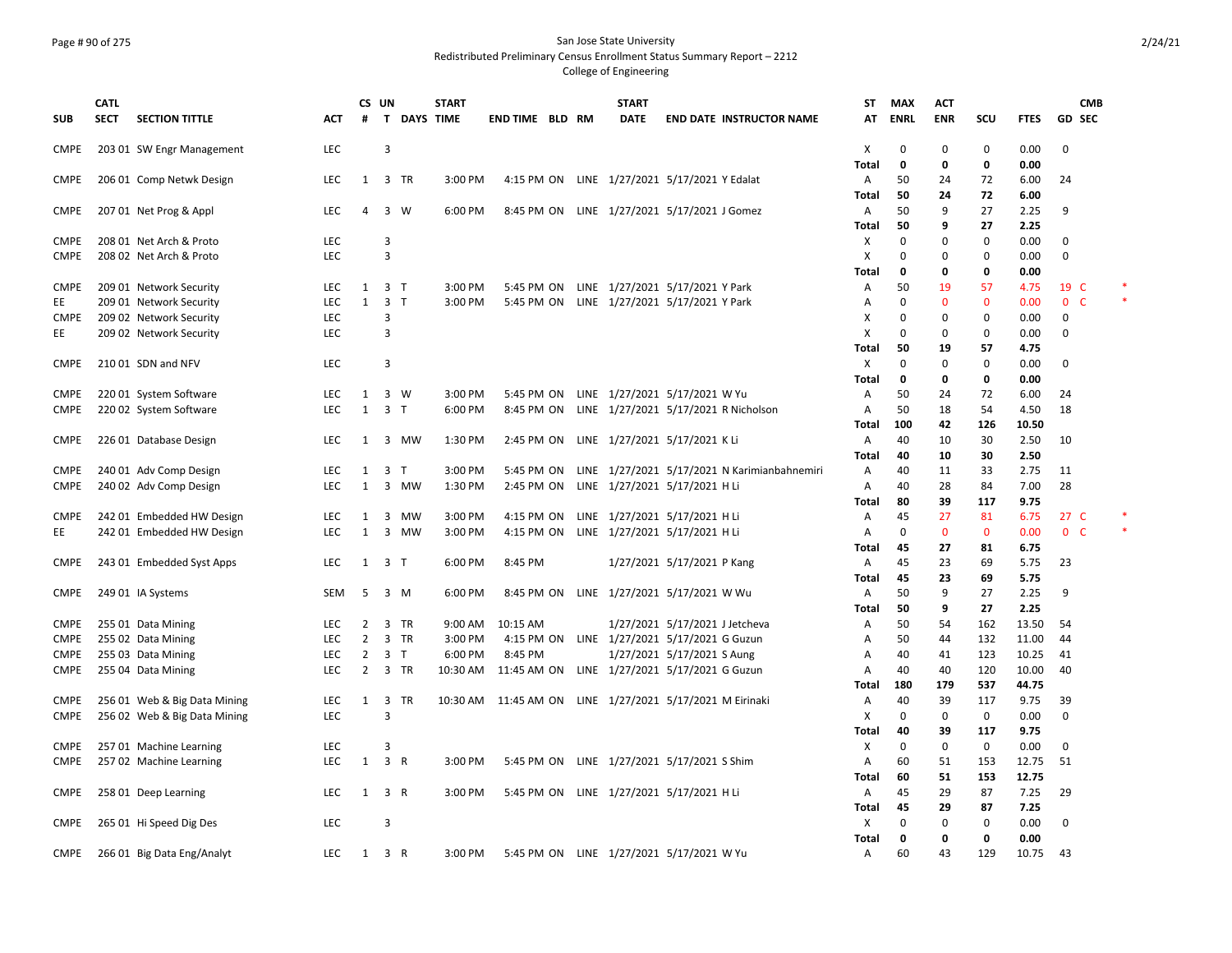### Page # 91 of 275 San Jose State University Redistributed Preliminary Census Enrollment Status Summary Report – 2212

|             | <b>CATL</b> |                             |            | CS UN        |                                         | <b>START</b> |                 |  | <b>START</b>                               |                             |                                        | ST           | <b>MAX</b>  | <b>ACT</b>     |             |             | <b>CMB</b>     |
|-------------|-------------|-----------------------------|------------|--------------|-----------------------------------------|--------------|-----------------|--|--------------------------------------------|-----------------------------|----------------------------------------|--------------|-------------|----------------|-------------|-------------|----------------|
| <b>SUB</b>  | <b>SECT</b> | <b>SECTION TITTLE</b>       | <b>ACT</b> | #            |                                         | T DAYS TIME  | END TIME BLD RM |  | <b>DATE</b>                                |                             | <b>END DATE INSTRUCTOR NAME</b>        | AT           | <b>ENRL</b> | <b>ENR</b>     | SCU         | <b>FTES</b> | <b>GD SEC</b>  |
|             |             |                             |            |              |                                         |              |                 |  |                                            |                             |                                        |              |             |                |             |             |                |
|             |             |                             |            |              |                                         |              |                 |  |                                            |                             |                                        | Total        | 60          | 43             | 129         | 10.75       |                |
| <b>CMPE</b> |             | 272 01 Enterprise SW Plat   | <b>LEC</b> | 1            | $\overline{3}$<br>W                     | 6:00 PM      | 8:45 PM ON      |  | LINE 1/27/2021 5/17/2021 R Ranjan          |                             |                                        | A            | 90          | 102            | 306         | 25.50       | 102            |
| <b>CMPE</b> |             | 272 02 Enterprise SW Plat   | <b>LEC</b> | $\mathbf{1}$ | 3 <sub>5</sub>                          | 9:15 AM      | 12:00 PM ON     |  | LINE 1/27/2021 5/17/2021 R Sinn            |                             |                                        | Α            | 40          | 41             | 123         | 10.25       | 41             |
|             |             |                             |            |              |                                         |              |                 |  |                                            |                             |                                        | Total        | 130         | 143            | 429         | 35.75       |                |
| <b>CMPE</b> |             | 273 01 Ent Dist Systems     | <b>LEC</b> | $\mathbf{1}$ | 3 F                                     | 3:00 PM      |                 |  | 5:45 PM ON LINE 1/27/2021 5/17/2021 S Shim |                             |                                        | Α            | 90          | 77             | 231         | 19.25       | 77             |
| <b>CMPE</b> |             | 273 02 Ent Dist Systems     | <b>LEC</b> |              | 3                                       |              |                 |  |                                            |                             |                                        | X            | 0           | 0              | 0           | 0.00        | 0              |
|             |             |                             |            |              |                                         |              |                 |  |                                            |                             |                                        | Total        | 90          | 77             | 231         | 19.25       |                |
| <b>CMPE</b> |             | 274 01 Bus Intel Tech       | <b>LEC</b> | 4            | 3 <sub>T</sub>                          | 3:00 PM      |                 |  | 5:45 PM ON LINE 1/27/2021 5/17/2021 W Yu   |                             |                                        | Α            | 75          | 69             | 207         | 17.25       | 69             |
|             |             |                             |            |              |                                         |              |                 |  |                                            |                             |                                        | Total        | 75          | 69             | 207         | 17.25       |                |
| <b>CMPE</b> |             | 275 01 Enterprise App Dev   | LEC        | $\mathbf{1}$ | $\overline{\mathbf{3}}$<br>$\mathsf{R}$ | 6:00 PM      | 8:45 PM ON      |  | LINE 1/27/2021 5/17/2021 C Zhang           |                             |                                        | A            | 50          | 34             | 102         | 8.50        | 34             |
| <b>CMPE</b> |             | 275 02 Enterprise App Dev   | LEC        |              | 3                                       |              |                 |  |                                            |                             |                                        | х            | $\mathbf 0$ | $\mathbf 0$    | 0           | 0.00        | $\mathbf 0$    |
|             |             |                             |            |              |                                         |              |                 |  |                                            |                             |                                        | Total        | 50          | 34             | 102         | 8.50        |                |
| <b>CMPE</b> |             | 277 01 Smartphone App Dev   | <b>LEC</b> |              | 1 3 R                                   | 6:00 PM      |                 |  | 8:45 PM ON LINE 1/27/2021 5/17/2021 H Li   |                             |                                        | A            | 60          | 19             | 57          | 4.75        | 19             |
|             |             |                             |            |              |                                         |              |                 |  |                                            |                             |                                        | Total        | 60          | 19             | 57          | 4.75        |                |
| <b>CMPE</b> |             | 279 01 SW Security Techs    | <b>LEC</b> | $\mathbf{1}$ | 3 W                                     | 6:00 PM      | 8:45 PM ON      |  | LINE 1/27/2021 5/17/2021 M Larkin          |                             |                                        | Α            | 65          | 63             | 189         | 15.75       | 63             |
|             |             |                             |            |              |                                         |              |                 |  |                                            |                             |                                        | <b>Total</b> | 65          | 63             | 189         | 15.75       |                |
| <b>CMPE</b> |             | 280 01 Web UI Design        | <b>LEC</b> | $\mathbf{1}$ | 3 R                                     | 6:30 PM      | 9:15 PM ON      |  |                                            |                             | LINE 1/27/2021 5/17/2021 C Vuppalapati | A            | 50          | 25             | 75          | 6.25        | 25             |
|             |             |                             |            |              |                                         |              |                 |  |                                            |                             |                                        | Total        | 50          | 25             | 75          | 6.25        |                |
| <b>CMPE</b> |             | 281 01 Cloud Technologies   | <b>LEC</b> |              | 3                                       |              |                 |  |                                            |                             |                                        | х            | 0           | $\mathbf 0$    | 0           | 0.00        | 0              |
| <b>CMPE</b> |             | 281 02 Cloud Technologies   | <b>LEC</b> | $\mathbf{1}$ | $\overline{\mathbf{3}}$<br>$\top$       | 6:00 PM      | 8:45 PM ON      |  | LINE 1/27/2021 5/17/2021 Z Gao             |                             |                                        | A            | 60          | 36             | 108         | 9.00        | 36             |
|             |             |                             |            |              |                                         |              |                 |  |                                            |                             |                                        | Total        | 60          | 36             | 108         | 9.00        |                |
| <b>CMPE</b> |             | 283 01 Virtual Technologies | LEC.       | 1            | 3 R                                     | 6:00 PM      | 8:45 PM ON      |  | LINE 1/27/2021 5/17/2021 M Larkin          |                             |                                        | A            | 50          | 43             | 129         | 10.75       | 43             |
|             |             |                             |            |              |                                         |              |                 |  |                                            |                             |                                        | Total        | 50          | 43             | 129         | 10.75       |                |
| <b>CMPE</b> |             | 285 01 Sw Engr Processes    | <b>LEC</b> | 1            | 3<br>M                                  | 6:00 PM      | 8:45 PM ON      |  | LINE 1/27/2021 5/17/2021 R Sinn            |                             |                                        | Α            | 60          | 27             | 81          | 6.75        | 27             |
|             |             |                             |            |              |                                         |              |                 |  |                                            |                             |                                        | Total        | 60          | 27             | 81          | 6.75        |                |
| <b>CMPE</b> |             | 286 01 Internet of Things   | <b>LEC</b> | 2            | $\overline{3}$<br>M                     | 6:00 PM      | 8:45 PM ON      |  | LINE 1/27/2021 5/17/2021 A Rayes           |                             |                                        | A            | 50          | 44             | 132         | 11.00       | 44             |
|             |             |                             |            |              |                                         |              |                 |  |                                            |                             |                                        | Total        | 50          | 44             | 132         | 11.00       |                |
| <b>CMPE</b> |             | 287 01 SW Qual Assur Test   | <b>LEC</b> | 1            | 3<br>R                                  | 6:00 PM      | 8:45 PM ON      |  | LINE 1/27/2021 5/17/2021 Z Gao             |                             |                                        | Α            | 60          | $\overline{7}$ | 21          | 1.75        | $\overline{7}$ |
| <b>CMPE</b> |             | 287 02 SW Qual Assur Test   | <b>LEC</b> | $\mathbf{1}$ | $\overline{\mathbf{3}}$<br>W            | 3:00 PM      | 5:45 PM ON      |  | LINE 1/27/2021 5/17/2021 Z Gao             |                             |                                        | A            | 30          | $\mathbf 0$    | $\mathbf 0$ | 0.00        | $\mathbf 0$    |
|             |             |                             |            |              |                                         |              |                 |  |                                            |                             |                                        | Total        | 90          | $\overline{7}$ | 21          | 1.75        |                |
| <b>CMPE</b> |             | 294 01 CMPE Seminar         | SEM        | 4            | 3<br>M                                  | 4:00 PM      | 6:45 PM ON      |  |                                            |                             | LINE 1/27/2021 5/17/2021 T Chatterjee  | Α            | 25          | 25             | 75          | 6.25        | 25             |
| <b>CMPE</b> |             | 294 02 CMPE Seminar         | SEM        | 4            | 3<br>R                                  | 12:00 PM     | 2:45 PM ON      |  | LINE 1/27/2021 5/17/2021 B Hsia            |                             |                                        | Α            | 25          | 8              | 24          | 2.00        | 8              |
| <b>CMPE</b> |             | 294 03 CMPE Seminar         | SEM        | 4            | 3<br>W                                  | 6:00 PM      | 8:45 PM ON      |  | LINE 1/27/2021 5/17/2021 M Highby          |                             |                                        | Α            | 25          | 25             | 75          | 6.25        | 25             |
| <b>CMPE</b> |             | 294 04 CMPE Seminar         | SEM        | 4            | 3<br>$\top$                             | 6:30 PM      | 9:15 PM ON      |  | LINE 1/27/2021 5/17/2021 R Bruce           |                             |                                        | A            | 25          | 12             | 36          | 3.00        | 12             |
| <b>CMPE</b> |             | 294 05 CMPE Seminar         | SEM        | 4            | 3 W                                     | 4:00 PM      | 6:45 PM ON      |  |                                            |                             | LINE 1/27/2021 5/17/2021 T Chatterjee  | Α            | 25          | 24             | 72          | 6.00        | 24             |
| <b>CMPE</b> |             | 294 06 CMPE Seminar         | SEM        | 4            | 3<br>M                                  | 12:00 PM     | 2:45 PM ON      |  | LINE 1/27/2021 5/17/2021 R Bruce           |                             |                                        | A            | 25          | 19             | 57          | 4.75        | 19             |
| <b>CMPE</b> |             | 294 07 CMPE Seminar         | SEM        | 4            | 3<br>T                                  | 12:00 PM     | 2:45 PM         |  |                                            | 1/27/2021 5/17/2021 R Bruce |                                        | A            | 25          | 22             | 66          | 5.50        | 22             |
| <b>CMPE</b> |             | 294 08 CMPE Seminar         | SEM        |              | 3                                       |              |                 |  |                                            |                             |                                        | X            | $\mathbf 0$ | $\mathbf 0$    | 0           | 0.00        | 0              |
|             |             |                             |            |              |                                         |              |                 |  |                                            |                             |                                        | Total        | 175         | 135            | 405         | 33.75       |                |
| <b>CMPE</b> |             | 295A 01 Master Project I    | LAB        | 16           | 3 F                                     | 6:00 PM      | 8:45 PM ON      |  | LINE 1/27/2021 5/17/2021 D Harkey          |                             |                                        | A            | 30          | 17             | 51          | 4.25        | 17             |
| <b>CMPE</b> |             | 295A 02 Master Project I    | LAB        | 16           | $\overline{3}$<br>$\mathsf{F}$          | 6:00 PM      | 8:45 PM ON      |  | LINE 1/27/2021 5/17/2021 D Harkey          |                             |                                        | Α            | 30          | 19             | 57          | 4.75        | 19             |
| CMPE        |             | 295A 0: Master Project I    | LAB        | 16           | 3 F                                     | 6:00 PM      | 8:45 PM ON      |  | LINE 1/27/2021 5/17/2021 D Harkey          |                             |                                        | A            | 30          | 19             | 57          | 4.75        | 19             |
| <b>CMPE</b> |             | 295A 04 Master Project I    | LAB        | 16           | 3 F                                     | 6:00 PM      | 8:45 PM ON      |  | LINE 1/27/2021 5/17/2021 D Harkey          |                             |                                        | Α            | 30          | 0              | 0           | 0.00        | $\mathbf 0$    |
| <b>CMPE</b> |             | 295A 05 Master Project I    | LAB        | 16           | 3 F                                     | 6:00 PM      | 8:45 PM ON      |  | LINE 1/27/2021 5/17/2021 D Harkey          |                             |                                        | A            | 30          | 0              | 0           | 0.00        | 0              |
| <b>CMPE</b> |             | 295A Of Master Project I    | LAB        | 16           | 3 F                                     | 6:00 PM      | 8:45 PM ON      |  | LINE 1/27/2021 5/17/2021 D Harkey          |                             |                                        | A            | 30          | 28             | 84          | 7.00        | 28             |
| <b>CMPE</b> |             | 295A 07 Master Project I    | LAB        | 16           | 3 F                                     | 6:00 PM      | 8:45 PM ON      |  | LINE 1/27/2021 5/17/2021 D Harkey          |                             |                                        | A            | 30          | 15             | 45          | 3.75        | 15             |
| <b>CMPE</b> |             | 295A 08 Master Project      | LAB        | 16           | $\overline{\mathbf{3}}$<br>-F           | 6:00 PM      | 8:45 PM ON      |  | LINE 1/27/2021 5/17/2021 D Harkey          |                             |                                        | A            | 30          | 28             | 84          | 7.00        | 28             |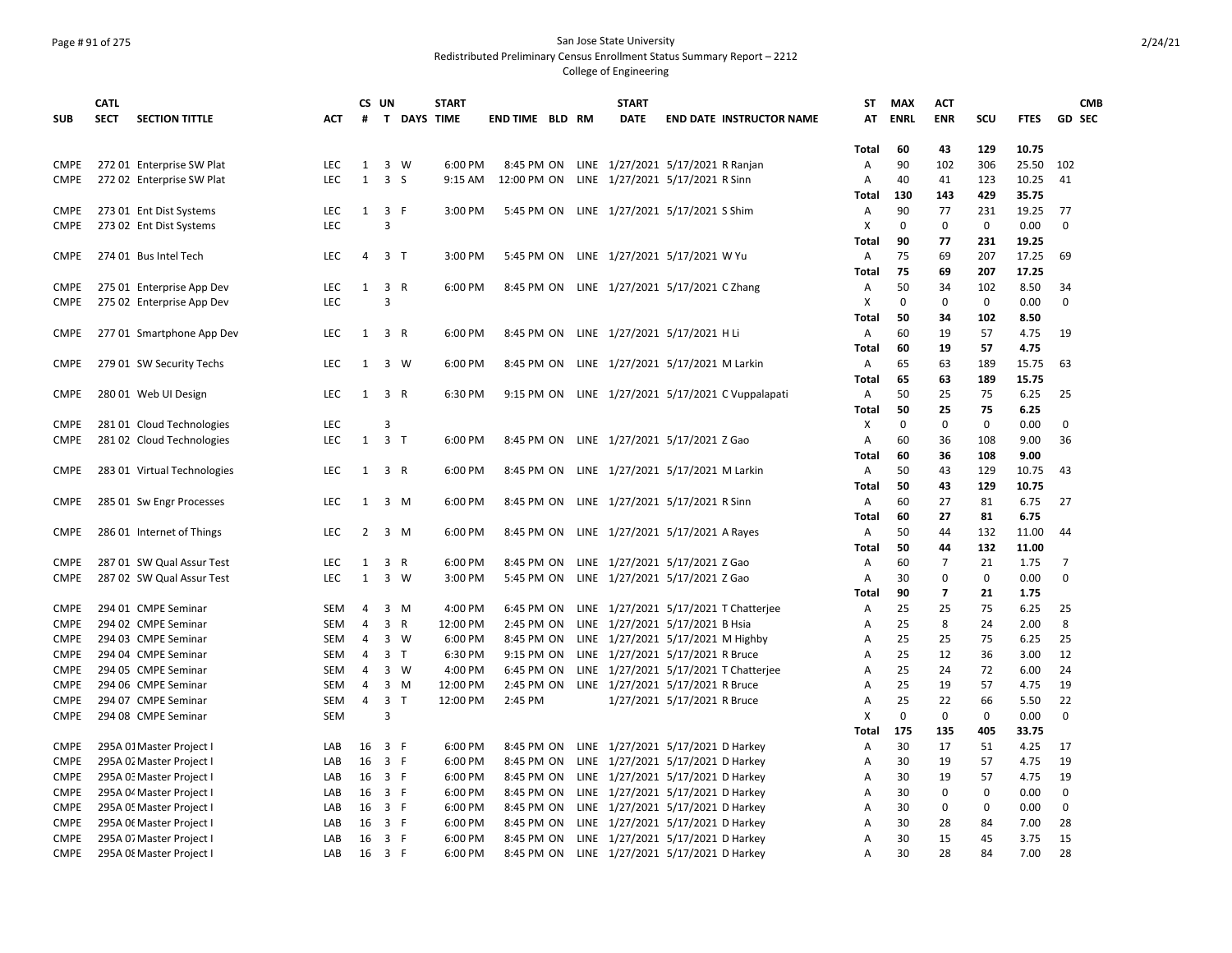## Page # 92 of 275 San Jose State University Redistributed Preliminary Census Enrollment Status Summary Report – 2212

### College of Engineering

|             | <b>CATL</b>                          |            |    | CS UN          |                  | <b>START</b> |              |    |    | <b>START</b>                                 |                                 | <b>ST</b> | <b>MAX</b>  | <b>ACT</b>   |     |             | <b>CMB</b>     |
|-------------|--------------------------------------|------------|----|----------------|------------------|--------------|--------------|----|----|----------------------------------------------|---------------------------------|-----------|-------------|--------------|-----|-------------|----------------|
| <b>SUB</b>  | <b>SECT</b><br><b>SECTION TITTLE</b> | <b>ACT</b> | #  | $\mathbf{T}$   | <b>DAYS TIME</b> |              | END TIME BLD |    | RM | <b>DATE</b>                                  | <b>END DATE INSTRUCTOR NAME</b> | AT        | <b>ENRL</b> | <b>ENR</b>   | SCU | <b>FTES</b> | <b>GD SEC</b>  |
|             |                                      |            |    |                |                  |              |              |    |    |                                              |                                 |           |             |              |     |             |                |
| <b>CMPE</b> | 295A 09 Master Project I             | LAB        | 16 | 3 F            |                  | 6:00 PM      | 8:45 PM ON   |    |    | LINE 1/27/2021 5/17/2021 D Harkey            |                                 | Α         | 30          | 16           | 48  | 4.00        | 16             |
| <b>CMPE</b> | 295A 1(Master Project I              | LAB        | 16 | 3 F            |                  | 6:00 PM      | 8:45 PM ON   |    |    | LINE 1/27/2021 5/17/2021 D Harkey            |                                 | A         | 30          | $\Omega$     | 0   | 0.00        | $\Omega$       |
| <b>CMPE</b> | 295A 11 Master Project I             | LAB        | 16 | $\overline{3}$ | F.               | 6:00 PM      | 8:45 PM ON   |    |    | LINE 1/27/2021 5/17/2021 D Harkey            |                                 | A         | 30          | $\Omega$     | 0   | 0.00        | 0              |
| <b>CMPE</b> | 295A 12 Master Project I             | LAB        | 16 | 3 F            |                  | 6:00 PM      | 8:45 PM ON   |    |    | LINE 1/27/2021 5/17/2021 D Harkey            |                                 | A         | 30          | 0            | 0   | 0.00        | 0              |
|             |                                      |            |    |                |                  |              |              |    |    |                                              |                                 | Total     | 360         | 142          | 426 | 35.50       |                |
| <b>CMPE</b> | 295B 01 Master Project II            | LAB        | 16 | 3              | F                | 6:00 PM      |              |    |    | 8:45 PM ON LINE 1/27/2021 5/17/2021 D Harkey |                                 | A         | 30          | 30           | 90  | 7.50        | 30             |
| <b>CMPE</b> | 295B 02 Master Project II            | LAB        | 16 | 3 F            |                  | 6:00 PM      | 8:45 PM ON   |    |    | LINE 1/27/2021 5/17/2021 D Harkey            |                                 | A         | 30          | 30           | 90  | 7.50        | 30             |
| <b>CMPE</b> | 295B 03 Master Project II            | LAB        | 16 | 3 F            |                  | 6:00 PM      | 8:45 PM ON   |    |    | LINE 1/27/2021 5/17/2021 D Harkey            |                                 | A         | 30          | 30           | 90  | 7.50        | 30             |
| CMPE        | 295B 04 Master Project II            | LAB        | 16 | 3 F            |                  | 6:00 PM      | 8:45 PM ON   |    |    | LINE 1/27/2021 5/17/2021 D Harkey            |                                 | A         | 30          | 30           | 90  | 7.50        | 30             |
| <b>CMPE</b> | 295B 05 Master Project II            | LAB        | 16 | 3 F            |                  | 6:00 PM      | 8:45 PM ON   |    |    | LINE 1/27/2021 5/17/2021 D Harkey            |                                 | A         | 30          | 30           | 90  | 7.50        | 30             |
| <b>CMPE</b> | 295B 06 Master Project II            | LAB        | 16 | 3 F            |                  | 6:00 PM      | 8:45 PM ON   |    |    | LINE 1/27/2021 5/17/2021 D Harkey            |                                 | A         | 30          | 16           | 48  | 4.00        | 16             |
| <b>CMPE</b> | 295B 07 Master Project II            | LAB        | 16 | $\overline{3}$ | -F               | 6:00 PM      | 8:45 PM ON   |    |    | LINE 1/27/2021 5/17/2021 D Harkey            |                                 | A         | 30          | $\mathbf{1}$ | 3   | 0.25        | $\mathbf{1}$   |
| <b>CMPE</b> | 295B 08 Master Project II            | LAB        | 16 | 3 F            |                  | 6:00 PM      | 8:45 PM ON   |    |    | LINE 1/27/2021 5/17/2021 D Harkey            |                                 | A         | 30          | 5            | 15  | 1.25        | 5              |
| <b>CMPE</b> | 295B 09 Master Project II            | LAB        | 16 | $\overline{3}$ | $-F$             | 6:00 PM      | 8:45 PM ON   |    |    | LINE 1/27/2021 5/17/2021 D Harkey            |                                 | А         | 30          | 4            | 12  | 1.00        | $\overline{4}$ |
| <b>CMPE</b> | 295B 1( Master Project II            | LAB        | 16 | 3 F            |                  | 6:00 PM      | 8:45 PM ON   |    |    | LINE 1/27/2021 5/17/2021 D Harkey            |                                 | A         | 30          | $\Omega$     | 0   | 0.00        | $\Omega$       |
| <b>CMPE</b> | 295B 11 Master Project II            | LAB        | 16 | 3 F            |                  | 6:00 PM      | 8:45 PM ON   |    |    | LINE 1/27/2021 5/17/2021 D Harkey            |                                 | A         | 30          | $\Omega$     | 0   | 0.00        | $\mathbf 0$    |
| CMPE        | 295B 12 Master Project II            | LAB        | 16 | 3 F            |                  | 6:00 PM      | 8:45 PM ON   |    |    | LINE 1/27/2021 5/17/2021 D Harkey            |                                 | A         | 30          | 2            | 6   | 0.50        | 2              |
|             |                                      |            |    |                |                  |              |              |    |    |                                              |                                 | Total     | 360         | 178          | 534 | 44.50       |                |
| <b>CMPE</b> | 297 02 Special Topics                | <b>SEM</b> |    | 3              |                  |              |              |    |    |                                              |                                 | X         | 0           | 0            | 0   | 0.00        | 0              |
|             |                                      |            |    |                |                  |              |              |    |    |                                              |                                 | Total     | 0           | 0            | 0   | 0.00        |                |
| <b>CMPE</b> | 298 01 Special Problems              | <b>SUP</b> | 25 | 1              | TBA              |              |              | ΟN |    | LINE 1/27/2021 5/17/2021 D Harkey            |                                 | Α         | 20          | .5           | 5   | 0.42        | 5              |
|             |                                      |            |    |                |                  |              |              |    |    |                                              |                                 | Total     | 20          | 5            | 5   | 0.42        |                |
| <b>CMPE</b> | 298131 CMPE/SE Internship            | <b>SUP</b> | 48 | 1              | TBA              |              |              | ON |    | LINE 1/27/2021 5/17/2021 B Eswar             |                                 | Α         | 25          | 25           | 25  | 2.08        | 25             |
| <b>CMPE</b> | 2981 32 CMPE/SE Internship           | <b>SUP</b> | 48 | 1              | <b>TBA</b>       |              |              | ON |    | LINE 1/27/2021 5/17/2021 B Eswar             |                                 | A         | 25          | 25           | 25  | 2.08        | 25             |
| <b>CMPE</b> | 2981 33 CMPE/SE Internship           | <b>SUP</b> | 48 | 1              | <b>TBA</b>       |              |              | ON |    | LINE 1/27/2021 5/17/2021 B Eswar             |                                 | A         | 25          | 6            | 6   | 0.50        | 6              |
| <b>CMPE</b> | 298I 34 CMPE/SE Internship           | <b>SUP</b> | 48 | 1              | TBA              |              |              | ON |    | LINE 1/27/2021 5/17/2021 B Eswar             |                                 | A         | 25          | $\Omega$     | 0   | 0.00        | 0              |
| <b>CMPE</b> | 2981 35 CMPE/SE Internship           | <b>SUP</b> | 48 | 1              | TBA              |              |              | ON |    | LINE 1/27/2021 5/17/2021 B Eswar             |                                 | A         | 25          | $\Omega$     | 0   | 0.00        | 0              |
| <b>CMPE</b> | 298136 CMPE/SE Internship            | <b>SUP</b> | 48 | 1              | TBA              |              |              | ON |    | LINE 1/27/2021 5/17/2021 B Eswar             |                                 | A         | 25          | 0            | 0   | 0.00        | $\Omega$       |
| <b>CMPE</b> | 2981 37 CMPE/SE Internship           | <b>SUP</b> | 48 | 1              | <b>TBA</b>       |              |              | ON |    | LINE 1/27/2021 5/17/2021 B Eswar             |                                 | A         | 25          | $\Omega$     | 0   | 0.00        | $\mathbf 0$    |
| <b>CMPE</b> | 2981 38 CMPE/SE Internship           | <b>SUP</b> | 48 | $\mathbf{1}$   | <b>TBA</b>       |              |              | ON |    | LINE 1/27/2021 5/17/2021 B Eswar             |                                 | A         | 25          | $\Omega$     | 0   | 0.00        | 0              |
| <b>CMPE</b> | 298I 39 CMPE/SE Internship           | <b>SUP</b> | 48 | 1              | <b>TBA</b>       |              |              | ON |    | LINE 1/27/2021 5/17/2021 B Eswar             |                                 | A         | 25          | $\Omega$     | 0   | 0.00        | 0              |
| <b>CMPE</b> | 298I 40 CMPE/SE Internship           | <b>SUP</b> | 48 | 1              | <b>TBA</b>       |              |              | ON |    | LINE 1/27/2021 5/17/2021 B Eswar             |                                 | A         | 25          | <sup>0</sup> | 0   | 0.00        | 0              |
| <b>CMPE</b> | 298I 41 CMPE/SE Internship           | <b>SUP</b> | 48 | 3              | <b>TBA</b>       |              |              | ON |    | LINE 1/27/2021 5/17/2021 B Eswar             |                                 | A         | 25          | 1            | 3   | 0.25        | $\mathbf{1}$   |
| <b>CMPE</b> | 298I 42 CMPE/SE Internship           | <b>SUP</b> | 48 |                | 1 TBA            |              |              | ΟN |    | LINE 1/27/2021 5/17/2021 B Eswar             |                                 | A         | 25          | 4            | 4   | 0.33        | $\overline{4}$ |
|             |                                      |            |    |                |                  |              |              |    |    |                                              |                                 | Total     | 300         | 61           | 63  | 5.25        |                |
| CMPE        | 299A 01 Master Thesis I              | <b>SUP</b> | 25 | 3              | TBA              |              |              | ΟN |    | LINE 1/27/2021 5/17/2021 D Harkey            |                                 | Α         | 15          | 6            | 18  | 1.50        | 6              |
|             |                                      |            |    |                |                  |              |              |    |    |                                              |                                 | Total     | 15          | 6            | 18  | 1.50        |                |
| <b>CMPE</b> | 299B 01 Master Thesis II             | <b>SUP</b> | 25 | $\overline{3}$ | <b>TBA</b>       |              |              | ON |    | LINE 1/27/2021 5/17/2021 D Harkey            |                                 | A         | 10          | 3            | 9   | 0.75        | 3              |
|             |                                      |            |    |                |                  |              |              |    |    |                                              |                                 | Total     | 10          | 3            | 9   | 0.75        |                |

**Computer Engineering Total 6643 4510 11749 880.30**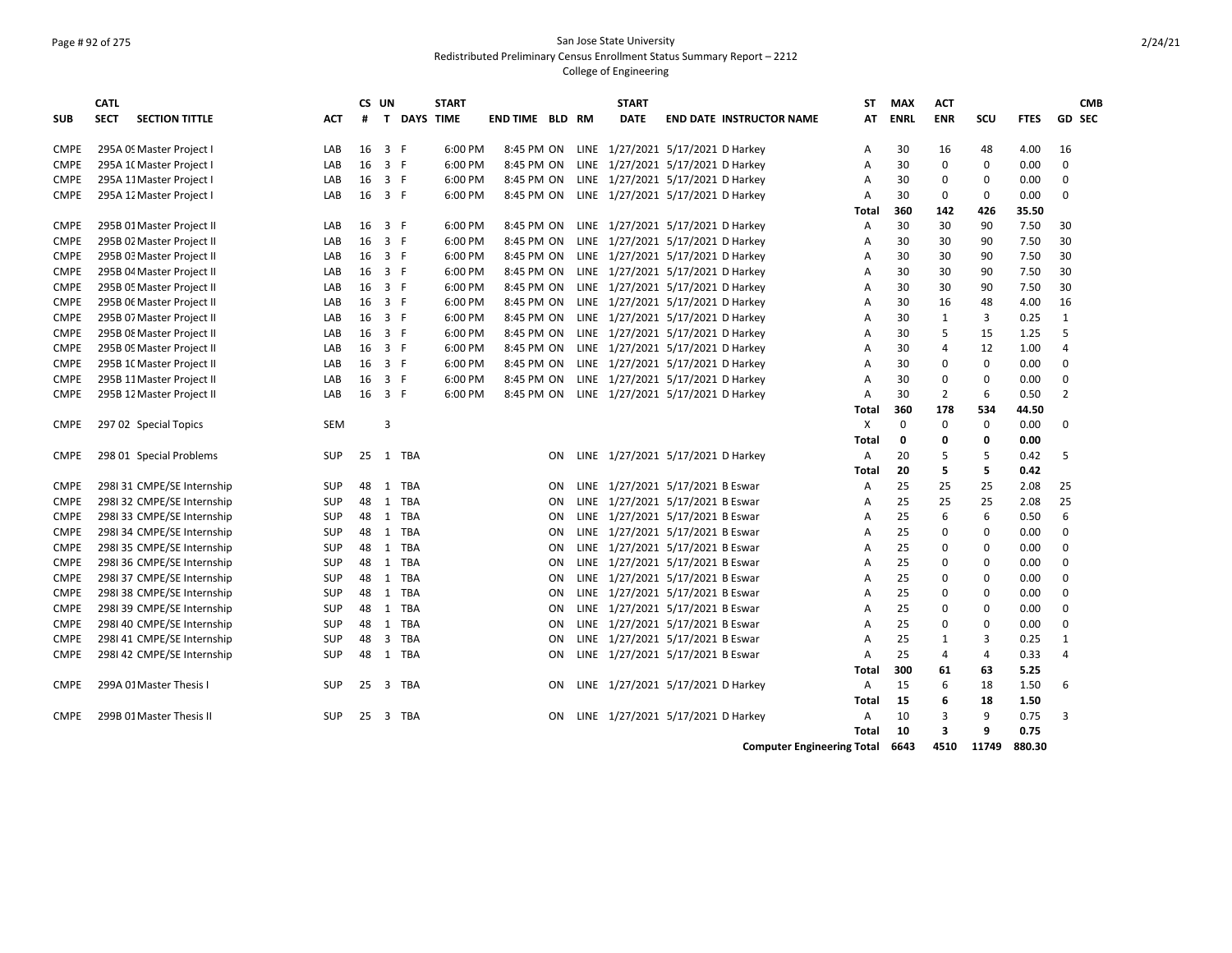### Page # 93 of 275 San Jose State University Redistributed Preliminary Census Enrollment Status Summary Report – 2212

|            | <b>CATL</b>                   |                             |            | CS UN          |                |             | <b>START</b> |                        |      | <b>START</b> |                                                    |                | ST | <b>MAX</b>  | <b>ACT</b> |     |             |                | <b>CMB</b>    |
|------------|-------------------------------|-----------------------------|------------|----------------|----------------|-------------|--------------|------------------------|------|--------------|----------------------------------------------------|----------------|----|-------------|------------|-----|-------------|----------------|---------------|
| <b>SUB</b> | <b>SECT</b>                   | <b>SECTION TITTLE</b>       | ACT        | #              |                | T DAYS TIME |              | <b>END TIME BLD RM</b> |      | <b>DATE</b>  | <b>END DATE INSTRUCTOR NAME</b>                    |                | AT | <b>ENRL</b> | <b>ENR</b> | SCU | <b>FTES</b> |                | <b>GD SEC</b> |
|            | <b>Electrical Engineering</b> |                             |            |                |                |             |              |                        |      |              |                                                    |                |    |             |            |     |             |                |               |
|            |                               |                             |            |                |                |             |              |                        |      |              |                                                    |                |    |             |            |     |             |                |               |
| EE         |                               | 30 01 Intr PRGM MC EE       | <b>LEC</b> | $\mathbf{1}$   |                | 3 MW        | 12:00 PM     |                        |      |              | 12:50 PM ON LINE 1/27/2021 5/17/2021 C Tarng       |                | Α  | 40          | 13         | 26  | 2.60        | $\mathbf 0$    |               |
| EE         |                               | 30 02 Intr PRGM MC EE       | LAB        | 16             | 0 <sub>T</sub> |             | 6:00 PM      | 8:45 PM                |      |              | 1/27/2021 5/17/2021 B Harsh                        |                | Α  | 40          | 13         | 13  | 0.00        | $\mathbf 0$    |               |
|            |                               |                             |            |                |                |             |              |                        |      |              |                                                    | Total          |    | 80          | 26         | 39  | 2.60        |                |               |
| EE         |                               | 97 01 Intro EE Lab          | LAB        |                | 17 1 T         |             | 9:00 AM      | 11:45 AM               |      |              | 1/27/2021 5/17/2021 K Ghadiri                      | A              |    | 20          | 12         | 12  | 0.80        | 0              |               |
| EE         |                               | 97 02 Intro EE Lab          | LAB        | 17 1 R         |                |             | 9:00 AM      | 11:45 AM               |      |              | 1/27/2021 5/17/2021 K Ghadiri                      | A              |    | 20          | 10         | 10  | 0.67        | $\Omega$       |               |
| EE         |                               | 97 03 Intro EE Lab          | LAB        |                | 17 1 T         |             | 1:30 PM      | 4:15 PM                |      |              | 1/27/2021 5/17/2021 K Ghadiri                      | Α              |    | 20          | 17         | 17  | 1.13        | $\Omega$       |               |
| EE         |                               | 97 04 Intro EE Lab          | LAB        | 17 1 R         |                |             | 1:30 PM      | 4:15 PM                |      |              | 1/27/2021 5/17/2021 K Ghadiri                      | A              |    | 20          | 12         | 12  | 0.80        | $\Omega$       |               |
| EE.        |                               | 97 05 Intro EE Lab          | LAB        |                | 17 1 F         |             | 9:00 AM      | 11:45 AM               |      |              | 1/27/2021 5/17/2021 K Ghadiri                      | A              |    | 20          | 16         | 16  | 1.07        | $\mathbf 0$    |               |
| EE         |                               | 97 06 Intro EE Lab          | LAB        |                | 17 1 F         |             | 1:30 PM      | 4:15 PM                |      |              | 1/27/2021 5/17/2021 K Ghadiri                      | A              |    | 20          | 20         | 20  | 1.33        | $\mathbf 0$    |               |
|            |                               |                             |            |                |                |             |              |                        |      |              |                                                    | Total          |    | 120         | 87         | 87  | 5.80        |                |               |
| EE.        |                               | 98 01 Intro Ckt Analysis    | <b>SEM</b> | $\overline{a}$ |                | 3 MW        | 9:00 AM      | 10:15 AM ON            |      |              | LINE 1/27/2021 5/17/2021 J Rejeb                   | A              |    | 60          | 59         | 177 | 11.85       | $\mathbf{1}$   |               |
| EE         |                               | 98 02 Intro Ckt Analysis    | SEM        | 4              | $\overline{3}$ | <b>TR</b>   | 9:00 AM      | 10:15 AM ON            |      |              | LINE 1/27/2021 5/17/2021 J Rejeb                   | A              |    | 60          | 55         | 165 | 11.00       | $\mathbf 0$    |               |
| EE         | 9803                          | Intro Ckt Analysis          | <b>SEM</b> | $\overline{a}$ | 3              | TR          | 1:30 PM      | 2:45 PM ON             |      |              | LINE 1/27/2021 5/17/2021 B Mantha                  | A              |    | 60          | 64         | 192 | 12.80       | $\mathbf 0$    |               |
| EE         |                               | 98 04 Intro Ckt Analysis    | <b>SEM</b> | 4              |                | 3 TR        | 10:30 AM     | 11:45 AM ON            |      |              | LINE 1/27/2021 5/17/2021 S Hamedi-Hagh             | Α              |    | 35          | 36         | 108 | 7.20        | 0              |               |
|            |                               |                             |            |                |                |             |              |                        |      |              |                                                    | Total          |    | 215         | 214        | 642 | 42.85       |                |               |
| EE         |                               | 102 01 Prob/Stat in EE      | LEC        | 4              |                | 3 MW        | 9:00 AM      | 10:15 AM ON            |      |              | LINE 1/27/2021 5/17/2021 N Mir                     | $\overline{A}$ |    | 80          | 57         | 171 | 11.40       | 0              |               |
|            |                               |                             |            |                |                |             |              |                        |      |              |                                                    | Total          |    | 80          | 57         | 171 | 11.40       |                |               |
| EE         |                               | 104 01 Appl Programming EE  | LEC        | 2              |                | 3 TR        | 6:00 PM      | 7:15 PM                |      |              | 1/27/2021 5/17/2021 C Pham                         | Α              |    | 45          | 28         | 84  | 5.60        | 0              |               |
|            |                               |                             |            |                |                |             |              |                        |      |              |                                                    | Total          |    | 45          | 28         | 84  | 5.60        |                |               |
| EE         |                               | 110 01 Circuits and Systems | SEM        | 4              | 3              | MW          | 3:00 PM      | 4:15 PM ON             | LINE |              | 1/27/2021 5/17/2021 D Parent                       |                | Α  | 80          | 82         | 246 | 16.45       | 1              |               |
|            |                               |                             |            |                |                |             |              |                        |      |              |                                                    | Total          |    | 80          | 82         | 246 | 16.45       |                |               |
| EE.        |                               | 110L 01 C and D Sys Lab     | LAB        | 16             | 1 F            |             | 9:00 AM      | 11:45 AM               |      |              | 1/27/2021 5/17/2021 N Pudota                       | A              |    | 20          | 19         | 19  | 1.27        | 0              |               |
| EE         |                               | 110L 02 C and D Sys Lab     | LAB        | 16             | 1 F            |             | 9:00 AM      | 11:45 AM               |      |              | 1/27/2021 5/17/2021 Y Badshah                      | А              |    | 20          | 21         | 21  | 1.40        | $\mathbf 0$    |               |
| EE         |                               | 110L 03 C and D Sys Lab     | LAB        | 16             | 1 F            |             | 1:30 PM      | 4:15 PM                |      |              | 1/27/2021 5/17/2021 S Sahu                         | Α              |    | 20          | 19         | 19  | 1.27        | $\mathbf 0$    |               |
| EE.        |                               | 110L 04 C and D Sys Lab     | LAB        |                | $\mathbf{1}$   |             |              |                        |      |              |                                                    | X              |    | 0           | 0          | 0   | 0.00        | $\mathbf 0$    |               |
|            |                               |                             |            |                |                |             |              |                        |      |              |                                                    | Total          |    | 60          | 59         | 59  | 3.93        |                |               |
| EE         |                               | 112 01 Signal Processing    | <b>SEM</b> | 4              | 3              | <b>MW</b>   | 4:30 PM      | 5:45 PM ON             |      |              | LINE 1/27/2021 5/17/2021 J Ponniah                 |                | Α  | 35          | 36         | 108 | 7.25        | $\mathbf{1}$   |               |
| EE         |                               | 112 02 Signal Processing    | <b>SEM</b> | 4              |                | 3 MW        | 4:30 PM      | 5:45 PM ON             |      |              | LINE 1/27/2021 5/17/2021 T Nguyen                  | Α              |    | 45          | 23         | 69  | 4.60        | $\mathbf 0$    |               |
|            |                               |                             |            |                |                |             |              |                        |      |              |                                                    | Total          |    | 80          | 59         | 177 | 11.85       |                |               |
| EE         |                               | 118 01 Dig Lgc Crt Dsgn     | <b>SEM</b> | 4              | 4              | MW          | 10:30 AM     |                        |      |              | 11:45 AM ON LINE 1/27/2021 5/17/2021 T Caohuu      | A              |    | 65          | 56         | 168 | 14.93       | 0              |               |
| EE         |                               | 118 02 Dig Lgc Crt Dsgn     | LAB        | 16             | $\mathbf 0$    | T           | 1:30 PM      | 4:15 PM                |      |              | 1/27/2021 5/17/2021 T Caohuu                       | Α              |    | 20          | 18         | 18  | 0.00        | $\mathbf 0$    |               |
| EE         |                               | 118 03 Dig Lgc Crt Dsgn     | LAB        | 16             | 0 R            |             | 1:30 PM      | 4:15 PM                |      |              | 1/27/2021 5/17/2021 B Patel                        | Α              |    | 20          | 18         | 18  | 0.00        | 0              |               |
| EE         |                               | 118 04 Dig Lgc Crt Dsgn     | LAB        | 16             | 0              | W           | 12:00 PM     | 2:45 PM                |      |              | 1/27/2021 5/17/2021 T Caohuu                       | Α              |    | 20          | 20         | 20  | 0.00        | $\Omega$       |               |
|            |                               |                             |            |                |                |             |              |                        |      |              |                                                    | Total          |    | 125         | 112        | 224 | 14.93       |                |               |
| EE         |                               | 120 01 Microp Sys Design    | SEM        | 4              | 4              | MW          | 1:30 PM      | 2:45 PM ON             |      |              | LINE 1/27/2021 5/17/2021 B Le                      | Α              |    | 35          | 37         | 111 | 9.93        | $\mathbf{1}$   |               |
| EE         |                               | 120 02 Microp Sys Design    | <b>SEM</b> | 4              | 4              | MW          | 1:30 PM      |                        |      |              | 2:45 PM ON LINE 1/27/2021 5/17/2021 J Kim          | Α              |    | 45          | 38         | 114 | 10.27       | $\overline{2}$ |               |
| EE         |                               | 120 03 Microp Sys Design    | LAB        | 16             | $\mathbf 0$    | M           | 10:30 AM     | 1:15 PM                |      |              | 1/27/2021 5/17/2021 D Nguyen                       | Α              |    | 20          | 19         | 19  | 0.00        | $\mathbf{1}$   |               |
| EE.        |                               | 120 04 Microp Sys Design    | LAB        | 16             | $\mathbf{0}$   | W           | 10:30 AM     | 1:15 PM                |      |              | 1/27/2021 5/17/2021 D Nguyen                       | A              |    | 20          | 22         | 22  | 0.00        | $\mathbf 0$    |               |
| EE         |                               | 120 05 Microp Sys Design    | LAB        | 16             | 0 R            |             | 1:30 PM      | 4:15 PM                |      |              | 1/27/2021 5/17/2021 N Wagokh                       | Α              |    | 20          | 19         | 19  | 0.00        | $\mathbf{1}$   |               |
| EE         |                               | 120 06 Microp Sys Design    | LAB        | 16             |                | $0 \quad M$ | 3:00 PM      | 5:45 PM                |      |              | 1/27/2021 5/17/2021 N Wagokh                       | A              |    | 20          | 15         | 15  | 0.00        | $\mathbf{1}$   |               |
|            |                               |                             |            |                |                |             |              |                        |      |              |                                                    | <b>Total</b>   |    | 160         | 150        | 300 | 20.20       |                |               |
| EE         |                               | 122 01 Electr Design I      | SEM        | 4              |                | 4 TR        | 9:00 AM      |                        |      |              | 10:15 AM ON LINE 1/27/2021 5/17/2021 S Hamedi-Hagh | Α              |    | 80          | 81         | 243 | 21.67       | 1              |               |
| EE         |                               | 122 02 Electr Design I      | LAB        | 16             | 0 <sub>T</sub> |             | 10:30 AM     | 1:15 PM                |      |              | 1/27/2021 5/17/2021 Z Wu                           | A              |    | 20          | 18         | 18  | 0.00        | 0              |               |
| EE         |                               | 122 03 Electr Design I      | LAB        | 16             | 0 <sub>T</sub> |             | 1:30 PM      | 4:15 PM                |      |              | 1/27/2021 5/17/2021 N Darji                        | Α              |    | 20          | 22         | 22  | 0.00        | 0              |               |
| EE.        |                               | 122 04 Electr Design I      | LAB        | 16             | $\overline{0}$ | W           | 3:00 PM      | 5:45 PM                |      |              | 1/27/2021 5/17/2021 R Shah                         | A              |    | 20          | 21         | 21  | 0.00        | $\mathbf 0$    |               |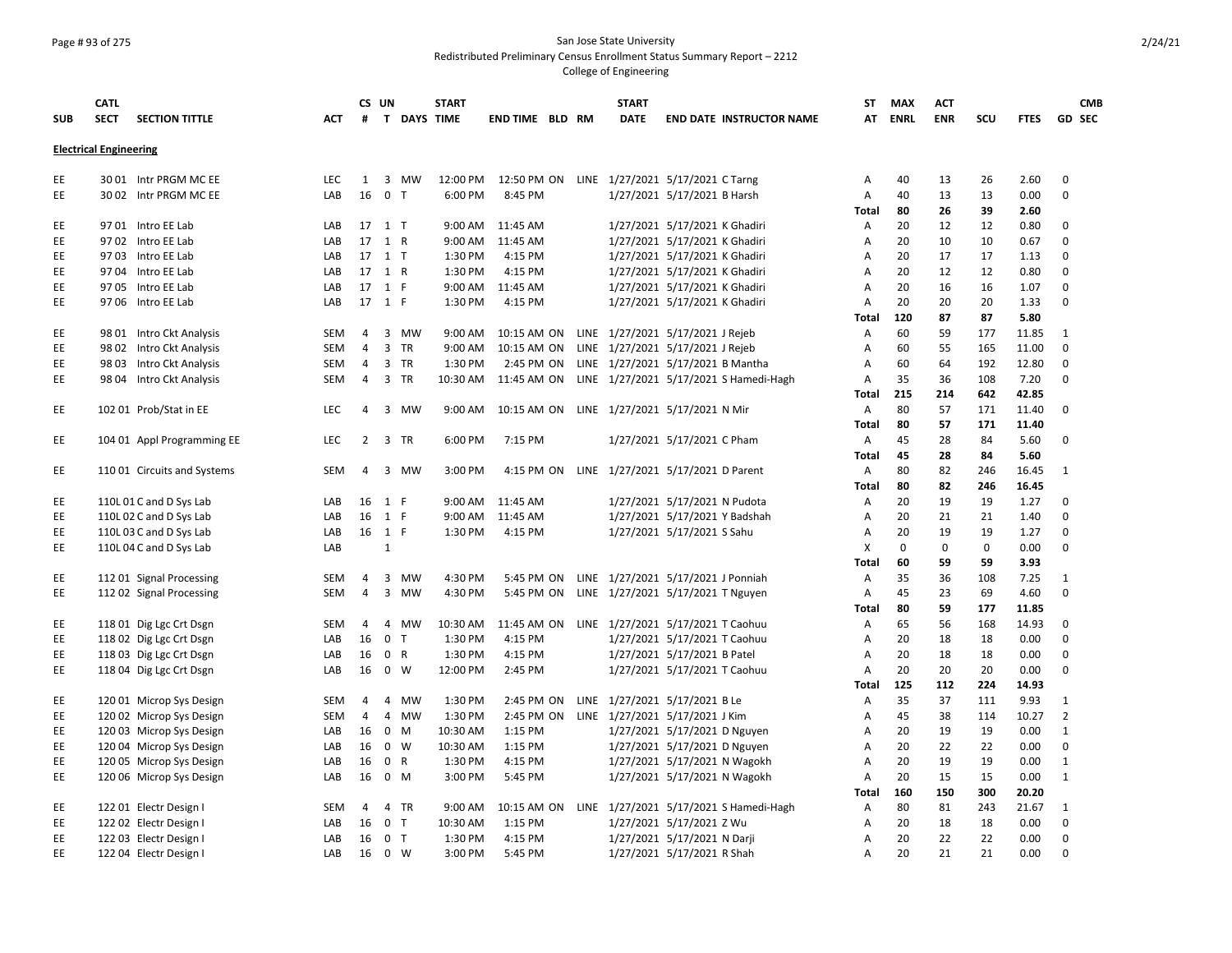# Page # 94 of 275 San Jose State University Redistributed Preliminary Census Enrollment Status Summary Report – 2212

|            | <b>CATL</b> |                            |            | CS UN          |                             | <b>START</b> |                        |    | <b>START</b>                                |                               |                                             | <b>ST</b>      | <b>MAX</b>  | <b>ACT</b>     |                |             |                | <b>CMB</b>    |
|------------|-------------|----------------------------|------------|----------------|-----------------------------|--------------|------------------------|----|---------------------------------------------|-------------------------------|---------------------------------------------|----------------|-------------|----------------|----------------|-------------|----------------|---------------|
| <b>SUB</b> | <b>SECT</b> | <b>SECTION TITTLE</b>      | <b>ACT</b> | #              |                             | T DAYS TIME  | <b>END TIME BLD RM</b> |    | <b>DATE</b>                                 |                               | <b>END DATE INSTRUCTOR NAME</b>             | AT             | <b>ENRL</b> | <b>ENR</b>     | SCU            | <b>FTES</b> |                | <b>GD SEC</b> |
| EE.        |             | 122 05 Electr Design I     | LAB        |                | 16 0 R                      | 3:00 PM      | 5:45 PM                |    |                                             | 1/27/2021 5/17/2021 W Qian    |                                             | A              | 20          | 20             | 20             | 0.00        | $\mathbf{1}$   |               |
|            |             |                            |            |                |                             |              |                        |    |                                             |                               |                                             | <b>Total</b>   | 160         | 162            | 324            | 21.67       |                |               |
| <b>EE</b>  |             | 124 01 Electr Design II    | <b>SEM</b> | 4              | $\overline{4}$<br><b>MW</b> | 10:30 AM     |                        |    | 11:45 AM ON LINE 1/27/2021 5/17/2021 H Wong |                               |                                             | A              | 60          | 57             | 171            | 15.27       | 1              |               |
| EE         |             | 124 02 Electr Design II    | LAB        | 16             | $\mathbf 0$<br>$\mathsf{T}$ | 10:30 AM     | 1:15 PM                |    |                                             |                               | 1/27/2021 5/17/2021 A Fossito Tenkeu        | A              | 20          | 20             | 20             | 0.00        | $\mathbf{1}$   |               |
| <b>EE</b>  |             | 124 03 Electr Design II    | LAB        | 16             | 0 R                         | 10:30 AM     | 1:15 PM                |    |                                             |                               | 1/27/2021 5/17/2021 A Moholkar              | A              | 20          | 20             | 20             | 0.00        | $\Omega$       |               |
| EE.        |             | 124 04 Electr Design II    | LAB        | 16             | 0 <sub>T</sub>              | 1:30 PM      | 4:15 PM                |    |                                             |                               | 1/27/2021 5/17/2021 S Venimadhavan          | A              | 20          | 17             | 17             | 0.00        | $\Omega$       |               |
|            |             |                            |            |                |                             |              |                        |    |                                             |                               |                                             | Total          | 120         | 114            | 228            | 15.27       |                |               |
| EE.        |             | 127 01 Elec Biomed Appl    | LEC        | 2              | 3 F                         | 6:30 PM      | 9:15 PM                |    |                                             | 1/27/2021 5/17/2021 N Nguyen  |                                             | A              | 40          | 24             | 72             | 5.00        | $\overline{4}$ |               |
|            |             |                            |            |                |                             |              |                        |    |                                             |                               |                                             | <b>Total</b>   | 40          | 24             | 72             | 5.00        |                |               |
| EE.        |             | 128 01 Phys Electronics    | SEM        | 4              | $\overline{3}$<br>TR        | 10:30 AM     | 11:45 AM ON            |    | LINE 1/27/2021 5/17/2021 L He               |                               |                                             | $\overline{A}$ | 80          | 63             | 189            | 12.60       | $\mathbf 0$    |               |
|            |             |                            |            |                |                             |              |                        |    |                                             |                               |                                             | <b>Total</b>   | 80          | 63             | 189            | 12.60       |                |               |
| EE.        |             | 130 01 Elec. Mach. Drv.    | <b>SEM</b> | 4              | $\overline{3}$<br>F         | 3:30 PM      | 6:15 PM ON             |    |                                             |                               | LINE 1/27/2021 5/17/2021 A Shahsiah         | A              | 40          | 35             | 105            | 7.00        | $\Omega$       |               |
|            |             |                            |            |                |                             |              |                        |    |                                             |                               |                                             | <b>Total</b>   | 40          | 35             | 105            | 7.00        |                |               |
| EE.        |             | 132 02 Theo Auto Controls  | <b>SEM</b> | 4              | $\overline{3}$<br><b>TR</b> | 6:00 PM      | 7:15 PM ON             |    |                                             |                               | LINE 1/27/2021 5/17/2021 A Bhattacharya     | $\overline{A}$ | 60          | 57             | 171            | 11.40       | 0              |               |
|            |             |                            |            |                |                             |              |                        |    |                                             |                               |                                             | <b>Total</b>   | 60          | 57             | 171            | 11.40       |                |               |
| EE.        |             | 136 01 Power Electronics   | LEC        | 4              | $\overline{3}$<br><b>MW</b> | 3:00 PM      | 4:15 PM                |    |                                             | 1/27/2021 5/17/2021 M Badawy  |                                             | A              | 45          | 39             | 117            | 7.80        | $\mathbf 0$    |               |
|            |             |                            |            |                |                             |              |                        |    |                                             |                               |                                             | Total          | 45          | 39             | 117            | 7.80        |                |               |
| EE.        |             | 138 01 Embd Cntrl Sys Des  | <b>SEM</b> | 5              | $\overline{3}$<br><b>MW</b> | 1:30 PM      | 2:45 PM                |    |                                             | 1/27/2021 5/17/2021 P Hsu     |                                             | $\overline{A}$ | 20          | 19             | 57             | 3.80        | $\Omega$       |               |
|            |             |                            |            |                |                             |              |                        |    |                                             |                               |                                             | <b>Total</b>   | 20          | 19             | 57             | 3.80        |                |               |
| EE.        |             | 140 01 Prin E & M Fields   | <b>LEC</b> | 4              | $\overline{3}$<br><b>TR</b> | 9:00 AM      | 10:15 AM ON            |    | LINE 1/27/2021 5/17/2021 R Kwok             |                               |                                             | Α              | 80          | 81             | 243            | 16.20       | $\mathbf 0$    |               |
|            |             |                            |            |                |                             |              |                        |    |                                             |                               |                                             | <b>Total</b>   | 80          | 81             | 243            | 16.20       |                |               |
| EE.        |             | 161 01 Digital Comm Sys    | LEC        | $\overline{2}$ | $\overline{3}$<br><b>TR</b> | 1:30 PM      | 2:45 PM ON             |    |                                             |                               | LINE 1/27/2021 5/17/2021 R Morelos-Zaragoza | A              | 35          | 34             | 102            | 6.80        | $\mathbf 0$    |               |
|            |             |                            |            |                |                             |              |                        |    |                                             |                               |                                             | Total          | 35          | 34             | 102            | 6.80        |                |               |
| EE.        |             | 172 01 Intr Microwave Eng  | <b>LEC</b> | $\overline{a}$ | $\overline{3}$<br><b>MW</b> | 9:00 AM      | 10:15 AM               |    |                                             | 1/27/2021 5/17/2021 R Kwok    |                                             | A              | 35          | 22             | 66             | 4.45        | $\mathbf{1}$   |               |
|            |             |                            |            |                |                             |              |                        |    |                                             |                               |                                             | <b>Total</b>   | 35          | 22             | 66             | 4.45        |                |               |
| EE.        |             | 174 01 Int Alg PR Ebd Sys  | SEM        | 4              | $\overline{3}$<br><b>MW</b> | 6:00 PM      | 7:15 PM                |    |                                             | 1/27/2021 5/17/2021 T Nguyen  |                                             | Α              | 35          | 33             | 99             | 6.60        | $\mathbf 0$    |               |
|            |             |                            |            |                |                             |              |                        |    |                                             |                               |                                             | <b>Total</b>   | 35          | 33             | 99             | 6.60        |                |               |
| EE.        |             | 178 01 Dig Design w FPGAS  | SEM        | $\overline{4}$ | $\overline{3}$<br><b>TR</b> | 7:30 PM      | 8:45 PM                |    |                                             | 1/27/2021 5/17/2021 C Pham    |                                             | А              | 35          | 13             | 39             | 2.60        | $\mathbf 0$    |               |
|            |             |                            |            |                |                             |              |                        |    |                                             |                               |                                             | <b>Total</b>   | 35          | 13             | 39             | 2.60        |                |               |
| EE.        |             | 180 01 Indiv Studies       | <b>SUP</b> | 36             | 3 TBA                       |              |                        | ON | LINE 1/27/2021 5/17/2021 TLe                |                               |                                             | A              | 5           | $\Omega$       | 0              | 0.00        | $\mathbf 0$    |               |
|            |             |                            |            |                |                             |              |                        |    |                                             |                               |                                             | <b>Total</b>   | 5           | 0              | 0              | 0.00        |                |               |
| EE         |             | 198A 01EE Sr Dsgn Proj I   | LAB        |                | 16 1 F                      |              | 10:00 AM  12:45 PM     |    |                                             | 1/27/2021 5/17/2021 T Caohuu  |                                             | A              | 15          | 15             | 15             | 1.00        | 0              |               |
| EE         |             | 198A 02 EE Sr Dsgn Proj I  | LAB        |                | 16 1 F                      |              | 10:00 AM  12:45 PM     |    |                                             | 1/27/2021 5/17/2021 T Caohuu  |                                             | A              | 15          | $\overline{2}$ | $\overline{2}$ | 0.13        | $\Omega$       |               |
| EE         |             | 198A 0: EE Sr Dsgn Proj I  | LAB        |                | 16 1 F                      |              | 10:00 AM  12:45 PM     |    |                                             |                               | 1/27/2021 5/17/2021 S Hamedi-Hagh           | A              | 15          | 15             | 15             | 1.00        | $\mathbf 0$    |               |
| EE         |             | 198A 04 EE Sr Dsgn Proj I  | LAB        |                | 16 1 F                      |              | 10:00 AM  12:45 PM     |    |                                             |                               | 1/27/2021 5/17/2021 S Hamedi-Hagh           | A              | 15          | $\overline{7}$ | $\overline{7}$ | 0.47        | $\mathbf 0$    |               |
| EE.        |             | 198A 0! EE Sr Dsgn Proj I  | LAB        |                | 16 1 F                      |              | 10:00 AM  12:45 PM     |    |                                             |                               | 1/27/2021 5/17/2021 S Hamedi-Hagh           | A              | 15          | 5              | 5              | 0.33        | $\mathbf 0$    |               |
|            |             |                            |            |                |                             |              |                        |    |                                             |                               |                                             | <b>Total</b>   | 75          | 44             | 44             | 2.93        |                |               |
| EE         |             | 198B 01EE Sr Dsgn Proj II  | LAB        |                | 16 3 S                      | 9:00 AM      | 6:00 PM                |    |                                             | 1/27/2021 5/17/2021 M Badawy  |                                             | A              | 15          | 15             | 45             | 3.00        | 0              |               |
| EE.        |             | 198B 02 EE Sr Dsgn Proj II | LAB        |                | 16 3 S                      | 9:00 AM      | 6:00 PM                |    |                                             |                               | 1/27/2021 5/17/2021 S Hamedi-Hagh           | A              | 15          | 15             | 45             | 3.00        | $\Omega$       |               |
| EE         |             | 198B 03 EE Sr Dsgn Proj II | LAB        |                | 16 3 S                      | 9:00 AM      | 6:00 PM                |    |                                             | 1/27/2021 5/17/2021 D Parent  |                                             | A              | 15          | 15             | 45             | 3.00        | $\mathbf 0$    |               |
| EE         |             | 198B 04 EE Sr Dsgn Proj II | LAB        |                | 16 3 S                      | 9:00 AM      | 6:00 PM                |    |                                             | 1/27/2021 5/17/2021 D Parent  |                                             | A              | 15          | 8              | 24             | 1.60        | $\mathbf 0$    |               |
| <b>EE</b>  |             | 198B 05 EE Sr Dsgn Proj II | LAB        |                | 16 3 S                      | 9:00 AM      | 6:00 PM                |    |                                             | 1/27/2021 5/17/2021 J Ponniah |                                             | A              | 15          | 15             | 45             | 3.00        | $\Omega$       |               |
|            |             |                            |            |                |                             |              |                        |    |                                             |                               |                                             | <b>Total</b>   | 75          | 68             | 204            | 13.60       |                |               |
| EE.        |             | 210 01 Linear Systems      | <b>SEM</b> | 5              | 3<br>MW                     | 6:00 PM      | 7:15 PM                |    |                                             | 1/27/2021 5/17/2021 J Kim     |                                             | A              | 60          | 53             | 159            | 13.25       | 53             |               |
|            |             |                            |            |                |                             |              |                        |    |                                             |                               |                                             | <b>Total</b>   | 60          | 53             | 159            | 13.25       |                |               |
| EE.        |             | 220 01 RFIC Design I       | <b>LEC</b> | 3              | 3 MW                        | 7:30 PM      | 8:45 PM                |    |                                             | 1/27/2021 5/17/2021 S Lee     |                                             | Α              | 35          | 24             | 72             | 6.00        | 24             |               |
|            |             |                            |            |                |                             |              |                        |    |                                             |                               |                                             | <b>Total</b>   | 35          | 24             | 72             | 6.00        |                |               |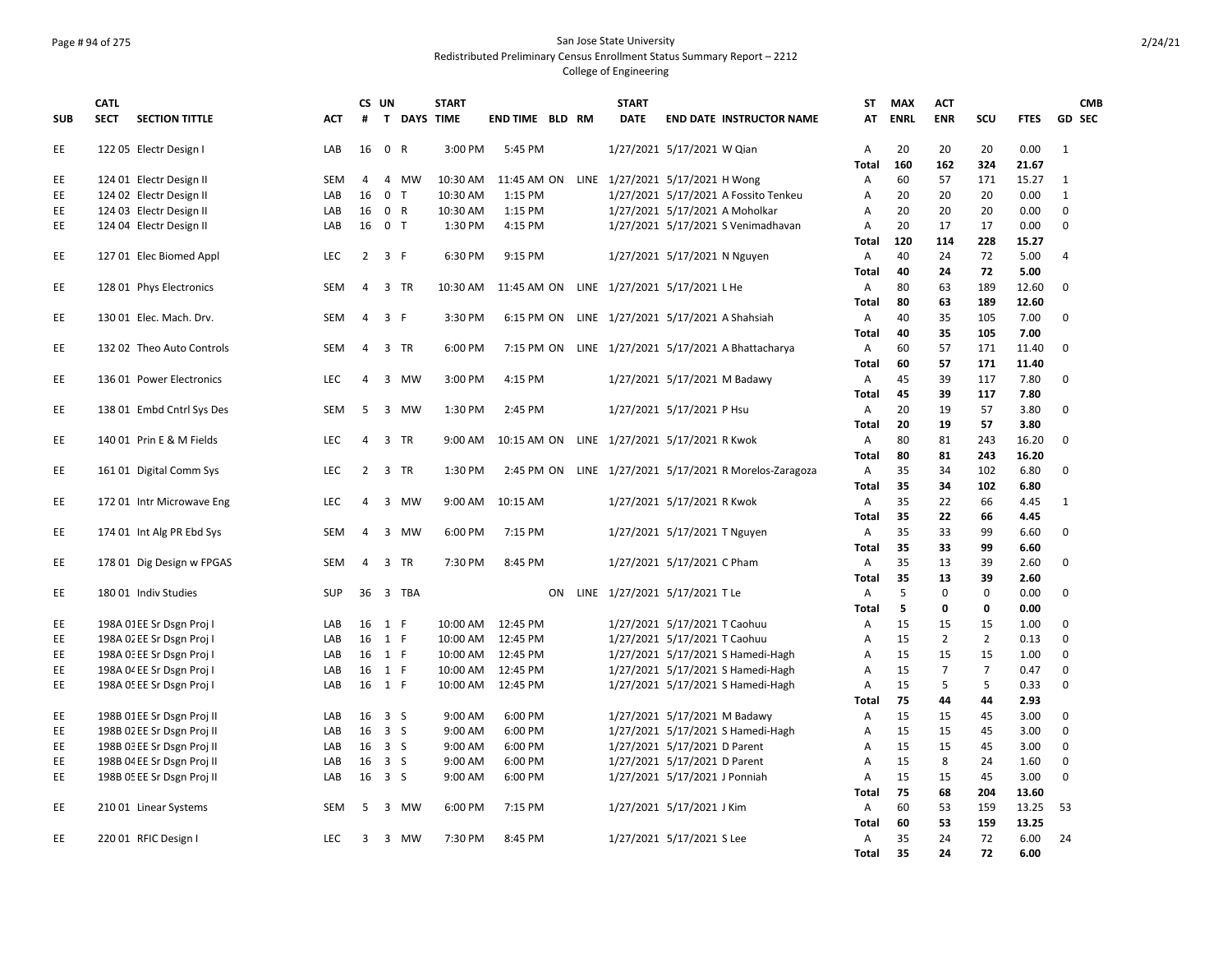### Page # 95 of 275 San Jose State University Redistributed Preliminary Census Enrollment Status Summary Report – 2212 College of Engineering

| <b>SUB</b> | <b>CATL</b><br><b>SECT</b> | <b>SECTION TITTLE</b>         | ACT        | CS UN<br>#     |                         | T DAYS TIME | <b>START</b> | <b>END TIME BLD RM</b> |  | <b>START</b><br><b>DATE</b> | <b>END DATE INSTRUCTOR NAME</b>               | <b>ST</b><br>AT   | <b>MAX</b><br><b>ENRL</b> | <b>ACT</b><br><b>ENR</b> | scu       | <b>FTES</b>   | <b>CMB</b><br>GD SEC |
|------------|----------------------------|-------------------------------|------------|----------------|-------------------------|-------------|--------------|------------------------|--|-----------------------------|-----------------------------------------------|-------------------|---------------------------|--------------------------|-----------|---------------|----------------------|
| EE         |                            | 221 01 Prin of Semi Dev I     | <b>SEM</b> | 5              | 3                       | <b>TR</b>   | 6:00 PM      | 7:15 PM                |  |                             | 1/27/2021 5/17/2021 B Mantha                  | Α                 | 55                        | 44                       | 132       | 11.00         | 44                   |
|            |                            |                               | <b>SEM</b> | 5              | 3                       | <b>MW</b>   | 3:00 PM      | 4:15 PM                |  |                             |                                               | <b>Total</b>      | 55<br>35                  | 44<br>26                 | 132<br>78 | 11.00<br>6.45 | 25                   |
| EE         |                            | 224 01 Hi Speed CMOS Ckts     |            |                |                         |             |              |                        |  |                             | 1/27/2021 5/17/2021 H Wong                    | Α<br><b>Total</b> | 35                        | 26                       | 78        | 6.45          |                      |
| EE         |                            | 237 01 Ctrl of AC Machine     | <b>SEM</b> | 5              | $\overline{3}$          | <b>TR</b>   | 3:00 PM      | 4:15 PM                |  |                             | 1/27/2021 5/17/2021 P Hsu                     | Α                 | 35                        | 8                        | 24        | 2.00          | 8                    |
|            |                            |                               |            |                |                         |             |              |                        |  |                             |                                               | <b>Total</b>      | 35                        | 8                        | 24        | 2.00          |                      |
| EE         |                            | 238 01 Adv. Pwr. Electrncs.   | <b>SEM</b> | 5              | $\overline{3}$          | <b>TR</b>   | 7:30 PM      | 8:45 PM                |  |                             | 1/27/2021 5/17/2021 M Badawy                  | Α                 | 35                        | 18                       | 54        | 4.45          | 17                   |
|            |                            |                               |            |                |                         |             |              |                        |  |                             |                                               | <b>Total</b>      | 35                        | 18                       | 54        | 4.45          |                      |
| EE         |                            | 250 01 Prob Ran Vari & St Prc | <b>SEM</b> | 5              | 3 TR                    |             | 4:30 PM      | 5:45 PM                |  |                             | 1/27/2021 5/17/2021 J Zhao                    | Α                 | 45                        | 47                       | 141       | 11.75         | 47                   |
|            |                            |                               |            |                |                         |             |              |                        |  |                             |                                               | <b>Total</b>      | 45                        | 47                       | 141       | 11.75         |                      |
| EE         |                            | 252 01 Adv. Comm Systems      | LEC        | $\overline{2}$ | 3 TR                    |             | 6:00 PM      | 7:15 PM ON             |  |                             | LINE 1/27/2021 5/17/2021 R Morelos-Zaragoza   | A                 | 35                        | 9                        | 27        | 2.25          | 9                    |
|            |                            |                               |            |                |                         |             |              |                        |  |                             |                                               | <b>Total</b>      | 35                        | 9                        | 27        | 2.25          |                      |
| EE         |                            | 253 01 Dig Signal Process     | <b>SEM</b> | 5              |                         | 3 MW        | 3:00 PM      | 4:15 PM                |  |                             | 1/27/2021 5/17/2021 E Bellegarda              | A                 | 35                        | 15                       | 45        | 3.75          | 15                   |
|            |                            |                               |            |                |                         |             |              |                        |  |                             |                                               | <b>Total</b>      | 35                        | 15                       | 45        | 3.75          |                      |
| EE         |                            | 257 01 Machine Learning       | <b>SEM</b> | 5              | 3 TR                    |             | 3:00 PM      | 4:15 PM ON             |  |                             | LINE 1/27/2021 5/17/2021 B Sirkeci            | Α                 | 45                        | 50                       | 150       | 12.50         | 50                   |
|            |                            |                               |            |                |                         |             |              |                        |  |                             |                                               | <b>Total</b>      | 45                        | 50                       | 150       | 12.50         |                      |
| EE         |                            | 259 01 Selct Top in Sig Prc   | <b>SEM</b> | 5              | 3 F                     |             | 3:00 PM      | 5:45 PM ON             |  |                             | LINE 1/27/2021 5/17/2021 B Sirkeci            | Α                 | 35                        | 14                       | 42        | 3.50          | 14                   |
|            |                            |                               |            |                |                         |             |              |                        |  |                             |                                               | <b>Total</b>      | 35                        | 14                       | 42        | 3.50          |                      |
| EE         |                            | 260 01 RFID Systems           | <b>SEM</b> |                | 3                       |             |              |                        |  |                             |                                               | Χ                 | 0                         | 0                        | 0         | 0.00          | 0                    |
|            |                            |                               |            |                |                         |             |              |                        |  |                             |                                               | <b>Total</b>      | 0                         | 0                        | 0         | 0.00          |                      |
| EE         |                            | 267 01 Comp Vision w/Al App   | <b>SEM</b> | 5              | 3 TR                    |             | 4:30 PM      | 5:45 PM                |  |                             | 1/27/2021 5/17/2021 C Choo                    | A                 | 45                        | 16                       | 48        | 4.00          | 16                   |
|            |                            |                               |            |                |                         |             |              |                        |  |                             |                                               | <b>Total</b>      | 45                        | 16                       | 48        | 4.00          |                      |
| EE         |                            | 271 01 Digital Sys Design     | SEM        | 5              | $\overline{3}$          | <b>MW</b>   | 4:30 PM      | 5:45 PM                |  |                             | 1/27/2021 5/17/2021 B Le                      | Α                 | 45                        | 43                       | 129       | 10.70         | 42                   |
|            |                            |                               |            |                |                         |             |              |                        |  |                             |                                               | <b>Total</b>      | 45                        | 43                       | 129       | 10.70         |                      |
| EE         |                            | 273 01 Log Verif UVM          | <b>SEM</b> | 5              |                         | 3 MW        | 7:30 PM      | 8:45 PM                |  |                             | 1/27/2021 5/17/2021 M Jones                   | A                 | 45                        | 24                       | 72        | 5.95          | 23                   |
|            |                            |                               | <b>SEM</b> | 5              | 3 TR                    |             | 7:30 PM      | 8:45 PM                |  |                             |                                               | <b>Total</b><br>A | 45<br>80                  | 24<br>41                 | 72<br>123 | 5.95<br>10.25 | 41                   |
| EE         |                            | 275 01 Adv Comp Architect     |            |                |                         |             |              |                        |  |                             | 1/27/2021 5/17/2021 C Choo                    | <b>Total</b>      | 80                        | 41                       | 123       | 10.25         |                      |
| EE         |                            | 277A 01 Embedded SoC Des.     | <b>SEM</b> | -5             | 3 TR                    |             | 6:00 PM      | 7:15 PM                |  |                             | 1/27/2021 5/17/2021   Delibalta               | A                 | 35                        | 14                       | 42        | 3.50          | 14                   |
|            |                            |                               |            |                |                         |             |              |                        |  |                             |                                               | <b>Total</b>      | 35                        | 14                       | 42        | 3.50          |                      |
| EE         |                            | 280 01 Adv Netwk Security     | <b>LEC</b> | $\mathbf{1}$   | $\overline{3}$          | <b>MW</b>   | 3:00 PM      | 4:15 PM                |  |                             | 1/27/2021 5/17/2021 J Zhao                    | A                 | 35                        | 9                        | 27        | 2.25          | 9                    |
|            |                            |                               |            |                |                         |             |              |                        |  |                             |                                               | <b>Total</b>      | 35                        | 9                        | 27        | 2.25          |                      |
| EE         |                            | 28101 Internetworking         | <b>SEM</b> |                | 3                       |             |              |                        |  |                             |                                               | Х                 | 0                         | 0                        | 0         | 0.00          | 0                    |
| EE         |                            | 281 02 Internetworking        | <b>SEM</b> | 4              | 3 F                     |             | 7:30 AM      |                        |  |                             | 10:15 AM ON LINE 1/27/2021 5/17/2021 J Rejeb  | А                 | 55                        | 9                        | 27        | 2.25          | 9                    |
|            |                            |                               |            |                |                         |             |              |                        |  |                             |                                               | Total             | 55                        | 9                        | 27        | 2.25          |                      |
| EE         |                            | 283 01 Broadband Comm Ntwk    | <b>SEM</b> |                | 3                       |             |              |                        |  |                             |                                               | X                 | $\mathbf 0$               | 0                        | 0         | 0.00          | 0                    |
| EE         |                            | 283 02 Broadband Comm Ntwk    | <b>SEM</b> | 5              | $\overline{\mathbf{3}}$ | MW          | 7:30 PM      | 8:45 PM                |  |                             | 1/27/2021 5/17/2021 N Mir                     | A                 | 80                        | 13                       | 39        | 3.15          | 11                   |
|            |                            |                               |            |                |                         |             |              |                        |  |                             |                                               | <b>Total</b>      | 80                        | 13                       | 39        | 3.15          |                      |
| EE         |                            | 286 02 Mob/Wireless Net       | <b>SEM</b> | 5              | 3 TR                    |             | 4:30 PM      |                        |  |                             | 5:45 PM ON LINE 1/27/2021 5/17/2021 J Ponniah | A                 | 45                        | 20                       | 60        | 5.00          | 20                   |
|            |                            |                               |            |                |                         |             |              |                        |  |                             |                                               | <b>Total</b>      | 45                        | 20                       | 60        | 5.00          |                      |
| EE         |                            | 287 02 ASIC CMOS Design       | <b>SEM</b> | 5              | 3 TR                    |             | 6:00 PM      | 7:15 PM                |  |                             | 1/27/2021 5/17/2021 M Jones                   | Α                 | 60                        | 21                       | 63        | 5.25          | 21                   |
|            |                            |                               |            |                |                         |             |              |                        |  |                             |                                               | <b>Total</b>      | 60                        | 21                       | 63        | 5.25          |                      |
| EE         |                            | 288 01 Data Conv for AMS      | <b>LEC</b> | $\overline{2}$ | $\overline{3}$          | <b>MW</b>   | 6:00 PM      | 7:15 PM                |  |                             | 1/27/2021 5/17/2021 S Lee                     | Α                 | 35                        | 17                       | 51        | 4.25          | 17                   |
|            |                            |                               |            |                |                         |             |              |                        |  |                             |                                               | <b>Total</b>      | 35                        | 17                       | 51        | 4.25          |                      |
| EE         |                            | 295 01 Technical Writing      | <b>LEC</b> | 3              | 3                       | <b>TR</b>   | 4:30 PM      | 5:45 PM                |  |                             | 1/27/2021 5/17/2021 T Wrappe                  | Α                 | 55                        | 15                       | 45        | 3.75          | 15                   |
| EE         |                            | 295 02 Technical Writing      | LEC.       | 3              | 3 TR                    |             | 7:30 PM      | 8:45 PM                |  |                             | 1/27/2021 5/17/2021 T Wrappe                  | Α                 | 40                        | 16                       | 48        | 4.00          | 16                   |
|            |                            |                               |            |                |                         |             |              |                        |  |                             |                                               | Total             | 95                        | 31                       | 93        | 7.75          |                      |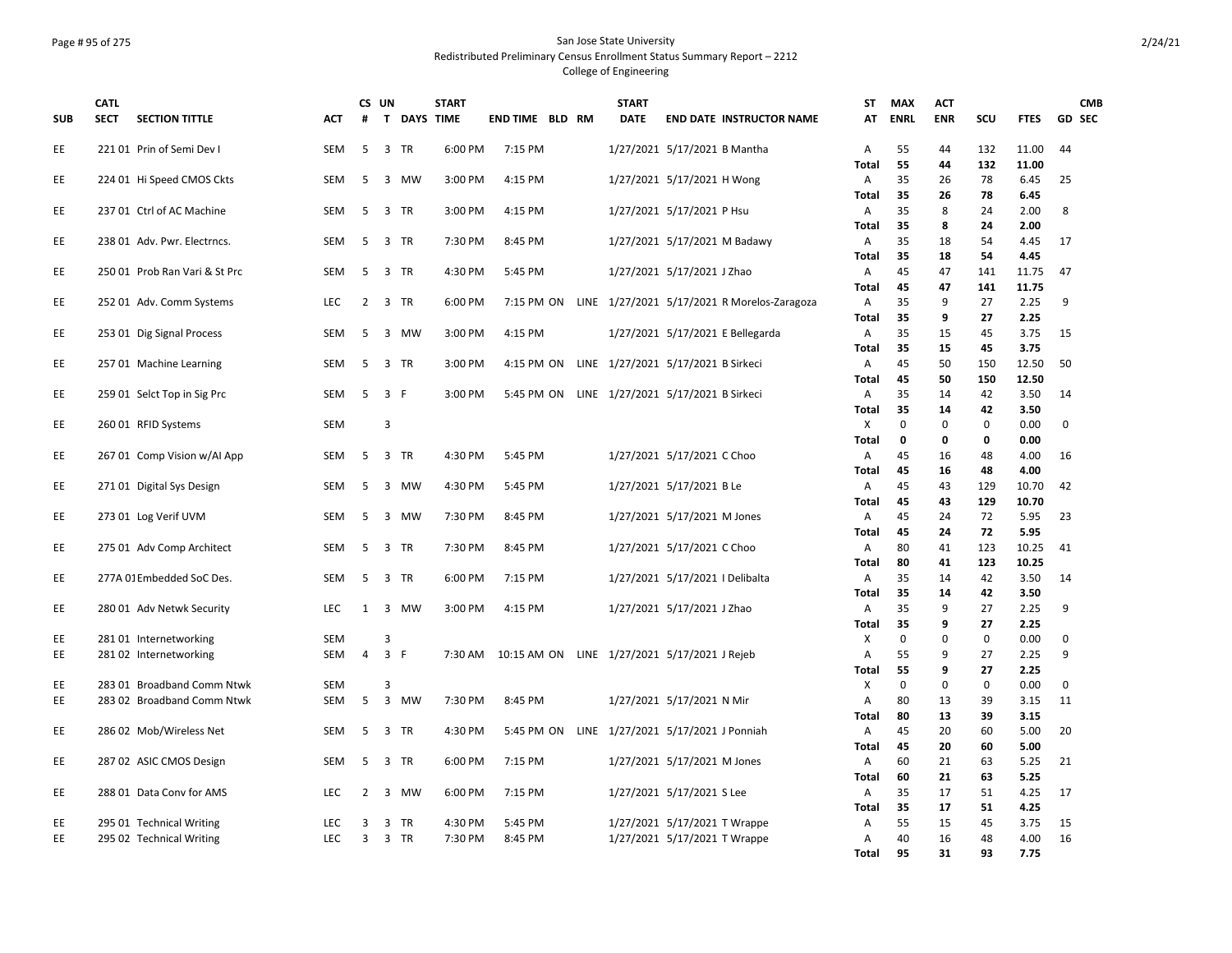# Page # 96 of 275 San Jose State University Redistributed Preliminary Census Enrollment Status Summary Report – 2212

### College of Engineering

|            | <b>CATL</b> |                                  |            | CS UN |                 | <b>START</b> |                 |     |             | <b>START</b>                  |                          |                                 | SΤ           | <b>MAX</b>  | <b>ACT</b> |             |                          | <b>CMB</b>    |
|------------|-------------|----------------------------------|------------|-------|-----------------|--------------|-----------------|-----|-------------|-------------------------------|--------------------------|---------------------------------|--------------|-------------|------------|-------------|--------------------------|---------------|
| <b>SUB</b> | <b>SECT</b> | <b>SECTION TITTLE</b>            | <b>ACT</b> | #     | <b>DAYS</b>     | <b>TIME</b>  | <b>END TIME</b> | BLD | RM          | <b>DATE</b>                   |                          | <b>END DATE INSTRUCTOR NAME</b> | AT           | <b>ENRL</b> | <b>ENR</b> | SCU         | <b>FTES</b>              | <b>GD SEC</b> |
| EE         |             | 297A 01 MSEE Proj Proposal       | LAB        | 16    | 3 <sub>5</sub>  | 9:00 AM      | 6:00 PM         |     |             | 1/27/2021 5/17/2021 T Caohuu  |                          |                                 | A            | 15          | 12         | 36          | 3.00                     | 12            |
| EE         |             | 297A 02 MSEE Proj Proposal       | LAB        | 16    | 3 <sub>5</sub>  | 9:00 AM      | 6:00 PM         |     |             | 1/27/2021 5/17/2021 C Choo    |                          |                                 | A            | 15          | 11         | 33          | 2.75                     | 11            |
| EE         |             | 297A 0: MSEE Proj Proposal       | LAB        | 16    | 3 <sub>5</sub>  | 9:00 AM      | 6:00 PM         |     |             | 1/27/2021 5/17/2021 N Mir     |                          |                                 | A            | 15          | 10         | 30          | 2.50                     | 10            |
|            |             |                                  |            |       |                 |              |                 |     |             |                               |                          |                                 | <b>Total</b> | 45          | 33         | 99          | 8.25                     |               |
| EE         |             | 297B 01 MSEE Project             | LAB        | 16    | 3S              | 9:00 AM      | 6:00 PM         |     |             | 1/27/2021 5/17/2021 C Choo    |                          |                                 | Α            | 15          | 16         | 48          | 4.00                     | 16            |
| EE         |             | 297B 02 MSEE Project             | LAB        | 16    | 3S              | 9:00 AM      | 6:00 PM         |     |             | 1/27/2021 5/17/2021 L He      |                          |                                 | A            | 15          | 15         | 45          | 3.75                     | 15            |
| EE         |             | 297B 03 MSEE Project             | LAB        | 16    | 3 <sub>5</sub>  | 9:00 AM      | 6:00 PM         |     |             | 1/27/2021 5/17/2021 N Mir     |                          |                                 | A            | 15          | 13         | 39          | 3.25                     | 13            |
| EE         |             | 297B 04 MSEE Project             | LAB        | 16    | 3 <sub>5</sub>  | 9:00 AM      | 6:00 PM         |     |             | 1/27/2021 5/17/2021 J Rejeb   |                          |                                 | A            | 15          | 15         | 45          | 3.75                     | 15            |
| EE         |             | 297B 05 MSEE Project             | LAB        | 16    | 3S              | 9:00 AM      | 6:00 PM         |     |             | 1/27/2021 5/17/2021 B Sirkeci |                          |                                 | A            | 15          | 15         | 45          | 3.75                     | 15            |
| EE         |             | 297B 06 MSEE Project             | LAB        | 16    | 3 <sub>5</sub>  | 9:00 AM      | 6:00 PM         |     |             |                               | 1/27/2021 5/17/2021 L He |                                 | A            | 15          | 15         | 45          | 3.75                     | 15            |
|            |             |                                  |            |       |                 |              |                 |     |             |                               |                          |                                 | <b>Total</b> | 90          | 89         | 267         | 22.25                    |               |
| EE         |             | 298 01 Spec Prob                 | <b>SUP</b> | 25    | <b>TBA</b><br>1 |              |                 | ON  | LINE        | 1/27/2021 5/17/2021 T Le      |                          |                                 | А            | 5           | 0          | $\mathbf 0$ | 0.00                     | $\Omega$      |
|            |             |                                  |            |       |                 |              |                 |     |             |                               |                          |                                 | <b>Total</b> | 5           | 0          | 0           | 0.00                     |               |
| EE         |             | 298101 EE Internship Experience  | SUP        | 48    | <b>TBA</b>      |              |                 | ON  | <b>LINE</b> | 1/27/2021 5/17/2021 T Le      |                          |                                 | Α            | 5           | 2          | 2           | 0.15                     | 1             |
| EE         |             | 2981 02 EE Internship Experience | <b>SUP</b> | 48    | <b>TBA</b>      |              |                 | ON  | <b>LINE</b> | 1/27/2021 5/17/2021 T Le      |                          |                                 | Α            | 5           | 0          | 0           | 0.00                     | $\mathbf 0$   |
| EЕ         |             | 298I 03 EE Internship Experience | <b>SUP</b> | 48    | <b>TBA</b><br>3 |              |                 | ON  | <b>LINE</b> | 1/27/2021 5/17/2021 T Le      |                          |                                 | А            | 60          | 13         | 39          | 3.20                     | 12            |
|            |             |                                  |            |       |                 |              |                 |     |             |                               |                          |                                 | <b>Total</b> | 70          | 15         | 41          | 3.35                     |               |
| EE         |             | 299A 01 MSEE Thesis Proposal     | <b>SUP</b> | 25    | TBA<br>3        |              |                 |     |             | 1/27/2021 5/17/2021 T Le      |                          |                                 | А            | 5           | 0          | 0           | 0.00                     | $\Omega$      |
|            |             |                                  |            |       |                 |              |                 |     |             |                               |                          |                                 | <b>Total</b> | 5           | 0          | 0           | 0.00                     |               |
| EE         |             | 299B 01 MSEE Thesis              | <b>SUP</b> | 25    | TBA<br>3        |              |                 |     |             | 1/27/2021 5/17/2021 T Le      |                          |                                 | А            | 5           | 6          | 18          | 1.50                     | 6             |
|            |             |                                  |            |       |                 |              |                 |     |             |                               |                          |                                 | <b>Total</b> |             | 6          | 18          | 1.50                     |               |
|            |             |                                  |            |       |                 |              |                 |     |             |                               |                          |                                 |              |             | $\sim$     | ----        | $\overline{\phantom{a}}$ |               |

**Electrical Engineering Total 3310 2391 6212 449.88**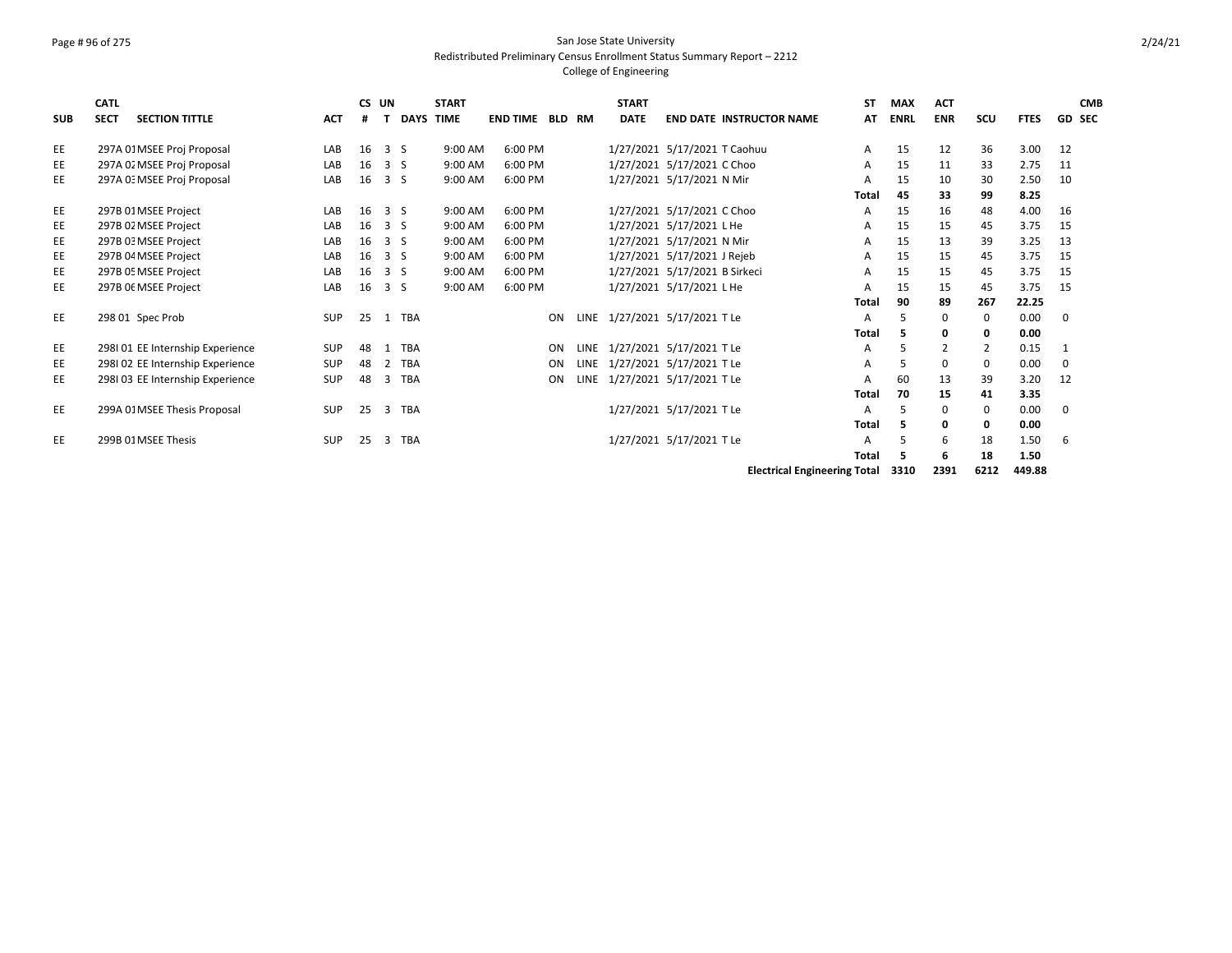### Page # 97 of 275 San Jose State University Redistributed Preliminary Census Enrollment Status Summary Report – 2212

|             | <b>CATL</b>                |                       |            | CS UN          |                          | <b>START</b> |                     |    |      | <b>START</b>                        |                                |                                     | ST         | <b>MAX</b>  | <b>ACT</b>   |              |              |                    | <b>CMB</b> |
|-------------|----------------------------|-----------------------|------------|----------------|--------------------------|--------------|---------------------|----|------|-------------------------------------|--------------------------------|-------------------------------------|------------|-------------|--------------|--------------|--------------|--------------------|------------|
| <b>SUB</b>  | <b>SECT</b>                | <b>SECTION TITTLE</b> | <b>ACT</b> | #              | T DAYS TIME              |              | <b>END TIME BLD</b> | RM |      | <b>DATE</b>                         |                                | <b>END DATE INSTRUCTOR NAME</b>     | AT         | <b>ENRL</b> | <b>ENR</b>   | scu          | <b>FTES</b>  | GD SEC             |            |
|             | <b>General Engineering</b> |                       |            |                |                          |              |                     |    |      |                                     |                                |                                     |            |             |              |              |              |                    |            |
| ENGR        | 5 0 1                      | Science of High Tech  | LEC        | 2              | 3<br>MW                  | 3:00 PM      | 4:15 PM ON          |    |      | LINE 1/27/2021 5/17/2021 F Marbouti |                                |                                     | Α<br>Total | 30<br>30    | 17<br>17     | 51<br>51     | 3.40<br>3.40 | 0                  |            |
| ENGR        |                            | 1001 Intro to Engr    | SEM        | 5              | 3<br>MW                  | 12:00 PM     | 12:50 PM ON         |    |      | LINE 1/27/2021 5/17/2021 J Warecki  |                                |                                     | Α          | 250         | 200          | 400          | 40.00        | 0                  |            |
| <b>ENGR</b> | 10 02                      | Intro to Engr         | <b>SEM</b> | 5              | $\overline{3}$<br>MW     | 1:30 PM      | 2:20 PM ON          |    |      | LINE 1/27/2021 5/17/2021 K Youssefi |                                |                                     | A          | 250         | 129          | 258          | 25.80        | 0                  |            |
| ENGR        |                            | 1003 Intro to Engr    | LAB        | 16             | 0 R                      | 9:00 AM      | 11:45 AM            |    |      |                                     | 1/27/2021 5/17/2021 S Duorah   |                                     | Α          | 22          | 24           | 24           | 0.00         | 0                  |            |
| ENGR        |                            | 10 04 Intro to Engr   | LAB        | 16             | 0 <sub>T</sub>           | 3:00 PM      | 5:45 PM             |    |      |                                     | 1/27/2021 5/17/2021 V Bhatia   |                                     | A          | 22          | 23           | 23           | 0.00         | 0                  |            |
| <b>ENGR</b> |                            | 1005 Intro to Engr    | LAB        | 16             | 0 R                      | 3:00 PM      | 5:45 PM             |    |      |                                     |                                | 1/27/2021 5/17/2021 G Friedman      | Α          | 22          | 25           | 25           | 0.00         | 0                  |            |
| ENGR        |                            | 1006 Intro to Engr    | LAB        | 16             | $0 \quad W$              | 9:00 AM      | 11:45 AM            |    |      |                                     | 1/27/2021 5/17/2021 S Duorah   |                                     | A          | 22          | 24           | 24           | 0.00         | 0                  |            |
| <b>ENGR</b> |                            | 1007 Intro to Engr    | LAB        | 16             | $0 \quad W$              | 3:00 PM      | 5:45 PM             |    |      |                                     | 1/27/2021 5/17/2021 S Rafati   |                                     | A          | 22          | 24           | 24           | 0.00         | 0                  |            |
| ENGR        | 1008                       | Intro to Engr         | LAB        | 16             | 0 F                      | 9:00 AM      | 11:45 AM            |    |      |                                     | 1/27/2021 5/17/2021 J Huynh    |                                     | A          | 22          | 24           | 24           | 0.00         | 0                  |            |
| ENGR        |                            | 1009 Intro to Engr    | LAB        | 16             | 0 F                      | 12:30 PM     | 3:15 PM             |    |      |                                     | 1/27/2021 5/17/2021 K Youssefi |                                     | A          | 22          | 23           | 23           | 0.00         | 0                  |            |
| <b>ENGR</b> |                            | 10 10 Intro to Engr   | LAB        | 16             | 0 <sub>T</sub>           | 12:00 PM     | 2:45 PM             |    |      |                                     | 1/27/2021 5/17/2021 J Huynh    |                                     | A          | 22          | 24           | 24           | 0.00         | 0                  |            |
| ENGR        |                            | 10 11 Intro to Engr   | LAB        | 16             | 0 <sub>T</sub>           | 6:00 PM      | 8:45 PM             |    |      |                                     | 1/27/2021 5/17/2021 S Sepka    |                                     | A          | 22          | 24           | 24           | 0.00         | 0                  |            |
| <b>ENGR</b> |                            | 10 12 Intro to Engr   | LAB        | 16             | 0 R                      | 12:00 PM     | 2:45 PM             |    |      |                                     |                                | 1/27/2021 5/17/2021 S Ananthaiah    | A          | 22          | 24           | 24           | 0.00         | 0                  |            |
| ENGR        |                            | 10 13 Intro to Engr   | LAB        | 16             | 0 W                      | 3:00 PM      | 5:45 PM             |    |      |                                     | 1/27/2021 5/17/2021 A Banafa   |                                     | A          | 22          | 24           | 24           | 0.00         | 0                  |            |
| <b>ENGR</b> |                            | 10 14 Intro to Engr   | LAB        | 16             | 0 <sub>T</sub>           | 9:00 AM      | 11:45 AM            |    |      |                                     | 1/27/2021 5/17/2021 S Rafati   |                                     | A          | 22          | 23           | 23           | 0.00         | 0                  |            |
| <b>ENGR</b> |                            | 10 15 Intro to Engr   | LAB        |                | $\mathbf 0$              |              |                     |    |      |                                     |                                |                                     | х          | $\Omega$    | 0            | 0            | 0.00         | 0                  |            |
| ENGR        |                            | 10 16 Intro to Engr   | LAB        |                | $\Omega$                 |              |                     |    |      |                                     |                                |                                     | x          | $\Omega$    | 0            | 0            | 0.00         | 0                  |            |
| ENGR        |                            | 10 17 Intro to Engr   | LAB        | 16             | 0 F                      | 9:00 AM      | 11:45 AM            |    |      |                                     | 1/27/2021 5/17/2021 J Valencia |                                     | A          | 22          | 22           | 22           | 0.00         | 0                  |            |
| ENGR        |                            | 10 19 Intro to Engr   | LAB        | 16             | $0 \quad W$              | 6:00 PM      | 8:45 PM             |    |      |                                     | 1/27/2021 5/17/2021 J Valencia |                                     | A          | 22          | 21           | 21           | 0.00         | 0                  |            |
|             |                            |                       |            |                |                          |              |                     |    |      |                                     |                                |                                     | Total      | 808         | 658          | 987          | 65.80        |                    |            |
| <b>ENGR</b> |                            | 25 01 Digital World   | <b>LEC</b> | 2              | 3<br>TR                  | 10:30 AM     | 11:45 AM ON         |    |      | LINE 1/27/2021 5/17/2021 G Courand  |                                |                                     | A          | 30          | 31           | 93           | 6.20         | $\mathbf 0$<br>- C |            |
| CS.         |                            | 25 01 Digital World   | <b>LEC</b> | $\overline{2}$ | 3 TR                     | 10:30 AM     | 11:45 AM ON         |    |      | LINE 1/27/2021 5/17/2021 G Courand  |                                |                                     | A          | 0           | $\mathbf{0}$ | $\mathbf{0}$ | 0.00         | 0 <sup>o</sup>     |            |
|             |                            |                       |            |                |                          |              |                     |    |      |                                     |                                |                                     | Total      | 30          | 31           | 93           | 6.20         |                    |            |
| ENGR        |                            | 100W 0 Engr Reports   | SEM        | 5              | 3<br>MW                  | 7:30 AM      | 8:20 AM ON          |    |      | LINE 1/27/2021 5/17/2021 B Hsia     |                                |                                     | Α          | 22          | 20           | 40           | 4.00         | 0                  |            |
| <b>ENGR</b> |                            | 100W 0 Engr Reports   | LAB        | 16             | 0<br>MW                  | 8:20 AM      | 9:20 AM ON          |    | LINE | 1/27/2021 5/17/2021 B Hsia          |                                |                                     | A          | 22          | 20           | 20           | 0.00         | 0                  |            |
| ENGR        |                            | 100W 0 Engr Reports   | SEM        | 5              | 3 MW                     | 9:30 AM      | 10:20 AM ON         |    |      | LINE 1/27/2021 5/17/2021 B Hsia     |                                |                                     | A          | 22          | 22           | 44           | 4.40         | 0                  |            |
| <b>ENGR</b> |                            | 100W 0 Engr Reports   | LAB        | 16             | 0<br>MW                  | 10:20 AM     | 11:20 AM ON         |    |      | LINE 1/27/2021 5/17/2021 B Hsia     |                                |                                     | A          | 22          | 22           | 22           | 0.00         | 0                  |            |
| ENGR        |                            | 100W 0 Engr Reports   | SEM        | 5              | 3<br>MW                  | 9:30 AM      | 10:20 AM ON         |    |      | LINE 1/27/2021 5/17/2021 C Cordero  |                                |                                     | A          | 22          | 22           | 44           | 4.40         | 0                  |            |
| ENGR        |                            | 100W 0 Engr Reports   | LAB        | 16             | 0<br>MW                  | 10:20 AM     | 11:20 AM ON         |    |      | LINE 1/27/2021 5/17/2021 C Cordero  |                                |                                     | A          | 22          | 22           | 22           | 0.00         | $\pmb{0}$          |            |
| ENGR        |                            | 100W 0 Engr Reports   | SEM        | 5              | 3 MW                     | 9:30 AM      | 10:20 AM ON         |    |      | LINE 1/27/2021 5/17/2021 J Leih     |                                |                                     | A          | 22          | 22           | 44           | 4.40         | 0                  |            |
| ENGR        |                            | 100W 1 Engr Reports   | LAB        | 16             | 0<br>MW                  | 10:20 AM     | 11:20 AM ON         |    |      | LINE 1/27/2021 5/17/2021 J Leih     |                                |                                     | A          | 22          | 22           | 22           | 0.00         | 0                  |            |
| ENGR        |                            | 100W 1 Engr Reports   | SEM        | 5              | 3<br>MW                  | 1:30 PM      | 2:20 PM ON          |    |      | LINE 1/27/2021 5/17/2021 C Cordero  |                                |                                     | A          | 22          | 22           | 44           | 4.40         | 0                  |            |
| <b>ENGR</b> |                            | 100W 1 Engr Reports   | LAB        | 16             | $\mathbf 0$<br><b>MW</b> | 2:20 PM      | 3:20 PM ON          |    |      | LINE 1/27/2021 5/17/2021 C Cordero  |                                |                                     | A          | 22          | 22           | 22           | 0.00         | 0                  |            |
| ENGR        |                            | 100W 1 Engr Reports   | SEM        | 5              | 3<br>MW                  | 1:30 PM      | 2:20 PM ON          |    |      | LINE 1/27/2021 5/17/2021 V Sansome  |                                |                                     | A          | 22          | 21           | 42           | 4.20         | 0                  |            |
| ENGR        |                            | 100W 1 Engr Reports   | LAB        | 16             | 0<br>MW                  | 2:20 PM      | 3:20 PM ON          |    |      | LINE 1/27/2021 5/17/2021 V Sansome  |                                |                                     | A          | 22          | 21           | 21           | 0.00         | 0                  |            |
| ENGR        |                            | 100W 1 Engr Reports   | SEM        | 5              | 3<br>MW                  | 1:30 PM      | 2:20 PM ON          |    |      | LINE 1/27/2021 5/17/2021 J Leih     |                                |                                     | A          | 22          | 24           | 48           | 4.80         | 0                  |            |
| ENGR        |                            | 100W 1 Engr Reports   | LAB        | 16             | 0<br>MW                  | 2:20 PM      | 3:20 PM ON          |    |      | LINE 1/27/2021 5/17/2021 J Leih     |                                |                                     | A          | 22          | 24           | 24           | 0.00         | 0                  |            |
| ENGR        |                            | 100W 1 Engr Reports   | SEM        | 5              | 3<br>MW                  | 3:30 PM      | 4:20 PM ON          |    |      | LINE 1/27/2021 5/17/2021 V Sansome  |                                |                                     | A          | 22          | 21           | 42           | 4.20         | 0                  |            |
| ENGR        |                            | 100W 1 Engr Reports   | LAB        | 16             | 0<br>MW                  | 4:20 PM      | 5:20 PM ON          |    |      | LINE 1/27/2021 5/17/2021 V Sansome  |                                |                                     | A          | 22          | 21           | 21           | 0.00         | 0                  |            |
| <b>ENGR</b> |                            | 100W 1 Engr Reports   | SEM        | 5              | 3<br>MW                  | 3:30 PM      | 4:20 PM ON          |    |      | LINE 1/27/2021 5/17/2021 S Tran     |                                |                                     | A          | 22          | 18           | 36           | 3.60         | 0                  |            |
| ENGR        |                            | 100W 2 Engr Reports   | LAB        | 16             | $\mathbf 0$<br>MW        | 4:20 PM      | 5:20 PM ON          |    |      | LINE 1/27/2021 5/17/2021 S Tran     |                                |                                     | A          | 22          | 18           | 18           | 0.00         | 0                  |            |
| ENGR        |                            | 100W 2 Engr Reports   | <b>SEM</b> | 5              | 3<br>TR                  | 8:00 AM      | 8:50 AM ON          |    |      | LINE 1/27/2021 5/17/2021 C Peters   |                                |                                     | A          | 22          | 22           | 44           | 4.40         | 0                  |            |
| <b>ENGR</b> |                            | 100W 2 Engr Reports   | LAB        | 16             | $\mathbf{0}$<br>TR       | 8:50 AM      | 10:20 AM ON         |    |      | LINE 1/27/2021 5/17/2021 C Peters   |                                |                                     | Α          | 22          | 22           | 22           | 0.00         | 0                  |            |
| <b>ENGR</b> |                            | 100W 2 Engr Reports   | <b>SEM</b> | 5              | 3 <sub>T</sub>           | 11:00 AM     | 12:50 PM ON         |    |      |                                     |                                | LINE 1/27/2021 5/17/2021 C Bankston | A          | 22          | 20           | 40           | 4.00         | $\Omega$           |            |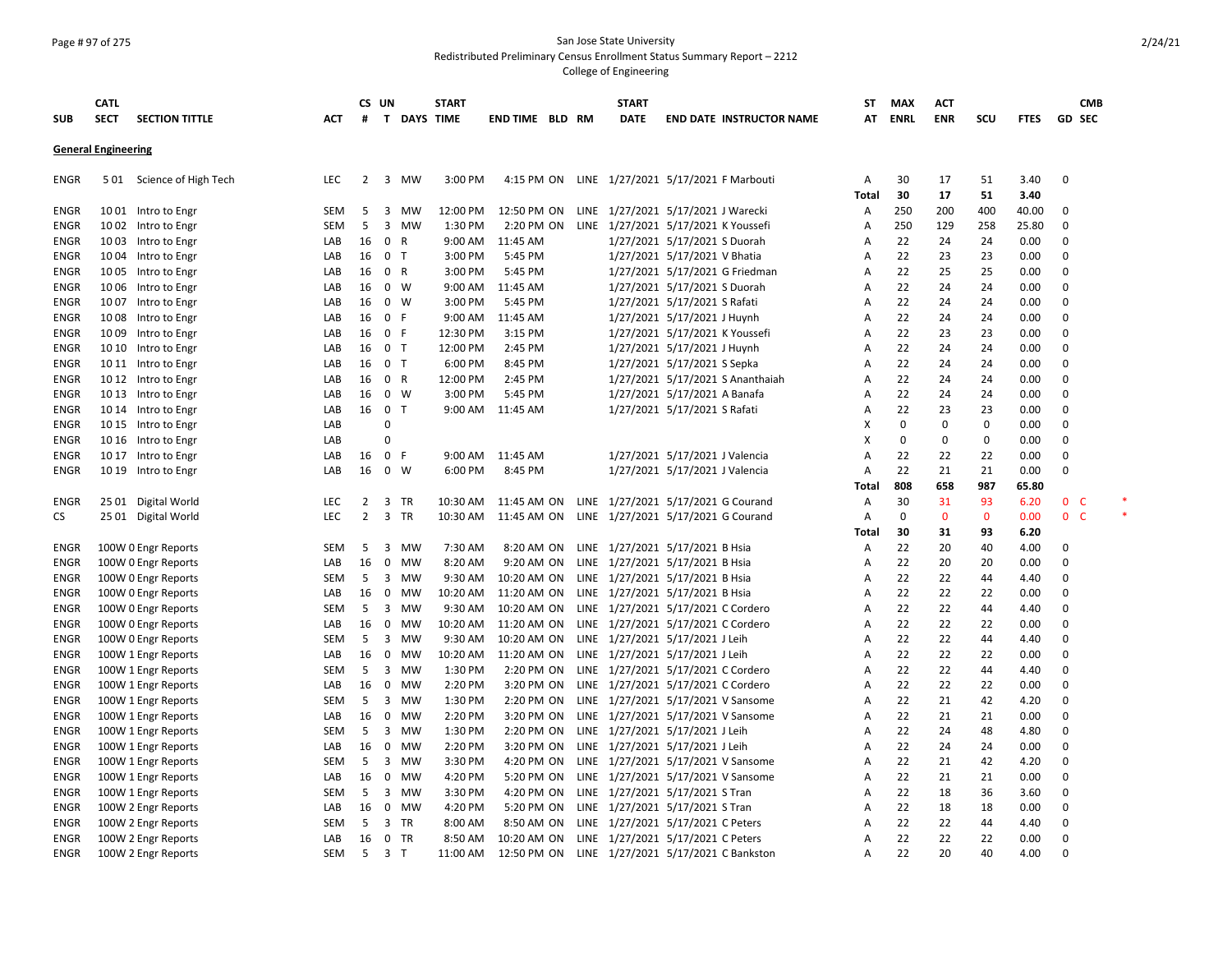## Page # 98 of 275 San Jose State University Redistributed Preliminary Census Enrollment Status Summary Report – 2212

|             | <b>CATL</b> |                           |            | CS UN          |                                |            | <b>START</b>       |                        |                | <b>START</b>                      |                                          | ST    | <b>MAX</b>  | <b>ACT</b>  |             |             | <b>CMB</b>     |
|-------------|-------------|---------------------------|------------|----------------|--------------------------------|------------|--------------------|------------------------|----------------|-----------------------------------|------------------------------------------|-------|-------------|-------------|-------------|-------------|----------------|
| <b>SUB</b>  | <b>SECT</b> | <b>SECTION TITTLE</b>     | <b>ACT</b> | #              |                                |            | <b>T DAYS TIME</b> | <b>END TIME BLD RM</b> |                | <b>DATE</b>                       | <b>END DATE INSTRUCTOR NAME</b>          | AT    | <b>ENRL</b> | <b>ENR</b>  | SCU         | <b>FTES</b> | GD SEC         |
| ENGR        |             | 100W 3 Engr Reports       | LAB        | 16             | 0 R                            |            | 11:00 AM           | 1:50 PM ON             |                |                                   | LINE 1/27/2021 5/17/2021 C Bankston      | Α     | 22          | 20          | 20          | 0.00        | 0              |
| ENGR        |             | 100W 3 Engr Reports       | <b>SEM</b> | 5              | $\overline{3}$<br>$\mathsf{R}$ |            | 11:00 AM           | 12:50 PM ON            |                | LINE 1/27/2021 5/17/2021 L Zou    |                                          | Α     | 22          | 23          | 46          | 4.60        | 0              |
| ENGR        |             | 100W 3 Engr Reports       | LAB        | 16             | 0 <sub>T</sub>                 |            | 11:00 AM           | 1:50 PM ON             |                | LINE 1/27/2021 5/17/2021 L Zou    |                                          | A     | 22          | 23          | 23          | 0.00        | 0              |
| ENGR        |             | 100W 3 Engr Reports       | <b>SEM</b> | 5              | 3 <sub>T</sub>                 |            | 2:00 PM            | 3:50 PM ON             |                |                                   | LINE 1/27/2021 5/17/2021 B Murphy-Wesley | Α     | 22          | 25          | 50          | 5.00        | 0              |
| ENGR        |             | 100W 3 Engr Reports       | LAB        | 16             | 0 R                            |            | 2:00 PM            | 4:50 PM ON             |                |                                   | LINE 1/27/2021 5/17/2021 B Murphy-Wesley | A     | 22          | 25          | 25          | 0.00        | 0              |
| ENGR        |             | 100W 3 Engr Reports       | <b>SEM</b> | 5              | $\overline{3}$<br>$\mathsf{R}$ |            | 2:00 PM            | 3:50 PM ON             |                |                                   | LINE 1/27/2021 5/17/2021 C Bankston      | A     | 22          | 23          | 46          | 4.60        | 0              |
| ENGR        |             | 100W 3 Engr Reports       | LAB        | 16             | $\mathsf{o}$<br>T              |            | 2:00 PM            | 4:50 PM ON             |                |                                   | LINE 1/27/2021 5/17/2021 C Bankston      | Α     | 22          | 23          | 23          | 0.00        | 0              |
| ENGR        |             | 100W 3 Engr Reports       | SEM        | 5              | 3                              | <b>TR</b>  | 5:00 PM            | 5:50 PM ON             |                |                                   | LINE 1/27/2021 5/17/2021 B Murphy-Wesley | A     | 22          | 25          | 50          | 5.00        | 0              |
| ENGR        |             | 100W 3 Engr Reports       | LAB        | 16             | $\mathbf 0$                    | TR         | 5:50 PM            | 7:20 PM ON             |                |                                   | LINE 1/27/2021 5/17/2021 B Murphy-Wesley | A     | 22          | 25          | 25          | 0.00        | 0              |
| ENGR        |             | 100W 3 Engr Reports       | <b>SEM</b> | 5              | 3                              | TR         | 6:00 PM            | 6:50 PM ON             |                |                                   | LINE 1/27/2021 5/17/2021 S Evans-Wemusa  | Α     | 22          | 24          | 48          | 4.80        | 0              |
| ENGR        |             | 100W 4 Engr Reports       | LAB        | 16             | 0                              | <b>TR</b>  | 6:50 PM            | 8:20 PM ON             |                |                                   | LINE 1/27/2021 5/17/2021 S Evans-Wemusa  | А     | 22          | 24          | 24          | 0.00        | 0              |
| ENGR        |             | 100W 4 Engr Reports       | <b>SEM</b> | 5              | $\overline{3}$<br>F            |            | 9:30 AM            | 11:20 AM ON            |                | LINE 1/27/2021 5/17/2021 J Leih   |                                          | A     | 22          | 21          | 42          | 4.20        | 0              |
| ENGR        |             | 100W 4 Engr Reports       | LAB        | 16             | $\mathbf 0$<br>$\mathsf{F}$    |            | 1:00 PM            | 2:50 PM ON             |                | LINE 1/27/2021 5/17/2021          |                                          | A     | 22          | 21          | 21          | 0.00        | $\Omega$       |
| ENGR        |             | 100W 4 Engr Reports       | <b>SEM</b> | 5              | $\overline{\mathbf{3}}$<br>F   |            | 9:30 AM            | 11:20 AM ON            |                |                                   | LINE 1/27/2021 5/17/2021 A Petrosyan     | A     | 22          | 25          | 50          | 5.00        | 0              |
| ENGR        |             | 100W 4 Engr Reports       | LAB        | 16             | $\mathbf 0$<br>$\mathsf{F}$    |            | 1:00 PM            | 2:50 PM ON             |                | LINE 1/27/2021 5/17/2021          |                                          | A     | 22          | 25          | 25          | 0.00        | 0              |
| ENGR        |             | 100W 4 Engr Reports       | <b>SEM</b> | 5              | 3                              | TR         | 3:00 PM            | 3:50 PM ON             |                | LINE 1/27/2021 5/17/2021 H Eisips |                                          | A     | 22          | 25          | 50          | 5.00        | 0              |
| ENGR        |             | 100W 4 Engr Reports       | LAB        | 16             | $\mathbf 0$                    | TR         | 3:50 PM            | 5:20 PM ON             |                | LINE 1/27/2021 5/17/2021 H Eisips |                                          | A     | 22          | 25          | 25          | 0.00        | 0              |
| ENGR        |             | 100W 4 Engr Reports       | <b>SEM</b> | 5              | $\overline{3}$<br>F            |            | 9:30 AM            | 11:20 AM ON            |                |                                   | LINE 1/27/2021 5/17/2021 B Murphy-Wesley | A     | 22          | 24          | 48          | 4.80        | 0              |
| ENGR        |             | 100W 4 Engr Reports       | LAB        | 16             | $\mathsf{F}$<br>$\mathbf 0$    |            | 1:00 PM            | 2:50 PM ON             |                | LINE 1/27/2021 5/17/2021          |                                          | A     | 22          | 24          | 24          | 0.00        | 0              |
| ENGR        |             | 100W 5 Engr Reports       | SEM        | 5              | $\overline{3}$                 | MW         | 6:00 PM            | 6:50 PM ON             |                |                                   | LINE 1/27/2021 5/17/2021 V Sansome       | A     | 22          | 22          | 44          | 4.40        | 0              |
| ENGR        |             | 100W 5 Engr Reports       | LAB        | 16             | 0                              | MW         | 6:50 PM            | 8:20 PM ON             |                |                                   | LINE 1/27/2021 5/17/2021 V Sansome       | A     | 22          | 22          | 22          | 0.00        | 0              |
| ENGR        |             | 100W 5 Engr Reports       | <b>SEM</b> | 5              | $\overline{3}$                 | <b>MW</b>  | 6:00 PM            | 6:50 PM ON             |                |                                   | LINE 1/27/2021 5/17/2021 S Evans-Wemusa  | A     | 22          | 24          | 48          | 4.80        | 0              |
| <b>ENGR</b> |             | 100W 5 Engr Reports       | LAB        | 16             | 0                              | <b>MW</b>  | 6:50 PM            | 8:20 PM ON             |                |                                   | LINE 1/27/2021 5/17/2021 S Evans-Wemusa  | A     | 22          | 24          | 24          | 0.00        | 0              |
| ENGR        |             | 100W 5 Engr Reports       | <b>SEM</b> | 5              | 3                              | <b>MW</b>  | 6:00 PM            | 6:50 PM ON             |                | LINE 1/27/2021 5/17/2021 S Tran   |                                          | A     | 22          | 21          | 42          | 4.20        | 0              |
| ENGR        |             | 100W 5 Engr Reports       | LAB        | 16             | $\mathbf 0$                    | MW         | 6:50 PM            | 8:20 PM ON             |                | LINE 1/27/2021 5/17/2021 S Tran   |                                          | A     | 22          | 21          | 21          | 0.00        | 0              |
| ENGR        |             | 100W 5 Engr Reports       | <b>SEM</b> | 5              | $\overline{3}$<br>$\mathsf{T}$ |            | 2:00 PM            | 4:50 PM ON             |                | LINE 1/27/2021 5/17/2021 L Zou    |                                          | A     | 24          | 23          | 46          | 4.60        | 0              |
| ENGR        |             | 100W 6 Engr Reports       | LAB        | 16             | $\mathbf 0$<br>$\mathsf{R}$    |            | 2:00 PM            | 3:50 PM ON             |                | LINE 1/27/2021 5/17/2021 L Zou    |                                          | A     | 24          | 23          | 23          | 0.00        | 0              |
| ENGR        |             | 100W 6 Engr Reports       | <b>SEM</b> | 5              | $\overline{3}$<br>F            |            | 9:30 AM            | 11:20 AM ON            |                | LINE 1/27/2021 5/17/2021 T Wrappe |                                          | A     | 22          | 22          | 44          | 4.40        | 0              |
| ENGR        |             | 100W 6 Engr Reports       | LAB        | 16             | $\mathbf 0$<br>$\mathsf{F}$    |            | 1:00 PM            | 2:50 PM ON             |                | LINE 1/27/2021 5/17/2021          |                                          | Α     | 22          | 22          | 22          | 0.00        | $\Omega$       |
|             |             |                           |            |                |                                |            |                    |                        |                |                                   |                                          | Total | 1104        | 1122        | 1683        | 112.20      |                |
| ENGR        |             | 120 01 Prog for Soc Sci   | <b>LEC</b> | $\overline{2}$ | $\overline{3}$                 | <b>TR</b>  | 12:00 PM           | 1:15 PM ON             |                | LINE 1/27/2021 5/17/2021 V Carr   |                                          | Α     | 40          | 40          | 120         | 8.30        | 6              |
|             |             |                           |            |                |                                |            |                    |                        |                |                                   |                                          | Total | 40          | 40          | 120         | 8.30        |                |
| ENGR        |             | 121 01 Algo. for Soc Sci  | LEC        | $\overline{2}$ | 3                              |            |                    |                        |                | 1/27/2021 5/17/2021               |                                          | х     | 0           | $\mathbf 0$ | 0           | 0.00        | 0              |
| ENGR        |             | 121 02 Algo. for Soc Sci  | <b>LEC</b> |                | $\overline{3}$                 |            |                    |                        |                |                                   |                                          | X     | 0           | 0           | $\mathbf 0$ | 0.00        | 0              |
| ENGR        |             | 121 03 Algo. for Soc Sci  | <b>LEC</b> | $\overline{2}$ | $\overline{3}$                 | <b>MW</b>  | 4:30 PM            | 5:45 PM ON             |                |                                   | LINE 1/27/2021 5/17/2021 F Marbouti      | A     | 30          | 12          | 36          | 2.50        | $\overline{2}$ |
|             |             |                           |            |                |                                |            |                    |                        |                |                                   |                                          | Total | 30          | 12          | 36          | 2.50        |                |
| ENGR        |             | 122 01 R for Soc Sci      | LEC        |                | 2 3 TR                         |            | 3:00 PM            | 4:15 PM ON             |                | LINE 1/27/2021 5/17/2021 M Jones  |                                          | Α     | 30          | 13          | 39          | 2.60        | 0              |
|             |             |                           |            |                |                                |            |                    |                        |                |                                   |                                          | Total | 30          | 13          | 39          | 2.60        |                |
| ENGR        |             | 180 01 Indiv Studies      | <b>SUP</b> |                | $\mathbf{1}$                   |            |                    |                        |                |                                   |                                          | X     | 0           | 0           | $\mathbf 0$ | 0.00        | 0              |
| ENGR        |             | 180 02 Indiv Studies      | <b>SUP</b> | 36             | $\overline{2}$                 | <b>TBA</b> |                    |                        | 0 <sub>N</sub> | LINE 1/27/2021 5/17/2021 P Hsu    |                                          | А     | 15          | 0           | 0           | 0.00        | 0              |
| ENGR        |             | 180 03 Indiv Studies      | <b>SUP</b> | 36             | $\overline{\mathbf{3}}$        | TBA        |                    |                        | ON             | LINE 1/27/2021 5/17/2021 P Hsu    |                                          | А     | 15          | 0           | 0           | 0.00        | 0              |
| <b>ENGR</b> |             | 180 04 Indiv Studies      | <b>SUP</b> | 36             | 1 TBA                          |            |                    |                        | ON             | LINE 1/27/2021 5/17/2021          |                                          | Α     | 20          | 0           | $\mathbf 0$ | 0.00        | 0              |
|             |             |                           |            |                |                                |            |                    |                        |                |                                   |                                          | Total | 50          | 0           | 0           | 0.00        |                |
| ENGR        |             | 195A 01 Glob/Soc Iss Engr | LEC        | 1              | F<br>1                         |            | 1:30 PM            | 2:45 PM ON             |                | LINE 1/27/2021 5/17/2021 L Zou    |                                          | A     | 125         | 100         | 100         | 6.67        | 0              |
| ENGR        |             | 195B 01 Glob/Soc Iss Engr | LEC        | $\mathbf{1}$   | $\mathbf{1}$<br>E              |            | 10:30 AM           | 11:45 AM ON            |                |                                   | LINE 1/27/2021 5/17/2021 G Courand       | Α     | 175         | 170         | 170         | 11.33       | 0              |
| ENGR        |             | 195B 02 Glob/Soc Iss Engr | LEC        | 1              | 1<br>F                         |            | 12:00 PM           | 1:15 PM ON             |                |                                   | LINE 1/27/2021 5/17/2021 K Yrigoyen      | А     | 175         | 83          | 83          | 5.53        | 0              |
| <b>ENGR</b> |             | 195B 03 Glob/Soc Iss Engr | <b>LEC</b> | $\mathbf{1}$   | 1<br>E                         |            | 1:30 PM            | 2:45 PM ON             |                |                                   | LINE 1/27/2021 5/17/2021 K Yrigoyen      | A     | 175         | 157         | 157         | 10.47       | $\Omega$       |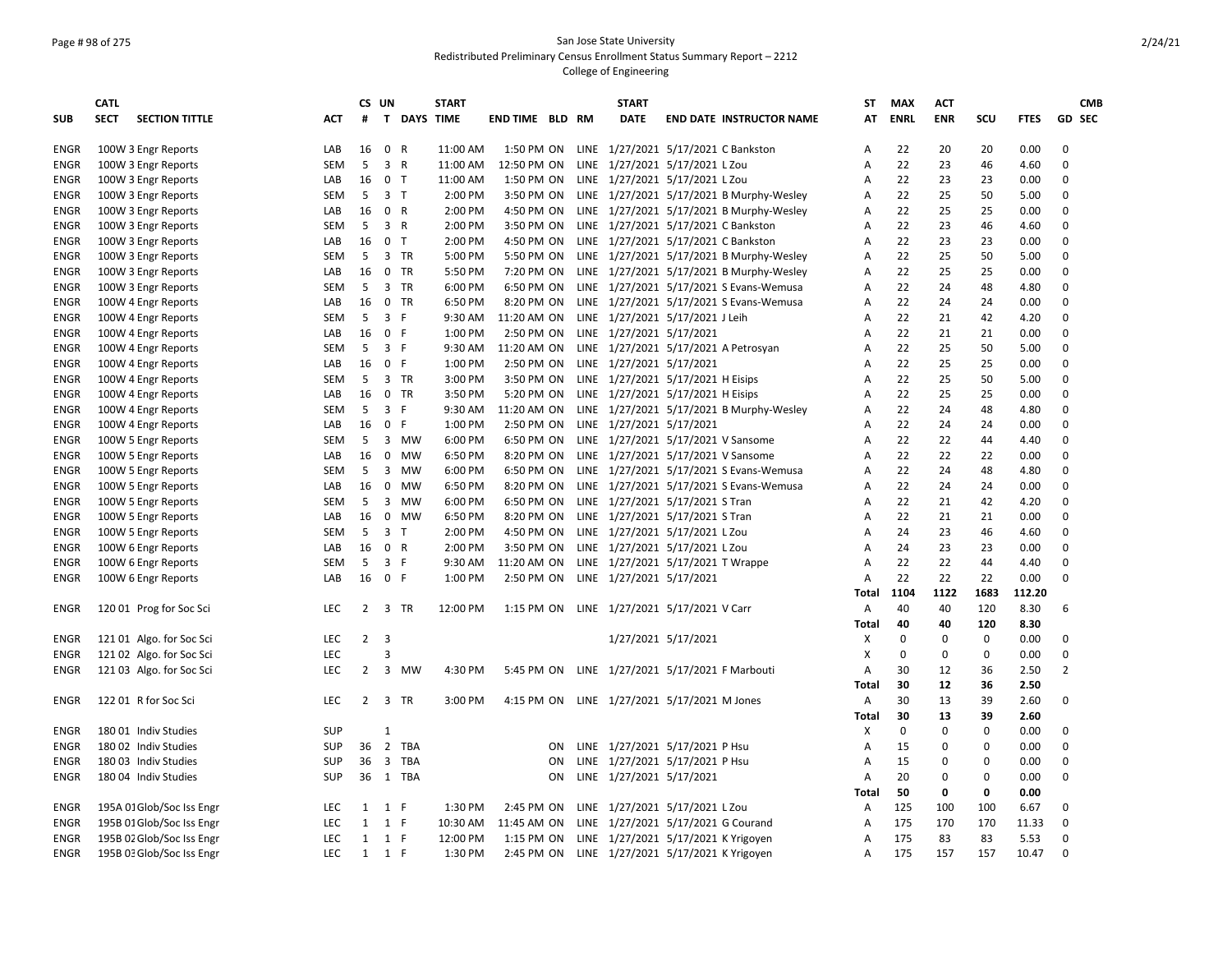#### Page # 99 of 275 San Jose State University Redistributed Preliminary Census Enrollment Status Summary Report – 2212

### College of Engineering

|             | <b>CATL</b><br><b>SECT</b> | <b>SECTION TITTLE</b>            |            | CS UN          | <b>DAYS</b>       | <b>START</b><br><b>TIME</b> | <b>END TIME</b> | <b>BLD</b> |      | <b>START</b><br><b>DATE</b> | <b>END DATE INSTRUCTOR NAME</b>    | SΤ<br>AT | <b>MAX</b>  | <b>ACT</b><br><b>ENR</b> |     |             | <b>GD SEC</b> | <b>CMB</b> |
|-------------|----------------------------|----------------------------------|------------|----------------|-------------------|-----------------------------|-----------------|------------|------|-----------------------------|------------------------------------|----------|-------------|--------------------------|-----|-------------|---------------|------------|
| <b>SUB</b>  |                            |                                  | <b>ACT</b> |                |                   |                             |                 |            | RM   |                             |                                    |          | <b>ENRL</b> |                          | SCU | <b>FTES</b> |               |            |
|             |                            |                                  |            |                |                   |                             |                 |            |      |                             |                                    | Total    | 650         | 510                      | 510 | 34.00       |               |            |
| ENGR        |                            | 195E 01 Inter. Computing Proj    | <b>LEC</b> | $\mathcal{P}$  | 3<br>F            | 10:00 AM                    | 12:45 PM ON     |            |      |                             | LINE 1/27/2021 5/17/2021 M Jones   |          | 30          | 21                       | 63  | 4.20        | 0             |            |
|             |                            |                                  |            |                |                   |                             |                 |            |      |                             |                                    | Total    | 30          | 21                       | 63  | 4.20        |               |            |
| <b>ENGR</b> |                            | 200W 0 Engr Grad Reports         | LEC        |                | 3                 |                             |                 |            |      |                             |                                    | x        | $\Omega$    | $\Omega$                 | 0   | 0.00        | 0             |            |
|             |                            |                                  |            |                |                   |                             |                 |            |      |                             |                                    | Total    | 0           | 0                        | 0   | 0.00        |               |            |
| <b>ENGR</b> |                            | 202 01 Systems Engr              | <b>LEC</b> | 1              | 3<br>$\mathsf{T}$ | 4:00 PM                     | 6:45 PM ON      |            |      |                             | LINE 1/27/2021 5/17/2021 M Hambaba |          | 30          |                          | 21  | 1.75        |               |            |
|             |                            |                                  |            |                |                   |                             |                 |            |      |                             |                                    | Total    | 30          |                          | 21  | 1.75        |               |            |
| <b>ENGR</b> |                            | 295A 01 Master Project I         | <b>LEC</b> | 2              | 3<br>R            | 5:00 PM                     | 7:50 PM ON      |            |      |                             | LINE 1/27/2021 5/17/2021 M Hambaba |          | 30          | 2                        | 6   | 0.50        | 2             |            |
|             |                            |                                  |            |                |                   |                             |                 |            |      |                             |                                    | Total    | 30          | 2                        | 6   | 0.50        |               |            |
| ENGR        |                            | 295B 01 Master Project II        | <b>LEC</b> | 1              | 3<br>F            | 1:00 PM                     | 3:45 PM ON      |            |      |                             | LINE 1/27/2021 5/17/2021 M Hambaba |          | 30          | 10                       | 30  | 2.50        | 10            |            |
|             |                            |                                  |            |                |                   |                             |                 |            |      |                             |                                    | Total    | 30          | 10                       | 30  | 2.50        |               |            |
| <b>ENGR</b> |                            | 297D 0: Topics Emerge Tech       | <b>LEC</b> | $\overline{2}$ | 3<br>M            | 4:00 PM                     | 6:45 PM ON      |            |      |                             | LINE 1/27/2021 5/17/2021 M Hambaba |          | 30          | 9                        | 27  | 2.25        | 9             |            |
|             |                            |                                  |            |                |                   |                             |                 |            |      |                             |                                    | Total    | 30          | 9                        | 27  | 2.25        |               |            |
| <b>ENGR</b> |                            | 298101 MSE Internship Experience | <b>SUP</b> | 48             | TBA<br>-1         |                             |                 | ON         |      | LINE 1/27/2021 5/17/2021    |                                    | A        | 30          | $\Omega$                 | 0   | 0.00        | 0             |            |
| <b>ENGR</b> |                            | 298102 MSE Internship Experience | <b>SUP</b> | 48             | <b>TBA</b><br>2   |                             |                 | ON         | LINE | 1/27/2021 5/17/2021         |                                    |          | 30          | $\Omega$                 | 0   | 0.00        | 0             |            |
| <b>ENGR</b> |                            | 298103 MSE Internship Experience | <b>SUP</b> | 48             | <b>TBA</b><br>3   |                             |                 | ON         |      | LINE 1/27/2021 5/17/2021    |                                    |          | 30          | 0                        | 0   | 0.00        | 0             |            |
|             |                            |                                  |            |                |                   |                             |                 |            |      |                             |                                    | Total    | 90          | 0                        | 0   | 0.00        |               |            |
| <b>ENGR</b> |                            | 299 01 Masters Thesis            | <b>SUP</b> | 25             | TBA               |                             |                 | ON         |      | LINE 1/27/2021 5/17/2021    |                                    | A        | 30          | 0                        | 0   | 0.00        | 0             |            |
| <b>ENGR</b> |                            | 299 02 Masters Thesis            | <b>SUP</b> | 25             | <b>TBA</b><br>2   |                             |                 | ON         | LINE | 1/27/2021 5/17/2021         |                                    | A        | 25          | $\Omega$                 | 0   | 0.00        | 0             |            |
| <b>ENGR</b> |                            | 299 03 Masters Thesis            | <b>SUP</b> | 25             | <b>TBA</b><br>3   |                             |                 | ON         | LINE | 1/27/2021 5/17/2021         |                                    |          | 25          | $\Omega$                 | 0   | 0.00        | 0             |            |
| <b>ENGR</b> |                            | 299 04 Masters Thesis            | <b>SUP</b> | 25             | <b>TBA</b>        |                             |                 | ON         |      | LINE 1/27/2021 5/17/2021    |                                    | A        | 25          | 0                        | 0   | 0.00        | 0             |            |
| <b>ENGR</b> |                            | 299 05 Masters Thesis            | <b>SUP</b> | 25             | <b>TBA</b><br>-5  |                             |                 | ON         | LINE | 1/27/2021 5/17/2021         |                                    |          | 25          | $\Omega$                 | 0   | 0.00        | $\Omega$      |            |
|             |                            |                                  |            |                |                   |                             |                 |            |      |                             |                                    | Total    | 130         | O                        | 0   | 0.00        |               |            |

**General Engineering Total 3142 2452 3666 246.20**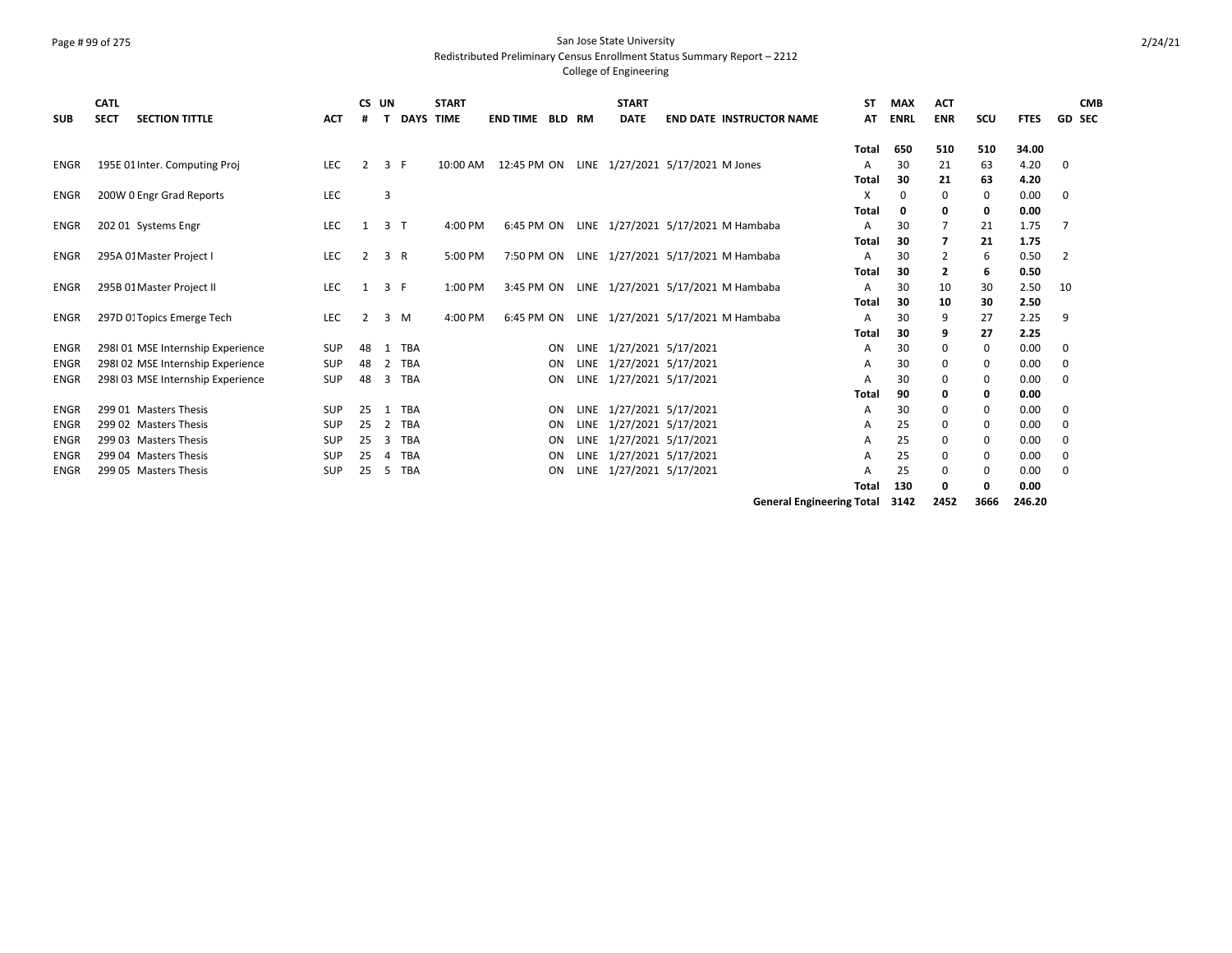### Page # 100 of 275 San Jose State University Redistributed Preliminary Census Enrollment Status Summary Report – 2212

| <b>SUB</b>               | <b>CATL</b><br><b>SECT</b> | <b>SECTION TITTLE</b>                       | ACT        | #              | CS UN                   |            | <b>START</b><br>T DAYS TIME | <b>END TIME BLD RM</b> |  | <b>START</b><br><b>DATE</b>                | <b>END DATE INSTRUCTOR NAME</b>           | ST<br>AT       | <b>MAX</b><br><b>ENRL</b> | <b>ACT</b><br><b>ENR</b>    | SCU               | <b>FTES</b>  |                  | <b>CMB</b><br><b>GD SEC</b> |
|--------------------------|----------------------------|---------------------------------------------|------------|----------------|-------------------------|------------|-----------------------------|------------------------|--|--------------------------------------------|-------------------------------------------|----------------|---------------------------|-----------------------------|-------------------|--------------|------------------|-----------------------------|
|                          |                            | <b>Industrial &amp; Systems Engineering</b> |            |                |                         |            |                             |                        |  |                                            |                                           |                |                           |                             |                   |              |                  |                             |
| ISE                      |                            | 103 01 Life Cycle Engr                      | <b>LEC</b> | 2              | 3 TR                    |            | 4:30 PM                     | 5:45 PM ON             |  | LINE 1/27/2021 5/17/2021 J Flahaux         |                                           | A              | 60                        | 19                          | 57                | 3.80         | $\mathbf 0$      |                             |
|                          |                            |                                             |            |                |                         |            |                             |                        |  |                                            |                                           | <b>Total</b>   | 60                        | 19                          | 57                | 3.80         |                  |                             |
| ISE                      |                            | 105 01 Intr Syst Engr                       | SEM        | 4              | 3 TR                    |            | 12:00 PM                    | 1:15 PM ON             |  |                                            | LINE 1/27/2021 5/17/2021 R Srinivasan     | Α<br>Total     | 60<br>60                  | 41<br>41                    | 123<br>123        | 8.20<br>8.20 | 0                |                             |
| <b>ISE</b>               |                            | 115 01 Lean Intgr Mfg                       | SEM        | 4              | $3 \, M$                |            | 6:00 PM                     | 7:45 PM ON             |  | LINE 1/27/2021 5/17/2021 T Pham            |                                           | Α              | 50                        | 40                          | 80                | 8.00         | $\mathbf 0$      |                             |
| <b>ISE</b>               |                            | 115 02 Lean Intgr Mfg                       | LAB        | 16             | $\mathbf 0$<br>T        |            | 6:00 PM                     | 9:00 PM ON             |  | LINE 1/27/2021 5/17/2021 T Pham            |                                           | $\overline{A}$ | 25                        | 19                          | 19                | 0.00         | $\mathbf 0$      |                             |
| <b>ISE</b>               |                            | 115 03 Lean Intgr Mfg                       | LAB        | 16             | $0 \quad W$             |            | 6:00 PM                     | 9:00 PM ON             |  | LINE 1/27/2021 5/17/2021 T Pham            |                                           | Α              | 25                        | 21                          | 21                | 0.00         | $\mathbf 0$      |                             |
|                          |                            |                                             |            |                |                         |            |                             |                        |  |                                            |                                           | <b>Total</b>   | 100                       | 80                          | 120               | 8.00         |                  |                             |
| <b>ISE</b>               |                            | 120 01 Methods Design                       | <b>LEC</b> | 1              | 3 TR                    |            | 3:00 PM                     | 3:50 PM ON             |  |                                            | LINE 1/27/2021 5/17/2021 D Nathan-Roberts | A              | 70                        | 36                          | 72                | 7.20         | $\mathbf 0$      |                             |
| <b>ISE</b>               |                            | 120 02 Methods Design                       | LAB        | 16             | $\mathbf 0$<br>T        |            | 4:00 PM                     | 7:00 PM ON             |  |                                            | LINE 1/27/2021 5/17/2021 D Nathan-Roberts | Α              | 35                        | 23                          | 23                | 0.00         | $\mathbf 0$      |                             |
| <b>ISE</b>               |                            | 120 03 Methods Design                       | LAB        | 16             | 0 R                     |            | 4:00 PM                     | 7:00 PM ON             |  |                                            | LINE 1/27/2021 5/17/2021 D Nathan-Roberts | $\overline{A}$ | 35                        | 13                          | 13                | 0.00         | $\Omega$         |                             |
|                          |                            |                                             |            |                |                         |            |                             |                        |  |                                            |                                           | <b>Total</b>   | 140                       | 72                          | 108               | 7.20         |                  |                             |
| <b>ISE</b>               |                            | 130 01 Engr Statistics                      | LEC        | 4              | 3 TR                    |            | 9:00 AM                     | 10:15 AM ON            |  | LINE 1/27/2021 5/17/2021 N Patel           |                                           | Α              | 150                       | 132                         | 396               | 27.90        | 30               |                             |
|                          |                            |                                             |            |                |                         |            |                             |                        |  |                                            |                                           | <b>Total</b>   | 150                       | 132                         | 396               | 27.90        |                  |                             |
| <b>ISE</b>               |                            | 131 01 Statistical Proc Control             | SEM        | 4              | 3 MW                    |            | 3:00 PM                     | 4:15 PM ON             |  | LINE 1/27/2021 5/17/2021 Y Wei             |                                           | A              | 60                        | 41                          | 123               | 8.20         | $\Omega$         |                             |
|                          |                            |                                             |            |                |                         |            |                             |                        |  |                                            |                                           | <b>Total</b>   | 60                        | 41                          | 123               | 8.20         |                  |                             |
| <b>ISE</b>               |                            | 140 01 Oper Plan & Control                  | SEM        | 4              | 3 MW                    |            | 4:30 PM                     | 5:45 PM ON             |  | LINE 1/27/2021 5/17/2021 A Kumar           |                                           | A              | 90                        | 42                          | 126               | 10.10        | 34               |                             |
|                          |                            |                                             |            |                |                         |            |                             |                        |  |                                            |                                           | <b>Total</b>   | 90                        | 42                          | 126               | 10.10        |                  |                             |
| <b>ISE</b>               |                            | 155 01 Supply Chain Engr                    | <b>SEM</b> | $\overline{4}$ | 3 TR                    |            | 10:30 AM                    | 11:45 AM ON            |  | LINE 1/27/2021 5/17/2021 H Liu             |                                           | $\mathsf{A}$   | 60                        | 55                          | 165               | 11.00        | $\Omega$         |                             |
|                          |                            |                                             |            |                |                         |            |                             |                        |  |                                            |                                           | <b>Total</b>   | 60                        | 55                          | 165               | 11.00        |                  |                             |
| <b>ISE</b>               |                            | 160 01 Healthcare Del Sys                   | <b>LEC</b> | 2              | 3 T                     |            | 6:00 PM                     | 8:45 PM ON             |  | LINE 1/27/2021 5/17/2021 A James           |                                           | Α              | 20                        | 5                           | 15                | 1.00         | $\Omega$         |                             |
|                          |                            |                                             |            |                |                         |            |                             |                        |  |                                            |                                           | <b>Total</b>   | 20                        | 5                           | 15                | 1.00         |                  |                             |
| <b>ISE</b>               |                            | 164 01 Comp & Hum Interact                  | SEM        |                | 4 3 T                   |            | 6:00 PM                     | 8:45 PM ON             |  |                                            | LINE 1/27/2021 5/17/2021 A Moallem        | Α              | 90                        | 88                          | 264               | 17.60        | 0                |                             |
|                          |                            |                                             |            |                |                         |            |                             |                        |  |                                            |                                           | <b>Total</b>   | 90                        | 88                          | 264               | 17.60        |                  |                             |
| ISE                      |                            | 167 01 Sys Simulation                       | <b>SEM</b> | 4              | 3<br>M                  |            | 9:00 AM                     | 10:45 AM ON            |  |                                            | LINE 1/27/2021 5/17/2021 K Mabrouk        | Α              | 50                        | 23                          | 46                | 4.80         | 4                |                             |
| <b>ISE</b>               |                            | 167 02 Sys Simulation                       | LAB        | 16             | $\mathbf 0$<br>M        |            | 11:00 AM                    | 2:00 PM ON             |  |                                            | LINE 1/27/2021 5/17/2021 K Mabrouk        | $\overline{A}$ | 50                        | 23                          | 23                | 0.00         | $\overline{4}$   |                             |
|                          |                            |                                             |            |                |                         |            |                             |                        |  |                                            |                                           | <b>Total</b>   | 100                       | 46                          | 69                | 4.80         |                  |                             |
| <b>ISE</b>               |                            | 17001 Operation Research                    | SEM        | 4              | $\overline{3}$          | <b>TR</b>  | 1:30 PM                     | 2:45 PM ON             |  | LINE 1/27/2021 5/17/2021 S Erdogan         |                                           | A              | 60                        | 47                          | 141               | 9.45         | 1                |                             |
|                          |                            |                                             |            |                |                         |            |                             |                        |  |                                            |                                           | Total          | 60                        | 47                          | 141               | 9.45         |                  |                             |
| <b>ISE</b>               |                            | 180 01 Individ Studies                      | SUP        | 36             | 1                       | <b>TBA</b> |                             |                        |  | 1/27/2021 5/17/2021 L Freund               |                                           | Α              | 25<br>25                  | $\mathbf{1}$<br>$\mathbf 0$ | $\mathbf{1}$<br>0 | 0.07         | 0<br>$\mathbf 0$ |                             |
| <b>ISE</b><br><b>ISE</b> |                            | 180 02 Individ Studies                      | <b>SUP</b> | 36             | $\overline{2}$<br>3 TBA | TBA        |                             |                        |  | 1/27/2021 5/17/2021                        |                                           | A<br>A         | 25                        | $\Omega$                    | $\Omega$          | 0.00<br>0.00 | $\mathbf 0$      |                             |
|                          |                            | 180 03 Individ Studies                      | SUP        | 36             |                         |            |                             |                        |  | 1/27/2021 5/17/2021 L Freund               |                                           | <b>Total</b>   | 75                        | $\mathbf{1}$                | $\mathbf{1}$      | 0.07         |                  |                             |
| ISE                      |                            | 194 01 Analytics Workshop                   | LAB        | 16             | 1 W                     |            | 10:30 AM                    | 1:15 PM ON             |  | LINE 1/27/2021 5/17/2021 S Gupta           |                                           | Α              | 50                        | 39                          | 39                | 2.60         | 0                |                             |
|                          |                            |                                             |            |                |                         |            |                             |                        |  |                                            |                                           | <b>Total</b>   | 50                        | 39                          | 39                | 2.60         |                  |                             |
| <b>ISE</b>               |                            | 195A 01Sr ISE Design I                      | LAB        | 16             | 1 F                     |            | 9:30 AM                     | 12:30 PM ON            |  | LINE 1/27/2021 5/17/2021 B Saeed           |                                           | Α              | 50                        | 16                          | 16                | 1.07         | 0                |                             |
|                          |                            |                                             |            |                |                         |            |                             |                        |  |                                            |                                           | <b>Total</b>   | 50                        | 16                          | 16                | 1.07         |                  |                             |
| <b>ISE</b>               |                            | 195B 01Sr ISE Design II                     | LAB        | 16             | 3 F                     |            | 1:00 PM                     | 3:45 PM ON             |  | LINE 1/27/2021 5/17/2021 B Saeed           |                                           | Α              | 50                        | 41                          | 123               | 8.20         | 0                |                             |
|                          |                            |                                             |            |                |                         |            |                             |                        |  |                                            |                                           | <b>Total</b>   | 50                        | 41                          | 123               | 8.20         |                  |                             |
| ISE                      |                            | 200 01 Fincl Mthds Engr                     | SEM        | -5             | 3 R                     |            | 6:00 PM                     | 8:45 PM ON             |  |                                            | LINE 1/27/2021 5/17/2021 D Nathan-Roberts | Α              | 80                        | 74                          | 222               | 18.50        | 74               |                             |
|                          |                            |                                             |            |                |                         |            |                             |                        |  |                                            |                                           | <b>Total</b>   | 80                        | 74                          | 222               | 18.50        |                  |                             |
| ISE                      |                            | 202 01 Des Ana Engr Exp                     | SEM        | 5              | 3 R                     |            | 3:00 PM                     | 5:45 PM ON             |  | LINE 1/27/2021 5/17/2021 S Amin            |                                           | Α              | 70                        | 16                          | 48                | 4.00         | 16               |                             |
|                          |                            |                                             |            |                |                         |            |                             |                        |  |                                            |                                           | <b>Total</b>   | 70                        | 16                          | 48                | 4.00         |                  |                             |
| <b>ISE</b>               |                            | 211 01 Exptl Des for HF                     | <b>LEC</b> | 5              | 3 W                     |            | 6:00 PM                     |                        |  | 8:45 PM ON LINE 1/27/2021 5/17/2021 S Amin |                                           | Α              | 50                        | 33                          | 99                | 8.25         | 33               |                             |
|                          |                            |                                             |            |                |                         |            |                             |                        |  |                                            |                                           | Total          | 50                        | 33                          | 99                | 8.25         |                  |                             |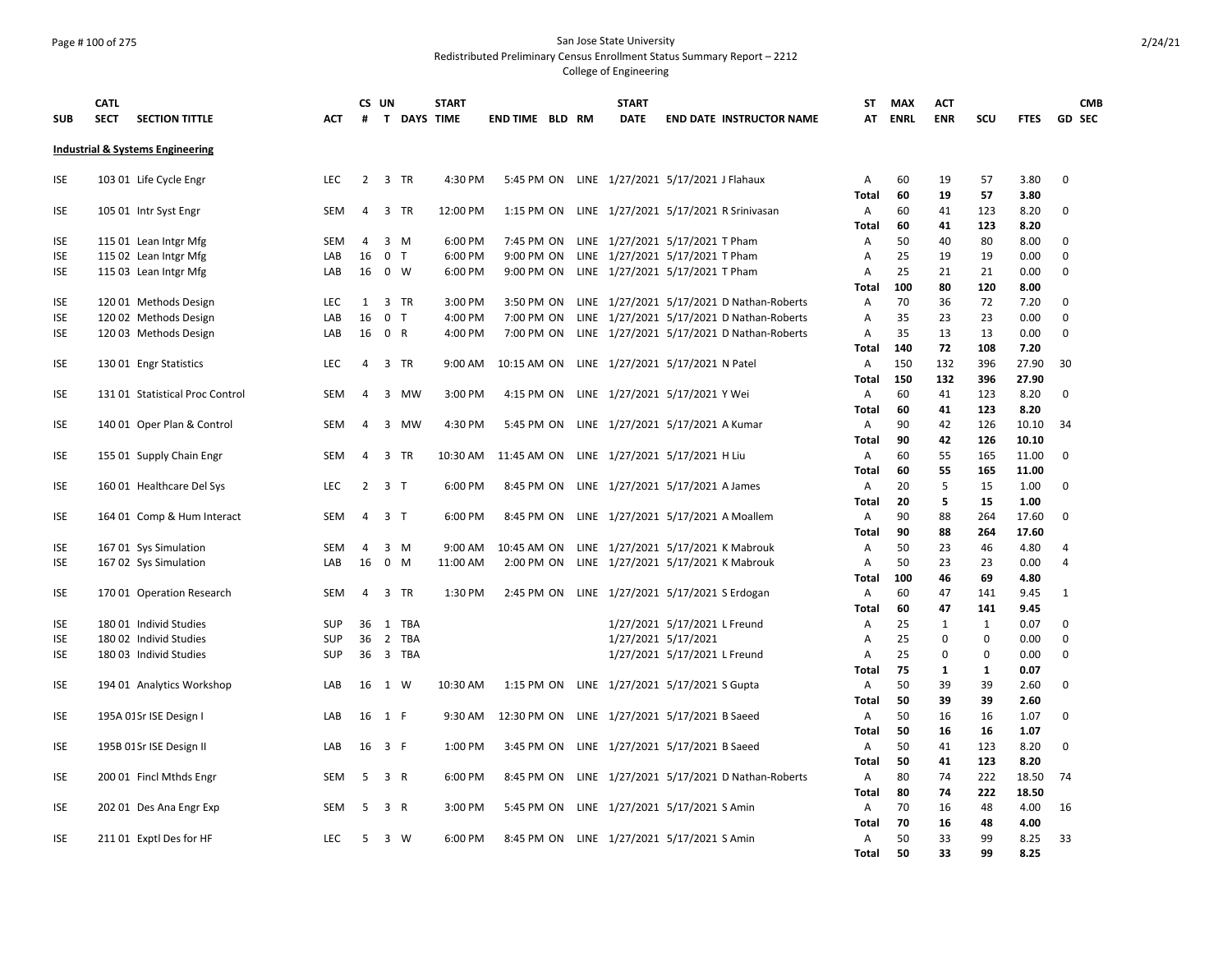# Page # 101 of 275 San Jose State University Redistributed Preliminary Census Enrollment Status Summary Report – 2212

## College of Engineering

|             | <b>CATL</b> |                                            |            |                | CS UN          |             | <b>START</b> |                        |  | <b>START</b>                                  |                               |                                               | ST                | <b>MAX</b>   | <b>ACT</b>   |                   |              | <b>CMB</b>     |  |
|-------------|-------------|--------------------------------------------|------------|----------------|----------------|-------------|--------------|------------------------|--|-----------------------------------------------|-------------------------------|-----------------------------------------------|-------------------|--------------|--------------|-------------------|--------------|----------------|--|
| <b>SUB</b>  | <b>SECT</b> | <b>SECTION TITTLE</b>                      | <b>ACT</b> | #              |                | T DAYS TIME |              | <b>END TIME BLD RM</b> |  | <b>DATE</b>                                   |                               | <b>END DATE INSTRUCTOR NAME</b>               | AT                | <b>ENRL</b>  | <b>ENR</b>   | SCU               | <b>FTES</b>  | <b>GD SEC</b>  |  |
| <b>ISE</b>  |             | 213 01 Princip of Engr Mgmt                | LEC        | $\overline{2}$ | 3 M            |             | 6:00 PM      | 8:45 PM ON             |  | LINE 1/27/2021 5/17/2021 A Kumar              |                               |                                               | Α                 | 70           | 64           | 192               | 16.00        | 64             |  |
|             |             |                                            |            |                |                |             |              |                        |  |                                               |                               |                                               | <b>Total</b>      | 70           | 64           | 192               | 16.00        |                |  |
| <b>ISE</b>  |             | 215 01 Usability Testing                   | SEM        | 4              | 3 R            |             | 3:00 PM      | 5:45 PM ON             |  | LINE 1/27/2021 5/17/2021 A Andre              |                               |                                               | $\overline{A}$    | 50           | 31           | 93                | 7.75         | 31             |  |
|             |             |                                            |            |                |                |             |              |                        |  |                                               |                               |                                               | Total             | 50           | 31           | 93                | 7.75         |                |  |
| <b>ISE</b>  |             | 218 01 Int. Design I                       | <b>LEC</b> | $\overline{2}$ | $3 \, M$       |             | 6:00 PM      | 8:45 PM ON             |  |                                               |                               | LINE 1/27/2021 5/17/2021 D Rosenberg          | Α                 | 30           | 30           | 90                | 7.50         | 30             |  |
|             |             |                                            |            |                |                |             |              |                        |  |                                               |                               |                                               | <b>Total</b>      | 30           | 30           | 90                | 7.50         |                |  |
| <b>ISE</b>  |             | 219 01 HCI Security                        | <b>SEM</b> | 4              | 3 R            |             | 6:00 PM      | 8:45 PM ON             |  |                                               |                               | LINE 1/27/2021 5/17/2021 A Moallem            | Α                 | 50           | 19           | 57                | 4.75         | 19 C           |  |
| <b>CMPE</b> |             | 219 01 HCI Security                        | <b>SEM</b> | $\overline{4}$ | 3 R            |             | 6:00 PM      | 8:45 PM ON             |  |                                               |                               | LINE 1/27/2021 5/17/2021 A Moallem            | A                 | $\Omega$     | $\mathbf{0}$ | $\mathbf{0}$      | 0.00         | $0-$           |  |
| <b>PSYC</b> |             | 219 01 HCI Security                        | SEM        | 4              | 3 R            |             | 6:00 PM      |                        |  |                                               |                               | 8:45 PM ON LINE 1/27/2021 5/17/2021 A Moallem | Α                 | 0            | $\mathbf{0}$ | $\mathbf 0$       | 0.00         | 0 <sub>c</sub> |  |
|             |             |                                            |            |                |                |             |              |                        |  |                                               |                               |                                               | <b>Total</b>      | 50           | 19           | 57                | 4.75         |                |  |
| <b>ISE</b>  |             | 223 01 Dec Model Sus Dev                   | <b>LEC</b> |                | 3              |             |              |                        |  |                                               |                               |                                               | $\times$          | $\Omega$     | $\mathbf 0$  | 0                 | 0.00         | 0              |  |
|             |             |                                            |            |                |                |             |              |                        |  |                                               |                               |                                               | <b>Total</b>      | 0            | 0            | 0                 | 0.00         |                |  |
| <b>ISE</b>  |             | 233 01 Op Data Analysis                    | LEC        | 1              | 3 F            |             | 9:00 AM      |                        |  | 12:00 PM ON LINE 1/27/2021 5/17/2021 Y Wei    |                               |                                               | Α                 | 50           | 23           | 69                | 5.75         | 23             |  |
|             |             |                                            |            |                |                |             |              |                        |  |                                               |                               |                                               | <b>Total</b>      | 50           | 23           | 69                | 5.75         |                |  |
| <b>ISE</b>  |             | 240 01 Analytics Sys Engr                  | SEM        | 5              |                | 3 W         | 3:00 PM      |                        |  | 5:45 PM ON LINE 1/27/2021 5/17/2021 S Erdogan |                               |                                               | Α                 | 60           | 28           | 84                | 7.00         | 28             |  |
|             |             |                                            |            |                |                |             |              |                        |  |                                               |                               |                                               | <b>Total</b>      | 60           | 28           | 84                | 7.00         |                |  |
| <b>ISE</b>  |             | 242 01 Adv Scv Sys Engrg & Mgmt            | <b>SEM</b> |                | 3              |             |              |                        |  |                                               |                               |                                               | X                 | $\Omega$     | 0            | 0                 | 0.00         | 0              |  |
|             |             |                                            |            |                |                |             |              |                        |  |                                               |                               |                                               | Total             | $\mathbf 0$  | 0            | 0                 | 0.00         |                |  |
| <b>ISE</b>  |             | 244 01 Al Tools Systm Eng                  | LEC        |                | 3              |             |              |                        |  |                                               |                               |                                               | X                 | 0            | $\mathbf 0$  | $\mathbf 0$       | 0.00         | 0              |  |
|             |             |                                            |            |                |                |             |              |                        |  |                                               |                               |                                               | <b>Total</b>      | $\mathbf{0}$ | $\mathbf 0$  | 0                 | 0.00         |                |  |
| <b>ISE</b>  |             | 247 01 Logistics Supl Chn                  | SEM        | 4              | 3 W            |             | 3:00 PM      |                        |  | 5:45 PM ON LINE 1/27/2021 5/17/2021 H Liu     |                               |                                               | A                 | 50           | 5            | 15                | 1.25         | 5              |  |
|             |             |                                            |            |                |                |             |              |                        |  |                                               |                               |                                               | Total             | 50           | 5            | 15                | 1.25         |                |  |
| <b>ISE</b>  |             | 250 01 Leading 6Sigma Improvmt             | SEM        | $\overline{4}$ | 3 <sub>7</sub> |             | 6:00 PM      | 8:45 PM ON             |  | LINE 1/27/2021 5/17/2021 H Tsao               |                               |                                               | Α                 | 150          | 77           | 231               | 18.60        | 64             |  |
|             |             |                                            |            |                |                |             |              |                        |  |                                               |                               |                                               | <b>Total</b>      | 150<br>40    | 77           | 231               | 18.60        |                |  |
| <b>ISE</b>  |             | 260 01 Healthcare Del Sys                  | <b>LEC</b> | $\overline{2}$ | 3 <sub>T</sub> |             | 6:00 PM      | 8:45 PM ON             |  | LINE 1/27/2021 5/17/2021 A James              |                               |                                               | $\overline{A}$    |              | 27           | 81                | 6.75         | 27             |  |
|             |             |                                            |            |                | 3              |             |              |                        |  |                                               |                               |                                               | <b>Total</b>      | 40           | 27           | 81                | 6.75         |                |  |
| <b>ISE</b>  |             | 265 01 Adv Sys Simul                       | <b>SEM</b> |                |                |             |              |                        |  |                                               |                               |                                               | X                 | 0            | 0            | 0                 | 0.00         | 0              |  |
| <b>ISE</b>  |             | 265 02 Adv Sys Simul                       | SEM        | 5<br>5         | 3 <sub>T</sub> |             | 11:00 AM     | 1:45 PM                |  |                                               |                               | 1/27/2021 5/17/2021 K Mabrouk                 | Α                 | 16<br>16     | 15<br>12     | 45                | 3.75         | 15<br>12       |  |
| <b>ISE</b>  |             | 265 03 Adv Sys Simul                       | SEM        |                | 3 <sub>7</sub> |             | 2:00 PM      | 4:45 PM                |  |                                               |                               | 1/27/2021 5/17/2021 K Mabrouk                 | Α                 | 32           | 27           | 36                | 3.00<br>6.75 |                |  |
| <b>ISE</b>  |             |                                            | <b>SEM</b> |                | 1              |             |              |                        |  |                                               |                               |                                               | <b>Total</b><br>X | $\Omega$     | $\mathbf 0$  | 81<br>$\mathbf 0$ | 0.00         | 0              |  |
| <b>ISE</b>  |             | 297 01 Sp Topics IE<br>297 02 Sp Topics IE | SEM        |                | $\overline{2}$ |             |              |                        |  |                                               |                               |                                               | X                 | $\mathbf 0$  | $\mathbf 0$  | 0                 | 0.00         | 0              |  |
| <b>ISE</b>  |             | 297 03 Sp Topics IE                        | SEM        |                | 3              |             |              |                        |  |                                               |                               |                                               | X                 | 0            | $\mathbf 0$  | 0                 | 0.00         | 0              |  |
|             |             |                                            |            |                |                |             |              |                        |  |                                               |                               |                                               | <b>Total</b>      | 0            | 0            | 0                 | 0.00         |                |  |
| <b>ISE</b>  |             | 298 01 Spec Prob                           | <b>SUP</b> |                |                | 25 1 TBA    |              |                        |  |                                               | 1/27/2021 5/17/2021 S Erdogan |                                               | Α                 | 50           | 27           | 27                | 2.25         | 27             |  |
| <b>ISE</b>  |             | 298 02 Spec Prob                           | <b>SUP</b> |                |                | 25 2 TBA    |              |                        |  |                                               | 1/27/2021 5/17/2021 H Liu     |                                               | Α                 | 50           | 20           | 40                | 3.33         | 20             |  |
| <b>ISE</b>  |             | 298 03 Spec Prob                           | SUP        |                |                | 25 3 TBA    |              |                        |  |                                               | 1/27/2021 5/17/2021 H Tsao    |                                               | Α                 | 50           | 51           | 153               | 12.75        | 51             |  |
| <b>ISE</b>  |             | 298 04 Spec Prob                           | SUP        |                |                | 25  4  TBA  |              |                        |  |                                               |                               | 1/27/2021 5/17/2021 D Rosenberg               | Α                 | 50           | 6            | 24                | 2.00         | 6              |  |
|             |             |                                            |            |                |                |             |              |                        |  |                                               |                               |                                               | <b>Total</b>      | 200          | 104          | 244               | 20.33        |                |  |
| <b>ISE</b>  |             | 299 01 Masters Thesis                      | <b>SUP</b> |                |                | 25 1 TBA    |              |                        |  |                                               | 1/27/2021 5/17/2021           |                                               | Α                 | 25           | 0            | 0                 | 0.00         | 0              |  |
| <b>ISE</b>  |             | 299 02 Masters Thesis                      | <b>SUP</b> |                |                | 25 2 TBA    |              |                        |  |                                               | 1/27/2021 5/17/2021           |                                               | Α                 | 25           | 0            | 0                 | 0.00         | 0              |  |
| <b>ISE</b>  |             | 299 03 Masters Thesis                      | <b>SUP</b> | 25             |                | 3 TBA       |              |                        |  |                                               | 1/27/2021 5/17/2021           |                                               | A                 | 25           | $\mathbf 0$  | $\mathbf 0$       | 0.00         | 0              |  |
| <b>ISE</b>  |             | 299 04 Masters Thesis                      | SUP        |                |                | 25 4 TBA    |              |                        |  |                                               | 1/27/2021 5/17/2021           |                                               | Α                 | 25           | $\mathbf 0$  | $\mathbf 0$       | 0.00         | 0              |  |
|             |             |                                            |            |                |                |             |              |                        |  |                                               |                               |                                               | <b>Total</b>      | 100          | $\mathbf 0$  | 0                 | 0.00         |                |  |
|             |             |                                            |            |                |                |             |              |                        |  |                                               |                               |                                               |                   |              |              |                   |              |                |  |

**Industrial & Systems Engineering Total 2297 1323 3492 262.37**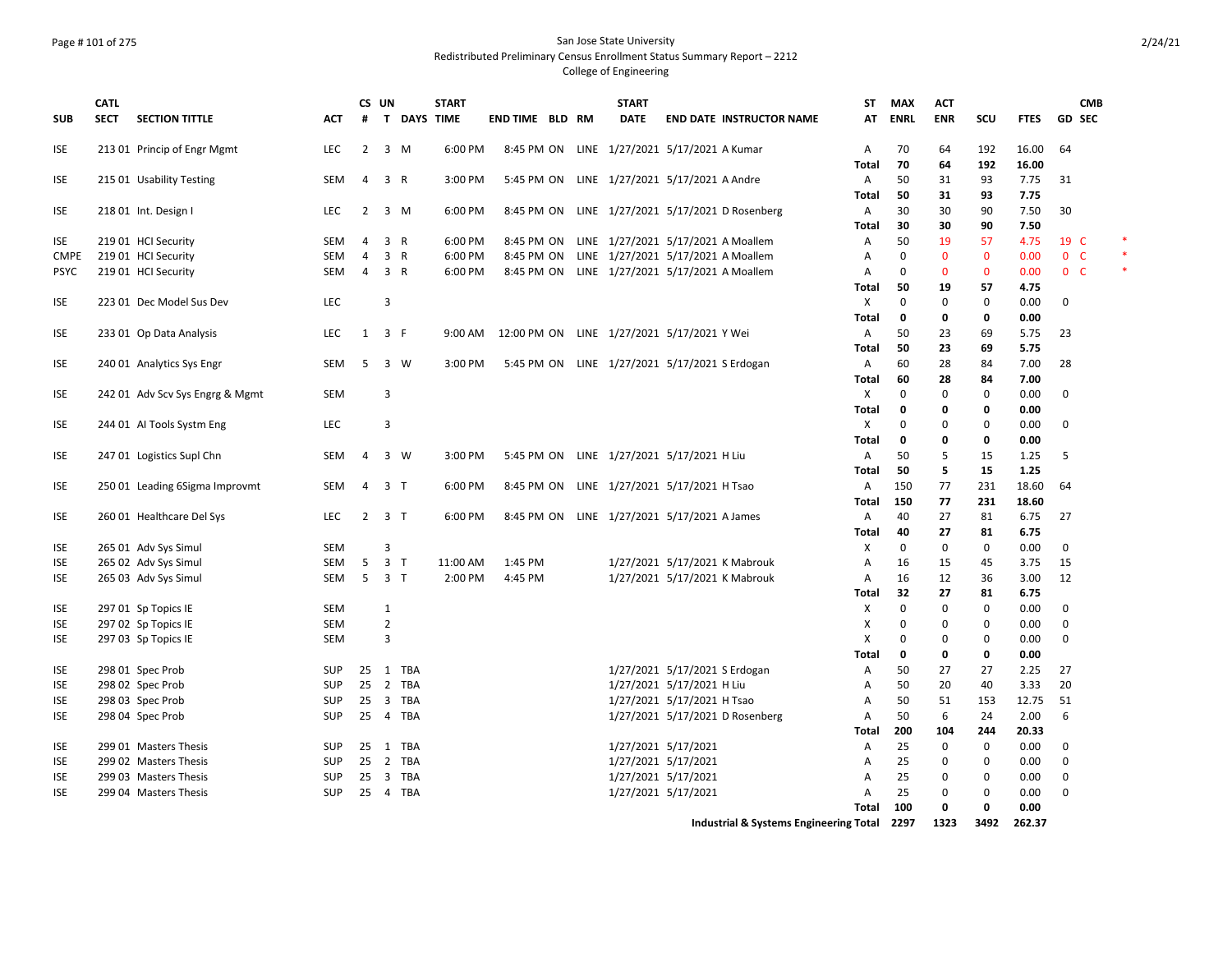#### Page # 102 of 275 San Jose State University Redistributed Preliminary Census Enrollment Status Summary Report – 2212

|              | <b>CATL</b>                  |                                                      |                   | CS UN                |                |           | <b>START</b>       |                           |           | <b>START</b>                                               |                              |                                           | ST         | <b>MAX</b>  | ACT            |                |              |                | <b>CMB</b> |  |
|--------------|------------------------------|------------------------------------------------------|-------------------|----------------------|----------------|-----------|--------------------|---------------------------|-----------|------------------------------------------------------------|------------------------------|-------------------------------------------|------------|-------------|----------------|----------------|--------------|----------------|------------|--|
| <b>SUB</b>   | <b>SECT</b>                  | <b>SECTION TITTLE</b>                                | ACT               | #                    |                |           | T DAYS TIME        | <b>END TIME BLD RM</b>    |           | <b>DATE</b>                                                |                              | <b>END DATE INSTRUCTOR NAME</b>           | AT         | <b>ENRL</b> | <b>ENR</b>     | scu            | <b>FTES</b>  | <b>GD SEC</b>  |            |  |
|              | <b>Materials Engineering</b> |                                                      |                   |                      |                |           |                    |                           |           |                                                            |                              |                                           |            |             |                |                |              |                |            |  |
| MATE         |                              | 25 01 Intro to Materials                             | LEC.              | $\mathbf{1}$         | 3 MW           |           | 4:30 PM            | 5:45 PM ON                |           | LINE 1/27/2021 5/17/2021 M Oye                             |                              |                                           | Α          | 55          | 23             | 69             | 4.60         | 0              |            |  |
| MATE         |                              | 25 02 Intro to Materials                             | <b>LEC</b>        | 1                    | 3              | <b>MW</b> | 9:00 AM            | 10:15 AM ON               |           | LINE 1/27/2021 5/17/2021 T Pan                             |                              |                                           | Α          | 55          | 49             | 147            | 9.80         | 0              |            |  |
| MATE         |                              | 25 03 Intro to Materials                             | <b>LEC</b>        | 1 3 TR               |                |           | 4:30 PM            | 5:45 PM ON                |           | LINE 1/27/2021 5/17/2021 E Ishida                          |                              |                                           | Α          | 50          | 47             | 141            | 9.55         | 3              |            |  |
|              |                              |                                                      |                   |                      |                |           |                    |                           |           |                                                            |                              |                                           | Total      | 160         | 119            | 357            | 23.95        |                |            |  |
| MATE         |                              | 115 01 Struc/Prop Solids                             | <b>LEC</b>        | $\overline{2}$       | 3 MW           |           | 4:30 PM            | 5:45 PM ON                |           | LINE 1/27/2021 5/17/2021 O Keles                           |                              |                                           | A          | 40          | 18             | 54             | 3.90         | 6              |            |  |
|              |                              |                                                      |                   |                      |                |           |                    |                           |           |                                                            |                              |                                           | Total      | 40          | 18             | 54             | 3.90         |                |            |  |
| MATE         |                              | 131 01 AM & 3D Printing                              | LEC               | $1 \quad 3 \quad T$  |                |           | 6:00 PM            | 8:45 PM ON                |           | LINE 1/27/2021 5/17/2021 O Keles                           |                              |                                           | A          | 40          | 14             | 42             | 2.80         | 0              |            |  |
|              |                              |                                                      |                   |                      |                |           |                    |                           |           |                                                            |                              |                                           | Total      | 40          | 14             | 42             | 2.80         |                |            |  |
| MATE         |                              | 135 01 Intro Composite Matls                         | <b>SEM</b>        | 5                    | 3 TR           |           | 1:30 PM            | 2:45 PM ON                |           | LINE 1/27/2021 5/17/2021 T Pan                             |                              |                                           | Α          | 60          | 19             | 57             | 4.05         | 5 <sub>C</sub> |            |  |
| AE           |                              | 135 01 Intro Composite Matls                         | <b>SEM</b>        | 5                    | 3 TR           |           | 1:30 PM            | 2:45 PM ON                |           | LINE 1/27/2021 5/17/2021 T Pan                             |                              |                                           | A          | 0           | $\mathbf 0$    | $\mathbf{0}$   | 0.00         | 0 <sup>o</sup> |            |  |
| ME           |                              | 135 01 Intro Composite Matls                         | SEM               | -5                   | 3 TR           |           | 1:30 PM            | 2:45 PM ON                |           | LINE 1/27/2021 5/17/2021 T Pan                             |                              |                                           | A          | 0           | $\mathbf{0}$   | $\mathbf{0}$   | 0.00         | 0 <sup>o</sup> |            |  |
|              |                              |                                                      |                   |                      |                |           |                    |                           |           |                                                            |                              |                                           | Total      | 60          | 19             | 57             | 4.05         |                |            |  |
| MATE         |                              | 141 01 Strctr Analys Matls                           | SEM               | 5                    | 3 MW           |           | 4:30 PM            | 5:45 PM ON                |           | LINE 1/27/2021 5/17/2021 C England                         |                              |                                           | A<br>Total | 30<br>30    | 15<br>15       | 45<br>45       | 3.00<br>3.00 | 0              |            |  |
| MATE         |                              | 143 01 Prin Scng Micrscpy                            | LAB               | 16                   | 1 M            |           | 1:30 PM            | 4:15 PM ON                |           | LINE 1/27/2021 5/17/2021 C Peters                          |                              |                                           | A          | 15          | $\mathbf 0$    | 0              | 0.00         | 0              |            |  |
| MATE         |                              | 143 02 Prin Scng Micrscpy                            | LAB               | 16                   | $1$ T          |           | 10:30 AM           | 1:15 PM ON                |           | LINE 1/27/2021 5/17/2021 C Peters                          |                              |                                           | Α          | 15          | 12             | 12             | 0.83         | $\overline{2}$ |            |  |
|              |                              |                                                      |                   |                      |                |           |                    |                           |           |                                                            |                              |                                           | Total      | 30          | 12             | 12             | 0.83         |                |            |  |
| MATE         | 144 01 XRD Lab               |                                                      | LAB               | 16                   | 1 W            |           | 6:00 PM            | 8:45 PM ON                |           | LINE 1/27/2021 5/17/2021 C Peters                          |                              |                                           | A          | 15          | 14             | 14             | 0.95         | 1              |            |  |
|              |                              |                                                      |                   |                      |                |           |                    |                           |           |                                                            |                              |                                           | Total      | 15          | 14             | 14             | 0.95         |                |            |  |
| MATE         |                              | 145 01 Princ Scnng Probes                            | LAB               | 16                   | 1 M            |           | 9:00 AM            | 11:45 AM ON               |           | LINE 1/27/2021 5/17/2021 D Nowak                           |                              |                                           | A          | 15          | $\overline{7}$ | $\overline{7}$ | 0.48         | 1              |            |  |
|              |                              |                                                      |                   |                      |                |           |                    |                           |           |                                                            |                              |                                           | Total      | 15          | $\overline{7}$ | $\overline{7}$ | 0.48         |                |            |  |
| <b>MATE</b>  |                              | 151 01 Solid State Thermo                            | LEC               | 4                    | 3              | MW        | 10:30 AM           | 11:45 AM ON               |           | LINE 1/27/2021 5/17/2021 D Oh                              |                              |                                           | A          | 30          | 19             | 57             | 3.85         | 1              |            |  |
|              |                              |                                                      |                   |                      |                |           |                    |                           |           |                                                            |                              |                                           | Total      | 30          | 19             | 57             | 3.85         |                |            |  |
| MATE         |                              | 152 01 Solid State Kin                               | <b>SEM</b>        | 4                    | 3 TR           |           | 9:00 AM            | 10:15 AM ON               |           | LINE 1/27/2021 5/17/2021 S Agarwal                         |                              |                                           | Α          | 40          | 24             | 72             | 5.20         | 8              |            |  |
|              |                              |                                                      |                   |                      |                |           |                    |                           |           |                                                            |                              |                                           | Total      | 40          | 24             | 72             | 5.20         |                |            |  |
| MATE         |                              | 153 01 EO&M Props Solids                             | LEC               | 2                    | 3 TR           |           | 4:30 PM            | 5:20 PM ON                |           | LINE 1/27/2021 5/17/2021 M Oye                             |                              |                                           | Α          | 60          | 40             | 80             | 8.00         | 0              |            |  |
| MATE         |                              | 153 02 EO&M Props Solids                             | LAB               | 16                   | 0 <sub>T</sub> |           | 9:00 AM            | 11:45 AM ON               |           | LINE 1/27/2021 5/17/2021 E Ishida                          |                              |                                           | Α          | 12          | 12             | 12             | 0.00         | 0              |            |  |
| MATE         |                              | 153 03 EO&M Props Solids                             | LAB               | 16                   | 0 T            |           | 1:30 PM            | 4:15 PM ON                |           | LINE 1/27/2021 5/17/2021 S Duorah                          |                              |                                           | A          | 12          | 12             | 12             | 0.00         | $\Omega$       |            |  |
| MATE         |                              | 153 04 EO&M Props Solids                             | LAB               | 16                   | 0 <sub>T</sub> |           | 6:00 PM            | 8:45 PM ON                |           |                                                            |                              | LINE 1/27/2021 5/17/2021 A Termeh Yousefi | Α          | 12          | 12             | 12             | 0.00         | $\Omega$       |            |  |
| MATE         |                              | 153 05 EO&M Props Solids                             | LAB               | 16                   | 0 R            |           | 9:00 AM            | 11:45 AM ON               |           | LINE 1/27/2021 5/17/2021 C Pereira                         |                              |                                           | Α          | 12          | 12             | 12             | 0.00         | 0              |            |  |
| MATE         |                              | 153 06 EO&M Props Solids                             | LAB               | 16                   | 0 W<br>0 F     |           | 9:00 AM<br>1:30 PM | 11:45 AM ON<br>4:15 PM ON |           | LINE 1/27/2021 5/17/2021 B Serrano                         |                              |                                           | Α          | 12<br>15    | 12<br>0        | 12<br>0        | 0.00         | 0<br>0         |            |  |
| MATE<br>MATE |                              | 153 07 EO&M Props Solids<br>153 08 EO&M Props Solids | LAB<br><b>LEC</b> | 16<br>$\overline{2}$ |                | 3 MW      | 12:00 PM           | 12:50 PM ON               |           | LINE 1/27/2021 5/17/2021<br>LINE 1/27/2021 5/17/2021 T Pan |                              |                                           | A<br>Α     | 40          | 32             | 64             | 0.00<br>6.40 | 0              |            |  |
| MATE         |                              | 153 09 EO&M Props Solids                             | LAB               |                      | $\Omega$       |           |                    |                           |           |                                                            |                              |                                           | X          | 0           | 0              | 0              | 0.00         | 0              |            |  |
| MATE         |                              | 153 10 EO&M Props Solids                             | LAB               | 16                   | 0 R            |           | 9:00 AM            | 11:45 AM ON               |           | LINE 1/27/2021 5/17/2021 C England                         |                              |                                           | Α          | 12          | 12             | 12             | 0.00         | 0              |            |  |
|              |                              |                                                      |                   |                      |                |           |                    |                           |           |                                                            |                              |                                           | Total      | 187         | 144            | 216            | 14.40        |                |            |  |
| MATE         |                              | 154 01 Metals and Alloys                             | SEM               | 4                    | 3 M            |           | 2:00 PM            | 3:50 PM ON                |           | LINE 1/27/2021 5/17/2021 D Chafey                          |                              |                                           | Α          | 30          | 21             | 42             | 4.30         | $\overline{2}$ |            |  |
| MATE         |                              | 154 02 Metals and Alloys                             | LAB               | 16                   | $0 \quad W$    |           | 1:30 PM            | 4:15 PM                   |           |                                                            | 1/27/2021 5/17/2021 D Chafey |                                           | Α          | 15          | 21             | 21             | 0.00         | $\overline{2}$ |            |  |
| MATE         |                              | 154 03 Metals and Alloys                             | LAB               | 16                   | 0 M            |           | 6:00 PM            | 8:45 PM                   |           |                                                            | 1/27/2021 5/17/2021          |                                           | A          | 15          | 0              | 0              | 0.00         | 0              |            |  |
|              |                              |                                                      |                   |                      |                |           |                    |                           |           |                                                            |                              |                                           | Total      | 60          | 42             | 63             | 4.30         |                |            |  |
| MATE         |                              | 155 01 Matls Select Desgn                            | SEM               | 5                    | 3              | MW        | 12:00 PM           | 1:15 PM ON                |           | LINE 1/27/2021 5/17/2021 Y Fu                              |                              |                                           | Α          | 30          | 15             | 45             | 3.00         | 0              |            |  |
|              |                              |                                                      |                   |                      |                |           |                    |                           |           |                                                            |                              |                                           | Total      | 30          | 15             | 45             | 3.00         |                |            |  |
| MATE         | 180 01 Ind Studies           |                                                      | <b>SUP</b>        | 36                   | 1 TBA          |           |                    |                           | ΟN        | LINE 1/27/2021 5/17/2021 W Chung                           |                              |                                           | Α          | 10          | 0              | 0              | 0.00         | 0              |            |  |
| MATE         | 180 02 Ind Studies           |                                                      | <b>SUP</b>        | 36                   | 2 TBA          |           |                    |                           | <b>ON</b> | LINE 1/27/2021 5/17/2021 W Chung                           |                              |                                           | Α          | 10          | 0              | 0              | 0.00         | 0              |            |  |
|              |                              |                                                      |                   |                      |                |           |                    |                           |           |                                                            |                              |                                           | Total      | 20          | $\Omega$       | O              | 0.00         |                |            |  |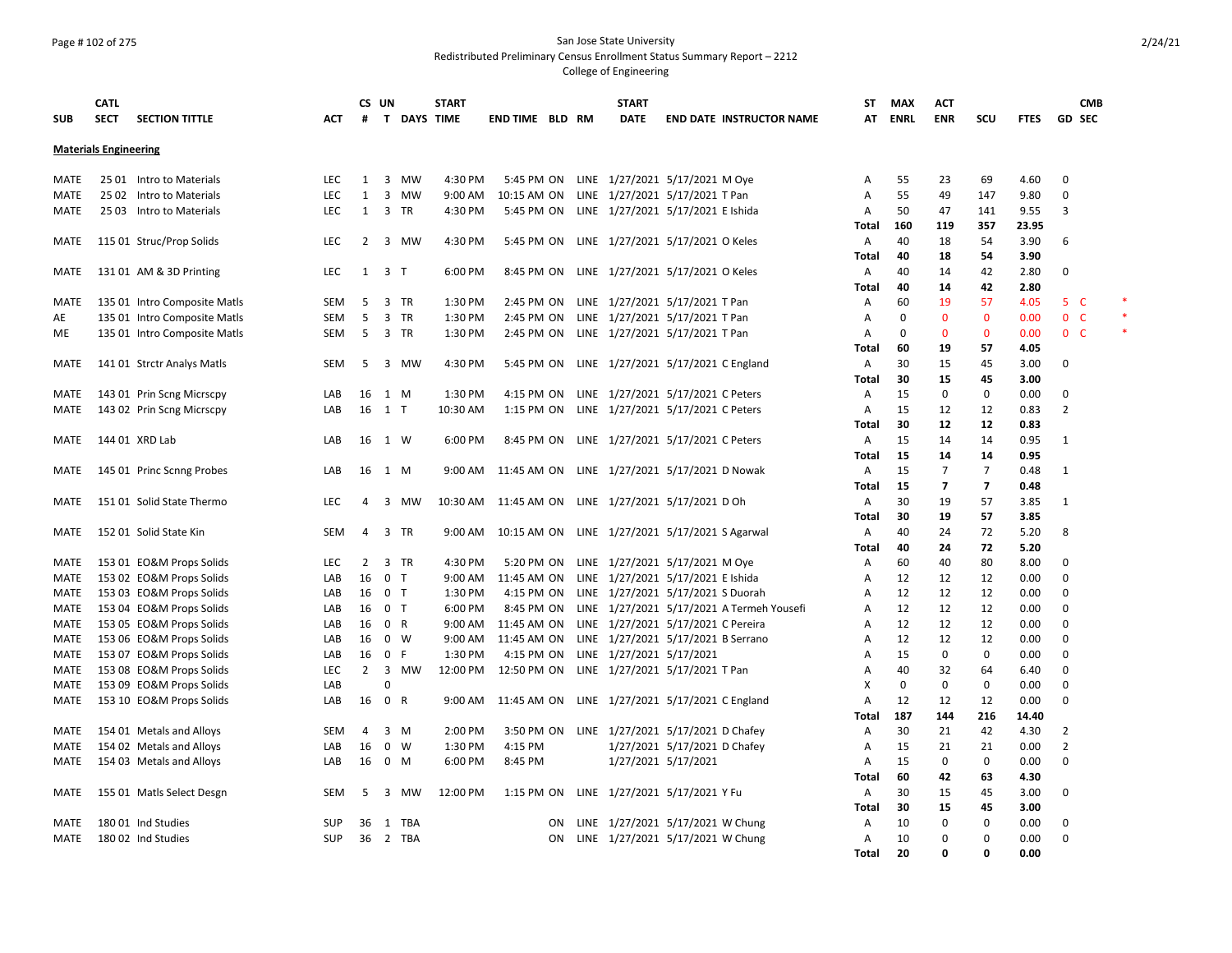# Page # 103 of 275 San Jose State University Redistributed Preliminary Census Enrollment Status Summary Report – 2212

|                     | <b>CATL</b>                                         |                          |    | CS UN         |             | <b>START</b>       |                          |    | <b>START</b>                                                         |                                    | ST           | <b>MAX</b>   | <b>ACT</b>     |               |              | <b>CMB</b>     |  |
|---------------------|-----------------------------------------------------|--------------------------|----|---------------|-------------|--------------------|--------------------------|----|----------------------------------------------------------------------|------------------------------------|--------------|--------------|----------------|---------------|--------------|----------------|--|
| <b>SUB</b>          | <b>SECTION TITTLE</b><br><b>SECT</b>                | ACT                      | #  |               | T DAYS TIME |                    | <b>END TIME BLD RM</b>   |    | DATE                                                                 | <b>END DATE INSTRUCTOR NAME</b>    | AT           | <b>ENRL</b>  | <b>ENR</b>     | scu           | <b>FTES</b>  | <b>GD SEC</b>  |  |
| MATE                | 198B 01Sr Design Proj                               | <b>LEC</b>               | 4  | 2 F           |             | 9:00 AM            |                          |    | 9:50 AM ON LINE 1/27/2021 5/17/2021 W Chung                          |                                    | A            | 30           | 16             | 16            | 2.13         | 0              |  |
| MATE                | 198B 02 Sr Design Proj                              | LAB                      | 16 | 0 F           |             |                    | 10:00 AM  12:45 PM       |    | 1/27/2021 5/17/2021 W Chung                                          |                                    | A            | 30           | 16             | 16            | 0.00         | 0              |  |
|                     |                                                     |                          |    |               |             |                    |                          |    |                                                                      |                                    | Total        | 60           | 32             | 32            | 2.13         |                |  |
| MATE                | 215 01 Solid State Matls                            | SEM                      | 5  |               | 3 M         | 6:00 PM            |                          |    | 8:45 PM ON LINE 1/27/2021 5/17/2021 SKC                              |                                    | A            | 40           | 17             | 51            | 4.25         | 17             |  |
|                     |                                                     |                          |    |               |             |                    |                          |    |                                                                      |                                    | Total        | 40           | 17             | 51            | 4.25         |                |  |
| MATE                | 251 01 Adv Sld St Thermo                            | SEM                      | 5  |               | 3 W         | 6:00 PM            |                          |    | 8:45 PM ON LINE 1/27/2021 5/17/2021 D Oh                             |                                    | A            | 40           | 12             | 36            | 3.00         | 12             |  |
|                     |                                                     |                          |    |               |             |                    |                          |    |                                                                      |                                    | Total        | 40           | 12             | 36            | 3.00         |                |  |
| MATE                | 265 01 Nanomaterials                                | <b>LEC</b>               | 1  | 3 R           |             | 6:00 PM            |                          |    | 8:45 PM ON LINE 1/27/2021 5/17/2021 M Oye                            |                                    | A            | 25           | 11             | 33            | 2.70         | 10             |  |
|                     |                                                     | <b>SEM</b>               |    | 3             |             |                    |                          |    |                                                                      |                                    | Total<br>X   | 25<br>0      | 11<br>0        | 33<br>0       | 2.70         | 0              |  |
| MATE                | 270 01 Meth Thin Flim Dep                           |                          |    |               |             |                    |                          |    |                                                                      |                                    | <b>Total</b> | $\mathbf{0}$ | 0              | 0             | 0.00<br>0.00 |                |  |
| MATE                | 280 01 Graduate Research                            | SUP                      | 25 | 3 F           |             | 3:00 PM            |                          |    | 5:45 PM ON LINE 1/27/2021 5/17/2021 K Kao                            |                                    | A            | 10           | 3              | 9             | 0.75         | 3              |  |
|                     |                                                     |                          |    |               |             |                    |                          |    |                                                                      |                                    | Total        | 10           | 3              | 9             | 0.75         |                |  |
| MATE                | 280101 Graduate Research I                          | <b>SUP</b>               | 25 | 1 F           |             | 3:00 PM            |                          |    | 5:45 PM ON LINE 1/27/2021 5/17/2021 K Kao                            |                                    | Α            | 10           | 0              | 0             | 0.00         | 0              |  |
| <b>MATE</b>         | 280102 Graduate Research I                          | <b>SUP</b>               | 25 | 2 F           |             | 3:00 PM            | 5:45 PM                  |    | 1/27/2021 5/17/2021 K Kao                                            |                                    | Α            | 10           | 0              | 0             | 0.00         | 0              |  |
| MATE                | 280103 Graduate Research I                          | <b>SUP</b>               | 25 | 3 F           |             | 3:00 PM            | 5:45 PM                  |    | 1/27/2021 5/17/2021 K Kao                                            |                                    | A            | 10           | 0              | 0             | 0.00         | 0              |  |
| MATE                | 280104 Graduate Research I                          | SUP                      |    |               | 25 2 TBA    |                    |                          | ON | LINE 1/27/2021 5/17/2021 K Kao                                       |                                    | A            | 10           | $\mathbf 0$    | $\mathbf 0$   | 0.00         | 0              |  |
|                     |                                                     |                          |    |               |             |                    |                          |    |                                                                      |                                    | Total        | 40           | 0              | 0             | 0.00         |                |  |
| MATE                | 281 01 Thesis Prep Sem                              | LAB                      | 16 | 1 F           |             | 3:00 PM            | 5:45 PM ON               |    | LINE 1/27/2021 5/17/2021 C England                                   |                                    | Α            | 45           | 16             | 16            | 1.33         | 16 C           |  |
| CHE                 | 281 01 Thesis Prep Sem                              | LAB                      | 16 | 1 F           |             | 3:00 PM            | 5:45 PM ON               |    | LINE 1/27/2021 5/17/2021 C England                                   |                                    | A            | $\Omega$     | $\mathbf{0}$   | $\mathbf{0}$  | 0.00         | 0 <sup>o</sup> |  |
|                     |                                                     |                          |    |               |             |                    |                          |    |                                                                      |                                    | Total        | 45           | 16             | 16            | 1.33         |                |  |
| MATE                | 298 01 MS Res Project                               | <b>SUP</b>               |    | 25 1 F        |             | 3:00 PM            | 5:45 PM ON               |    | LINE 1/27/2021 5/17/2021 X Sinha                                     |                                    | Α            | 20           | 0              | 0             | 0.00         | 0              |  |
| MATE                | 298 02 MS Res Project                               | SUP                      | 25 | 2 F           |             | 3:00 PM            | 5:45 PM ON               |    | LINE 1/27/2021 5/17/2021 X Sinha                                     |                                    | A            | 20           | 2              | 4             | 0.33         | $\overline{2}$ |  |
| MATE                | 298 03 MS Res Project                               | SUP                      | 25 |               | 1 TBA       |                    |                          | ON | LINE 1/27/2021 5/17/2021 X Sinha                                     |                                    | A            | 40           | 1              | 1             | 0.08         | 1              |  |
| MATE                | 298 04 MS Res Project                               | <b>SUP</b>               | 25 |               | 2 TBA       |                    |                          | ON | LINE 1/27/2021 5/17/2021 X Sinha                                     |                                    | A            | 40           | $\overline{2}$ | 4             | 0.33         | 2              |  |
|                     |                                                     |                          |    |               |             |                    |                          |    |                                                                      |                                    | Total        | 120          | 5              | 9             | 0.75         |                |  |
| MATE                | 298101 MS Project Intern                            | <b>SUP</b>               | 25 | 1 F           |             | 3:00 PM            | 5:45 PM ON               |    | LINE 1/27/2021 5/17/2021 X Sinha                                     |                                    | A            | 20           | 0              | $\mathbf 0$   | 0.00         | 0              |  |
| MATE                | 298102 MS Project Intern                            | <b>SUP</b>               | 25 | 2 F           |             | 3:00 PM            | 5:45 PM ON               |    | LINE 1/27/2021 5/17/2021 X Sinha                                     |                                    | A            | 20           | 0              | 0             | 0.00         | 0              |  |
| MATE                | 298103 MS Project Intern                            | <b>SUP</b>               | 25 |               | 1 TBA       |                    |                          | ON | LINE 1/27/2021 5/17/2021 X Sinha                                     |                                    | A            | 40           | 1              | 1             | 0.08         | 1              |  |
| MATE                | 298104 MS Project Intern                            | <b>SUP</b>               | 25 |               | 2 TBA       |                    |                          | ON | LINE 1/27/2021 5/17/2021 X Sinha                                     |                                    | A            | 40           | $\mathbf 0$    | $\mathbf 0$   | 0.00         | 0              |  |
|                     |                                                     |                          |    |               |             |                    |                          |    |                                                                      |                                    | Total        | 120          | 1              | 1             | 0.08         |                |  |
| <b>MATE</b>         | 299 01 Master's Thesis                              | <b>SUP</b>               | 25 | 1 F           |             | 3:00 PM            | 5:45 PM ON               |    | LINE 1/27/2021 5/17/2021 X Sinha                                     |                                    | Α            | 20           | 0              | 0             | 0.00         | 0              |  |
| MATE                | 299 02 Master's Thesis                              | <b>SUP</b>               | 25 | 3 F           |             | 3:00 PM            | 5:45 PM ON               |    | LINE 1/27/2021 5/17/2021 X Sinha                                     |                                    | A            | 20           | $\mathbf{1}$   | 3             | 0.25         | $\mathbf{1}$   |  |
| MATE                | 299 03 Master's Thesis                              | SUP                      |    |               | 25 1 TBA    |                    |                          | ON | LINE 1/27/2021 5/17/2021 X Sinha                                     |                                    | A            | 20           | 0              | 0             | 0.00         | 0              |  |
| <b>MATE</b>         | 299 04 Master's Thesis                              | <b>SUP</b>               | 25 |               | 3 TBA       |                    |                          | ON | LINE 1/27/2021 5/17/2021 X Sinha                                     |                                    | A            | 20           | $\mathbf 0$    | $\mathbf 0$   | 0.00         | 0              |  |
|                     |                                                     |                          |    |               |             |                    |                          |    |                                                                      |                                    | Total        | 80           | 1              | 3<br>$\Omega$ | 0.25         |                |  |
| MATE<br>MATE        | 299101 MS Thesis Intern<br>2991 02 MS Thesis Intern | <b>SUP</b><br><b>SUP</b> | 25 | 1 F<br>25 3 F |             | 3:00 PM<br>3:00 PM | 5:45 PM ON<br>5:45 PM ON |    | LINE 1/27/2021 5/17/2021 X Sinha<br>LINE 1/27/2021 5/17/2021 X Sinha |                                    | A            | 20<br>20     | 0<br>0         | 0             | 0.00<br>0.00 | 0              |  |
|                     | 299103 MS Thesis Intern                             | SUP                      | 25 |               | 1 TBA       |                    |                          | ON | LINE 1/27/2021 5/17/2021 X Sinha                                     |                                    | A            | 20           | 0              | 0             |              | 0<br>0         |  |
| MATE<br><b>MATE</b> | 299104 MS Thesis Intern                             | <b>SUP</b>               |    |               | 25 3 TBA    |                    |                          | ON | LINE 1/27/2021 5/17/2021 X Sinha                                     |                                    | A<br>A       | 20           | 0              | $\Omega$      | 0.00<br>0.00 | 0              |  |
|                     |                                                     |                          |    |               |             |                    |                          |    |                                                                      |                                    | Total        | 80           | $\mathbf 0$    | 0             | 0.00         |                |  |
|                     |                                                     |                          |    |               |             |                    |                          |    |                                                                      | <b>Materials Engineering Total</b> |              | 1417         | 560            | 1231          | 85.97        |                |  |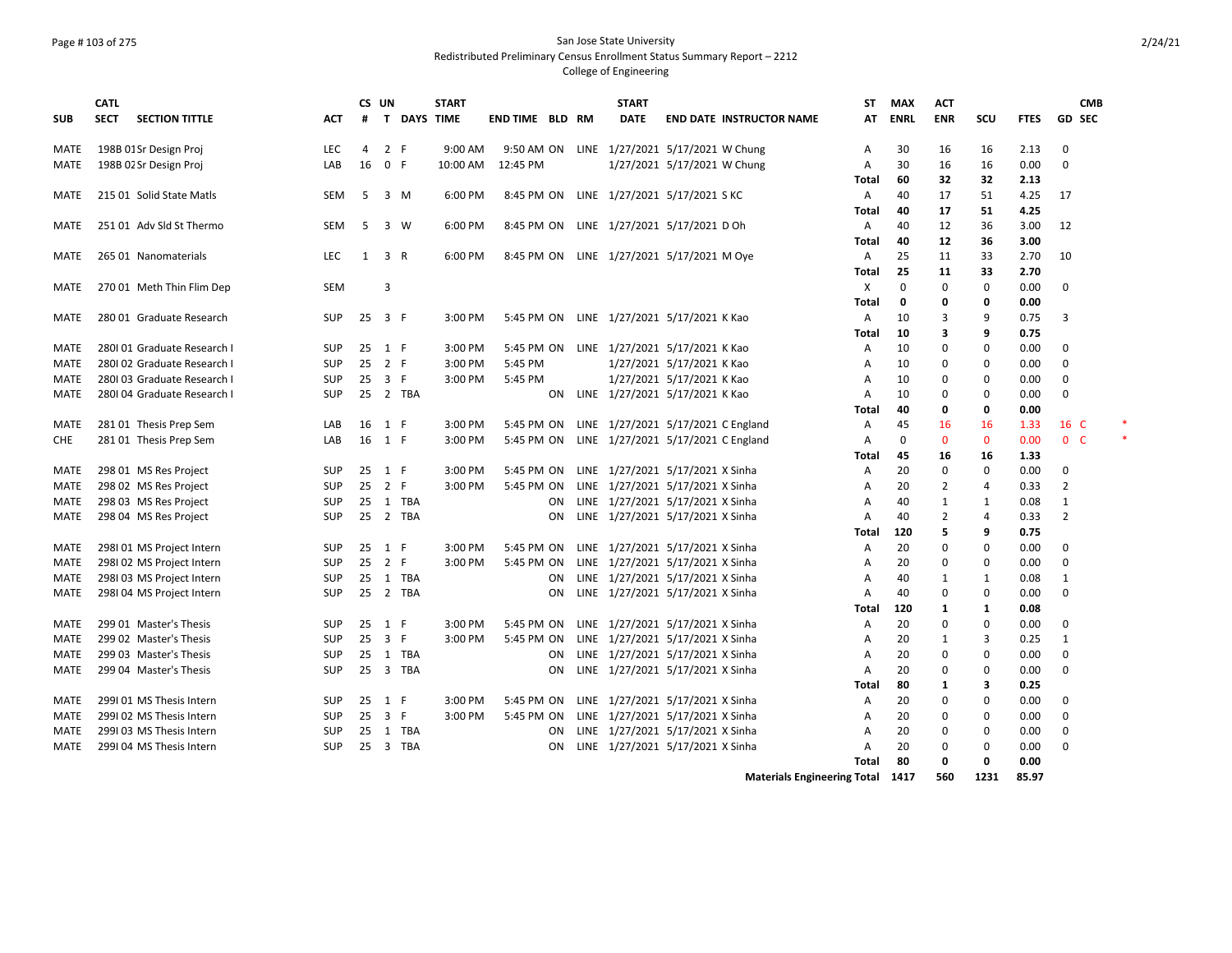### Page # 104 of 275 San Jose State University Redistributed Preliminary Census Enrollment Status Summary Report – 2212

|            | <b>CATL</b>                   |                           |            | CS UN          |                |    | <b>START</b> |                        | <b>START</b>             |                                                   | ST                | <b>MAX</b>  | <b>ACT</b>   |              |             | <b>CMB</b>     |        |
|------------|-------------------------------|---------------------------|------------|----------------|----------------|----|--------------|------------------------|--------------------------|---------------------------------------------------|-------------------|-------------|--------------|--------------|-------------|----------------|--------|
| <b>SUB</b> | <b>SECT</b>                   | <b>SECTION TITTLE</b>     | <b>ACT</b> | #              |                |    | T DAYS TIME  | <b>END TIME BLD RM</b> | <b>DATE</b>              | <b>END DATE INSTRUCTOR NAME</b>                   | AT                | <b>ENRL</b> | <b>ENR</b>   | SCU          | <b>FTES</b> | GD SEC         |        |
|            | <b>Mechanical Engineering</b> |                           |            |                |                |    |              |                        |                          |                                                   |                   |             |              |              |             |                |        |
|            |                               |                           |            |                |                |    |              |                        |                          |                                                   |                   |             |              |              |             |                |        |
| ME         |                               | 2001 Design & Graphics    | SEM        | 5              | 2 W            |    | 9:00 AM      | 9:50 AM ON             |                          | LINE 1/27/2021 5/17/2021 V Cherickal Viswanathan  | Α                 | 100         | 101          | 101          | 13.47       | $\mathbf 0$    |        |
| ME         |                               | 2002 Design & Graphics    | LAB        | 16             | $0 \quad M$    |    | 9:00 AM      | 11:45 AM ON            |                          | LINE 1/27/2021 5/17/2021 K Behzad                 | Α                 | 25          | 27           | 27           | 0.00        | 0              |        |
| ME         |                               | 2003 Design & Graphics    | LAB        | 16             | 0 <sub>T</sub> |    | 9:00 AM      | 11:45 AM ON            |                          | LINE 1/27/2021 5/17/2021 S Chitati                | Α                 | 25          | 24           | 24           | 0.00        | 0              |        |
| ME         |                               | 2004 Design & Graphics    | LAB        | 16             | 0 R            |    | 9:00 AM      |                        |                          | 11:45 AM ON LINE 1/27/2021 5/17/2021 R Khasgiwala | A                 | 25          | 25           | 25           | 0.00        | 0              |        |
| ME         | 20 05                         | Design & Graphics         | LAB        | 16             | 0 R            |    | 1:30 PM      |                        |                          | 4:15 PM ON LINE 1/27/2021 5/17/2021 S Chitati     | Α                 | 25          | 25           | 25           | 0.00        | 0              |        |
|            |                               |                           |            |                |                |    |              |                        |                          |                                                   | Total             | 200         | 202          | 202          | 13.47       |                |        |
| ME         |                               | 30 01 Comp Applications   | <b>SEM</b> | 5              | 2 F            |    | 9:00 AM      |                        |                          | 9:50 AM ON LINE 1/27/2021 5/17/2021 S Ahsan       | Α                 | 108         | 109          | 109          | 14.53       | 0              |        |
| ME         |                               | 30 02 Comp Applications   | LAB        | 16             | 0 F            |    | 10:00 AM     | 12:45 PM ON            |                          | LINE 1/27/2021 5/17/2021 S Ahsan                  | Α                 | 27          | 27           | 27           | 0.00        | 0              |        |
| ME         |                               | 30 04 Comp Applications   | LAB        | 16             | 0 <sub>T</sub> |    | 1:30 PM      |                        |                          | 4:15 PM ON LINE 1/27/2021 5/17/2021 R Shu         | Α                 | 27          | 28           | 28           | 0.00        | 0              |        |
| ME         |                               | 30 05 Comp Applications   | LAB        | 16             | 0 M            |    | 9:00 AM      |                        |                          | 11:45 AM ON LINE 1/27/2021 5/17/2021 P Sagar      | Α                 | 27          | 28           | 28           | 0.00        | 0              |        |
| ME         |                               | 30 06 Comp Applications   | LAB        | 16             | 0 F            |    | 1:30 PM      |                        |                          | 4:15 PM ON LINE 1/27/2021 5/17/2021 S Ahsan       | Α                 | 27          | 26           | 26           | 0.00        | 0              |        |
|            |                               |                           |            |                |                |    |              |                        |                          |                                                   | <b>Total</b>      | 216         | 218          | 218          | 14.53       |                |        |
| ME         |                               | 100 01 ME Career Dev      | <b>LEC</b> | 4              | 1 M            |    | 3:00 PM      |                        |                          | 3:50 PM ON LINE 1/27/2021 5/17/2021 D Caires      | Α                 | 35          | 31           | 31           | 2.10        | $\overline{2}$ |        |
|            |                               |                           |            |                |                |    |              |                        |                          |                                                   | Total             | 35          | 31           | 31           | 2.10        |                |        |
| ME         |                               | 101 01 Dynamics           | <b>SEM</b> | $\overline{4}$ | 3 TR           |    | 1:30 PM      |                        |                          | 2:45 PM ON LINE 1/27/2021 5/17/2021 R Agarwal     | Α                 | 30          | 23           | 69           | 4.60        | 0              |        |
| ME         |                               | 101 02 Dynamics           | <b>SEM</b> | $\overline{4}$ | 3 TR           |    | 10:30 AM     | 11:45 AM ON            |                          | LINE 1/27/2021 5/17/2021 R Agarwal                | Α                 | 30          | 30           | 90           | 6.00        | 0              |        |
| ME         |                               | 101 03 Dynamics           | <b>SEM</b> | 4              | 3 MW           |    | 10:30 AM     | 11:45 AM ON            |                          | LINE 1/27/2021 5/17/2021 A Boylan-Ashraf          | Α                 | 30          | 38           | 114          | 7.60        | 0              |        |
| <b>ME</b>  |                               | 101 04 Dynamics           | <b>SEM</b> | 4              | 3 TR           |    | 12:00 PM     | 1:15 PM ON             |                          | LINE 1/27/2021 5/17/2021 R Tsou                   | A                 | 30          | 30           | 90           | 6.00        | $\mathbf 0$    |        |
|            |                               |                           |            |                |                |    |              |                        |                          |                                                   | Total             | 120         | 121          | 363          | 24.20       |                |        |
| ME         |                               | 106 01 Fund Mechatro Engr | <b>SEM</b> | 4              | 3 <sub>1</sub> |    | 10:30 AM     | 11:45 AM ON            |                          | LINE 1/27/2021 5/17/2021 B Furman                 | A                 | 130         | 129          | 258          | 25.95       | $3-$           | $\ast$ |
| EE         |                               | 106 01 Fund Mechatro Engr | <b>SEM</b> | $\overline{4}$ | 3 <sub>T</sub> |    | 10:30 AM     | 11:45 AM ON            |                          | LINE 1/27/2021 5/17/2021 B Furman                 | Α                 | $\mathbf 0$ | $\mathbf{0}$ | $\mathbf{0}$ | 0.00        | 0 <sup>o</sup> |        |
| ME         |                               | 106 02 Fund Mechatro Engr | LAB        | 16             | 0 M            |    | 1:30 PM      | 4:15 PM ON             |                          | LINE 1/27/2021 5/17/2021 T Bejaoui                | A                 | 20          | 20           | 20           | 0.00        | 0 <sup>o</sup> |        |
| EE         |                               | 106 02 Fund Mechatro Engr | LAB        | 16             | 0 M            |    | 1:30 PM      | 4:15 PM ON             |                          | LINE 1/27/2021 5/17/2021 T Bejaoui                | Α                 | $\Omega$    | $\mathbf 0$  | $\mathbf 0$  | 0.00        | 0 <sup>o</sup> |        |
| ME         |                               | 106 03 Fund Mechatro Engr | LAB        | 16             | 0 <sub>T</sub> |    | 1:30 PM      | 4:15 PM ON             | LINE 1/27/2021 5/17/2021 |                                                   | A                 | 20          | 19           | 19           | 0.00        | $1 \quad C$    |        |
| EE         |                               | 106 03 Fund Mechatro Engr | LAB        | 16             | 0 <sub>T</sub> |    | 1:30 PM      | 4:15 PM ON             | LINE 1/27/2021 5/17/2021 |                                                   | A                 | $\Omega$    | $\mathbf{0}$ | $\mathbf{0}$ | 0.00        | 0 <sup>o</sup> |        |
| ME         |                               | 106 04 Fund Mechatro Engr | LAB        | 16             | $0 \quad W$    |    | 6:00 PM      | 8:45 PM ON             | LINE 1/27/2021 5/17/2021 |                                                   | Α                 | 20          | 20           | 20           | 0.00        | $1\quad C$     |        |
| EE         |                               | 106 04 Fund Mechatro Engr | LAB        | 16             | 0 W            |    | 6:00 PM      | 8:45 PM ON             | LINE 1/27/2021 5/17/2021 |                                                   | Α                 | $\mathbf 0$ | $\mathbf{0}$ | $\mathbf{0}$ | 0.00        | $0-$           |        |
| ME         |                               | 106 05 Fund Mechatro Engr | LAB        | 16             | 0 R            |    | 3:00 PM      | 5:45 PM ON             |                          | LINE 1/27/2021 5/17/2021 J Esquivel Patricio      | Α                 | 20          | 20           | 20           | 0.00        | 0 <sup>o</sup> |        |
| EE         |                               | 106 05 Fund Mechatro Engr | LAB        | 16             | 0 R            |    | 3:00 PM      | 5:45 PM ON             |                          | LINE 1/27/2021 5/17/2021 J Esquivel Patricio      | Α                 | $\mathbf 0$ | $\mathbf{0}$ | $\mathbf{0}$ | 0.00        | 0 <sup>o</sup> |        |
| ME         |                               | 106 06 Fund Mechatro Engr | LAB        | 16             | 0 R            |    | 6:00 PM      | 8:45 PM ON             | LINE 1/27/2021 5/17/2021 |                                                   | A                 | 20          | 18           | 18           | 0.00        | 0 <sup>o</sup> |        |
| EE         |                               | 106 06 Fund Mechatro Engr | LAB        | 16             | 0 R            |    | 6:00 PM      | 8:45 PM ON             | LINE 1/27/2021 5/17/2021 |                                                   | Α                 | $\mathbf 0$ | $\mathbf 0$  | $\mathbf 0$  | 0.00        | $0-$           |        |
| ME         |                               | 106 07 Fund Mechatro Engr | LAB        | 16             | 0 F            |    | 9:00 AM      | 11:45 AM ON            | LINE 1/27/2021 5/17/2021 |                                                   | Α                 | 20          | 20           | 20           | 0.00        | $1 \quad C$    |        |
| EE         |                               | 106 07 Fund Mechatro Engr | LAB        | 16             | 0 F            |    | 9:00 AM      | 11:45 AM ON            | LINE 1/27/2021 5/17/2021 |                                                   | Α                 | $\Omega$    | $\mathbf{0}$ | $\mathbf{0}$ | 0.00        | 0 <sup>o</sup> |        |
| ME         |                               | 106 08 Fund Mechatro Engr | LAB        | 16             | 0 F            |    | 1:30 PM      | 4:15 PM ON             | LINE 1/27/2021 5/17/2021 |                                                   | Α                 | 20          | 12           | 12           | 0.00        | $0-$           |        |
| EE         |                               | 106 08 Fund Mechatro Engr | LAB        | 16             | 0 F            |    | 1:30 PM      | 4:15 PM ON             | LINE 1/27/2021 5/17/2021 |                                                   | Α                 | $\Omega$    | $\mathbf{0}$ | $\mathbf{0}$ | 0.00        | 0 <sup>o</sup> |        |
|            |                               |                           |            |                |                |    |              |                        |                          |                                                   | Total             | 270         | 258          | 387          | 25.95       |                |        |
| ME         |                               | 111 01 Fluid Mech         | <b>SEM</b> | 4              | 3 <sub>7</sub> |    | 5:00 PM      | 6:30 PM ON             |                          | LINE 1/27/2021 5/17/2021 C Han                    | Α                 | 40          | 40           | 120          | 8.00        | 0              |        |
| ME         |                               | 111 02 Fluid Mech         | <b>SEM</b> | 4              | 3 <sub>1</sub> |    | 7:30 PM      | 9:00 PM ON             |                          | LINE 1/27/2021 5/17/2021 C Han                    | Α                 | 40          | 39           | 117          | 7.90        | $\overline{2}$ |        |
| ME         |                               | 111 03 Fluid Mech         | <b>SEM</b> | 4              | 3 TR           |    | 4:30 PM      | 5:45 PM ON             |                          | LINE 1/27/2021 5/17/2021 P Kutler                 | Α                 | 40          | 43           | 129          | 8.60        | 0              |        |
| ME         |                               | 111 04 Fluid Mech         | <b>SEM</b> | 4              | 3 MW           |    | 6:00 PM      | 7:15 PM ON             |                          | LINE 1/27/2021 5/17/2021 H Kabbani                | Α                 | 40          | 41           | 123          | 8.20        | 0              |        |
|            |                               |                           |            |                |                |    |              |                        |                          |                                                   | <b>Total</b>      | 160         |              | 489          | 32.70       |                |        |
|            |                               |                           |            |                |                |    |              |                        |                          |                                                   |                   | 75          | 163          | 248          |             |                |        |
| ME         |                               | 11301 Thermodynamics      | SEM        | 4              | 4              | MW | 12:00 PM     | 1:40 PM ON             |                          | LINE 1/27/2021 5/17/2021 A Tohidi                 | Α<br><b>Total</b> | 75          | 62<br>62     | 248          | 16.60       | 1              |        |
|            |                               |                           |            |                |                |    |              |                        |                          |                                                   |                   | 75          |              |              | 16.60       |                |        |
| ME         |                               | 114 01 Heat Transfer      | <b>SEM</b> | 4              | 3 TR           |    | 1:30 PM      |                        |                          | 2:45 PM ON LINE 1/27/2021 5/17/2021 F Kazemifar   | Α                 |             | 81           | 243          | 16.20       | 0              |        |
| ME         |                               | 114 02 Heat Transfer      | <b>SEM</b> | $\overline{4}$ | 3 TR           |    | 9:00 AM      |                        |                          | 10:15 AM ON LINE 1/27/2021 5/17/2021 S Zaidi      | A                 | 40          | 45           | 135          | 9.00        | $\Omega$       |        |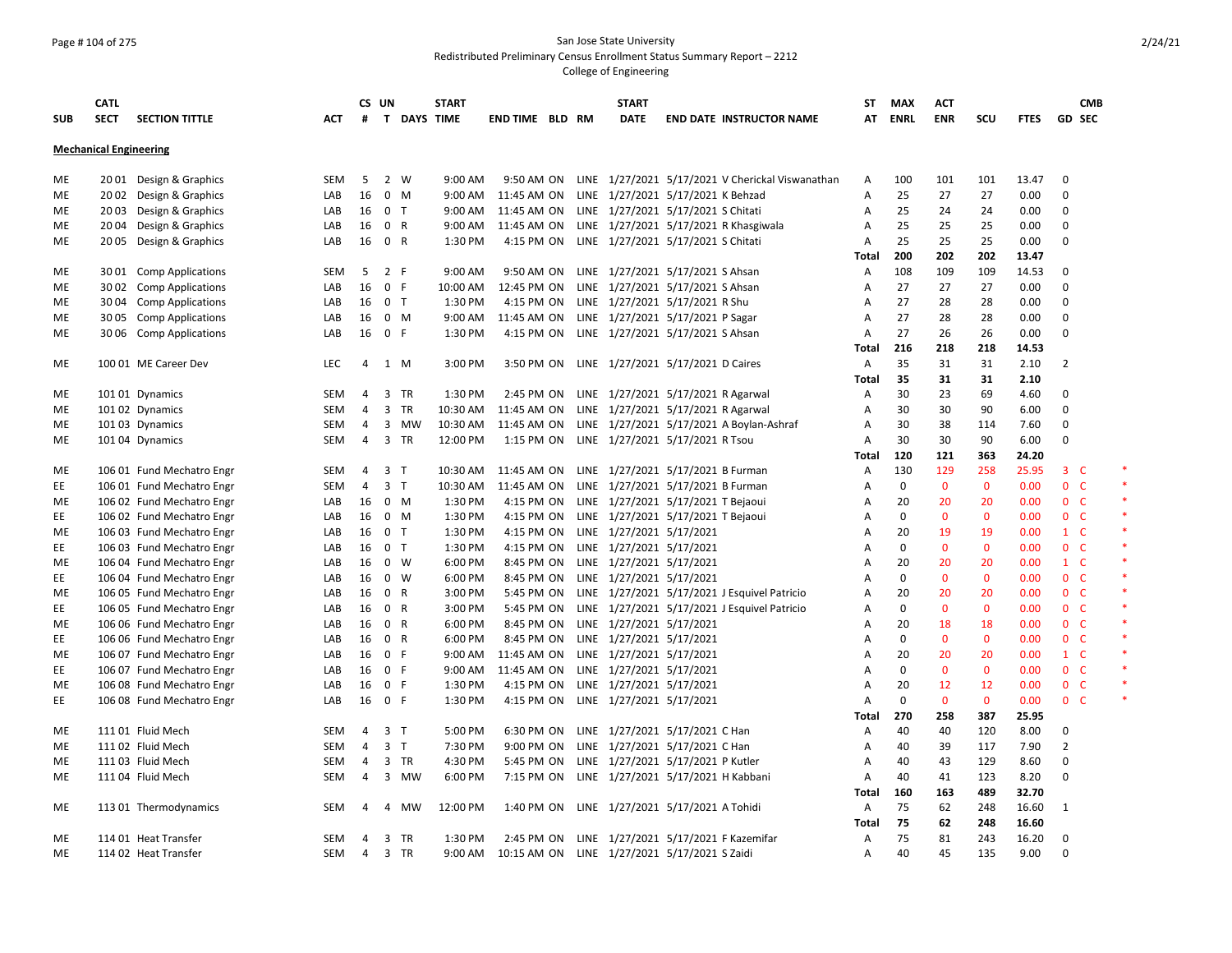### Page # 105 of 275 San Jose State University Redistributed Preliminary Census Enrollment Status Summary Report – 2212

|            | <b>CATL</b> |                           |            | CS UN |                |              | <b>START</b>       |                        |    | <b>START</b>                                   |                                       | ST           | <b>MAX</b>  | <b>ACT</b>     |     |             |                  | <b>CMB</b> |
|------------|-------------|---------------------------|------------|-------|----------------|--------------|--------------------|------------------------|----|------------------------------------------------|---------------------------------------|--------------|-------------|----------------|-----|-------------|------------------|------------|
| <b>SUB</b> | <b>SECT</b> | <b>SECTION TITTLE</b>     | <b>ACT</b> | #     |                |              | <b>T DAYS TIME</b> | <b>END TIME BLD RM</b> |    | <b>DATE</b>                                    | <b>END DATE INSTRUCTOR NAME</b>       | AT           | <b>ENRL</b> | <b>ENR</b>     | SCU | <b>FTES</b> | <b>GD SEC</b>    |            |
|            |             |                           |            |       |                |              |                    |                        |    |                                                |                                       |              |             |                |     |             |                  |            |
|            |             |                           |            |       |                |              |                    |                        |    |                                                |                                       | Total        | 115<br>16   | 126            | 378 | 25.20       |                  |            |
| ME         |             | 115 01 Thermal Eng Lab    | LAB        |       | 16 1 T         |              | 10:30 AM           | 1:15 PM ON             |    | LINE 1/27/2021 5/17/2021 S Zaidi               |                                       | A            | 16          | 16             | 16  | 1.07        | 0<br>$\mathbf 0$ |            |
| <b>ME</b>  |             | 115 02 Thermal Eng Lab    | LAB        |       | 16 1 W         |              | 10:30 AM           |                        |    | 1:15 PM ON LINE 1/27/2021 5/17/2021 S Zaidi    |                                       | A<br>X       |             | 16<br>$\Omega$ | 16  | 1.07        |                  |            |
| ME         |             | 115 03 Thermal Eng Lab    | LAB        |       | $\mathbf{1}$   |              |                    |                        |    |                                                |                                       |              | 0           |                | 0   | 0.00        | 0                |            |
| ME         |             | 115 04 Thermal Eng Lab    | LAB        |       | 16 1 M         |              | 9:00 AM            |                        |    | 11:45 AM ON LINE 1/27/2021 5/17/2021 I Tyukhov |                                       | A            | 16          | 15             | 15  | 1.00        | $\mathbf 0$      |            |
| ME         |             | 115 05 Thermal Eng Lab    | LAB        |       | 16 1 M         |              | 1:30 PM            | 4:15 PM ON             |    | LINE 1/27/2021 5/17/2021 I Tyukhov             |                                       | A            | 16          | 15             | 15  | 1.00        | $\mathbf 0$      |            |
| ME         |             | 115 06 Thermal Eng Lab    | LAB        | 16    | 1 M            |              | 4:30 PM            | 7:15 PM ON             |    | LINE 1/27/2021 5/17/2021 I Tyukhov             |                                       | A            | 16          | 16             | 16  | 1.07        | $\Omega$         |            |
| ME         |             | 115 07 Thermal Eng Lab    | LAB        | 16    | $1$ T          |              | 4:30 PM            | 7:15 PM ON             |    |                                                | LINE 1/27/2021 5/17/2021 F Kazemifar  | A            | 16          | 17             | 17  | 1.13        | $\mathbf 0$      |            |
| ME         |             | 115 08 Thermal Eng Lab    | LAB        |       | 16 1 R         |              | 10:30 AM           |                        |    | 1:15 PM ON LINE 1/27/2021 5/17/2021 S Zaidi    |                                       | A            | 16          | 15             | 15  | 1.00        | $\mathbf 0$      |            |
|            |             |                           |            |       |                |              |                    |                        |    |                                                |                                       | Total        | 112         | 110            | 110 | 7.33        |                  |            |
| ME         |             | 120 01 Experimental Meths | <b>SEM</b> | 4     | $2 \mathsf{M}$ |              | 9:00 AM            | 9:50 AM ON             |    | LINE 1/27/2021 5/17/2021 A Mysore              |                                       | Α            | 63          | 62             | 62  | 8.27        | $\mathbf 0$      |            |
| ME         |             | 120 02 Experimental Meths | LAB        | 16    | $\mathbf 0$    | M            | 10:30 AM           | 1:15 PM ENG            |    | 133 1/27/2021 5/17/2021 A Mysore               |                                       | A            | 9           | 9              | 9   | 0.00        | $\mathbf 0$      |            |
| ME         |             | 120 03 Experimental Meths | LAB        | 16    | $0 \t M$       |              | 1:30 PM            | 4:15 PM ENG            |    | 133 1/27/2021 5/17/2021 A Mysore               |                                       | A            | 9           | 8              | 8   | 0.00        | $\mathbf 0$      |            |
| МE         |             | 120 04 Experimental Meths | LAB        | 16    | $\mathbf 0$    | M            | 6:00 PM            | 8:45 PM ENG            |    | 133 1/27/2021 5/17/2021 A Mysore               |                                       | A            | 9           | 9              | 9   | 0.00        | $\mathbf 0$      |            |
| ME         |             | 120 05 Experimental Meths | LAB        | 16    | $\mathbf 0$    | $\mathsf{T}$ | 10:30 AM           | 1:15 PM ENG            |    | 133 1/27/2021 5/17/2021 A Mysore               |                                       | A            | 9           | 9              | 9   | 0.00        | $\mathbf 0$      |            |
| ME         |             | 120 06 Experimental Meths | LAB        | 16    | $\mathbf 0$    | T            | 1:30 PM            | 4:15 PM ENG            |    | 133 1/27/2021 5/17/2021 A Mysore               |                                       | A            | 9           | 9              | 9   | 0.00        | $\mathbf 0$      |            |
| ME         |             | 120 07 Experimental Meths | LAB        | 16    | $\mathsf{o}$   | $\mathsf F$  | 1:30 PM            | 4:15 PM ENG            |    | 133 1/27/2021 5/17/2021 A Mysore               |                                       | Α            | 9           | 9              | 9   | 0.00        | $\mathbf 0$      |            |
| ME         |             | 12008 Experimental Meths  | LAB        | 16    | $\mathbf 0$    | w            | 9:00 AM            | 11:45 AM ENG           |    | 133 1/27/2021 5/17/2021 A Mysore               |                                       | A            | 9           | 9              | 9   | 0.00        | 0                |            |
|            |             |                           |            |       |                |              |                    |                        |    |                                                |                                       | Total        | 126         | 124            | 124 | 8.27        |                  |            |
| ME         |             | 130 01 Appl Engr Analysis | <b>LEC</b> | 4     | 3              | TR           | 9:00 AM            | 10:15 AM ON            |    | LINE 1/27/2021 5/17/2021 A Tabrizi             |                                       | Α            | 40          | 39             | 117 | 7.80        | 0                |            |
| ME         |             | 130 02 Appl Engr Analysis | <b>LEC</b> | 4     | 3              | MW           | 6:00 PM            | 7:15 PM ON             |    | LINE 1/27/2021 5/17/2021 Y Shabany             |                                       | Α            | 40          | 40             | 120 | 8.00        | $\mathbf 0$      |            |
| ME         |             | 130 03 Appl Engr Analysis | <b>LEC</b> | 4     | 3              | TR           | 7:30 AM            | 8:45 AM ON             |    | LINE 1/27/2021 5/17/2021 Y Shabany             |                                       | A            | 40          | 37             | 111 | 7.40        | $\mathbf 0$      |            |
|            |             |                           |            |       |                |              |                    |                        |    |                                                |                                       | <b>Total</b> | 120         | 116            | 348 | 23.20       |                  |            |
| ME         |             | 136 01 Des For Manufactur | <b>SEM</b> | 4     | 3              | TR           | 7:30 PM            | 8:45 PM ON             |    | LINE 1/27/2021 5/17/2021 E Cydzik              |                                       | Α            | 40          | 35             | 105 | 7.35        | $\overline{7}$   |            |
|            |             |                           |            |       |                |              |                    |                        |    |                                                |                                       | Total        | 40          | 35             | 105 | 7.35        |                  |            |
| ME         |             | 147 01 Dyn Sys Vibs Cntrl | <b>SEM</b> | 4     | $\overline{3}$ | <b>TR</b>    | 9:00 AM            | 10:15 AM ON            |    |                                                | LINE 1/27/2021 5/17/2021 F Amirkulova | A            | 40          | 25             | 75  | 5.05        | $\mathbf{1}$     |            |
| ME         |             | 147 02 Dyn Sys Vibs Cntrl | <b>SEM</b> |       | 3              |              |                    |                        |    |                                                |                                       | X            | 0           | 0              | 0   | 0.00        | 0                |            |
| ME         |             | 147 03 Dyn Sys Vibs Cntrl | <b>SEM</b> | 4     | 3              | TR           | 12:00 PM           |                        |    | 1:15 PM ON LINE 1/27/2021 5/17/2021 L Lu       |                                       | A            | 40          | 46             | 138 | 9.20        | 0                |            |
|            |             |                           |            |       |                |              |                    |                        |    |                                                |                                       | <b>Total</b> | 80          | 71             | 213 | 14.25       |                  |            |
| ME         |             | 154 01 Mech Engr Design   | <b>SEM</b> | 4     | 4              | TBA          |                    |                        |    |                                                | 1/27/2021 5/17/2021 A Ghazanfari      | Α            | 40          | 38             | 152 | 10.27       | $\overline{2}$   |            |
| ME         |             | 154 02 Mech Engr Design   | <b>SEM</b> | 4     | $\overline{4}$ | <b>MW</b>    | 3:00 PM            | 4:40 PM                |    | 1/27/2021 5/17/2021 K Youssefi                 |                                       | Α            | 45          | 45             | 180 | 12.13       | $\overline{2}$   |            |
| ME         |             | 154 03 Mech Engr Design   | <b>SEM</b> | 4     | $\overline{4}$ | TBA          |                    |                        |    |                                                | 1/27/2021 5/17/2021 A Ghazanfari      | A            | 40          | 27             | 108 | 7.20        | $\Omega$         |            |
|            |             |                           |            |       |                |              |                    |                        |    |                                                |                                       | <b>Total</b> | 125         | 110            | 440 | 29.60       |                  |            |
| ME         |             | 160 01 Finite Ele Methods | <b>SEM</b> | 4     | 3              | TR           | 6:00 PM            |                        |    | 7:15 PM ON LINE 1/27/2021 5/17/2021 E Chan     |                                       | Α            | 35          | 32             | 96  | 6.40        | 0                |            |
|            |             |                           |            |       |                |              |                    |                        |    |                                                |                                       | <b>Total</b> | 35          | 32             | 96  | 6.40        |                  |            |
| ME         |             | 165 01 Com Aid Des in ME  | <b>SEM</b> | 4     | 3              | M            | 1:30 PM            | 4:15 PM ON             |    | LINE 1/27/2021 5/17/2021 S Bowley              |                                       | Α            | 35          | 26             | 78  | 5.20        | 0                |            |
| ME         |             | 165 02 Com Aid Des in ME  | <b>SEM</b> | 4     | $\overline{3}$ | T            | 1:30 PM            | 4:15 PM ON             |    | LINE 1/27/2021 5/17/2021 S Bowley              |                                       | Α            | 35          | 20             | 60  | 4.00        | $\mathbf 0$      |            |
|            |             |                           |            |       |                |              |                    |                        |    |                                                |                                       | Total        | 70          | 46             | 138 | 9.20        |                  |            |
| ME         |             | 167 01 Intro Eng Biomecha | <b>SEM</b> | 4     | 3              | MW           | 6:00 PM            | 7:15 PM ON             |    | LINE 1/27/2021 5/17/2021 W Du                  |                                       | Α            | 35          | 23             | 69  | 4.80        | $\overline{4}$   |            |
|            |             |                           |            |       |                |              |                    |                        |    |                                                |                                       | Total        | 35          | 23             | 69  | 4.80        |                  |            |
| ME         |             | 180 01 Indiv Studies      | <b>SUP</b> | 36 1  |                | <b>TBA</b>   |                    |                        | ON |                                                | LINE 1/27/2021 5/17/2021 N Okamoto    | Α            | 15          | 3              | 3   | 0.20        | 0                |            |
| <b>ME</b>  |             | 180 02 Indiv Studies      | <b>SUP</b> |       | $\overline{3}$ |              |                    |                        |    |                                                |                                       | X            | $\mathbf 0$ | $\Omega$       | 0   | 0.00        | $\mathbf 0$      |            |
| ME         |             | 180 03 Indiv Studies      | <b>SUP</b> | 36 1  |                | TBA          |                    |                        |    |                                                | 1/27/2021 5/17/2021 N Okamoto         | Α            | 60          | 61             | 61  | 4.10        | $\overline{2}$   |            |
| ME         |             | 180 04 Indiv Studies      | <b>SUP</b> |       | 3              |              |                    |                        |    |                                                |                                       | X            | $\mathbf 0$ | $\mathbf 0$    | 0   | 0.00        | 0                |            |
|            |             |                           |            |       |                |              |                    |                        |    |                                                |                                       | <b>Total</b> | 75          | 64             | 64  | 4.30        |                  |            |
| ME         |             | 183 01 HVAC Sys Design    | SEM        | 4     | 3 TR           |              | 6:00 PM            |                        |    | 7:15 PM ON LINE 1/27/2021 5/17/2021 S Ishaya   |                                       | Α            | 35          | 23             | 69  | 4.65        | $\mathbf{1}$     |            |
|            |             |                           |            |       |                |              |                    |                        |    |                                                |                                       | <b>Total</b> | 35          | 23             | 69  | 4.65        |                  |            |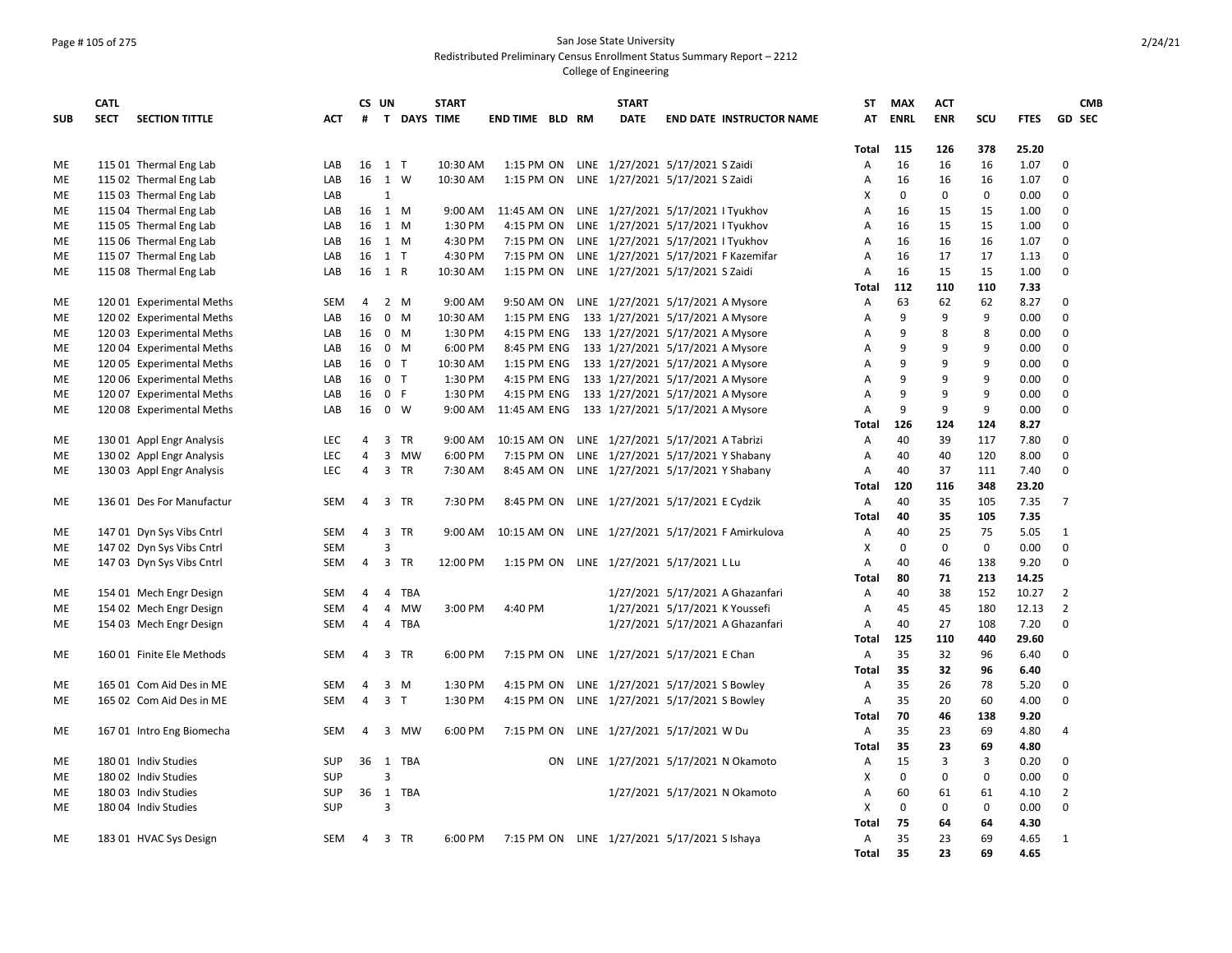# Page # 106 of 275 San Jose State University Redistributed Preliminary Census Enrollment Status Summary Report – 2212

|            | <b>CATL</b> |                            |            | CS UN          |                         |             | <b>START</b> |                        |    | <b>START</b>             |                                                  | ST                             | <b>MAX</b>  | <b>ACT</b>     |             |              | <b>CMB</b>     |
|------------|-------------|----------------------------|------------|----------------|-------------------------|-------------|--------------|------------------------|----|--------------------------|--------------------------------------------------|--------------------------------|-------------|----------------|-------------|--------------|----------------|
| <b>SUB</b> | <b>SECT</b> | <b>SECTION TITTLE</b>      | <b>ACT</b> | #              |                         | T DAYS TIME |              | <b>END TIME BLD RM</b> |    | <b>DATE</b>              | <b>END DATE INSTRUCTOR NAME</b>                  | AT                             | <b>ENRL</b> | <b>ENR</b>     | SCU         | <b>FTES</b>  | <b>GD SEC</b>  |
| ME         |             | 185 01 HEV&EV Fundamental  | <b>LEC</b> | 4              |                         | 3 MW        | 6:00 PM      |                        |    |                          | 7:15 PM ON LINE 1/27/2021 5/17/2021 F Barez      | Α                              | 35          | 35             | 105         | 7.20         | 4              |
|            |             |                            |            |                |                         |             |              |                        |    |                          |                                                  | <b>Total</b>                   | 35          | 35             | 105         | 7.20         |                |
| ME         |             | 187 01 Auto Control Dsgn   | SEM        | 4              | $\overline{3}$          | <b>MW</b>   | 7:30 PM      | 8:45 PM ON             |    |                          | LINE 1/27/2021 5/17/2021 N Hemati                | Α                              | 40          | 30             | 90          | 6.05         | $\mathbf{1}$   |
|            |             |                            |            |                |                         |             |              |                        |    |                          |                                                  | <b>Total</b>                   | 40          | 30             | 90          | 6.05         |                |
| ME         |             | 189 01 Des Manuf Microsys  | <b>SEM</b> |                | 3                       |             |              |                        |    |                          |                                                  | Χ                              | $\mathbf 0$ | $\Omega$       | $\mathbf 0$ | 0.00         | 0              |
|            |             |                            |            |                |                         |             |              |                        |    |                          |                                                  | <b>Total</b>                   | $\mathbf 0$ | 0              | 0           | 0.00         |                |
| ME         |             | 195B 01Sr Dsgn Project II  | SEM        | 5              | 3 W                     |             | 1:30 PM      | 4:15 PM                |    |                          | 1/27/2021 5/17/2021 R Agarwal                    | Α                              | 30          | 28             | 84          | 5.60         | 0              |
| ME         |             | 195B 02 Sr Dsgn Project II | <b>SEM</b> | 5              | $\overline{3}$          | W           | 1:30 PM      | 4:15 PM                |    |                          | 1/27/2021 5/17/2021 R Yee                        | Α                              | 30          | 24             | 72          | 4.80         | $\Omega$       |
| ME         |             | 195B 04 Sr Dsgn Project II | SEM        | 5              | 3 W                     |             | 1:30 PM      | 4:15 PM                |    |                          | 1/27/2021 5/17/2021 B Furman                     | Α                              | 30          | 28             | 84          | 5.60         | 0              |
| ME         |             | 195B 05 Sr Dsgn Project II | SEM        | 5              | $\overline{\mathbf{3}}$ | W           | 1:30 PM      | 4:15 PM                |    |                          | 1/27/2021 5/17/2021 V Cherickal Viswanathan      | Α                              | 30          | 27             | 81          | 5.40         | 0              |
| ME         |             | 195B Of Sr Dsgn Project II | SEM        | 5              | 3 W                     |             | 1:30 PM      | 4:15 PM                |    |                          | 1/27/2021 5/17/2021 J Mokri                      | А                              | 30          | 31             | 93          | 6.20         | 0              |
| ME         |             | 195B 07 Sr Dsgn Project II | SEM        | 5              | $\overline{3}$          | W           | 1:30 PM      | 4:15 PM                |    |                          | 1/27/2021 5/17/2021 S Zaidi                      | Α                              | 30          | 25             | 75          | 5.00         | 0              |
|            |             |                            |            |                |                         |             |              |                        |    |                          |                                                  | <b>Total</b>                   | 180         | 163            | 489         | 32.60        |                |
| ME         |             | 201 01 Project Planning    | <b>LEC</b> | $\overline{2}$ | $\overline{\mathbf{3}}$ | <b>MW</b>   | 4:30 PM      |                        |    |                          | 5:45 PM ON LINE 1/27/2021 5/17/2021 S Lee        | A                              | 30          | 18             | 54          | 4.50         | 18             |
|            |             |                            |            |                |                         |             |              |                        |    |                          |                                                  | <b>Total</b>                   | 30          | 18             | 54          | 4.50         |                |
| ME         |             | 230 01 Ad Mech Eng Analys  | SEM        | 5              | 3                       | <b>MW</b>   | 7:30 PM      | 8:45 PM ON             |    |                          | LINE 1/27/2021 5/17/2021 Y Shabany               | Α                              | 35          | 26             | 78          | 6.45         | 25             |
|            |             |                            |            |                |                         |             |              |                        |    |                          |                                                  | <b>Total</b>                   | 35          | 26             | 78          | 6.45         |                |
| ME         |             | 240 01 Rigid Body Dynamic  | SEM        | 5              | $\overline{\mathbf{3}}$ | <b>TR</b>   | 4:30 PM      | 5:45 PM ON             |    |                          | LINE 1/27/2021 5/17/2021 F Amirkulova            | Α                              | 35          | 12<br>12       | 36          | 2.90         | 10             |
|            |             | 250 01 Precision Mach Des  | <b>SEM</b> | 5              | 3                       | <b>TR</b>   | 6:00 PM      | 7:15 PM                |    |                          |                                                  | <b>Total</b><br>$\overline{A}$ | 35<br>40    | 28             | 36<br>84    | 2.90<br>7.00 | 28             |
| МE         |             |                            |            |                |                         |             |              |                        |    |                          | 1/27/2021 5/17/2021 M Pharand                    | <b>Total</b>                   | 40          | 28             | 84          | 7.00         |                |
|            |             |                            |            | 4              | 3                       | <b>MW</b>   | 6:00 PM      |                        |    |                          |                                                  | Α                              | 40          | 41             | 123         | 10.25        | 41             |
| ME         |             | 256 01 Product Dsgn Devel  | <b>LEC</b> |                |                         |             |              | 7:15 PM ON             |    |                          | LINE 1/27/2021 5/17/2021 V Cherickal Viswanathan | <b>Total</b>                   | 40          | 41             | 123         | 10.25        |                |
| МE         |             | 265 01 Computer Aid ME Des | <b>SEM</b> | 5              | 3                       | <b>MW</b>   | 7:30 PM      | 8:45 PM                |    |                          | 1/27/2021 5/17/2021 K Youssefi                   | Α                              | 35          | 36             | 108         | 9.00         | 36             |
|            |             |                            |            |                |                         |             |              |                        |    |                          |                                                  | Total                          | 35          | 36             | 108         | 9.00         |                |
| ME         |             | 271 01 Comp Fluid Dyn ME   | <b>LEC</b> | 2              | $\overline{\mathbf{3}}$ | <b>TR</b>   | 7:30 PM      | 8:45 PM                |    |                          | 1/27/2021 5/17/2021 E Thurlow                    | A                              | 35          | 10             | 30          | 2.40         | 8              |
|            |             |                            |            |                |                         |             |              |                        |    |                          |                                                  | <b>Total</b>                   | 35          | 10             | 30          | 2.40         |                |
| МE         |             | 273 01 Finite El Meth Eng  | SEM        | 4              | 3                       | TR          | 7:30 PM      | 8:45 PM                |    |                          | 1/27/2021 5/17/2021 E Chan                       | A                              | 35          | 38             | 114         | 9.50         | 38             |
|            |             |                            |            |                |                         |             |              |                        |    |                          |                                                  | <b>Total</b>                   | 35          | 38             | 114         | 9.50         |                |
| ME         |             | 281 01 Adv Cntrl Syst Des  | SEM        | 5              | $\overline{\mathbf{3}}$ | <b>TR</b>   | 6:00 PM      | 7:15 PM ON             |    |                          | LINE 1/27/2021 5/17/2021 S Bashash               | Α                              | 35          | 25             | 75          | 6.15         | 23             |
|            |             |                            |            |                |                         |             |              |                        |    |                          |                                                  | <b>Total</b>                   | 35          | 25             | 75          | 6.15         |                |
| ME         |             | 285 01 Mechatronic Sys En  | <b>SEM</b> | 5              | 3                       | <b>TR</b>   | 5:00 PM      | 5:50 PM ON             |    |                          | LINE 1/27/2021 5/17/2021 S Bashash               | $\overline{A}$                 | 32          | 29             | 58          | 7.20         | 28             |
| ME         |             | 285 02 Mechatronic Sys En  | LAB        | 16             | $\mathbf 0$             | F           | 4:30 PM      | 7:15 PM ON             |    |                          | LINE 1/27/2021 5/17/2021 V Tran                  | А                              | 20          | 16             | 16          | 0.00         | 15             |
| ME         |             | 285 03 Mechatronic Sys En  | LAB        |                | 16 0 F                  |             | 4:30 PM      | 7:15 PM ON             |    |                          | LINE 1/27/2021 5/17/2021 L Wongpiya              | A                              | 12          | 13             | 13          | 0.00         | 13             |
|            |             |                            |            |                |                         |             |              |                        |    |                          |                                                  | <b>Total</b>                   | 64          | 58             | 87          | 7.20         |                |
| ME         |             | 295A 01ME Project I        | <b>SUP</b> | 25             | $\overline{\mathbf{3}}$ | TBA         |              |                        | ON | LINE 1/27/2021 5/17/2021 |                                                  | Α                              | 10          | 9              | 27          | 2.25         | 9              |
| ME         |             | 295A 02 ME Project I       | <b>SUP</b> |                | $\overline{3}$          |             |              |                        |    |                          |                                                  | х                              | 0           | 0              | $\mathsf 0$ | 0.00         | 0              |
| ME         |             | 295A 0: ME Project I       | <b>SUP</b> |                | 3                       |             |              |                        |    |                          |                                                  | X                              | 0           | 0              | $\mathbf 0$ | 0.00         | 0              |
| ME         |             | 295A 04 ME Project I       | <b>SUP</b> | 25             | 3                       | <b>TBA</b>  |              |                        |    |                          | 1/27/2021 5/17/2021 S Bashash                    | Α                              | 10          | $\overline{2}$ | 6           | 0.50         | $\overline{2}$ |
| ME         |             | 295A 05 ME Project I       | <b>SUP</b> | 25             | $\overline{\mathbf{3}}$ | <b>TBA</b>  |              |                        | ON |                          | LINE 1/27/2021 5/17/2021 W Du                    | Α                              | 10          | $\mathbf{1}$   | 3           | 0.25         | $\mathbf{1}$   |
| ME         |             | 295A Of ME Project I       | <b>SUP</b> | $25 \quad 3$   |                         | TBA         |              |                        |    |                          | 1/27/2021 5/17/2021 B Furman                     | A                              | 10          | $\mathbf{1}$   | 3           | 0.25         | $\mathbf{1}$   |
| ME         |             | 295A 07 ME Project I       | <b>SUP</b> | 25             | $\overline{\mathbf{3}}$ | TBA         |              |                        |    |                          | 1/27/2021 5/17/2021 C Han                        | А                              | 10          | $\mathbf{1}$   | 3           | 0.25         | $\mathbf{1}$   |
| ME         |             | 295A 08 ME Project I       | <b>SUP</b> | $25 \quad 3$   |                         | <b>TBA</b>  |              |                        | ON |                          | LINE 1/27/2021 5/17/2021 F Kazemifar             | Α                              | 10          | $\mathbf{1}$   | 3           | 0.25         | $\mathbf{1}$   |
| ME         |             | 295A 09 ME Project I       | <b>SUP</b> |                | 3                       |             |              |                        |    |                          |                                                  | X                              | 0           | 0              | 0           | 0.00         | 0              |
| ME         |             | 295A 1(ME Project I        | <b>SUP</b> |                | 3                       |             |              |                        |    |                          |                                                  | X                              | 0           | 0              | 0           | 0.00         | 0              |
| ME         |             | 295A 11ME Project I        | <b>SUP</b> |                | 3                       |             |              |                        |    |                          |                                                  | X                              | 0           | 0              | $\mathbf 0$ | 0.00         | 0              |
| ME         |             | 295A 12 ME Project I       | SUP        |                | 25 3 TBA                |             |              |                        | ON |                          | LINE 1/27/2021 5/17/2021 V Cherickal Viswanathan | A                              | 10          | 6              | 18          | 1.50         | 6              |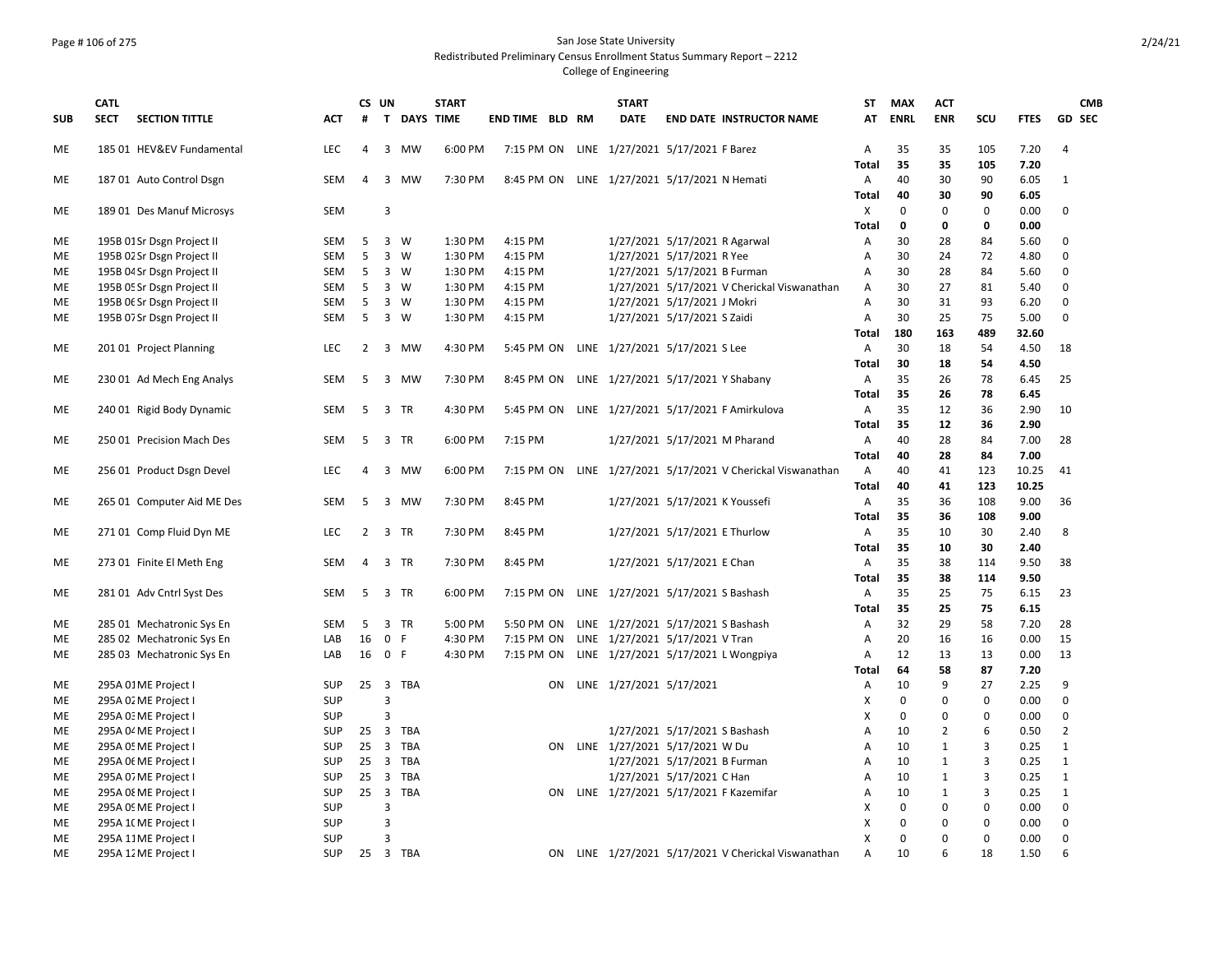## Page # 107 of 275 San Jose State University Redistributed Preliminary Census Enrollment Status Summary Report – 2212

### College of Engineering

|            | <b>CATL</b> |                           |            |    | CS UN           | <b>START</b>     |                 |               |      | <b>START</b> |                                             | <b>ST</b>    | <b>MAX</b>  | <b>ACT</b>     |     |             | <b>CMB</b>     |
|------------|-------------|---------------------------|------------|----|-----------------|------------------|-----------------|---------------|------|--------------|---------------------------------------------|--------------|-------------|----------------|-----|-------------|----------------|
| <b>SUB</b> | <b>SECT</b> | <b>SECTION TITTLE</b>     | <b>ACT</b> | #  |                 | <b>DAYS TIME</b> | <b>END TIME</b> | <b>BLD RM</b> |      | <b>DATE</b>  | <b>END DATE INSTRUCTOR NAME</b>             | AT           | <b>ENRL</b> | <b>ENR</b>     | scu | <b>FTES</b> | <b>GD SEC</b>  |
| <b>ME</b>  |             | 295A 1: ME Project I      | SUP        |    | 3               |                  |                 |               |      |              |                                             | X            | 0           | 0              | 0   | 0.00        | 0              |
| <b>ME</b>  |             | 295A 14 ME Project I      | <b>SUP</b> | 25 | <b>TBA</b><br>3 |                  |                 |               |      |              | 1/27/2021 5/17/2021 R Yee                   | A            | 10          | 3              | 9   | 0.75        | 3              |
| <b>ME</b>  |             | 295A 15 ME Project I      | <b>SUP</b> | 25 | <b>TBA</b><br>3 |                  |                 |               |      |              | 1/27/2021 5/17/2021 F Amirkulova            | A            | 10          |                | 3   | 0.25        | 1              |
|            |             |                           |            |    |                 |                  |                 |               |      |              |                                             | <b>Total</b> | 90          | 25             | 75  | 6.25        |                |
| <b>ME</b>  |             | 295B 01ME Project II      | SUP        | 25 | <b>TBA</b><br>3 |                  |                 | ON            |      |              | LINE 1/27/2021 5/17/2021 R Agarwal          | A            | 10          | $\overline{7}$ | 21  | 1.75        |                |
| ME         |             | 295B 02 ME Project II     | <b>SUP</b> |    | 3               |                  |                 |               |      |              |                                             | X            | $\Omega$    | 0              | 0   | 0.00        | 0              |
| <b>ME</b>  |             | 295B 03 ME Project II     | <b>SUP</b> |    | 3               |                  |                 |               |      |              |                                             | X            | $\Omega$    | 0              | 0   | 0.00        | $\Omega$       |
| <b>ME</b>  |             | 295B 04 ME Project II     | <b>SUP</b> | 25 | <b>TBA</b><br>3 |                  |                 |               |      |              | 1/27/2021 5/17/2021 S Bashash               | A            | 10          | 6              | 18  | 1.50        | 6              |
| <b>ME</b>  |             | 295B 05 ME Project II     | <b>SUP</b> | 25 | <b>TBA</b><br>3 |                  |                 | ON            | LINE |              | 1/27/2021 5/17/2021 W Du                    | A            | 10          | 2              | 6   | 0.50        | 2              |
| <b>ME</b>  |             | 295B 06 ME Project II     | SUP        | 25 | <b>TBA</b><br>3 |                  |                 |               |      |              | 1/27/2021 5/17/2021 B Furman                | A            | 10          | 3              | 9   | 0.75        | 3              |
| <b>ME</b>  |             | 295B 07 ME Project II     | SUP        |    | 3               |                  |                 |               |      |              |                                             | X            | $\Omega$    | $\Omega$       | 0   | 0.00        | $\Omega$       |
| <b>ME</b>  |             | 295B 08 ME Project II     | <b>SUP</b> |    | 3               |                  |                 |               |      |              |                                             | X            | $\Omega$    | 0              | 0   | 0.00        | 0              |
| ME         |             | 295B 09 ME Project II     | <b>SUP</b> |    | 3               |                  |                 |               |      |              |                                             | X            |             | 0              | 0   | 0.00        | $\Omega$       |
| <b>ME</b>  |             | 295B 1( ME Project II     | <b>SUP</b> | 25 | 3<br><b>TBA</b> |                  |                 |               |      |              | 1/27/2021 5/17/2021 N Okamoto               | A            | 10          | 2              | 6   | 0.50        |                |
| ME         |             | 295B 11ME Project II      | <b>SUP</b> | 25 | <b>TBA</b><br>3 |                  |                 |               |      |              | 1/27/2021 5/17/2021 V Cherickal Viswanathan | A            | 10          | $\overline{2}$ | 6   | 0.50        | 2              |
| <b>ME</b>  |             | 295B 12 ME Project II     | <b>SUP</b> | 25 | <b>TBA</b><br>3 |                  |                 | ON            | LINE |              | 1/27/2021 5/17/2021 R Yee                   | A            | 10          |                | 3   | 0.25        |                |
| <b>ME</b>  |             | 295B 13 ME Project II     | <b>SUP</b> | 25 | <b>TBA</b><br>3 |                  |                 |               |      |              | 1/27/2021 5/17/2021 F Amirkulova            | A            | 10          | 3              | 9   | 0.75        | 3              |
|            |             |                           |            |    |                 |                  |                 |               |      |              |                                             | <b>Total</b> | 80          | 26             | 78  | 6.50        |                |
| <b>ME</b>  |             | 298 01 Special Project ME | <b>SUP</b> | 25 | <b>TBA</b><br>1 |                  |                 | ON            | LINE |              | 1/27/2021 5/17/2021 N Okamoto               | A            | 10          | 4              | 4   | 0.33        | $\overline{4}$ |
| <b>ME</b>  |             | 298 02 Special Project ME | SUP        |    | 3               |                  |                 |               |      |              |                                             | x            | $\Omega$    | 0              | 0   | 0.00        | $\Omega$       |
|            |             |                           |            |    |                 |                  |                 |               |      |              |                                             | <b>Total</b> | 10          | 4              | 4   | 0.33        |                |
| <b>ME</b>  |             | 299 01 Master's Thesis    | <b>SUP</b> | 25 | <b>TBA</b><br>3 |                  |                 |               |      |              | 1/27/2021 5/17/2021 S Lee                   | А            | 10          | Δ              | 12  | 1.00        |                |
|            |             |                           |            |    |                 |                  |                 |               |      |              |                                             | Total        | 10          | 4              | 12  | 1.00        |                |

**Mechanical Engineering Total 2873 2514 5734 399.38**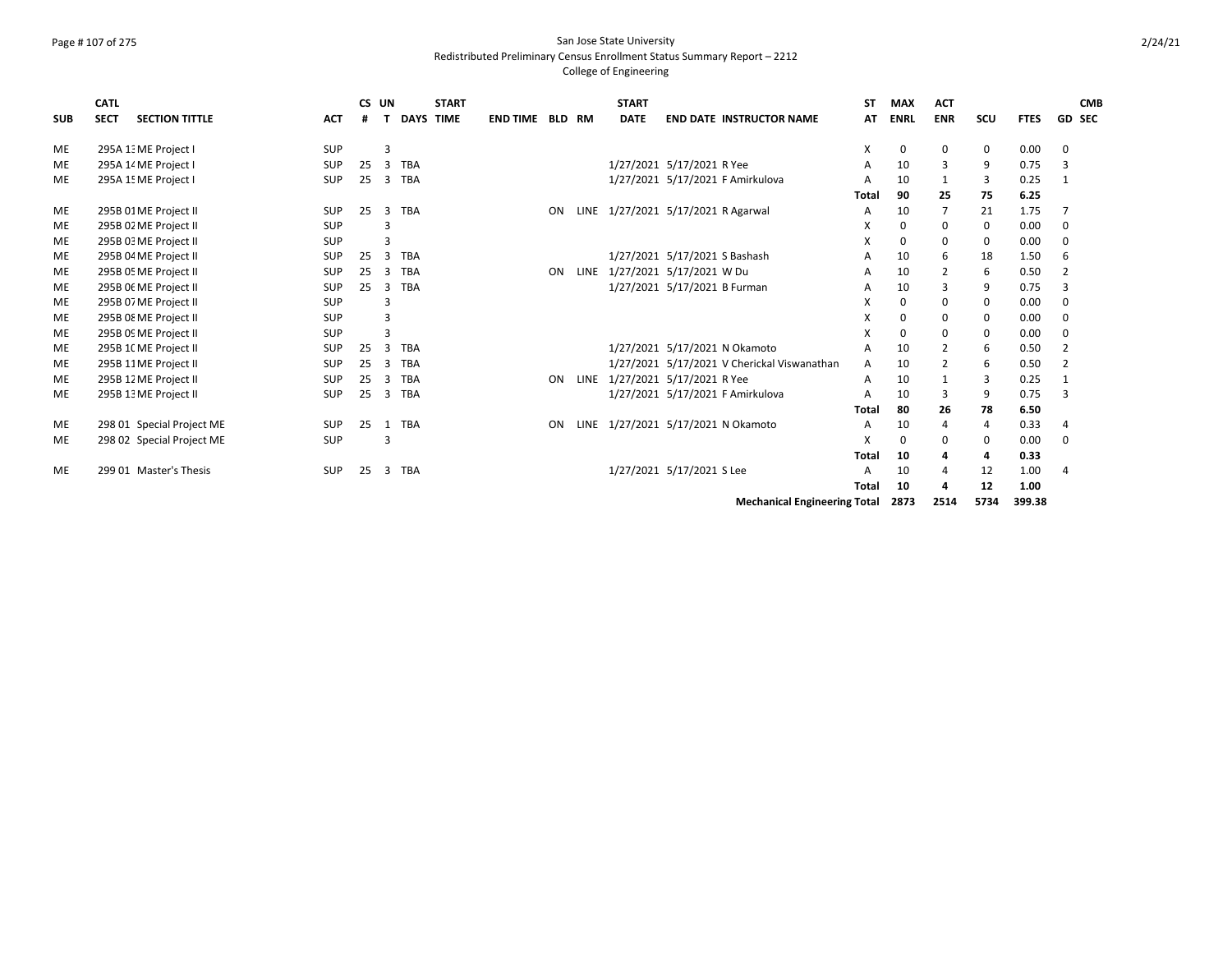#### Page # 108 of 275 San Jose State University Redistributed Preliminary Census Enrollment Status Summary Report – 2212

|                   | <b>CATL</b> |                            |            | CS UN          |                |    | <b>START</b>       |                        |  | <b>START</b>                                  |                             |                                                       | ST                        | <b>MAX</b>  | <b>ACT</b>        |              |             |                | <b>CMB</b> |
|-------------------|-------------|----------------------------|------------|----------------|----------------|----|--------------------|------------------------|--|-----------------------------------------------|-----------------------------|-------------------------------------------------------|---------------------------|-------------|-------------------|--------------|-------------|----------------|------------|
| <b>SUB</b>        | <b>SECT</b> | <b>SECTION TITTLE</b>      | <b>ACT</b> | #              |                |    | <b>T DAYS TIME</b> | <b>END TIME BLD RM</b> |  | <b>DATE</b>                                   |                             | <b>END DATE INSTRUCTOR NAME</b>                       | AT                        | <b>ENRL</b> | <b>ENR</b>        | SCU          | <b>FTES</b> | <b>GD SEC</b>  |            |
| <b>Technology</b> |             |                            |            |                |                |    |                    |                        |  |                                               |                             |                                                       |                           |             |                   |              |             |                |            |
| TECH              |             | 20A 01 Comp Aid Graphics   | <b>LEC</b> |                | $\overline{2}$ |    |                    |                        |  |                                               |                             |                                                       | X                         | 0           | 0                 | 0            | 0.00        | 0              |            |
| TECH              |             | 20A 11 Comp Aid Graphics   | LAB        |                | $\mathbf 0$    |    |                    |                        |  |                                               |                             |                                                       | X                         | 0           | $\Omega$          | 0            | 0.00        | 0              |            |
|                   |             |                            |            |                |                |    |                    |                        |  |                                               |                             |                                                       | Total                     | 0           | 0                 | 0            | 0.00        |                |            |
| TECH              |             | 25 01 Intro Materials Tech | <b>LEC</b> | 2              | 3 W            |    | 9:00 AM            | 10:45 AM ON            |  | LINE 1/27/2021 5/17/2021 D Yan                |                             |                                                       | A                         | 30          | 29                | 58           | 5.80        | 0              |            |
| TECH              |             | 25 11 Intro Materials Tech | LAB        | 16             | 0 R            |    | 1:30 PM            | 4:15 PM ON             |  | LINE 1/27/2021 5/17/2021 D Yan                |                             |                                                       | Α                         | 15          | 15                | 15           | 0.00        | 0              |            |
| TECH              |             | 25 12 Intro Materials Tech | LAB        | 16             | 0 R            |    | 4:30 PM            | 7:15 PM ON             |  | LINE 1/27/2021 5/17/2021 D Yan                |                             |                                                       | Α                         | 15          | 14                | 14           | 0.00        | 0              |            |
|                   |             |                            |            |                |                |    |                    |                        |  |                                               |                             |                                                       | Total                     | 60          | 58                | 87           | 5.80        |                |            |
| <b>TECH</b>       |             | 30 01 Intro Python Prog    | LEC        | 2              | 3 TR           |    | 10:30 AM           | 11:45 AM ON            |  |                                               |                             | LINE 1/27/2021 5/17/2021 A Saeidi Ashtiyani           | A                         | 30          | 30                | 90           | 6.00        | 0              |            |
| <b>TECH</b>       |             | 30 02 Intro Python Prog    | LEC        | $\overline{2}$ | 3 TR           |    | 9:00 AM            | 10:15 AM ON            |  |                                               |                             | LINE 1/27/2021 5/17/2021 A Maraghehmoghaddam          | Α                         | 30          | 31                | 93           | 6.20        | 0              |            |
|                   |             |                            |            |                |                |    |                    |                        |  |                                               |                             |                                                       | Total                     | 60          | 61                | 183          | 12.20       |                |            |
| <b>TECH</b>       |             | 3101 Qual Assur & Control  | <b>LEC</b> | 1              | 3 TR           |    | 9:00 AM            |                        |  |                                               |                             | 10:15 AM ON LINE 1/27/2021 5/17/2021 F Davoudi Kakhki | Α                         | 40          | 22                | 66           | 4.40        | $\Omega$       |            |
|                   |             |                            |            |                |                |    |                    |                        |  |                                               |                             |                                                       | Total                     | 40          | 22                | 66           | 4.40        |                |            |
| <b>TECH</b>       |             | 41 11 Mach Shop Safety     | LAB        | 16             | 1 R            |    |                    | 9:00 AM 11:45 AM       |  |                                               | 1/27/2021 5/17/2021 C March |                                                       | Α                         | 15          | 12                | 12           | 0.80        | 0 <sub>c</sub> | *          |
| ME                |             | 41 11 Mach Shop Safety     | LAB        | 16             | 1 R            |    | 9:00 AM            | 11:45 AM               |  |                                               | 1/27/2021 5/17/2021 C March |                                                       | Α                         | $\Omega$    | $\mathbf{0}$      | $\mathbf{0}$ | 0.00        | 0 <sub>c</sub> | $\ast$     |
| <b>TECH</b>       |             | 41 12 Mach Shop Safety     | LAB        |                | 16 1 R         |    | 1:30 PM            | 4:15 PM                |  |                                               | 1/27/2021 5/17/2021 C March |                                                       | Α                         | 15          | 14                | 14           | 0.93        | 0 <sup>o</sup> | $\ast$     |
| ME                |             | 41 12 Mach Shop Safety     | LAB        | 16             | 1 R            |    | 1:30 PM            | 4:15 PM                |  |                                               | 1/27/2021 5/17/2021 C March |                                                       | Α                         | $\Omega$    | $\mathbf{0}$      | $\mathbf{0}$ | 0.00        | 0 <sub>c</sub> |            |
| <b>TECH</b>       |             | 41 13 Mach Shop Safety     | LAB        |                | 16 1 R         |    | 6:00 PM            | 8:45 PM                |  |                                               | 1/27/2021 5/17/2021 C March |                                                       | Α                         | 15          | 16                | 16           | 1.07        | 0 <sub>c</sub> | $\ast$     |
| ME                |             | 41 13 Mach Shop Safety     | LAB        | 16             | 1 R            |    | 6:00 PM            | 8:45 PM                |  |                                               | 1/27/2021 5/17/2021 C March |                                                       | Α                         | $\mathbf 0$ | $\mathbf 0$       | 0            | 0.00        | 0 <sup>o</sup> | $\ast$     |
| TECH              |             | 41 14 Mach Shop Safety     | LAB        |                | 16 1 T         |    | 9:00 AM            | 11:45 AM               |  |                                               | 1/27/2021 5/17/2021 C March |                                                       | Α                         | 15          | 12                | 12           | 0.80        | 0 <sub>c</sub> | $\ast$     |
| ME                |             | 41 14 Mach Shop Safety     | LAB        |                | 16 1 T         |    | 9:00 AM            | 11:45 AM               |  |                                               | 1/27/2021 5/17/2021 C March |                                                       | Α                         | $\Omega$    | $\Omega$          | 0            | 0.00        | 0 <sup>o</sup> |            |
| TECH              |             | 41 15 Mach Shop Safety     | LAB        |                | 16 1 T         |    | 1:30 PM            | 4:15 PM                |  |                                               | 1/27/2021 5/17/2021 C March |                                                       | Α                         | 15          | 11                | 11           | 0.73        | 0 <sup>o</sup> | $\ast$     |
| <b>ME</b>         | 41 15       | Mach Shop Safety           | LAB        | 16             | $1$ T          |    | 1:30 PM            | 4:15 PM                |  |                                               | 1/27/2021 5/17/2021 C March |                                                       | A                         | $\Omega$    | $\mathbf{0}$      | $\mathbf{0}$ | 0.00        | 0 <sub>c</sub> | $\ast$     |
| TECH              |             | 41 16 Mach Shop Safety     | LAB        | 16             | 1 M            |    | 9:00 AM            | 11:45 AM               |  |                                               | 1/27/2021 5/17/2021 M Appio |                                                       | A                         | 15          | 15                | 15           | 1.00        | 0 <sub>c</sub> | $\ast$     |
| ME                |             | 41 16 Mach Shop Safety     | LAB        | 16             | 1 M            |    | 9:00 AM            | 11:45 AM               |  |                                               | 1/27/2021 5/17/2021 M Appio |                                                       | Α                         | $\Omega$    | $\mathbf{0}$      | $\mathbf{0}$ | 0.00        | 0 <sub>c</sub> |            |
| TECH              |             | 41 17 Mach Shop Safety     | LAB        | 16             | 1 M            |    | 12:00 PM           | 2:45 PM                |  |                                               | 1/27/2021 5/17/2021 M Appio |                                                       | Α                         | 15          | 17                | 17           | 1.13        | 0 <sup>o</sup> | $\ast$     |
| ME                |             | 41 17 Mach Shop Safety     | LAB        | 16             | 1 M            |    | 12:00 PM           | 2:45 PM                |  |                                               | 1/27/2021 5/17/2021 M Appio |                                                       | Α                         | $\Omega$    | $\Omega$          | $\Omega$     | 0.00        | 0 <sup>o</sup> |            |
| TECH              |             | 41 18 Mach Shop Safety     | LAB        | 16             | 1 W            |    | 9:00 AM            | 11:45 AM               |  |                                               | 1/27/2021 5/17/2021 M Appio |                                                       | A                         | 15          | 14                | 14           | 0.93        | 0 <sub>c</sub> |            |
| <b>ME</b>         |             | 41 18 Mach Shop Safety     | LAB        | 16             | 1 W            |    |                    | 9:00 AM 11:45 AM       |  |                                               | 1/27/2021 5/17/2021 M Appio |                                                       | A                         | $\Omega$    | $\mathbf{0}$      | $\mathbf{0}$ | 0.00        | 0 <sup>o</sup> | $\ast$     |
| <b>TECH</b>       |             | 41 19 Mach Shop Safety     | LAB        |                | $\mathbf{1}$   |    |                    |                        |  |                                               |                             |                                                       | X                         | 0           | $\mathbf 0$       | 0            | 0.00        | 0              |            |
| <b>ME</b>         |             | 41 19 Mach Shop Safety     | LAB        |                | $\mathbf{1}$   |    |                    |                        |  |                                               |                             |                                                       | X                         | 0           | 0                 | 0            | 0.00        | 0              |            |
|                   |             |                            |            |                |                |    |                    |                        |  |                                               |                             |                                                       | Total                     | 120         | 111               | 111          | 7.40        |                |            |
| <b>TECH</b>       |             | 45 01 Sus Facilities Pln   | LEC        |                | 3              |    |                    |                        |  |                                               |                             |                                                       | X                         | 0           | 0                 | 0            | 0.00        | 0              |            |
| TECH              |             | 45 02 Sus Facilities Pln   | <b>LEC</b> | 2              | 3 TR           |    | 7:30 PM            |                        |  | 8:45 PM ON LINE 1/27/2021 5/17/2021 M Tehrani |                             |                                                       | A                         | 30          | 29                | 87           | 5.80        | $\Omega$       |            |
|                   |             |                            |            |                |                |    |                    |                        |  |                                               |                             |                                                       | Total                     | 30          | 29                | 87           | 5.80        |                |            |
| <b>TECH</b>       |             | 46 01 Mach Oper & Mgmt     | LEC        | $\overline{2}$ | 3 <sub>5</sub> |    | 9:00 AM            | 10:45 AM               |  |                                               | 1/27/2021 5/17/2021 M Appio |                                                       | Α                         | 15          | 9                 | 18           | 1.80        | 0              |            |
| <b>TECH</b>       |             | 46 11 Mach Oper & Mgmt     | LAB        | 16             | 0 <sup>5</sup> |    | 11:00 AM           | 1:45 PM                |  |                                               | 1/27/2021 5/17/2021 M Appio |                                                       | A                         | 15          | 9                 | 9            | 0.00        | 0              |            |
|                   |             |                            |            |                |                |    |                    |                        |  |                                               |                             |                                                       |                           | 30          |                   |              |             |                |            |
|                   |             |                            |            | $\overline{2}$ |                |    |                    |                        |  |                                               |                             |                                                       | Total                     | 50          | 18                | 27<br>88     | 1.80        |                |            |
| TECH              | 60 01       | Intro Electronics          | <b>LEC</b> |                | 3<br>3         | мw | 12:00 PM           | 12:50 PM ON            |  |                                               |                             | LINE 1/27/2021 5/17/2021 F Mahzabeen                  | A                         |             | 44<br>$\mathbf 0$ |              | 8.80        | 0              |            |
| TECH              |             | 60 02 Intro Electronics    | LEC        |                | 0 F            |    | 9:00 AM            |                        |  |                                               |                             |                                                       | Х                         | 0<br>25     |                   | 0            | 0.00        | 0              |            |
| <b>TECH</b>       |             | 60 11 Intro Electronics    | LAB        | 16             |                |    |                    | 11:45 AM ON            |  |                                               |                             | LINE 1/27/2021 5/17/2021 F Mahzabeen                  | Α                         |             | 28                | 28           | 0.00        | 0              |            |
| TECH              |             | 60 12 Intro Electronics    | LAB        |                | $\Omega$       |    |                    |                        |  |                                               |                             |                                                       | х                         | $\mathbf 0$ | $\mathbf 0$       | 0            | 0.00        | 0              |            |
| TECH              | 60 13       | Intro Electronics          | LAB        | 16             | 0<br>-F        |    | 3:00 PM            | 5:45 PM ON             |  |                                               |                             | LINE 1/27/2021 5/17/2021 F Mahzabeen                  | Α                         | 25          | 16                | 16           | 0.00        | 0              |            |
| <b>TECH</b>       |             | 60 14 Intro Electronics    | LAB        |                | $\Omega$       |    |                    |                        |  |                                               |                             |                                                       | $\boldsymbol{\mathsf{X}}$ | 0           | $\mathbf 0$       | 0            | 0.00        | 0              |            |
|                   |             |                            |            |                |                |    |                    |                        |  |                                               |                             |                                                       | Total                     | 100         | 88                | 132          | 8.80        |                |            |
| <b>TECH</b>       |             | 63 01 Analog Digital Circ  | <b>LEC</b> | $\overline{2}$ | 3 TR           |    | 12:00 PM           |                        |  |                                               |                             | 12:50 PM ON LINE 1/27/2021 5/17/2021 M Mortezaie      | Α                         | 50          | 44                | 88           | 8.80        | $\Omega$       |            |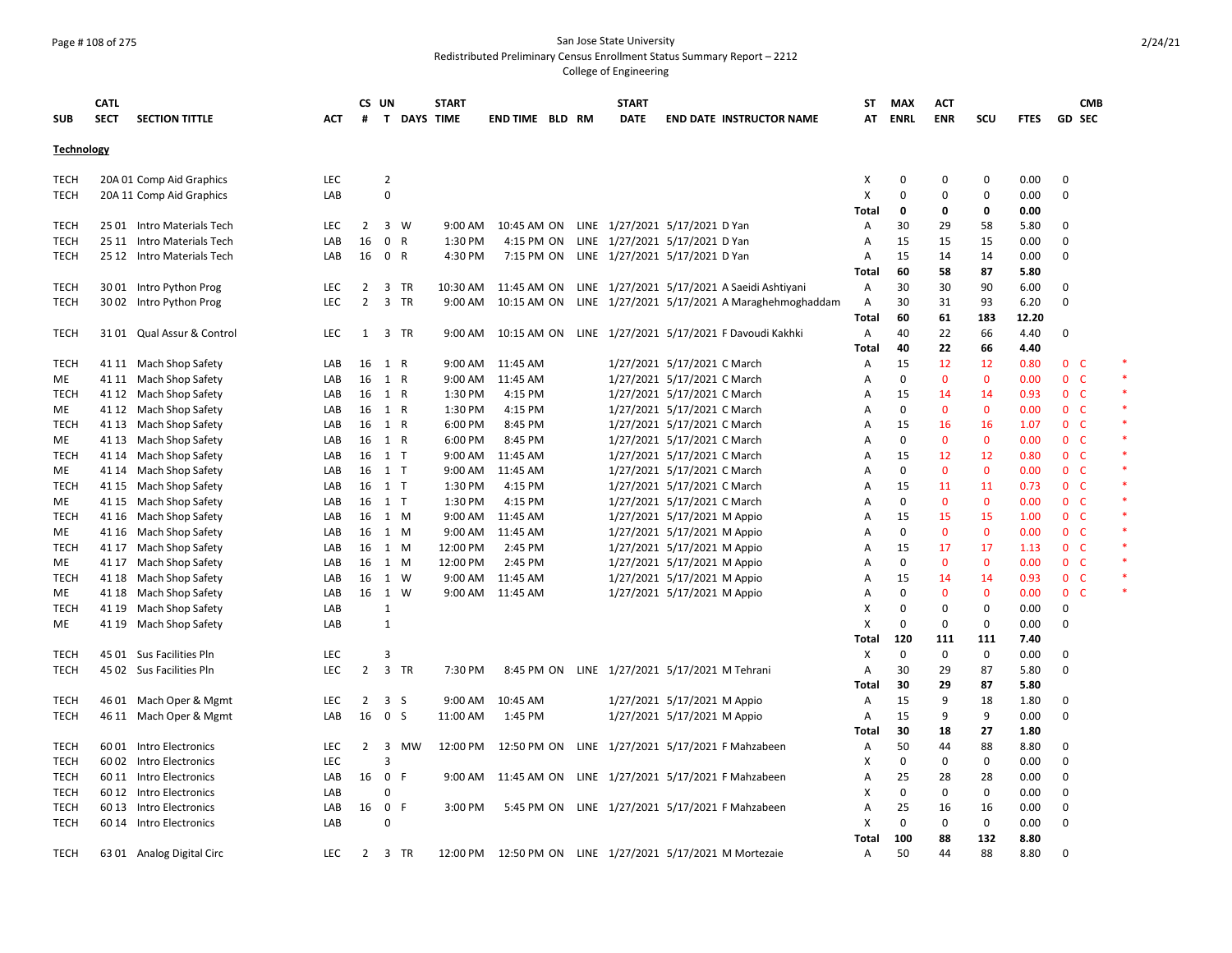# Page # 109 of 275 San Jose State University Redistributed Preliminary Census Enrollment Status Summary Report – 2212

|             | <b>CATL</b> |                             |            |                | CS UN                   |              | <b>START</b> |                        |  | <b>START</b>                        |                                                             | ST           | <b>MAX</b>  | <b>ACT</b> |             |             | <b>CMB</b>    |
|-------------|-------------|-----------------------------|------------|----------------|-------------------------|--------------|--------------|------------------------|--|-------------------------------------|-------------------------------------------------------------|--------------|-------------|------------|-------------|-------------|---------------|
| <b>SUB</b>  | <b>SECT</b> | <b>SECTION TITTLE</b>       | <b>ACT</b> | #              |                         | T DAYS TIME  |              | <b>END TIME BLD RM</b> |  | <b>DATE</b>                         | <b>END DATE INSTRUCTOR NAME</b>                             | AT           | <b>ENRL</b> | <b>ENR</b> | scu         | <b>FTES</b> | <b>GD SEC</b> |
| <b>TECH</b> |             | 63 11 Analog Digital Circ   | LAB        | 16             | 0 <sub>T</sub>          |              | 1:30 PM      | 4:15 PM ON             |  |                                     | LINE 1/27/2021 5/17/2021 T Brown Jr.                        | Α            | 25          | 23         | 23          | 0.00        | 0             |
| <b>TECH</b> |             | 63 12 Analog Digital Circ   | LAB        | 16             | $\mathbf 0$             | $\mathsf{R}$ | 3:00 PM      | 5:45 PM ON             |  |                                     | LINE 1/27/2021 5/17/2021 T Brown Jr.                        | A            | 25          | 21         | 21          | 0.00        | $\mathbf 0$   |
|             |             |                             |            |                |                         |              |              |                        |  |                                     |                                                             | <b>Total</b> | 100         | 88         | 132         | 8.80        |               |
| <b>TECH</b> |             | 65 01 Intro to Networks     | <b>LEC</b> | $\mathbf{1}$   | 3                       | MW           | $9:00$ AM    | 9:50 AM ON             |  |                                     | LINE 1/27/2021 5/17/2021 R Grotegut                         | A            | 60          | 39         | 78          | 7.80        | 0             |
| <b>TECH</b> |             | 65 02 Intro to Networks     | LEC        |                | 3                       |              |              |                        |  |                                     |                                                             | x            | $\Omega$    | $\Omega$   | $\Omega$    | 0.00        | $\Omega$      |
| <b>TECH</b> |             | 65 11 Intro to Networks     | LAB        | 15             | $\mathbf 0$             | M            | 1:30 PM      | 4:15 PM ON             |  | LINE 1/27/2021 5/17/2021 P Ostovari |                                                             | A            | 30          | 24         | 24          | 0.00        | 0             |
| <b>TECH</b> |             | 65 12 Intro to Networks     | LAB        |                | $\Omega$                |              |              |                        |  |                                     |                                                             | X            | $\Omega$    | $\Omega$   | $\mathbf 0$ | 0.00        | 0             |
| <b>TECH</b> |             | 65 13 Intro to Networks     | LAB        | 15             | 0                       | M            | 4:30 PM      | 7:15 PM ON             |  |                                     | LINE 1/27/2021 5/17/2021 R Grotegut                         | A            | 30          | 15         | 15          | 0.00        | $\Omega$      |
|             |             |                             |            |                |                         |              |              |                        |  |                                     |                                                             | Total        | 120         | 78         | 117         | 7.80        |               |
| <b>TECH</b> |             | 66 01 Network Admin         | <b>LEC</b> |                | 3                       |              |              |                        |  |                                     |                                                             | X            | $\Omega$    | $\Omega$   | $\mathbf 0$ | 0.00        | $\Omega$      |
| <b>TECH</b> |             | 66 02 Network Admin         | LEC        | $\overline{2}$ | 3                       | <b>TR</b>    |              |                        |  |                                     | 10:30 AM 11:20 AM ON LINE 1/27/2021 5/17/2021 W Abdeljabbar | Α            | 30          | 31         | 62          | 6.20        | 0             |
| TECH        |             | 66 11 Network Admin         | LAB        |                | 0                       |              |              |                        |  |                                     |                                                             | X            | $\Omega$    | 0          | $\mathbf 0$ | 0.00        | 0             |
| <b>TECH</b> |             | 66 12 Network Admin         | LAB        | 16             | $\mathbf 0$             | F            |              |                        |  |                                     | 9:00 AM 11:45 AM ON LINE 1/27/2021 5/17/2021 W Abdeljabbar  | A            | 30          | 31         | 31          | 0.00        | $\Omega$      |
|             |             |                             |            |                |                         |              |              |                        |  |                                     |                                                             | Total        | 60          | 62         | 93          | 6.20        |               |
| TECH        |             | 6701 Intro to loT           | <b>LEC</b> | 2              | 3                       | MW           | 1:30 PM      | 2:20 PM ON             |  | LINE 1/27/2021 5/17/2021 M Zand     |                                                             | A            | 30          | 29         | 58          | 5.80        | 0             |
| TECH        |             | 67 02 Intro to loT          | LEC        |                | $\overline{3}$          |              |              |                        |  |                                     |                                                             | X            | $\Omega$    | 0          | 0           | 0.00        | 0             |
| <b>TECH</b> |             | 67 03 Intro to loT          | <b>LEC</b> | 2              | 3                       | MW           | 3:00 PM      | 3:50 PM ON             |  | LINE 1/27/2021 5/17/2021 M Zand     |                                                             | А            | 30          | 13         | 26          | 2.60        | 0             |
| TECH        |             | 67 11 Intro to IoT          | LAB        | 16             | 0                       | F            | 12:00 PM     | 2:45 PM ON             |  | LINE 1/27/2021 5/17/2021 M Zand     |                                                             | A            | 30          | 29         | 29          | 0.00        | 0             |
| <b>TECH</b> |             | 67 12 Intro to IoT          | LAB        |                | 0                       |              |              |                        |  |                                     |                                                             | X            | 0           | 0          | 0           | 0.00        | 0             |
| TECH        |             | 67 13 Intro to loT          | LAB        | 16             | 0                       | W            | 4:30 PM      | 7:15 PM ON             |  | LINE 1/27/2021 5/17/2021 M Zand     |                                                             | A            | 30          | 13         | 13          | 0.00        | 0             |
|             |             |                             |            |                |                         |              |              |                        |  |                                     |                                                             | Total        | 120         | 84         | 126         | 8.40        |               |
| <b>TECH</b> |             | 68 01 IoT Systems           | <b>LEC</b> | 2              | 3                       | TR           | 1:30 PM      | 2:20 PM ON             |  |                                     | LINE 1/27/2021 5/17/2021 W Abdeljabbar                      | Α            | 30          | 29         | 58          | 5.80        | 0             |
| <b>TECH</b> |             | 68 02 IoT Systems           | LEC        | 2              | $\overline{3}$          | <b>TR</b>    | 12:00 PM     | 12:50 PM ON            |  |                                     | LINE 1/27/2021 5/17/2021 W Abdeljabbar                      | A            | 30          | 16         | 32          | 3.20        | 0             |
| <b>TECH</b> |             | 68 11 IoT Systems           | LAB        | 16             | $\mathbf 0$             | F            | 3:00 PM      | 5:45 PM ON             |  |                                     | LINE 1/27/2021 5/17/2021 W Abdeljabbar                      | A            | 30          | 29         | 29          | 0.00        | 0             |
| <b>TECH</b> |             | 68 12 IoT Systems           | LAB        |                | 16 0 T                  |              | 3:00 PM      | 5:45 PM ON             |  |                                     | LINE 1/27/2021 5/17/2021 W Abdeljabbar                      | Α            | 30          | 16         | 16          | 0.00        | 0             |
|             |             |                             |            |                |                         |              |              |                        |  |                                     |                                                             | Total        | 120         | 90         | 135         | 9.00        |               |
| <b>TECH</b> |             | 115 01 Automation & Cntrl   | <b>LEC</b> | 2              | 3                       | M            | 6:00 PM      | 7:45 PM ON             |  |                                     | LINE 1/27/2021 5/17/2021 R Werkman                          | Α            | 30          | 18         | 36          | 3.60        | 0             |
| <b>TECH</b> |             | 115 11 Automation & Cntrl   | LAB        | 16             | 0 <sub>T</sub>          |              | 7:30 AM      | 10:15 AM ON            |  |                                     | LINE 1/27/2021 5/17/2021 R Werkman                          | Α            | 30          | 18         | 18          | 0.00        | 0             |
|             |             |                             |            |                |                         |              |              |                        |  |                                     |                                                             | Total        | 60          | 36         | 54          | 3.60        |               |
| <b>TECH</b> |             | 136 01 Software Qual Mgmt   | LEC        | 1              | 3                       | $\top$       | 6:00 PM      | 7:45 PM ON             |  |                                     | LINE 1/27/2021 5/17/2021 B Venkatraman                      | Α            | 30          | 24         | 48          | 4.80        | 0             |
| <b>TECH</b> |             | 136 11 Software Qual Mgmt   | LAB        | 15             | 0 R                     |              | 6:00 PM      | 8:45 PM ON             |  |                                     | LINE 1/27/2021 5/17/2021 B Venkatraman                      | Α            | 30          | 24         | 24          | 0.00        | 0             |
|             |             |                             |            |                |                         |              |              |                        |  |                                     |                                                             | Total        | 60          | 48         | 72          | 4.80        |               |
| <b>TECH</b> |             | 143 01 Poly & Comp Fab Tech | ACT        | 13             | 3 TR                    |              | 12:00 PM     | 1:15 PM ON             |  |                                     | LINE 1/27/2021 5/17/2021 Y Schneider                        | Α            | 30          | 22         | 66          | 4.40        | 0             |
|             |             |                             |            |                |                         |              |              |                        |  |                                     |                                                             | Total        | 30          | 22         | 66          | 4.40        |               |
| <b>TECH</b> |             | 145 01 Lean Manufacturing   | <b>LEC</b> | 3              | $\overline{\mathbf{3}}$ | TR           | 7:30 PM      | 8:45 PM ON             |  | LINE 1/27/2021 5/17/2021 K Suleman  |                                                             | Α            | 45          | 51         | 153         | 10.20       | $\Omega$      |
|             |             |                             |            |                |                         |              |              |                        |  |                                     |                                                             | Total        | 45          | 51         | 153         | 10.20       |               |
| TECH        |             | 146 01 3D Printing & App    | <b>LEC</b> | 4              | $\overline{\mathbf{3}}$ | M            | 6:00 PM      | 8:45 PM ON             |  |                                     | LINE 1/27/2021 5/17/2021 T Langston                         | A            | 30          | 15         | 45          | 3.05        | 1             |
|             |             |                             |            |                |                         |              |              |                        |  |                                     |                                                             | Total        | 30          | 15         | 45          | 3.05        |               |
| <b>TECH</b> |             | 149 01 CIM Systems          | <b>LEC</b> | 2              | 3                       | M            | 1:30 PM      | 3:15 PM ON             |  | LINE 1/27/2021 5/17/2021 R Javadi   |                                                             | A            | 30          | 18         | 36          | 3.60        | 0             |
| <b>TECH</b> |             |                             | LAB        | 16             | $\mathbf 0$             | W            | 4:30 PM      | 7:15 PM ON             |  | LINE 1/27/2021 5/17/2021 R Javadi   |                                                             | A            | 30          | 18         | 18          | 0.00        | 0             |
|             |             | 149 11 CIM Systems          |            |                |                         |              |              |                        |  |                                     |                                                             | Total        | 60          | 36         | 54          | 3.60        |               |
| <b>TECH</b> |             | 165 01 Wireless Comm Tech   | <b>LEC</b> | 2              | 3                       | <b>TR</b>    | 10:30 AM     | 11:20 AM ON            |  | LINE 1/27/2021 5/17/2021 O Rashel   |                                                             | A            | 40          | 40         | 80          | 8.00        | 0             |
| <b>TECH</b> |             | 165 11 Wireless Comm Tech   |            | 16             | $\mathbf 0$             | $\mathsf{T}$ | 1:30 PM      |                        |  |                                     |                                                             |              | 40          | 40         | 40          | 0.00        | $\Omega$      |
|             |             |                             | LAB        |                |                         |              |              | 4:15 PM ON             |  | LINE 1/27/2021 5/17/2021 O Rashel   |                                                             | A            |             |            |             |             |               |
|             |             |                             |            |                |                         |              |              |                        |  |                                     |                                                             | Total        | 80          | 80         | 120         | 8.00        |               |
| <b>TECH</b> |             | 170 01 Conn Products Apps   | <b>LEC</b> | 2              | 3                       | TR           | $9:00$ AM    | 9:50 AM ON             |  | LINE 1/27/2021 5/17/2021 P Ostovari |                                                             | A            | 30          | 28         | 56          | 5.60        | 0             |
| TECH        |             | 170 02 Conn Products Apps   | <b>LEC</b> | 2              | 3                       | MW           | 6:00 PM      | 6:50 PM ON             |  | LINE 1/27/2021 5/17/2021 D Frezzo   |                                                             | Α            | 30          | 29         | 58          | 5.80        | 0             |
| TECH        |             | 170 11 Conn Products Apps   | LAB        |                | $\Omega$                |              |              |                        |  |                                     |                                                             | X            | 0           | $\Omega$   | $\Omega$    | 0.00        | $\Omega$      |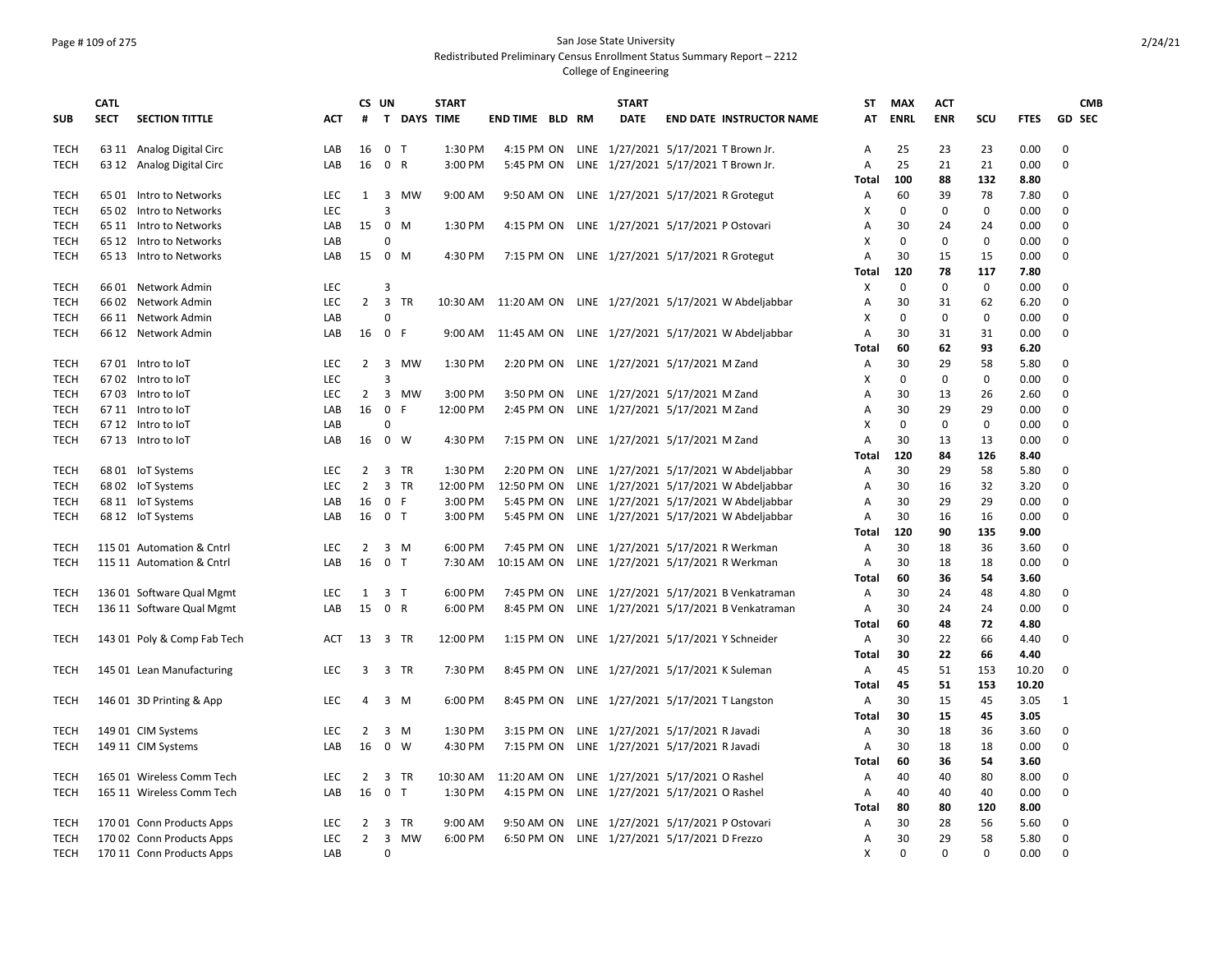## Page # 110 of 275 San Jose State University Redistributed Preliminary Census Enrollment Status Summary Report – 2212

|                            | <b>CATL</b> |                                                   |            | CS UN                            |                         |              | <b>START</b> |                        |           | <b>START</b>                                  |                                               | <b>ST</b>      | <b>MAX</b>  | <b>ACT</b>   |              |              |                | <b>CMB</b> |
|----------------------------|-------------|---------------------------------------------------|------------|----------------------------------|-------------------------|--------------|--------------|------------------------|-----------|-----------------------------------------------|-----------------------------------------------|----------------|-------------|--------------|--------------|--------------|----------------|------------|
| <b>SUB</b>                 | <b>SECT</b> | <b>SECTION TITTLE</b>                             | <b>ACT</b> | #                                |                         | T DAYS TIME  |              | <b>END TIME BLD RM</b> |           | <b>DATE</b>                                   | <b>END DATE INSTRUCTOR NAME</b>               | AT             | <b>ENRL</b> | <b>ENR</b>   | scu          | <b>FTES</b>  | GD SEC         |            |
| TECH                       |             | 170 12 Conn Products Apps                         | LAB        | 16                               | 0 R                     |              | 3:00 PM      | 5:45 PM ON             |           | LINE 1/27/2021 5/17/2021 P Ostovari           |                                               | A              | 30          | 28           | 28           | 0.00         | 0              |            |
| <b>TECH</b>                |             | 170 13 Conn Products Apps                         | LAB        | 16                               | 0 F                     |              | 2:00 PM      | 4:45 PM ON             |           | LINE 1/27/2021 5/17/2021 D Frezzo             |                                               | $\overline{A}$ | 30          | 29           | 29           | 0.00         | 0              |            |
|                            |             |                                                   |            |                                  |                         |              |              |                        |           |                                               |                                               | Total          | 120<br>30   | 114          | 171<br>60    | 11.40        |                |            |
| TECH                       |             | 17101 Netwk Sec & Prev                            | LEC        | $\overline{2}$<br>$\overline{2}$ | $\overline{\mathbf{3}}$ | 3 MW<br>S    | 6:00 PM      | 7:15 PM ON             |           |                                               | LINE 1/27/2021 5/17/2021 B Venkatraman        | Α              | 30          | 30           |              | 6.00         | 0<br>0         |            |
| <b>TECH</b><br><b>TECH</b> |             | 17102 Netwk Sec & Prev<br>171 11 Netwk Sec & Prev | LEC<br>LAB | 16                               |                         | 0 TBA        | 8:00 AM      | 10:45 AM ON            | ON        | LINE 1/27/2021 5/17/2021 M Zand               | LINE 1/27/2021 5/17/2021 B Venkatraman        | Α              | 30          | 31<br>30     | 62<br>90     | 6.20<br>0.00 | 0              |            |
| <b>TECH</b>                |             | 171 12 Netwk Sec & Prev                           | LAB        |                                  |                         | 16 0 TBA     |              |                        | ON        | LINE 1/27/2021 5/17/2021 M Zand               |                                               | A<br>A         | 30          | 31           | 93           | 0.00         | 0              |            |
|                            |             |                                                   |            |                                  |                         |              |              |                        |           |                                               |                                               | Total          | 120         | 122          | 305          | 12.20        |                |            |
| <b>TECH</b>                |             | 173 01 Cloud Computing                            | LEC        | $\overline{2}$                   |                         | 3 MW         | 12:00 PM     | 1:15 PM ON             |           |                                               | LINE 1/27/2021 5/17/2021 R Grotegut           | A              | 30          | 40           | 120          | 8.00         | 0              |            |
| <b>TECH</b>                |             | 173 02 Cloud Computing                            | <b>LEC</b> | $\overline{2}$                   | $\overline{3}$          | <b>TR</b>    | 12:00 PM     | 1:15 PM ON             |           |                                               | LINE 1/27/2021 5/17/2021 R Grotegut           | Α              | 30          | 39           | 117          | 7.80         | 0              |            |
|                            |             |                                                   |            |                                  |                         |              |              |                        |           |                                               |                                               | <b>Total</b>   | 60          | 79           | 237          | 15.80        |                |            |
| TECH                       |             | 174 01 Blockchain Tech                            | LEC        | 2                                | 3                       | MW           | 7:30 PM      | 8:45 PM ON             |           |                                               | LINE 1/27/2021 5/17/2021 N Nabizadeh Ardakani | $\overline{A}$ | 40          | 11           | 33           | 2.20         | 0              |            |
|                            |             |                                                   |            |                                  |                         |              |              |                        |           |                                               |                                               | <b>Total</b>   | 40          | 11           | 33           | 2.20         |                |            |
| TECH                       |             | 175 01 Industrial IoT                             | LEC        | $\overline{2}$                   | 3                       | MW           | 9:00 AM      | 10:15 AM ON            |           | LINE 1/27/2021 5/17/2021 A Banafa             |                                               | A              | 40          | 12           | 36           | 2.40         | 0              |            |
|                            |             |                                                   |            |                                  |                         |              |              |                        |           |                                               |                                               | <b>Total</b>   | 40          | 12           | 36           | 2.40         |                |            |
| <b>TECH</b>                |             | 176 01 Machine Learning                           | LEC        | 2                                | 3                       | MW           | 4:30 PM      | 5:45 PM ON             |           |                                               | LINE 1/27/2021 5/17/2021 A Maraghehmoghaddam  | $\overline{A}$ | 40          | 14           | 42           | 2.85         | 1              |            |
|                            |             |                                                   |            |                                  |                         |              |              |                        |           |                                               |                                               | <b>Total</b>   | 40          | 14           | 42           | 2.85         |                |            |
| <b>TECH</b>                |             | 179 01 Cyber Security                             | LEC        | 2                                | 3                       | <b>MW</b>    | 7:30 PM      | 8:45 PM ON             |           |                                               | LINE 1/27/2021 5/17/2021 B Venkatraman        | Α              | 60          | 42           | 126          | 8.40         | 0              |            |
| <b>TECH</b>                |             | 179 02 Cyber Security                             | <b>LEC</b> | $\overline{2}$                   | $\overline{3}$          | <sub>S</sub> | 11:00 AM     | 1:45 PM ON             |           |                                               | LINE 1/27/2021 5/17/2021 B Venkatraman        | Α              | 30          | 29           | 87           | 5.80         | 0              |            |
|                            |             |                                                   |            |                                  |                         |              |              |                        |           |                                               |                                               | Total          | 90          | 71           | 213          | 14.20        |                |            |
| <b>TECH</b>                |             | 180A 01 Indiv St El Comtec                        | <b>SUP</b> |                                  |                         | 36 3 TBA     |              |                        | ON        | LINE 1/27/2021 5/17/2021 J Mokri              |                                               | A              | 20          | 0            | 0            | 0.00         | 0              |            |
|                            |             |                                                   |            |                                  |                         |              |              |                        |           |                                               |                                               | Total          | 20          | 0            | 0            | 0.00         |                |            |
| <b>TECH</b>                |             | 180B 01 Indiv St Manufactg                        | SUP        | 36                               |                         | 1 TBA        |              |                        | ON        | LINE 1/27/2021 5/17/2021 D Muntz              |                                               | Α              | 20          | $\mathbf 0$  | $\Omega$     | 0.00         | 0              |            |
| <b>TECH</b>                |             | 180B 02 Indiv St Manufactg                        | <b>SUP</b> | 36                               | $\overline{3}$          | TBA          |              |                        | ON        | LINE 1/27/2021 5/17/2021 F Barez              |                                               | A              | 20          | $\mathbf{1}$ | 3            | 0.20         | 0              |            |
|                            |             |                                                   |            |                                  |                         |              |              |                        |           |                                               |                                               | <b>Total</b>   | 40          | $\mathbf{1}$ | 3            | 0.20         |                |            |
| <b>TECH</b>                |             | 180J 01 Indiv St Tech Issu                        | SUP        | 36                               |                         | 1 TBA        |              |                        | ON        | LINE 1/27/2021 5/17/2021 A Rossetti           |                                               | A              | 10          | 0            | $\Omega$     | 0.00         | 0              |            |
|                            |             |                                                   |            |                                  |                         |              |              |                        |           |                                               |                                               | Total          | 10          | 0            | 0            | 0.00         |                |            |
| TECH                       |             | 190B 01 Senior Project II                         | <b>SEM</b> | 5                                | $\overline{3}$          | W            | 1:30 PM      | 4:15 PM ON             |           | LINE 1/27/2021 5/17/2021 P Ostovari           |                                               | Α              | 30          | 32           | 96           | 6.40         | 0              |            |
| <b>TECH</b>                |             | 190B 02 Senior Project II                         | SEM        | 5                                | 3 W                     |              | 1:30 PM      | 4:15 PM ON             |           | LINE 1/27/2021 5/17/2021 D Yan                |                                               | Α              | 30          | 30           | 90           | 6.00         | 0              |            |
| <b>TECH</b>                |             | 190B 03 Senior Project II                         | SEM        | -5                               | 3 W                     |              | 1:30 PM      | 4:15 PM ON             |           | LINE 1/27/2021 5/17/2021 A Zargar             |                                               | A              | 30          | 32           | 96           | 6.40         | 0              |            |
|                            |             |                                                   |            |                                  |                         |              |              |                        |           |                                               |                                               | <b>Total</b>   | 90          | 94           | 282          | 18.80        |                |            |
| <b>TECH</b>                |             | 195 01 Cooperative Intern                         | <b>SUP</b> | 36                               | 3                       | TBA          |              |                        | <b>ON</b> | LINE 1/27/2021 5/17/2021 F Barez              |                                               | A              | 36          | 1            | 3            | 0.20         | 0              |            |
|                            |             |                                                   |            |                                  |                         |              |              |                        |           |                                               |                                               | Total          | 36          | $\mathbf{1}$ | 3            | 0.20         |                |            |
| <b>TECH</b>                |             | 198 80 Technology & Civil                         | <b>LEC</b> | 2                                | 3                       | <b>TBA</b>   |              |                        | ON.       | LINE 1/27/2021 5/17/2021 P Backer             |                                               | Α              | 40          | 41           | 123          | 8.20         | 0 <sub>c</sub> |            |
| <b>CMPE</b>                |             | 198 80 Technology & Civil                         | <b>LEC</b> | 2                                | 3                       | <b>TBA</b>   |              |                        | ON        | LINE 1/27/2021 5/17/2021 P Backer             |                                               | A              | 0           | $\mathbf 0$  | $\mathbf{0}$ | 0.00         | $0-$           |            |
| <b>ENGR</b>                |             | 198 80 Technology & Civil                         | <b>LEC</b> | 2                                | 3                       | <b>TBA</b>   |              |                        | ON        | LINE 1/27/2021 5/17/2021 P Backer             |                                               | A              | $\Omega$    | $\mathbf 0$  | $\mathbf 0$  | 0.00         | $0-$           |            |
| ME                         |             | 198 80 Technology & Civil                         | LEC        | $\overline{2}$                   | $\overline{\mathbf{3}}$ | TBA          |              |                        | ON.       | LINE 1/27/2021 5/17/2021 P Backer             |                                               | Α              | 0           | $\mathbf 0$  | $\mathbf 0$  | 0.00         | 0 <sup>o</sup> |            |
| <b>TECH</b>                |             | 198 81 Technology & Civil                         | LEC        | $\overline{2}$                   | $\overline{\mathbf{3}}$ | <b>TBA</b>   |              |                        | <b>ON</b> | LINE 1/27/2021 5/17/2021 L Zou                |                                               | Α              | 40          | 42           | 126          | 8.40         | 0 <sup>o</sup> |            |
| <b>CMPE</b>                |             | 198 81 Technology & Civil                         | <b>LEC</b> | $\overline{2}$                   | $\overline{3}$          | TBA          |              |                        | <b>ON</b> | LINE 1/27/2021 5/17/2021 L Zou                |                                               | A              | 0           | $\mathbf 0$  | $\mathbf{0}$ | 0.00         | $0-$           |            |
| ENGR                       |             | 198 81 Technology & Civil                         | LEC        | $\overline{2}$                   | 3                       | <b>TBA</b>   |              |                        | <b>ON</b> | LINE 1/27/2021 5/17/2021 L Zou                |                                               | A              | 0           | $\mathbf{0}$ | $\mathbf 0$  | 0.00         | 0 <sup>o</sup> |            |
| ME                         |             | 198 81 Technology & Civil                         | <b>LEC</b> | $\overline{2}$                   |                         | 3 TBA        |              |                        | ON        | LINE 1/27/2021 5/17/2021 L Zou                |                                               | Α              | 0           | $\mathbf 0$  | $\mathbf{0}$ | 0.00         | 0 <sub>c</sub> |            |
|                            |             |                                                   |            |                                  |                         |              |              |                        |           |                                               |                                               | Total          | 80          | 83           | 249          | 16.60        |                |            |
| <b>TECH</b>                |             | 199A 01 Special Topics CNSM                       | SEM        | 5                                | 3 R                     |              | 3:00 PM      | 5:45 PM ON             |           | LINE 1/27/2021 5/17/2021 V lonescu            |                                               | A              | 40          | 14           | 42           | 2.80         | 0              |            |
|                            |             |                                                   |            |                                  |                         |              |              |                        |           |                                               |                                               | Total          | 40          | 14           | 42           | 2.80         |                |            |
| <b>TECH</b>                |             | 231 01 Syst Rel & Maint                           | SEM        | -5                               |                         | 3 MW         | 6:00 PM      | 7:15 PM ON             |           | LINE 1/27/2021 5/17/2021 Y Lee                |                                               | A              | 25          | 6            | 18           | 1.50         | 6              |            |
|                            |             |                                                   |            |                                  |                         |              |              |                        |           |                                               |                                               | Total          | 25          | 6            | 18           | 1.50         |                |            |
| <b>TECH</b>                |             | 232 01 Adv Stat Proc Cont                         | SEM        | 5                                |                         | 3 MW         | 7:30 PM      |                        |           | 8:45 PM ON LINE 1/27/2021 5/17/2021 K Suleman |                                               | Α              | 25          | 12           | 36           | 3.00         | 12             |            |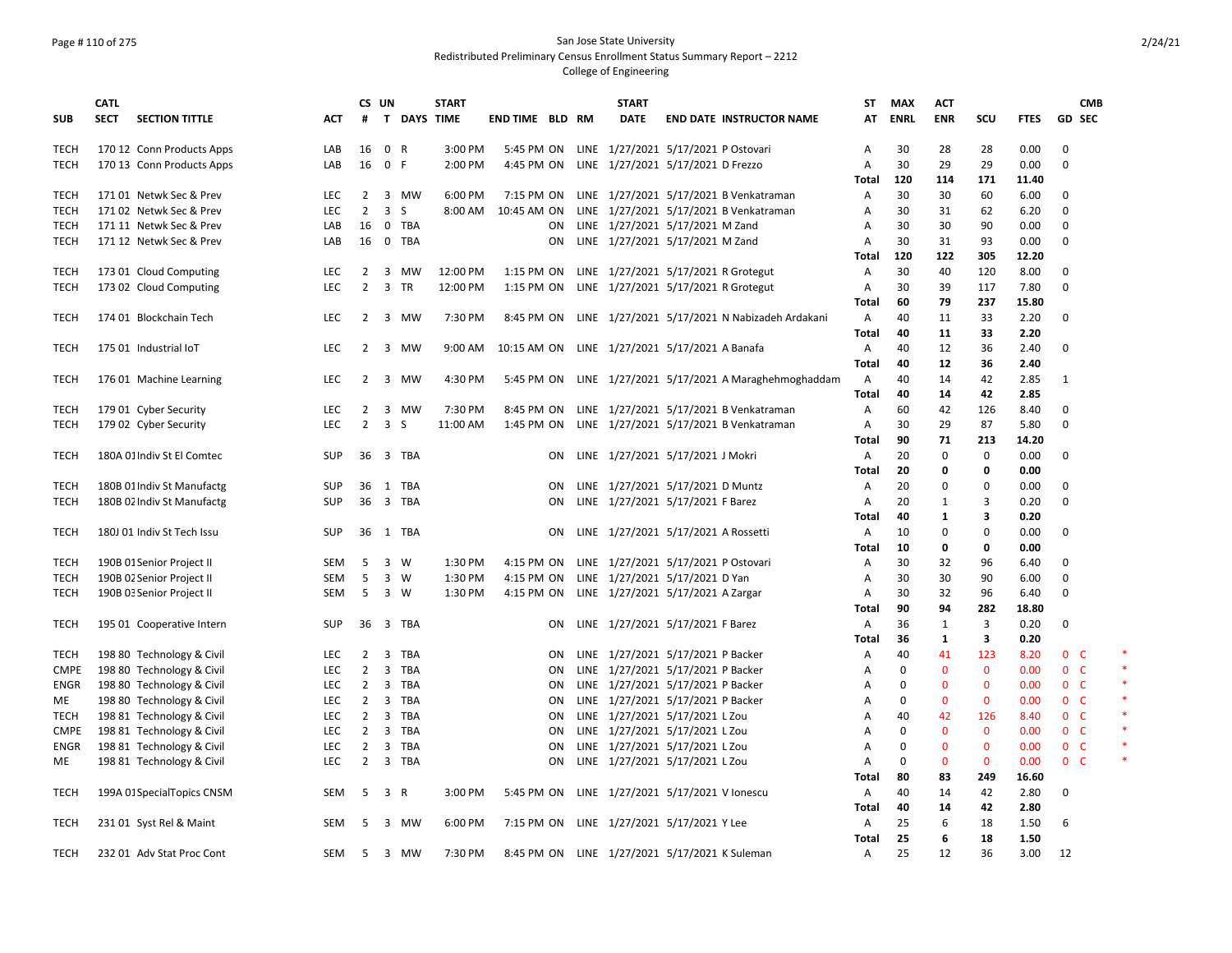### Page # 111 of 275 San Jose State University Redistributed Preliminary Census Enrollment Status Summary Report – 2212

| <b>SUB</b>  | <b>CATL</b><br><b>SECT</b> | <b>SECTION TITTLE</b>     | <b>ACT</b> |    | CS UN<br><b>DAYS</b> | <b>START</b><br><b>TIME</b> | <b>END TIME</b> | <b>BLD RM</b> | <b>START</b><br><b>DATE</b> | <b>END DATE INSTRUCTOR NAME</b>           | ST<br>AT                | <b>MAX</b><br><b>ENRL</b> | <b>ACT</b><br><b>ENR</b> | scu         | <b>FTES</b> | <b>CMB</b><br><b>GD SEC</b> |
|-------------|----------------------------|---------------------------|------------|----|----------------------|-----------------------------|-----------------|---------------|-----------------------------|-------------------------------------------|-------------------------|---------------------------|--------------------------|-------------|-------------|-----------------------------|
|             |                            |                           |            |    |                      |                             |                 |               |                             |                                           |                         |                           |                          |             |             |                             |
|             |                            |                           |            |    |                      |                             |                 |               |                             |                                           | Total                   | 25                        | 12                       | 36          | 3.00        |                             |
| <b>TECH</b> |                            | 233 01 Des & Anal of Exp  | SEM        | 5. | <b>TR</b><br>3       | 4:30 PM                     | 5:45 PM ON      |               |                             | LINE 1/27/2021 5/17/2021 F Davoudi Kakhki | A                       | 25                        | 10                       | 30          | 2.50        | -10                         |
|             |                            |                           |            |    |                      |                             |                 |               |                             |                                           | <b>Total</b>            | 25                        | 10                       | 30          | 2.50        |                             |
| TECH        |                            | 235 01 Meas Syst & Analys | SEM        | 5  | <b>TR</b><br>3       | 6:00 PM                     |                 |               |                             | 7:15 PM ON LINE 1/27/2021 5/17/2021 Y Lee | A                       | 25                        | 17                       | 51          | 4.25        | 17                          |
|             |                            |                           |            |    |                      |                             |                 |               |                             |                                           | Total                   | 25                        | 17                       | 51          | 4.25        |                             |
| <b>TECH</b> |                            | 239 01 Des Assur Prod Dev | SEM        |    | 3                    |                             |                 |               |                             |                                           | X                       | 0                         | 0                        | 0           | 0.00        | $\mathbf 0$                 |
|             |                            |                           |            |    |                      |                             |                 |               |                             |                                           | Total                   | 0                         | 0                        | 0           | 0.00        |                             |
| <b>TECH</b> |                            | 290 01 Grad Prob          | <b>SUP</b> |    | 3                    |                             |                 |               |                             |                                           | X                       | 0                         | 0                        | 0           | 0.00        | 0                           |
|             |                            |                           |            |    |                      |                             |                 |               |                             |                                           | <b>Total</b>            | 0                         | 0                        | $\mathbf 0$ | 0.00        |                             |
| TECH        |                            | 298 01 Grad Spec Study    | <b>SUP</b> |    | 3                    |                             |                 |               |                             |                                           | X                       | 0                         | $\mathbf 0$              | 0           | 0.00        | 0                           |
| TECH        |                            | 298 02 Grad Spec Study    | <b>SUP</b> | 25 | 3 TBA                |                             |                 | ON            |                             | LINE 1/27/2021 5/17/2021 F Barez          | A                       | 25                        | 12                       | 36          | 3.00        | -12                         |
|             |                            |                           |            |    |                      |                             |                 |               |                             |                                           | Total                   | 25                        | 12                       | 36          | 3.00        |                             |
| <b>TECH</b> |                            | 299 01 Masters Thesis     | <b>SUP</b> |    | 3                    |                             |                 |               |                             |                                           | X                       | $\Omega$                  | $\Omega$                 | 0           | 0.00        | $\mathbf 0$                 |
|             |                            |                           |            |    |                      |                             |                 |               |                             |                                           | <b>Total</b>            | 0                         | 0                        | 0           | 0.00        |                             |
|             |                            |                           |            |    |                      |                             |                 |               |                             |                                           | <b>Technology Total</b> | 2276                      | 1750                     | 3647        | 237.95      |                             |